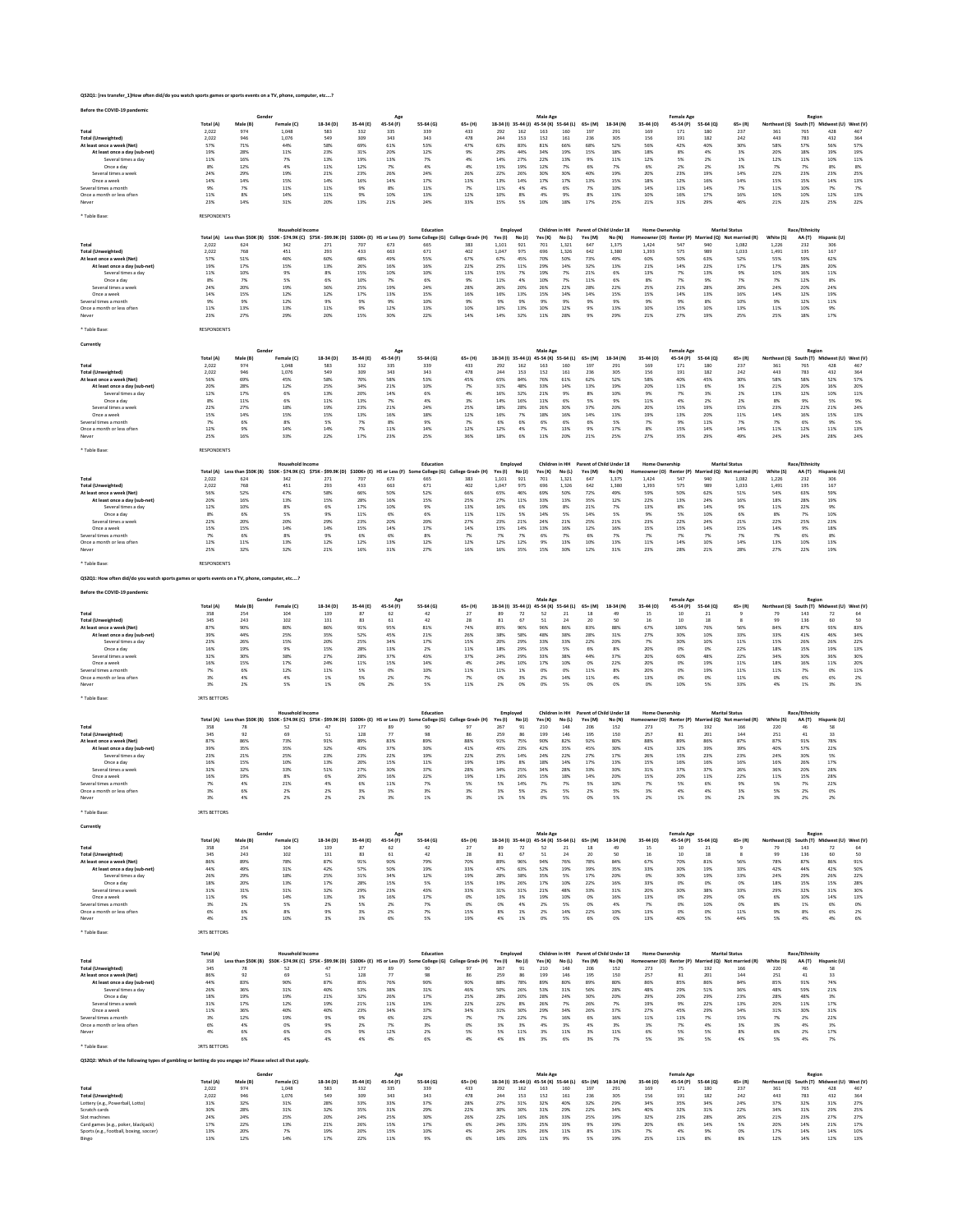| Casino table games (e.g., roulette, craps, baccarat)<br>Horse racing | 13%<br>8%          | 16%                 | 10%                                                                                                                                        | 15%              | 18%             | 15%                        |                            | 6%                      |                                         |                           |
|----------------------------------------------------------------------|--------------------|---------------------|--------------------------------------------------------------------------------------------------------------------------------------------|------------------|-----------------|----------------------------|----------------------------|-------------------------|-----------------------------------------|---------------------------|
|                                                                      |                    |                     |                                                                                                                                            |                  |                 |                            | 10%                        |                         | 16%                                     | 25%                       |
| Office pools                                                         | 7%                 | 11%<br>10%          | 5%<br>4%                                                                                                                                   | 10%<br>9%        | 11%<br>10%      | 7%<br>5%                   | 7%<br>8%                   | 4%<br>2%                | 13%<br>11%                              | 17%<br>15%                |
| Dice-based games (e.g., craps, hazard)                               | 7%                 | 9%                  | 5%                                                                                                                                         | 10%              | 14%             | 5%                         | 5%                         | 1%                      | 14%                                     | 17%                       |
| Greyhound racing                                                     | 4%                 | 5%                  | 3%                                                                                                                                         | 6%               | 6%              | 3%                         | 1%                         | 1%                      | 8%                                      | 6%                        |
| Other                                                                | 0%                 | 0%                  | 0%                                                                                                                                         | 0%               | 0%              | 1%                         | 0%                         | 0%                      | 0%                                      | 0%                        |
| None - I do not gamble or make bets                                  | 38%                | 34%                 | 42%                                                                                                                                        | 31%              | 25%             | 42%                        | 41%                        | 52%                     | 24%                                     | 21%                       |
| Decline to answer<br>Count                                           | 2%                 | 2%                  | 2%                                                                                                                                         | 3%               | 1%              | 2%                         | 3%                         | 2%                      | 4%                                      | 0%                        |
|                                                                      |                    |                     |                                                                                                                                            |                  |                 |                            |                            |                         |                                         |                           |
| * Table Base:                                                        | <b>RESPONDENTS</b> |                     |                                                                                                                                            |                  |                 |                            |                            |                         |                                         |                           |
|                                                                      |                    |                     |                                                                                                                                            |                  |                 |                            |                            |                         |                                         |                           |
|                                                                      |                    |                     | <b>Household Income</b>                                                                                                                    |                  |                 |                            | Education                  |                         | Employed                                |                           |
|                                                                      | Total (A)          | Less than \$50K (B) | \$50K - \$74.9K (C) \$75K - \$99.9K (D) \$100K+ (E) HS or Less (F) So                                                                      |                  |                 |                            | e College (G)              | College Grad+ (H)       | Yes(1)                                  | No(1)                     |
| Total<br><b>Total (Unweighted)</b>                                   | 2.022<br>2,022     | 624<br>768          | 342<br>451                                                                                                                                 | 271<br>293       | 707<br>433      | 673<br>663                 | 665<br>671                 | 383<br>402              | 1.101<br>1,047                          | 921<br>975                |
| Lottery (e.g., Powerball, Lotto)                                     | 31%                | 30%                 | 33%                                                                                                                                        | 34%              | 33%             | 29%                        | 33%                        | 37%                     | 33%                                     | 29%                       |
| Scratch cards                                                        | 30%                | 33%                 | 32%                                                                                                                                        | 29%              | 27%             | 34%                        | 31%                        | 30%                     | 30%                                     | 30%                       |
| Slot machines                                                        | 24%                | 28%                 | 25%                                                                                                                                        | 27%              | 21%             | 26%                        | 27%                        | 25%                     | 24%                                     | 25%                       |
| Card games (e.g., poker, blackjack)                                  | 17%                | 14%                 | 15%                                                                                                                                        | 19%              | 22%             | 15%                        | 17%                        | 20%                     | 23%                                     | 10%                       |
| Sports (e.g., football, boxing, soccer)                              | 13%                | 9%                  | 11%                                                                                                                                        | 13%              | 19%             | 10%                        | 9%                         | 21%                     | 19%                                     | 7%                        |
| Bingo                                                                | 13%                | 14%                 | 9%                                                                                                                                         | 13%              | 15%             | 11%                        | 13%                        | 15%                     | 16%                                     | 10%                       |
| Casino table games (e.g., roulette, craps, baccarat)                 | 13%                | 9%                  | 11%                                                                                                                                        | 18%              | 16%             | 10%                        | 10%                        | 19%                     | 18%                                     | 7%                        |
| Horse racing                                                         | 8%                 | 4%                  | 8%                                                                                                                                         | 8%               | 11%             | 5%                         | 7%                         | 11%                     | 10%                                     | 5%                        |
| Office pools                                                         | 7%                 | 3%                  | 6%                                                                                                                                         | 5%               | 12%             | 5%                         | 5%                         | 12%                     | 10%                                     | 4%                        |
| Dice-based games (e.g., craps, hazard)                               | 7%<br>4%           | 7%<br>3%            | 4%<br>3%                                                                                                                                   | 8%<br>3%         | 8%<br>5%        | 4%<br>3%                   | 6%<br>2%                   | 9%<br>5%                | 9%<br>5%                                | 4%<br>2%                  |
| Greyhound racing                                                     |                    |                     |                                                                                                                                            |                  |                 |                            |                            |                         |                                         |                           |
| Other<br>None - I do not gamble or make bets                         | 0%<br>38%          | 0%<br>35%           | 0%<br>40%                                                                                                                                  | O%<br>38%        | 1%<br>37%       | 0%<br>37%                  | 1%<br>38%                  | 0%<br>38%               | 0%<br>33%                               | 0%<br>44%                 |
| Decline to answer                                                    | 2%                 | 3%                  | 1%                                                                                                                                         | 0%               | 2%              | 2%                         | 3%                         | 1%                      | 1%                                      | 3%                        |
| Count                                                                |                    |                     |                                                                                                                                            |                  |                 |                            |                            |                         |                                         |                           |
|                                                                      |                    |                     |                                                                                                                                            |                  |                 |                            |                            |                         |                                         |                           |
| * Table Base:                                                        | RESPONDENTS        |                     |                                                                                                                                            |                  |                 |                            |                            |                         |                                         |                           |
|                                                                      |                    |                     |                                                                                                                                            |                  |                 |                            |                            |                         |                                         |                           |
| QS2Q3: How often do you bet or gamble on each of the following?      |                    |                     |                                                                                                                                            |                  |                 |                            |                            |                         |                                         |                           |
|                                                                      |                    |                     |                                                                                                                                            |                  |                 |                            |                            |                         |                                         |                           |
| Sports (e.g., football, boxing, soccer)                              |                    |                     |                                                                                                                                            |                  |                 |                            |                            |                         |                                         |                           |
|                                                                      |                    | Gende               |                                                                                                                                            |                  |                 | Age                        |                            |                         |                                         |                           |
| Total                                                                | Total (A)<br>272   | Male (B)<br>197     | Female (C)<br>74                                                                                                                           | 18-34 (D)<br>108 | 35-44 (E)<br>65 | 45-54 (F)<br>50            | 55-64 (G)<br>33            | $65+ (H)$<br>16         | 18-34 (l) 35-44 (J)<br>70               | 45-54 (K) 55-64 (L)<br>53 |
| <b>Total (Unweighted)</b>                                            | 261                | 192                 | 69                                                                                                                                         | 106              | 63              | 48                         | 29                         | 15                      | 67                                      | 50                        |
| At least once a week (Net)                                           | 74%                | 74%                 | 76%                                                                                                                                        | 75%              | 77%             | 74%                        | 79%                        | 44%                     | 70%                                     | 81%                       |
| At least once a day (sub-net)                                        | 30%                | 32%                 | 23%                                                                                                                                        | $31\%$           | 42%             | 22%                        | 18%                        | 25%                     | 34%                                     | 45%                       |
| Several times a day                                                  | 14%                | 18%                 | 7%                                                                                                                                         | 20%              | 15%             | 8%                         | 3%                         | 13%                     | 24%                                     | 19%                       |
| Once a day                                                           | 15%                | 15%                 | 18%                                                                                                                                        | 10%              | 26%             | 14%                        | 12%                        | 13%                     | 9%                                      | 25%                       |
| Several times a week                                                 | 22%                | 25%                 | 18%                                                                                                                                        | 27%              | 29%             | 20%                        | 9%                         | 6%                      | 29%                                     | 30%                       |
| Once a week                                                          | 22%                | 17%                 | 34%                                                                                                                                        | 17%              | 6%              | 34%                        | 55%                        | 13%                     | 7%                                      | 6%                        |
| Several times a month                                                | 15%                | 16%                 | 15%                                                                                                                                        | 19%              | 12%             | 6%                         | 15%                        | 31%                     | 23%                                     | 8%                        |
| Once a month or less often                                           | 10%                | 10%                 | 11%                                                                                                                                        | 6%               | 11%             | 22%                        | 9%                         | 19%                     | 4%                                      | 13%                       |
|                                                                      |                    |                     |                                                                                                                                            |                  |                 |                            |                            |                         |                                         |                           |
| * Table Base:                                                        | GAMBLERS           |                     |                                                                                                                                            |                  |                 |                            |                            |                         |                                         |                           |
|                                                                      |                    |                     |                                                                                                                                            |                  |                 |                            |                            |                         |                                         |                           |
|                                                                      |                    |                     | <b>Household Income</b><br>Total (A) Less than \$50K (B) \$50K - \$74.9K (C) \$75K - \$99.9K (D) \$100K+ (E) HS or Less (F) Sc             |                  |                 |                            | Education<br>e College (G) | College Grad+ (H)       | Employed<br>Yes(1)                      | No (J)                    |
| Total                                                                | 272                | 58                  | 39                                                                                                                                         | 35               | 136             | 70                         | 58                         | 81                      | 209                                     | 62                        |
| <b>Total (Unweighted)</b>                                            | 261                | 64                  | 53                                                                                                                                         | 39               | 100             | 59                         | 67                         | 70                      | 205                                     | 56                        |
| At least once a week (Net)                                           | 74%                | 53%                 | 85%                                                                                                                                        | 69%              | 82%             | 67%                        | 74%                        | 84%                     | 77%                                     | 65%                       |
| At least once a day (sub-net)                                        | 30%                | 26%                 | 28%                                                                                                                                        | 17%              | 38%             | 27%                        | 16%                        | 38%                     | 33%                                     | 21%                       |
| Several times a day                                                  | 14%                | 14%                 | 15%                                                                                                                                        | 6%               | 17%             | 11%                        | 7%                         | 20%                     | 17%                                     | 8%                        |
| Once a day                                                           | 15%                | 12%                 | 13%                                                                                                                                        | 9%               | 20%             | 16%                        | 9%                         | 19%                     | 16%                                     | 13%                       |
| Several times a week                                                 | 22%                | 16%                 | 23%                                                                                                                                        | 29%              | 24%             | 19%                        | 28%                        | 23%                     | 23%                                     | 21%                       |
| Once a week                                                          | 22%                | 14%                 | 36%                                                                                                                                        | 26%              | 21%             | 21%                        | 29%                        | 22%                     | 21%                                     | 26%                       |
| Several times a month<br>Once a month or less often                  | 15%<br>10%         | 29%<br>16%          | 15%<br>3%                                                                                                                                  | 17%<br>14%       | 10%<br>8%       | 26%<br>9%                  | 14%<br>12%                 | 5%<br>11%               | 15%<br>9%                               | 19%<br>16%                |
|                                                                      |                    |                     |                                                                                                                                            |                  |                 |                            |                            |                         |                                         |                           |
| * Table Base                                                         | GAMBLERS           |                     |                                                                                                                                            |                  |                 |                            |                            |                         |                                         |                           |
|                                                                      |                    |                     |                                                                                                                                            |                  |                 |                            |                            |                         |                                         |                           |
| <b>Horse racing</b>                                                  |                    |                     |                                                                                                                                            |                  |                 |                            |                            |                         |                                         |                           |
|                                                                      |                    | Gende               |                                                                                                                                            |                  |                 |                            |                            |                         |                                         |                           |
|                                                                      | Total (A)          | Male (B)            | Female (C)                                                                                                                                 | 18-34 (D)        | 35-44 (E)       | 45-54 (F)                  | 55-64 (G)                  | $65+ (H)$               | 18-34 (I) 35-44 (J)                     | 45-54 (K) 55-64 (L)       |
| Total                                                                | 156                | 106                 | 50                                                                                                                                         | 57               | 35              | 24                         | 23                         | 16                      | 39                                      | 28                        |
| <b>Total (Unweighted)</b>                                            | 146                | 96                  | 50                                                                                                                                         | 48               | 34              | 25                         | 23                         | 16                      | 29                                      | 26                        |
| At least once a week (Net)                                           | 51%                | 52%                 | 50%                                                                                                                                        | 70%              | 63%             | 25%                        | 30%                        | 19%                     | 64%                                     | 64%                       |
| At least once a day (sub-net)                                        | 26%                | 26%                 | 26%                                                                                                                                        | 39%              | 31%             | 8%                         | 13%                        | 19%                     | 38%                                     | 39%                       |
| Several times a day                                                  | 10%                | 14%                 | 2%                                                                                                                                         | 9%               | 23%             | 8%                         | 0%                         | 6%                      | 10%                                     | 29%                       |
| Once a day                                                           | 17%                | 13%                 | 24%                                                                                                                                        | 30%              | 11%             | 0%                         | 13%                        | 13%                     | 28%                                     | 11%                       |
| Several times a week                                                 | 11%                | 16%                 | 0%                                                                                                                                         | 11%              | 11%             | 13%                        | 17%                        | 0%                      | 15%                                     | 14%                       |
| Once a week                                                          | 13%                | 9%                  | 22%                                                                                                                                        | 21%              | 20%             | 8%                         | $4\%$                      | 0%                      | 10%                                     | 14%                       |
| Several times a month<br>Once a month or less often                  | 10%<br>38%         | 9%<br>37%           | 10%<br>42%                                                                                                                                 | 7%<br>23%        | 6%<br>37%       | 4%<br>63%                  | 22%<br>43%                 | 19%<br>56%              | 10%<br>26%                              | 4%<br>36%                 |
|                                                                      |                    |                     |                                                                                                                                            |                  |                 |                            |                            |                         |                                         |                           |
| * Table Base:                                                        | GAMBLERS           |                     |                                                                                                                                            |                  |                 |                            |                            |                         |                                         |                           |
|                                                                      |                    |                     |                                                                                                                                            |                  |                 |                            |                            |                         |                                         |                           |
|                                                                      |                    |                     | Household Incom                                                                                                                            |                  |                 |                            | Education                  |                         | Employed                                |                           |
|                                                                      | Total (A)          | Less than SSOK (B)  | \$50K - \$74.9K (C) \$75K - \$99.9K (D)                                                                                                    |                  |                 | \$100K+ (E) HS or Less (F) | e College (G)              | College Grad+ (H)       | Yes(1)                                  | No (J)                    |
| Total                                                                | 156                | 28                  | 27                                                                                                                                         | 23               | 76              | 33                         | 48                         | 42                      | 110                                     | 46                        |
| <b>Total (Unweighted)</b>                                            | 146                | 41                  | 30                                                                                                                                         | 23               | 52              | 30                         | 47                         | 36                      | 103                                     | 43                        |
| At least once a week (Net)                                           | 51%                | 36%                 | 52%                                                                                                                                        | 65%              | 53%             | 55%                        | 33%                        | 60%                     | 65%                                     | 22%                       |
| At least once a day (sub-net)                                        | 26%                | 25%                 | 22%                                                                                                                                        | 17%              | 32%             | 30%                        | 13%                        | 29%                     | 35%                                     | 9%                        |
| Several times a day                                                  |                    | 7%                  | 0%                                                                                                                                         | 4%               | 16%             | 6%                         | 2%                         | 12%                     | 14%                                     | 0%                        |
|                                                                      | 10%                |                     | 22%                                                                                                                                        | 13%              |                 |                            |                            |                         |                                         |                           |
| Once a day                                                           | 17%                | 18%                 |                                                                                                                                            |                  | 16%             | 24%                        | 10%                        | 17%                     | 21%                                     | 9%                        |
| Several times a week                                                 | $11\%$             | 7%                  | 7%                                                                                                                                         | 13%              | 12%             | 3%                         | 6%                         | 21%                     | 14%                                     | 4%                        |
| Once a week                                                          | 13%                | 11%                 | 22%                                                                                                                                        | 26%              | 8%              | 21%                        | 15%                        | 7%                      | 15%                                     | 9%                        |
| Several times a month                                                | 10%                | 18%                 | 15%                                                                                                                                        | 4%               | 8%              | 6%                         | 17%                        | 7%                      | 7%                                      | 17%                       |
| Once a month or less often                                           | 38%                | 43%                 | 37%                                                                                                                                        | 35%              | 39%             | 36%                        | 50%                        | 31%                     | 29%                                     | 61%                       |
| * Table Base:                                                        | GAMBLERS           |                     |                                                                                                                                            |                  |                 |                            |                            |                         |                                         |                           |
|                                                                      |                    |                     |                                                                                                                                            |                  |                 |                            |                            |                         |                                         |                           |
| Greyhound racing                                                     |                    |                     |                                                                                                                                            |                  |                 |                            |                            |                         |                                         |                           |
|                                                                      |                    |                     |                                                                                                                                            |                  |                 |                            |                            |                         |                                         |                           |
|                                                                      | Total (A)          | Male (B)            | Female (C)                                                                                                                                 | 18-34 (D)        | 35-44 (E)       | 45-54 (F)                  | 55-64 (G)                  | 65+ (H)                 | 18-34 (I) 35-44 (J)                     | 45-54 (K) 55-64 (L)       |
| Total                                                                | 76                 | 49                  | 27                                                                                                                                         | 34               | $21\,$          | $11\,$                     | $\overline{4}$             | $\overline{\mathbf{3}}$ | $22\,$                                  | $10\,$                    |
| <b>Total (Unweighted)</b>                                            | 73                 | 47                  | 26                                                                                                                                         | 35               | 18              | 10                         | $\,$ 6 $\,$                | $\overline{4}$          | $23\,$                                  | $\overline{9}$            |
| At least once a week (Net)                                           | 79%                | 86%                 | 67%                                                                                                                                        | 88%              | 76%             | 100%                       | 25%                        | 67%                     | 95%                                     | 80%                       |
| At least once a day (sub-net)<br>Several times a day                 | 49%<br>18%         | 63%<br>24%          | 22%<br>7%                                                                                                                                  | 62%<br>26%       | 29%<br>5%       | 64%<br>27%                 | 0%<br>0%                   | 67%<br>0%               | 77%<br>32%                              | 50%<br>10%                |
| Once a day                                                           | 30%                | 39%                 | 15%                                                                                                                                        | 35%              | 24%             | 36%                        | 0%                         | 67%                     | 41%                                     | 40%                       |
| Several times a week                                                 | 26%                | 20%                 | 37%                                                                                                                                        | 21%              | 43%             | 27%                        | 0%                         | 0%                      | 18%                                     | 30%                       |
| Once a week                                                          | 4%                 | 0%                  | 7%                                                                                                                                         | 6%               | 0%              | 0%                         | 0%                         | 0%                      | 0%                                      | 0%                        |
| Several times a month                                                | 13%                | 8%                  | 22%                                                                                                                                        | 12%              | 5%              | 9%                         | 75%                        | 33%                     | 0%                                      | 0%                        |
| Once a month or less often                                           | 9%                 | 6%                  | 11%                                                                                                                                        | 0%               | 19%             | 0%                         | 50%                        | 0%                      | 0%                                      | 20%                       |
|                                                                      |                    |                     |                                                                                                                                            |                  |                 |                            |                            |                         |                                         |                           |
| * Table Base:                                                        | GAMBLERS           |                     |                                                                                                                                            |                  |                 |                            |                            |                         |                                         |                           |
|                                                                      |                    |                     | <b>Household Income</b>                                                                                                                    |                  |                 |                            | Education                  |                         | Employed                                |                           |
|                                                                      |                    |                     |                                                                                                                                            |                  |                 |                            |                            |                         |                                         |                           |
| Total                                                                | Total (A)          | 19                  | Less than \$50K (B) \$50K - \$74.9K (C) \$75K - \$99.9K (D) \$100K+ (E) HS or Less (F) Sc<br>10                                            |                  | 38              | 20                         | e College (G)<br>$12\,$    | College Grad+ (H)<br>18 | Yes (I)<br>58                           | No (J)<br>18              |
| <b>Total (Unweighted)</b>                                            | $76\,$<br>73       | 24                  | $14\,$                                                                                                                                     | $\mathbf{R}$     | 27              | 20                         | 16                         | 13                      | 52                                      | $\bf{21}$                 |
| At least once a week (Net)                                           | 79%                | 63%                 | 80%                                                                                                                                        | 88%              | 84%             | 65%                        | 67%                        | 89%                     | 90%                                     | 44%                       |
| At least once a day (sub-net)                                        | 49%                | 42%                 | 40%                                                                                                                                        | 50%              | 55%             | 45%                        | 25%                        | 78%                     | 53%                                     | 28%                       |
| Several times a day                                                  | 18%                | 16%                 | 20%                                                                                                                                        | 0%               | 21%             | 5%                         | 0%                         | 39%                     | 24%                                     | 0%                        |
| Once a day                                                           | 30%                | 32%                 | 10%                                                                                                                                        | 50%              | 34%             | 40%                        | 17%                        | 39%                     | 33%                                     | 28%                       |
| Several times a week                                                 | 26%                | 16%                 | 40%                                                                                                                                        | 38%              | 26%             | 10%                        | 33%                        | 11%                     | 34%                                     | 0%                        |
| Once a week                                                          | 4%                 | 11%                 | 0%                                                                                                                                         | O%               | 3%              | 10%                        | 8%                         | 0%                      | $2\%$                                   | 11%                       |
| Several times a month                                                | 13%                | 26%                 | 10%                                                                                                                                        | 13%              | 5%              | 30%                        | 17%                        | 11%                     | 2%                                      | 50%                       |
| Once a month or less often                                           | 9%                 | 5%                  | 20%                                                                                                                                        | O%               | 8%              | 5%                         | 25%                        | 0%                      | 7%                                      | 11%                       |
|                                                                      |                    |                     |                                                                                                                                            |                  |                 |                            |                            |                         |                                         |                           |
| * Table Base:                                                        | GAMBLERS           |                     |                                                                                                                                            |                  |                 |                            |                            |                         |                                         |                           |
| Lottery (e.g., Powerball, Lotto)                                     |                    |                     |                                                                                                                                            |                  |                 |                            |                            |                         |                                         |                           |
|                                                                      |                    | Gender              |                                                                                                                                            |                  |                 | Age                        |                            |                         |                                         |                           |
|                                                                      | Total (A)          | Male (B)            | Female (C)                                                                                                                                 | 18-34 (D)        | 35-44 (E)       | 45-54 (F)                  | 55-64 (G)                  | $65+ (H)$               | 18-34 (I) 35-44 (J) 45-54 (K) 55-64 (L) |                           |
| Total                                                                | 633                | 311                 | 322                                                                                                                                        | 164              | 109             | 110                        | 126                        | 123                     | 80                                      | 51                        |
| <b>Total (Unweighted)</b>                                            | 660                | 328                 | 332                                                                                                                                        | 163              | 104             | 117                        | 124                        | 152                     | $74\,$                                  | 52                        |
| At least once a week (Net)                                           | 54%                | 58%                 | 50%                                                                                                                                        | 62%              | 53%             | 52%                        | 54%                        | 46%                     | 60%                                     | 71%                       |
| At least once a day (sub-net)                                        | 15%                | 18%                 | 12%                                                                                                                                        | 25%              | 20%             | 13%                        | 10%                        | 5%                      | 24%                                     | 25%                       |
| Several times a day                                                  | 6%                 | 7%                  | 6%                                                                                                                                         | 12%              | 12%             | 5%                         | 3%                         | 1%                      | 10%                                     | 20%                       |
| Once a day                                                           | 8%                 | 10%                 | 7%                                                                                                                                         | 13%              | 8%              | 7%                         | 8%                         | 5%                      | 15%                                     | 8%                        |
| Several times a week                                                 | 21%                | 23%                 | 18%                                                                                                                                        | 20%              | 20%             | 22%                        | 17%                        | 25%                     | 16%                                     | 31%                       |
| Once a week                                                          | 18%                | 17%                 | 19%                                                                                                                                        | 18%              | 13%             | 18%                        | 26%                        | 17%                     | 19%                                     | 12%                       |
| Several times a month                                                | 16%<br>30%         | 19%<br>23%          | 13%<br>36%                                                                                                                                 | 19%<br>18%       | 18%<br>28%      | 7%<br>40%                  | 15%<br>32%                 | 18%<br>35%              | 26%<br>15%                              | 16%<br>14%                |
| Once a month or less often                                           |                    |                     |                                                                                                                                            |                  |                 |                            |                            |                         |                                         |                           |
| * Table Base                                                         | <b>GAMBLERS</b>    |                     |                                                                                                                                            |                  |                 |                            |                            |                         |                                         |                           |
|                                                                      |                    |                     |                                                                                                                                            |                  |                 |                            |                            |                         |                                         |                           |
|                                                                      |                    |                     | Household Income                                                                                                                           |                  |                 |                            | Education                  |                         | Employed                                |                           |
| Total                                                                | 633                | 187                 | Total (A) Less than \$50K (B) \$50K - \$74.9K (C) \$75K - \$99.9K (D) \$100K+ (E) HS or Less (F) Some College (G) College Grad+ (H)<br>112 | 91               | 233             | 192                        | 220                        | 140                     | Yes(1)<br>363                           | No (J)<br>270             |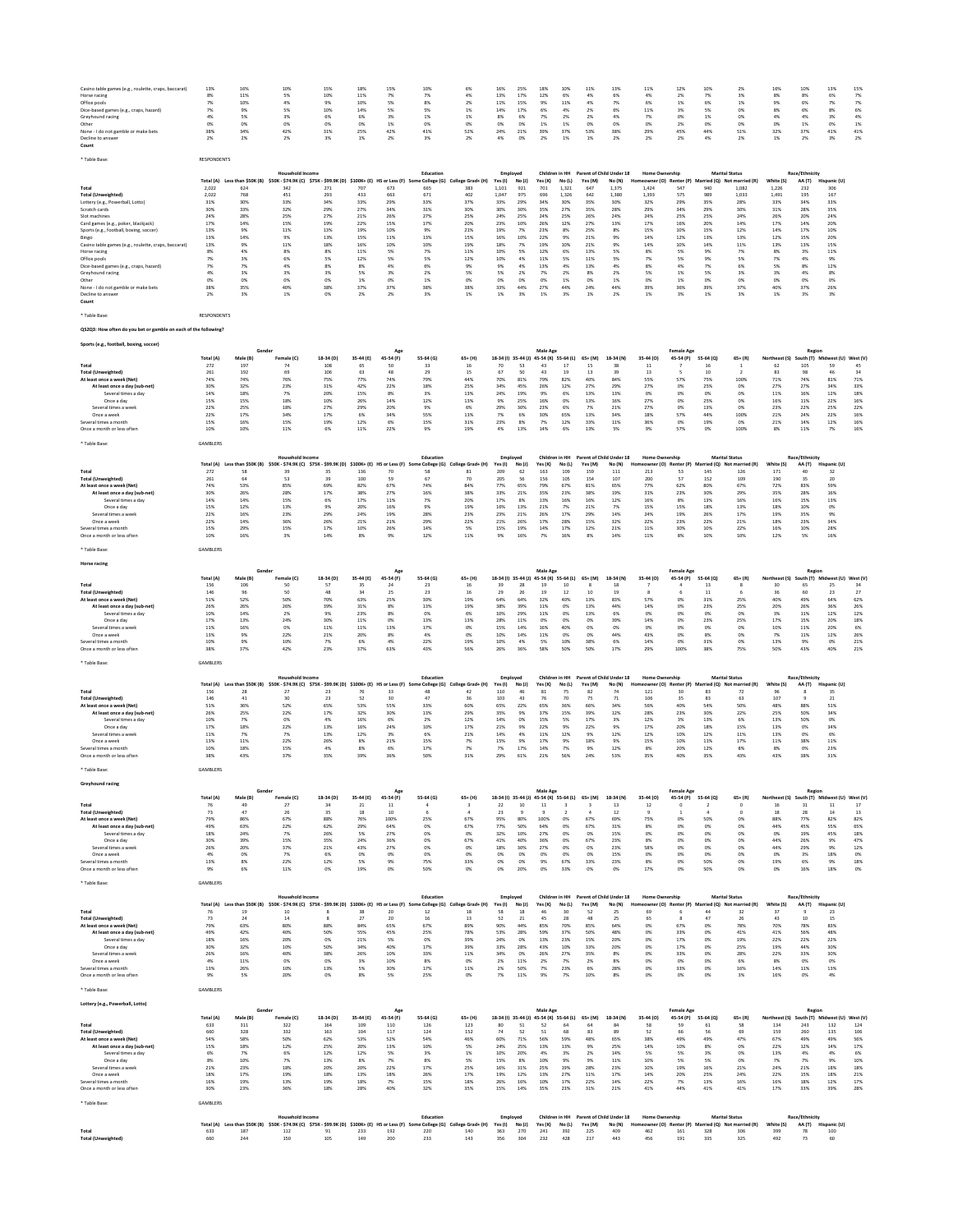| At least once a week (Net)<br>At least once a day (sub-net)<br>Several times a day<br>Once a day<br>Several times a weel<br>Once a week<br>Several times a month                                                                                      | 54%<br>15%<br>6%<br>8%<br>21%<br>18%<br>16%<br>30%                                         | 53%<br>12%<br>4%<br>9%<br>16%<br>26%<br>15%<br>30%                                               | 52%<br>16%<br>5%<br>11%<br>14%<br>22%<br>9%<br>38%                                                                                                                      | 57%<br>11%<br>4%<br>5%<br>36%<br>10%<br>15%<br>27%                              | 54%<br>18%<br>10%<br>8%<br>21%<br>15%<br>21%<br>25%                                 | 59%<br>16%<br>4%<br>13%<br>27%<br>17%<br>19%<br>22%                                   | 50%<br>9%<br>5%<br>4%<br>18%<br>23%<br>13%<br>37%                                  | 54%<br>19%<br>11%<br>9%<br>20%<br>15%<br>16%<br>30%                                       | 59%<br>18%<br>9%<br>10%<br>22%<br>18%<br>14%<br>26%                                    | 47%<br>10%<br>3%<br>7%<br>19%<br>18%<br>18%<br>34%                       | 65%<br>25%<br>13%<br>12%<br>26%<br>14%<br>11%<br>24%                                                      | 47%<br>9%<br>3%<br>6%<br>18%<br>21%<br>19%<br>33%                       | 65%<br>27%<br>15%<br>12%<br>26%<br>12%<br>12%<br>23%                         | 48%<br>8%<br>2%<br>6%<br>18%<br>22%<br>19%<br>33%                              | 55%<br>17%<br>8%<br>9%<br>23%<br>15%<br>15%<br>30%                                             | 52%<br>9%<br>3%<br>5%<br>16%<br>27%<br>19%<br>29%                                                | 56%<br>16%<br>9%<br>8%<br>22%<br>18%<br>16%<br>27%                              | 51%<br>13%<br>5%<br>9%<br>20%<br>19%<br>16%<br>32%                                                                      | 48%<br>13%<br>6%<br>7%<br>19%<br>17%<br>18%<br>34%                                 | 78%<br>28%<br>9%<br>18%<br>26%<br>27%<br>8%<br>14%                                        | 60%<br>21%<br>9%<br>10%<br>21%<br>18%<br>15%<br>25%                                     |                                                                                 |
|-------------------------------------------------------------------------------------------------------------------------------------------------------------------------------------------------------------------------------------------------------|--------------------------------------------------------------------------------------------|--------------------------------------------------------------------------------------------------|-------------------------------------------------------------------------------------------------------------------------------------------------------------------------|---------------------------------------------------------------------------------|-------------------------------------------------------------------------------------|---------------------------------------------------------------------------------------|------------------------------------------------------------------------------------|-------------------------------------------------------------------------------------------|----------------------------------------------------------------------------------------|--------------------------------------------------------------------------|-----------------------------------------------------------------------------------------------------------|-------------------------------------------------------------------------|------------------------------------------------------------------------------|--------------------------------------------------------------------------------|------------------------------------------------------------------------------------------------|--------------------------------------------------------------------------------------------------|---------------------------------------------------------------------------------|-------------------------------------------------------------------------------------------------------------------------|------------------------------------------------------------------------------------|-------------------------------------------------------------------------------------------|-----------------------------------------------------------------------------------------|---------------------------------------------------------------------------------|
| Once a month or less often<br>* Table Base                                                                                                                                                                                                            | GAMBLERS                                                                                   |                                                                                                  |                                                                                                                                                                         |                                                                                 |                                                                                     |                                                                                       |                                                                                    |                                                                                           |                                                                                        |                                                                          |                                                                                                           |                                                                         |                                                                              |                                                                                |                                                                                                |                                                                                                  |                                                                                 |                                                                                                                         |                                                                                    |                                                                                           |                                                                                         |                                                                                 |
| Scratch cards                                                                                                                                                                                                                                         |                                                                                            |                                                                                                  |                                                                                                                                                                         |                                                                                 |                                                                                     |                                                                                       |                                                                                    |                                                                                           |                                                                                        |                                                                          |                                                                                                           |                                                                         |                                                                              |                                                                                |                                                                                                |                                                                                                  |                                                                                 |                                                                                                                         |                                                                                    |                                                                                           |                                                                                         |                                                                                 |
| Total<br><b>Total (Unweighted)</b><br>At least once a week (Net)<br>At least once a day (sub-net)<br>Several times a day<br>Once a day<br>Several times a week<br>Once a week<br>Several times a month<br>Once a month or less often<br>* Table Base: | Total (A)<br>603<br>628<br>56%<br>16%<br>9%<br>7%<br>23%<br>17%<br>14%<br>29%<br>GAMBLERS  | Male (B)<br>276<br>274<br>63%<br>20%<br>11%<br>9%<br>22%<br>21%<br>13%<br>24%                    | Female (C)<br>328<br>354<br>50%<br>13%<br>8%<br>5%<br>24%<br>14%<br>15%<br>34%                                                                                          | 18-34 (D)<br>188<br>190<br>66%<br>23%<br>13%<br>9%<br>23%<br>20%<br>16%<br>18%  | 35-44 (E)<br>115<br>118<br>53%<br>20%<br>15%<br>6%<br>21%<br>12%<br>12%<br>35%      | Age<br>45-54 (F)<br>104<br>111<br>55%<br>19%<br>12%<br>7%<br>17%<br>18%<br>12%<br>35% | 55-64 (G)<br>100<br>94<br>55%<br>4%<br>0%<br>4%<br>33%<br>18%<br>19%<br>26%        | $65+ (H)$<br>95<br>115<br>42%<br>5%<br>0%<br>5%<br>21%<br>16%<br>13%<br>45%               | 18-34 (i) 35-44 (j)<br>81<br>72%<br>25%<br>11%<br>14%<br>16%<br>30%<br>16%<br>14%      | 49<br>49<br>71%<br>39%<br>27%<br>12%<br>20%<br>12%<br>4%<br>22%          | Male Age<br>45-54 (K) 55-64 (L)<br>50<br>48<br>52%<br>16%<br>10%<br>6%<br>18%<br>16%<br>12%<br>32%        | 41<br>70%<br>4%<br>0%<br>2%<br>46%<br>22%<br>20%<br>9%                  | $65+ (M)$<br>43<br>55<br>40%<br>7%<br>0%<br>7%<br>16%<br>16%<br>12%<br>53%   | 18-34 (N)<br>100<br>109<br>61%<br>21%<br>15%<br>5%<br>30%<br>11%<br>17%<br>22% | 35-44 (O)<br>68<br>69<br>40%<br>7%<br>6%<br>1%<br>22%<br>12%<br>18%<br>43%                     | <b>Female Age</b><br>45-54 (P)<br>55<br>63<br>55%<br>20%<br>13%<br>7%<br>15%<br>20%<br>9%<br>33% | 55-64 (Q)<br>55<br>53<br>42%<br>4%<br>0%<br>4%<br>22%<br>16%<br>18%<br>40%      | $65 + (R)$<br>52<br>60<br>46%<br>8%<br>0%<br>8%<br>25%<br>15%<br>12%<br>40%                                             | Northeast (S)<br>124<br>152<br>60%<br>19%<br>14%<br>4%<br>22%<br>20%<br>15%<br>25% | Region<br>South (T) M<br>238<br>246<br>59%<br>16%<br>8%<br>8%<br>24%<br>19%<br>13%<br>28% | dwest (U)<br>125<br>138<br>48%<br>10%<br>5%<br>5%<br>26%<br>11%<br>14%<br>40%           | West (V)<br>117<br>92<br>56%<br>19%<br>11%<br>8%<br>21%<br>15%<br>16%<br>28%    |
|                                                                                                                                                                                                                                                       | Total (A)                                                                                  | Less than \$50K (B)                                                                              | Household Income<br>\$50K - \$74.9K (C) \$75K - \$99.9K (D)                                                                                                             |                                                                                 | \$100K+ (E)                                                                         | HS or Less (F)                                                                        | Education<br>: College (G)                                                         | College Grad+ (H)                                                                         | Employed<br>Yes (I)                                                                    | No (J)                                                                   | Children in HH<br>Yes (K)                                                                                 | No (L)                                                                  | Yes (M)                                                                      | Parent of Child Under 18<br>No (N)                                             | <b>Home Ownership</b><br>eowner (O)                                                            | Renter (P)                                                                                       |                                                                                 | <b>Marital Status</b><br>rried (Q) Not married (R)                                                                      | White (S)                                                                          | Race/Ethnicity<br>AA (T)                                                                  | Hispanic (U)                                                                            |                                                                                 |
| Total<br><b>Total (Unweighted)</b><br>At least once a week (Net)<br>At least once a day (sub-net)<br>Several times a day<br>Once a day<br>Several times a week<br>Once a week<br>Several times a month<br>Once a month or less often<br>* Table Base: | 603<br>628<br>56%<br>16%<br>9%<br>7%<br>23%<br>17%<br>14%<br>29%<br>GAMBLERS               | 208<br>262<br>54%<br>12%<br>7%<br>4%<br>18%<br>24%<br>15%<br>31%                                 | 111<br>143<br>56%<br>18%<br>8%<br>10%<br>18%<br>19%<br>12%<br>32%                                                                                                       | 78<br>90<br>54%<br>13%<br>10%<br>3%<br>32%<br>10%<br>14%<br>33%                 | 192<br>120<br>62%<br>22%<br>12%<br>10%<br>27%<br>13%<br>16%<br>22%                  | 229<br>235<br>57%<br>14%<br>7%<br>7%<br>23%<br>20%<br>15%<br>28%                      | 205<br>224<br>53%<br>15%<br>8%<br>7%<br>21%<br>17%<br>15%<br>33%                   | 114<br>110<br>61%<br>16%<br>11%<br>4%<br>31%<br>14%<br>12%<br>26%                         | 331<br>339<br>61%<br>21%<br>12%<br>8%<br>24%<br>16%<br>15%<br>25%                      | 273<br>289<br>51%<br>10%<br>5%<br>5%<br>22%<br>18%<br>15%<br>35%         | 246<br>241<br>64%<br>25%<br>15%<br>9%<br>23%<br>17%<br>11%<br>25%                                         | 357<br>387<br>51%<br>10%<br>5%<br>5%<br>24%<br>18%<br>17%<br>32%        | 224<br>228<br>69%<br>29%<br>19%<br>10%<br>24%<br>15%<br>10%<br>21%           | 380<br>400<br>49%<br>8%<br>3%<br>4%<br>23%<br>18%<br>17%<br>34%                | 408<br>408<br>56%<br>18%<br>10%<br>8%<br>22%<br>16%<br>13%<br>31%                              | 187<br>207<br>56%<br>11%<br>6%<br>4%<br>26%<br>20%<br>18%<br>26%                                 | 276<br>292<br>57%<br>18%<br>9%<br>9%<br>23%<br>16%<br>15%<br>29%                | 327<br>336<br>56%<br>14%<br>9%<br>4%<br>24%<br>19%<br>14%<br>30%                                                        | 375<br>471<br>51%<br>14%<br>7%<br>6%<br>21%<br>17%<br>15%<br>33%                   | 66<br>66<br>71%<br>18%<br>$11\%$<br>8%<br>32%<br>18%<br>14%<br>15%                        | 106<br>56<br>56%<br>25%<br>19%<br>5%<br>20%<br>10%<br>15%<br>28%                        |                                                                                 |
| Card games (e.g., poker, blackjack)                                                                                                                                                                                                                   |                                                                                            |                                                                                                  |                                                                                                                                                                         |                                                                                 |                                                                                     | Age                                                                                   |                                                                                    |                                                                                           |                                                                                        |                                                                          | Male Age                                                                                                  |                                                                         |                                                                              |                                                                                |                                                                                                | <b>Female Age</b>                                                                                |                                                                                 |                                                                                                                         |                                                                                    | Region                                                                                    |                                                                                         |                                                                                 |
| Total<br><b>Total (Unweighted)</b><br>At least once a week (Net)<br>At least once a day (sub-net)<br>Several times a day<br>Once a day<br>Several times a week<br>Once a week<br>Several times a month<br>Once a month or less ofter<br>* Table Base  | Total (A)<br>346<br>340<br>55%<br>28%<br>11%<br>16%<br>16%<br>11%<br>8%<br>38%<br>GAMBLERS | Male (B)<br>211<br>210<br>56%<br>29%<br>10%<br>20%<br>15%<br>12%<br>9%<br>34%                    | Female (C)<br>137<br>130<br>52%<br>25%<br>14%<br>12%<br>18%<br>9%<br>5%<br>42%                                                                                          | $18-34(D)$<br>125<br>126<br>78%<br>42%<br>19%<br>22%<br>20%<br>16%<br>3%<br>19% | 35-44 (E)<br>86<br>76<br>59%<br>27%<br>7%<br>20%<br>23%<br>9%<br>8%<br>33%          | 45-54 (F)<br>51<br>56<br>47%<br>29%<br>10%<br>20%<br>16%<br>2%<br>6%<br>45%           | 55-64 (G)<br>56<br>50<br>20%<br>7%<br>7%<br>2%<br>4%<br>9%<br>18%<br>66%           | $65+ (H)$<br>28<br>32<br>25%<br>7%<br>0%<br>7%<br>7%<br>14%<br>7%<br>68%                  | 71<br>73<br>76%<br>39%<br>15%<br>25%<br>17%<br>20%<br>6%<br>18%                        | 53<br>47<br>58%<br>30%<br>9%<br>21%<br>21%<br>8%<br>8%<br>32%            | 18-34 (I) 35-44 (J) 45-54 (K) 55-64 (L)<br>40<br>44<br>58%<br>38%<br>13%<br>25%<br>18%<br>3%<br>8%<br>33% | 30<br>27<br>20%<br>0%<br>0%<br>0%<br>3%<br>17%<br>20%<br>60%            | $65+ (M)$<br>17<br>19<br>29%<br>12%<br>0%<br>12%<br>6%<br>12%<br>6%<br>59%   | 18-34 (N)<br>54<br>53<br>80%<br>44%<br>26%<br>17%<br>24%<br>11%<br>0%<br>20%   | 35-44 (0)<br>34<br>29<br>62%<br>18%<br>6%<br>15%<br>26%<br>12%<br>6%<br>29%                    | 45-54 (P)<br>11<br>12<br>18%<br>0%<br>0%<br>0%<br>18%<br>0%<br>0%<br>91%                         | 55-64 (Q)<br>26<br>23<br>19%<br>15%<br>15%<br>0%<br>4%<br>0%<br>15%<br>69%      | $65 + (R)$<br>11<br>13<br>27%<br>0%<br>0%<br>0%<br>9%<br>18%<br>0%<br>82%                                               | Northeast (S)<br>72<br>90<br>75%<br>36%<br>18%<br>17%<br>15%<br>24%<br>6%<br>19%   | 105<br>110<br>55%<br>19%<br>6%<br>14%<br>27%<br>10%<br>10%<br>35%                         | South (T) Midwest (U)<br>89<br>77<br>51%<br>28%<br>10%<br>18%<br>15%<br>8%<br>8%<br>43% | West (V)<br>80<br>63<br>43%<br>30%<br>14%<br>16%<br>6%<br>6%<br>5%<br>54%       |
|                                                                                                                                                                                                                                                       |                                                                                            |                                                                                                  | <b>Household Income</b><br>\$50K - \$74.9K (C) \$75K - \$99.9K (D)                                                                                                      |                                                                                 |                                                                                     |                                                                                       | Education                                                                          |                                                                                           | Employed                                                                               |                                                                          | Children in HH                                                                                            |                                                                         |                                                                              | Parent of Child Under 18                                                       | <b>Home Ownership</b>                                                                          |                                                                                                  |                                                                                 | <b>Marital Status</b>                                                                                                   |                                                                                    | Race/Ethnicity                                                                            |                                                                                         |                                                                                 |
| Total<br><b>Total (Unweighted)</b><br>At least once a week (Net)<br>At least once a day (sub-net)<br>Several times a day<br>Once a day<br>Several times a week<br>Once a week<br>Several times a month<br>Once a month or less often                  | Total (A)<br>346<br>340<br>55%<br>28%<br>11%<br>16%<br>16%<br>11%<br>8%<br>38%             | Less than \$50K (B)<br>89<br>110<br>57%<br>21%<br>8%<br>13%<br>21%<br>16%<br>3%<br>39%           | 50<br>66<br>46%<br>24%<br>10%<br>14%<br>8%<br>14%<br>4%<br>46%                                                                                                          | 52<br>53<br>42%<br>8%<br>4%<br>4%<br>29%<br>4%<br>4%<br>52%                     | $$100K + (E)$<br>153<br>106<br>61%<br>40%<br>17%<br>22%<br>12%<br>10%<br>11%<br>27% | HS or Less (F)<br>101<br>60%<br>30%<br>15%<br>14%<br>19%<br>12%<br>4%<br>36%          | College (G)<br>111<br>109<br>40%<br>14%<br>9%<br>5%<br>14%<br>12%<br>7%<br>53%     | College Grad+ (H)<br>77<br>68<br>60%<br>34%<br>5%<br>29%<br>16%<br>10%<br>12%<br>29%      | Yes (I)<br>257<br>240<br>60%<br>33%<br>14%<br>19%<br>17%<br>10%<br>8%<br>32%           | No (J)<br>89<br>100<br>39%<br>10%<br>3%<br>7%<br>15%<br>15%<br>7%<br>55% | Yes (K)<br>182<br>177<br>73%<br>41%<br>15%<br>26%<br>18%<br>14%<br>7%<br>21%                              | No(L)<br>165<br>163<br>35%<br>13%<br>7%<br>5%<br>15%<br>8%<br>8%<br>56% | Yes (M)<br>174<br>167<br>73%<br>43%<br>16%<br>26%<br>17%<br>13%<br>6%<br>20% | No (N)<br>173<br>173<br>36%<br>13%<br>6%<br>6%<br>16%<br>9%<br>9%<br>54%       | eowner (O)<br>248<br>231<br>58%<br>30%<br>11%<br>19%<br>17%<br>10%<br>7%<br>35%                | Renter (P)<br>88<br>101<br>49%<br>19%<br>13%<br>7%<br>15%<br>15%<br>7%<br>43%                    | arried (Q)<br>191<br>184<br>56%<br>31%<br>12%<br>19%<br>16%<br>10%<br>9%<br>35% | Not married (R)<br>156<br>156<br>53%<br>24%<br>11%<br>13%<br>17%<br>12%<br>6%<br>40%                                    | White (S)<br>213<br>243<br>50%<br>25%<br>11%<br>15%<br>12%<br>13%<br>12%<br>38%    | AA (T)<br>32<br>34<br>81%<br>34%<br>16%<br>19%<br>38%<br>6%<br>6%<br>16%                  | Hispanic (U)<br>60<br>36<br>62%<br>25%<br>13%<br>12%<br>22%<br>13%<br>0%<br>38%         |                                                                                 |
| * Table Base:                                                                                                                                                                                                                                         | GAMBLERS                                                                                   |                                                                                                  |                                                                                                                                                                         |                                                                                 |                                                                                     |                                                                                       |                                                                                    |                                                                                           |                                                                                        |                                                                          |                                                                                                           |                                                                         |                                                                              |                                                                                |                                                                                                |                                                                                                  |                                                                                 |                                                                                                                         |                                                                                    |                                                                                           |                                                                                         |                                                                                 |
| Dice-based games (e.g., craps, hazard)                                                                                                                                                                                                                |                                                                                            |                                                                                                  |                                                                                                                                                                         |                                                                                 |                                                                                     | Age                                                                                   |                                                                                    |                                                                                           |                                                                                        |                                                                          | Male Age                                                                                                  |                                                                         |                                                                              |                                                                                |                                                                                                | <b>Female Age</b>                                                                                |                                                                                 |                                                                                                                         |                                                                                    | Region                                                                                    |                                                                                         |                                                                                 |
| Total<br><b>Total (Unweighted)</b><br>At least once a week (Net)<br>At least once a day (sub-net)<br>Several times a day<br>Once a day<br>Several times a week<br>Once a week<br>Several times a month<br>Once a month or less often                  | Total (A)<br>136<br>130<br>64%<br>29%<br>15%<br>14%<br>21%<br>15%<br>10%<br>26%            | Male (B)<br>87<br>80<br>64%<br>32%<br>20%<br>13%<br>21%<br>10%<br>8%<br>29%                      | Female (C)<br>49<br>50<br>65%<br>24%<br>6%<br>16%<br>20%<br>22%<br>14%<br>20%                                                                                           | 18-34 (D)<br>57<br>57<br>67%<br>28%<br>18%<br>11%<br>23%<br>16%<br>12%<br>19%   | 35-44 (E)<br>45<br>40<br>73%<br>31%<br>13%<br>18%<br>27%<br>13%<br>4%<br>24%        | 45-54 (F)<br>16<br>17<br>63%<br>50%<br>$31\%$<br>19%<br>6%<br>6%<br>0%<br>38%         | 55-64 (G)<br>16<br>11<br>38%<br>6%<br>0%<br>6%<br>0%<br>25%<br>19%<br>50%          | $65+$ (H)<br>$\overline{\phantom{a}}$<br>50%<br>0%<br>0%<br>0%<br>50%<br>0%<br>25%<br>25% | 18-34 (i) 35-44 (j)<br>40<br>34<br>68%<br>28%<br>18%<br>10%<br>25%<br>13%<br>8%<br>25% | 27<br>24<br>67%<br>37%<br>22%<br>15%<br>22%<br>$11\%$<br>0%<br>33%       | 45-54 (K) 55-64 (L)<br>10<br>13<br>90%<br>70%<br>40%<br>30%<br>10%<br>10%<br>0%<br>20%                    | 6<br>0%<br>0%<br>0%<br>0%<br>0%<br>0%<br>33%<br>67%                     | 65+ (M)<br>×<br>33%<br>0%<br>0%<br>0%<br>33%<br>0%<br>33%<br>33%             | 18-34 (N)<br>17<br>23<br>65%<br>29%<br>18%<br>12%<br>18%<br>24%<br>24%<br>6%   | 35-44 (0)<br>18<br>16<br>78%<br>22%<br>0%<br>22%<br>33%<br>17%<br>11%<br>11%                   | 45-54 (P)<br>$\leq$<br>$\overline{A}$<br>0%<br>0%<br>0%<br>0%<br>0%<br>0%<br>0%<br>80%           | 55-64 (Q)<br>67%<br>11%<br>0%<br>11%<br>0%<br>44%<br>11%<br>33%                 | $65 + (R)$<br>$\overline{1}$<br>100%<br>0%<br>0%<br>0%<br>100%<br>0%<br>0%<br>0%                                        | Northeast (S)<br>29<br>36<br>76%<br>24%<br>7%<br>21%<br>31%<br>17%<br>17%<br>7%    | 44<br>41<br>59%<br>36%<br>25%<br>$11\%$<br>14%<br>9%<br>7%<br>36%                         | South (T) Midwest (U)<br>35<br>30<br>63%<br>26%<br>17%<br>9%<br>17%<br>17%<br>3%<br>37% | West (V)<br>28<br>23<br>64%<br>29%<br>$11\%$<br>18%<br>25%<br>14%<br>14%<br>18% |
| * Table Base                                                                                                                                                                                                                                          | GAMBLERS                                                                                   |                                                                                                  | <b>Household Income</b>                                                                                                                                                 |                                                                                 |                                                                                     |                                                                                       | Education                                                                          |                                                                                           | Employed                                                                               |                                                                          | Children in HH                                                                                            |                                                                         |                                                                              | Parent of Child Under 18                                                       | <b>Home Ownership</b>                                                                          |                                                                                                  |                                                                                 | <b>Marital Status</b>                                                                                                   |                                                                                    | Race/Ethnicity                                                                            |                                                                                         |                                                                                 |
| Total<br><b>Total (Unweighted)</b><br>At least once a week (Net)<br>At least once a day (sub-net)<br>Several times a day<br>Once a day<br>Once a week<br>Several times a month<br>Once a month or less often                                          | 136<br>130<br>64%<br>29%<br>15%<br>14%<br>21%<br>15%<br>10%<br>26%                         | Total (A) Less than \$50K (B)<br>41<br>45<br>44%<br>22%<br>12%<br>12%<br>15%<br>7%<br>10%<br>46% | \$50K - \$74.9K (C) \$75K - \$99.9K (D)<br>15<br>18<br>73%<br>20%<br>7%<br>13%<br>27%<br>27%<br>7%<br>20%                                                               | 23<br>22<br>70%<br>17%<br>0%<br>17%<br>35%<br>22%<br>9%<br>26%                  | $$100K + (E)$<br>58<br>45<br>74%<br>41%<br>26%<br>14%<br>19%<br>16%<br>10%<br>16%   | HS or Less (F)<br>29<br>29<br>38%<br>24%<br>14%<br>10%<br>14%<br>0%<br>21%<br>45%     | Some College (G)<br>40<br>36<br>60%<br>10%<br>3%<br>8%<br>30%<br>20%<br>10%<br>28% | College Grad+ (H)<br>33<br>28<br>67%<br>33%<br>15%<br>21%<br>21%<br>9%<br>27%             | Yes $(1)$<br>100<br>102<br>70%<br>38%<br>21%<br>17%<br>18%<br>15%<br>6%<br>24%         | No (J)<br>36<br>28<br>50%<br>8%<br>3%<br>8%<br>25%<br>14%<br>22%<br>31%  | Yes (K)<br>88<br>85<br>72%<br>31%<br>16%<br>15%<br>24%<br>18%<br>8%<br>19%                                | No(L)<br>49<br>45<br>49%<br>27%<br>14%<br>12%<br>6%<br>14%<br>37%       | Yes (M)<br>86<br>83<br>78%<br>35%<br>20%<br>15%<br>199<br>15%<br>7%<br>15%   | No (N)<br>51<br>47<br>41%<br>20%<br>10%<br>12%<br>6%<br>14%<br>16%<br>43%      | Homeowner (O) Renter (P)<br>111<br>101<br>67%<br>33%<br>18%<br>16%<br>20%<br>14%<br>11%<br>24% | 20<br>26<br>45%<br>15%<br>5%<br>10%<br>109<br>20%<br>10%<br>45%                                  | 68<br>70<br>74%<br>38%<br>22%<br>16%<br>13%<br>22%<br>7%<br>21%                 | Married (Q) Not married (R)<br>68<br>60<br>56%<br>21%<br>10%<br>10%<br>28%<br>7%<br>12%<br>32%                          | White (S)<br>67<br>79<br>67%<br>37%<br>19%<br>16%<br>16%<br>13%<br>12%<br>19%      | AA(T)<br>19<br>21<br>63%<br>37%<br>21%<br>11%<br>11%<br>11%<br>11%<br>26%                 | Hispanic (U)<br>37<br>22<br>68%<br>19%<br>8%<br>11%<br>32%<br>19%<br>3%<br>32%          |                                                                                 |
| * Table Base                                                                                                                                                                                                                                          | GAMBLERS                                                                                   |                                                                                                  |                                                                                                                                                                         |                                                                                 |                                                                                     |                                                                                       |                                                                                    |                                                                                           |                                                                                        |                                                                          |                                                                                                           |                                                                         |                                                                              |                                                                                |                                                                                                |                                                                                                  |                                                                                 |                                                                                                                         |                                                                                    |                                                                                           |                                                                                         |                                                                                 |
| Slot machines<br>Total<br><b>Total (Unweighted)</b><br>At least once a week (Net)<br>At least once a day (sub-net)<br>Several times a day<br>Once a day<br>Several times a week                                                                       | Total (A)<br>494<br>498<br>28%<br>11%<br>7%<br>4%<br>8%                                    | Gende<br>Male (B)<br>234<br>225<br>32%<br>13%<br>7%<br>6%<br>8%                                  | Female (C)<br>260<br>273<br>26%<br>9%<br>6%<br>3%<br>8%                                                                                                                 | 18-34 (D)<br>$118\,$<br>135<br>57%<br>26%<br>12%<br>14%<br>14%                  | 35-44 (E)<br>80<br>74<br>40%<br>16%<br>11%<br>5%<br>16%                             | Ago<br>45-54 (F)<br>83<br>85<br>22%<br>5%<br>4%<br>1%<br>8%                           | 55-64 (G)<br>102<br>92<br>14%<br>4%<br>4%<br>OX<br>2%                              | $65+ (H)$<br>$111\,$<br>112<br>9%<br>2%<br>2%<br>0%<br>1%                                 | 64<br>62<br>61%<br>31%<br>13%<br>17%<br>14%                                            | 26<br>25<br>31%<br>19%<br>12%<br>8%<br>8%                                | Male Age<br>18-34 (I) 35-44 (J) 45-54 (K) 55-64 (L)<br>43<br>41<br>23%<br>5%<br>2%<br>2%<br>12%           | 52<br>43<br>17%<br>2%<br>2%<br>0%<br>0%                                 | $65+ (M)$<br>49<br>54<br>14%<br>4%<br>4%<br>0%<br>2%                         | 18-34 (N)<br>54<br>73<br>52%<br>20%<br>11%<br>11%<br>13%                       | 35-44 (0)<br>54<br>49<br>46%<br>15%<br>11%<br>4%<br>20%                                        | <b>Female Age</b><br>45-54 (P)<br>$40\,$<br>44<br>18%<br>5%<br>5%<br>O%<br>5%                    | 55-64 (Q)<br>50<br>49<br>8%<br>6%<br>6%<br>0%<br>4%                             | $65 + (R)$<br>61<br>58<br>5%<br>0%<br>0%<br>0%<br>0%                                                                    | Northeast (S)<br>75<br>99<br>28%<br>11%<br>8%<br>4%<br>12%                         | Region<br>173<br>172<br>33%<br>15%<br>8%<br>8%<br>8%                                      | South (T) Midwest (U) West (V)<br>117<br>117<br>26%<br>7%<br>5%<br>2%<br>11%            | 128<br>110<br>26%<br>$9\%$<br>6%<br>$2\%$<br>$4\%$                              |
| Once a week<br>Several times a month                                                                                                                                                                                                                  | 10%<br>10%                                                                                 | 11%<br>6%                                                                                        | 8%<br>13%                                                                                                                                                               | 16%<br>12%                                                                      | $9\%$<br>$9\%$                                                                      | 8%<br>12%                                                                             | 9%<br>9%                                                                           | 5%<br>6%                                                                                  | 16%<br>$6\%$                                                                           | 4%<br>$4\%$                                                              | $9\%$<br>9%                                                                                               | 15%<br>$4\%$                                                            | 6%<br>$4\%$                                                                  | 15%<br>19%                                                                     | 11%<br>9%                                                                                      | 8%<br>15%                                                                                        | 0%<br>12%                                                                       | 5%<br>$8\%$                                                                                                             | 4%<br>12%                                                                          | 10%<br>12%                                                                                | 9%<br>$5\%$                                                                             | 13%<br>9%                                                                       |
| Once a month or less often<br>* Table Base:                                                                                                                                                                                                           | 62%<br>GAMBLERS                                                                            | 62%                                                                                              | 62%                                                                                                                                                                     | 31%                                                                             | 51%                                                                                 | 66%                                                                                   | 77%                                                                                | 85%                                                                                       | 31%                                                                                    | 65%                                                                      | 70%                                                                                                       | 77%                                                                     | 84%                                                                          | 30%                                                                            | 44%                                                                                            | 65%                                                                                              | 78%                                                                             | 89%                                                                                                                     | 61%                                                                                | 55%                                                                                       | 69%                                                                                     | 65%                                                                             |
|                                                                                                                                                                                                                                                       |                                                                                            |                                                                                                  | <b>Household Income</b>                                                                                                                                                 |                                                                                 |                                                                                     |                                                                                       | Education                                                                          |                                                                                           | Employed                                                                               |                                                                          | Children in HH                                                                                            |                                                                         |                                                                              | Parent of Child Under 18                                                       | <b>Home Ownership</b>                                                                          |                                                                                                  |                                                                                 | <b>Marital Status</b>                                                                                                   |                                                                                    | Race/Ethnicity                                                                            |                                                                                         |                                                                                 |
| Total<br><b>Total (Unweighted)</b><br>At least once a week (Net)<br>At least once a day (sub-net)<br>Several times a day<br>Once a day<br>Several times a week<br>Once a week<br>Several times a month<br>Once a month or less often<br>* Table Base  | 494<br>498<br>28%<br>11%<br>7%<br>4%<br>8%<br>10%<br>10%<br>62%<br>GAMBLERS                | Total (A) Less than \$50K (B)<br>175<br>208<br>27%<br>9%<br>6%<br>3%<br>10%<br>9%<br>11%<br>61%  | \$50K - \$74.9K (C) \$75K - \$99.9K (D) \$100K+ (E) HS or Less (F) Some College (G) College Grad+ (H)<br>87<br>109<br>32%<br>15%<br>11%<br>3%<br>5%<br>11%<br>9%<br>61% | 72<br>72<br>24%<br>6%<br>1%<br>3%<br>10%<br>8%<br>14%<br>63%                    | 151<br>101<br>32%<br>15%<br>7%<br>7%<br>7%<br>11%<br>5%<br>62%                      | 172<br>183<br>30%<br>12%<br>7%<br>4%<br>7%<br>11%<br>10%<br>61%                       | 182<br>177<br>16%<br>4%<br>2%<br>2%<br>5%<br>7%<br>13%<br>71%                      | 94<br>93<br>44%<br>19%<br>14%<br>6%<br>14%<br>12%<br>3%<br>53%                            | Yes(1)<br>266<br>263<br>37%<br>16%<br>9%<br>7%<br>11%<br>10%<br>9%<br>53%              | No (J)<br>228<br>235<br>18%<br>5%<br>4%<br>1%<br>5%<br>9%<br>10%<br>73%  | Yes (K)<br>168<br>174<br>42%<br>19%<br>11%<br>8%<br>14%<br>8%<br>13%<br>45%                               | No(L)<br>326<br>324<br>21%<br>6%<br>4%<br>2%<br>5%<br>10%<br>8%<br>71%  | Yes (M)<br>169<br>168<br>44%<br>22%<br>12%<br>11%<br>14%<br>8%<br>12%<br>43% | No (N)<br>325<br>330<br>20%<br>5%<br>4%<br>1%<br>5%<br>10%<br>8%<br>72%        | 345<br>327<br>31%<br>12%<br>7%<br>5%<br>9%<br>9%<br>10%<br>59%                                 | 137<br>157<br>22%<br>6%<br>4%<br>1%<br>7%<br>9%<br>9%<br>70%                                     | 237<br>231<br>27%<br>10%<br>5%<br>5%<br>8%<br>8%<br>10%<br>64%                  | Homeowner (O) Renter (P) Married (Q) Not married (R)<br>257<br>267<br>30%<br>12%<br>8%<br>4%<br>8%<br>11%<br>10%<br>60% | White (S)<br>316<br>367<br>25%<br>9%<br>6%<br>4%<br>8%<br>7%<br>8%<br>67%          | AA (T)<br>47<br>48<br>47%<br>19%<br>15%<br>4%<br>15%<br>13%<br>17%<br>36%                 | Hispanic (U)<br>74<br>43<br>35%<br>9%<br>7%<br>4%<br>4%<br>20%<br>12%<br>53%            |                                                                                 |
| Casino table games (e.g., roulette, craps, baccarat)                                                                                                                                                                                                  |                                                                                            | Gende                                                                                            |                                                                                                                                                                         |                                                                                 |                                                                                     |                                                                                       |                                                                                    |                                                                                           |                                                                                        |                                                                          | Male Age                                                                                                  |                                                                         |                                                                              |                                                                                |                                                                                                | <b>Female Age</b>                                                                                |                                                                                 |                                                                                                                         |                                                                                    | Region                                                                                    |                                                                                         |                                                                                 |
| Total<br><b>Total (Unweighted)</b><br>At least once a week (Net)<br>At least once a day (sub-net)<br>Several times a day<br>Once a day<br>Several times a week<br>Once a week<br>Several times a month<br>Once a month or less often                  | Total (A)<br>257<br>252<br>58%<br>23%<br>11%<br>13%<br>21%<br>14%<br>5%<br>37%             | Male (B)<br>155<br>155<br>55%<br>26%<br>14%<br>13%<br>14%<br>14%<br>4%<br>41%                    | Female (C)<br>101<br>97<br>62%<br>20%<br>6%<br>13%<br>31%<br>12%<br>7%<br>31%                                                                                           | 18-34 (D)<br>87<br>92<br>77%<br>38%<br>18%<br>20%<br>23%<br>16%<br>2%<br>21%    | 35-44 (E)<br>60<br>54<br>70%<br>18%<br>8%<br>12%<br>35%<br>17%<br>5%<br>23%         | Age<br>45-54 (F)<br>50<br>49<br>48%<br>26%<br>12%<br>14%<br>10%<br>14%<br>4%<br>44%   | 55-64 (G)<br>34<br>31<br>24%<br>0%<br>0%<br>0%<br>21%<br>3%<br>9%<br>65%           | $65+ (H)$<br>26<br>26<br>27%<br>15%<br>8%<br>8%<br>4%<br>8%<br>4%<br>69%                  | 18-34 (I) 35-44 (J)<br>48<br>51<br>69%<br>40%<br>21%<br>17%<br>15%<br>17%<br>4%<br>27% | 41<br>37<br>68%<br>20%<br>12%<br>12%<br>29%<br>17%<br>2%<br>27%          | 45-54 (K) 55-64 (L)<br>29<br>29<br>62%<br>38%<br>21%<br>17%<br>3%<br>21%<br>3%<br>34%                     | 16<br>18<br>6%<br>0%<br>0%<br>0%<br>6%<br>0%<br>13%<br>81%              | $65+ (M)$<br>21<br>20<br>19%<br>14%<br>5%<br>10%<br>5%<br>0%<br>5%<br>76%    | 18-34 (N)<br>39<br>41<br>85%<br>36%<br>13%<br>21%<br>36%<br>18%<br>3%<br>13%   | 35-44 (O)<br>19<br>17<br>74%<br>16%<br>0%<br>16%<br>42%<br>16%<br>5%<br>21%                    | 45-54 (P)<br>21<br>20<br>33%<br>14%<br>0%<br>10%<br>19%<br>5%<br>10%<br>57%                      | 55-64 (Q)<br>18<br>13<br>39%<br>0%<br>0%<br>0%<br>33%<br>6%<br>6%<br>50%        | $65 + (R)$<br>-5<br>6<br>60%<br>20%<br>20%<br>0%<br>0%<br>40%<br>0%<br>40%                                              | Northeast (S)<br>59<br>72<br>61%<br>22%<br>8%<br>10%<br>22%<br>19%<br>7%<br>32%    | 74<br>78<br>62%<br>30%<br>15%<br>15%<br>26%<br>5%<br>8%<br>30%                            | South (T) Midwest (U)<br>54<br>47<br>52%<br>17%<br>9%<br>7%<br>19%<br>17%<br>6%<br>44%  | West (V)<br>69<br>55<br>57%<br>26%<br>9%<br>$16\%$<br>19%<br>13%<br>1%<br>42%   |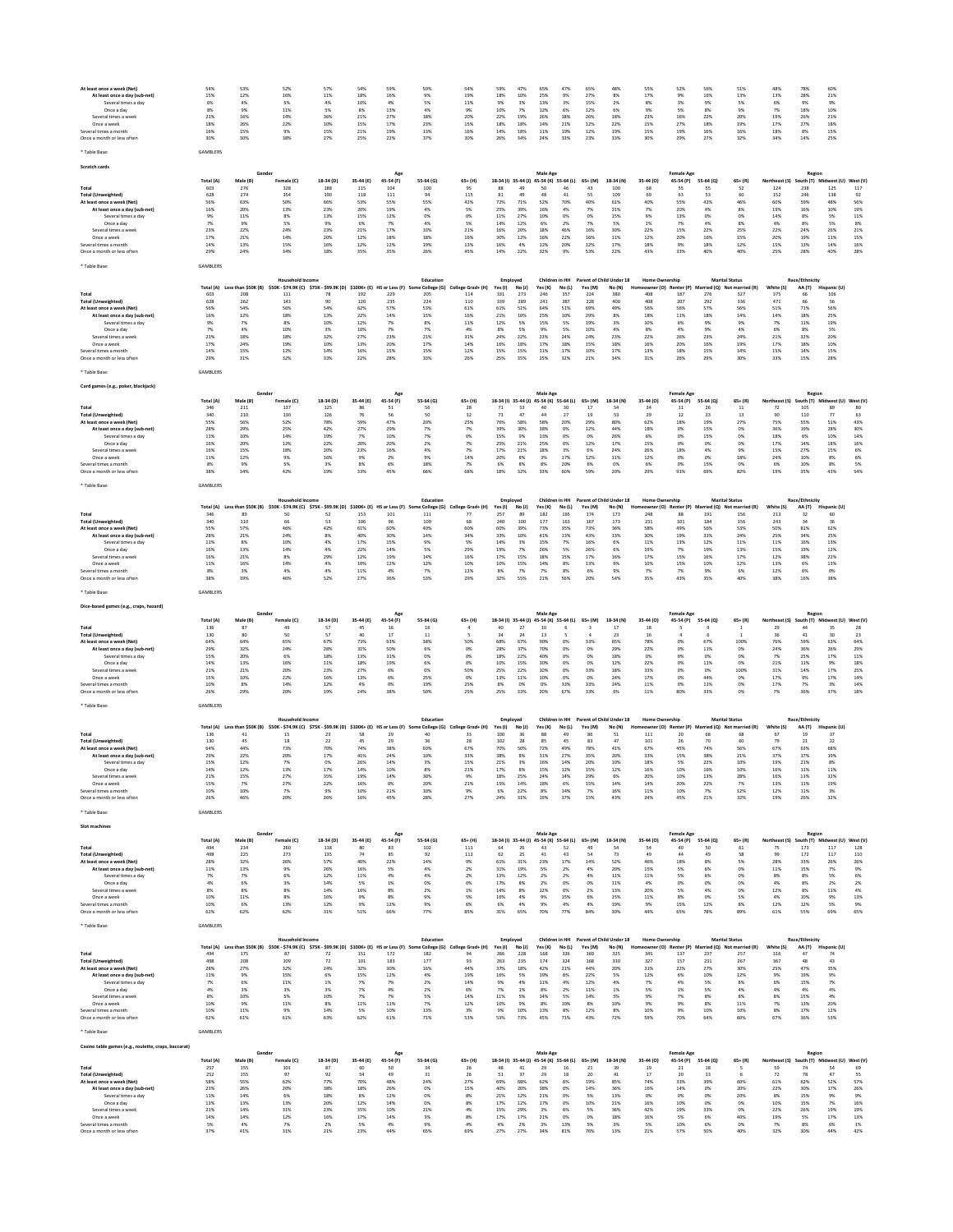| * Table Base                                                    | GAMBLERS            |                     |                                                                                                                      |                  |                          |                                  |                                                                                                                                     |                                  |                     |                          |                                               |               |                                                           |                                         |                                                             |                                |                          |                                                                             |                                                    |                         |                                      |                    |
|-----------------------------------------------------------------|---------------------|---------------------|----------------------------------------------------------------------------------------------------------------------|------------------|--------------------------|----------------------------------|-------------------------------------------------------------------------------------------------------------------------------------|----------------------------------|---------------------|--------------------------|-----------------------------------------------|---------------|-----------------------------------------------------------|-----------------------------------------|-------------------------------------------------------------|--------------------------------|--------------------------|-----------------------------------------------------------------------------|----------------------------------------------------|-------------------------|--------------------------------------|--------------------|
|                                                                 |                     |                     | Household Income<br>Total (A) Less than \$50K (B) \$50K - \$74.9K (C) \$75K - \$99.9K (D) \$100K+ (E) HS or Less (F) |                  |                          |                                  | Education                                                                                                                           | ne College (G) College Grad+ (H) | Yes(1)              | Employed<br>No (J)       | Children in HH<br>Yes (K)                     | <b>No (L)</b> | Yes (M)                                                   | Parent of Child Under 18<br>No (N)      | <b>Home Ownership</b><br>Ho                                 |                                |                          | <b>Marital Status</b><br>neowner (O) Renter (P) Married (Q) Not married (R) | White (S)                                          | Race/Ethnicity<br>AA(T) | Hispanic (U)                         |                    |
| Total<br><b>Total (Unweighted)</b>                              | 257<br>252          | 55<br>71            | 38<br>46                                                                                                             | 50<br>51         | 113<br>81                | 64<br>62                         | 69<br>77                                                                                                                            | 73<br>62                         | 193<br>187          | 65<br>65                 | 132<br>128                                    | 126<br>124    | 136<br>129                                                | 121<br>123                              | 197<br>186                                                  | 53<br>59                       | 136<br>137               | 121<br>115                                                                  | 154<br>178                                         | 29<br>29                | 46<br>24                             |                    |
| At least once a week (Net)<br>At least once a day (sub-net)     | 58%<br>23%          | 56%<br>20%          | 47%<br>21%                                                                                                           | 38%<br>16%       | 72%<br>30%               | 61%<br>20%                       | 38%<br>13%                                                                                                                          | 60%<br>30%                       | 63%<br>26%          | 40%<br>15%               | 73%<br>32%                                    | 41%<br>15%    | 72%<br>32%                                                | 42%<br>13%                              | 61%<br>26%                                                  | 40%<br>15%                     | 60%<br>26%               | 55%<br>21%                                                                  | 53%<br>18%                                         | 62%<br>28%              | 76%<br>37%                           |                    |
| Several times a day<br>Once a day                               | 11%<br>13%          | 7%<br>13%           | 16%<br>5%                                                                                                            | 4%<br>14%        | 14%<br>15%               | 6%<br>14%                        | 7%<br>6%                                                                                                                            | 14%<br>15%                       | 12%<br>13%          | 6%<br>11%                | 14%<br>18%                                    | 7%<br>7%      | 15%<br>17%                                                | 5%<br>8%                                | 11%<br>15%                                                  | 9%<br>4%                       | 10%<br>15%               | 11%<br>11%                                                                  | 7%<br>11%                                          | 21%<br>7%               | 20%<br>17%                           |                    |
| Several times a week<br>Once a week                             | 21%<br>14%          | 16%<br>22%          | 26%<br>0%                                                                                                            | 14%<br>6%        | 26%<br>17%               | 23%<br>20%                       | 17%<br>4%                                                                                                                           | 16%<br>14%                       | 24%<br>13%          | 9%<br>15%                | 29%<br>13%                                    | 13%<br>13%    | 27%<br>13%                                                | 13%<br>14%                              | 25%<br>11%                                                  | 9%<br>17%                      | 23%<br>11%               | 18%<br>16%                                                                  | 19%<br>17%                                         | 14%<br>21%              | 33%<br>7%                            |                    |
| Several times a month                                           | 5%                  | 2%                  | 8%                                                                                                                   | 8%               | 5%                       | 2%                               | 10%                                                                                                                                 | 3%                               | 5%                  | 5%                       | 7%                                            | 4%            | 7%                                                        | 4%                                      | 7%                                                          | 2%                             | 7%                       | 3%                                                                          | 6%                                                 | 10%                     | 0%                                   |                    |
| Once a month or less often                                      | 37%                 | 40%                 | 45%                                                                                                                  | 54%              | 23%                      | 34%                              | 54%                                                                                                                                 | 36%                              | 31%                 | 54%                      | 20%                                           | 54%           | 22%                                                       | 54%                                     | 32%                                                         | 58%                            | 33%                      | 41%                                                                         | 40%                                                | 31%                     | 24%                                  |                    |
| * Table Base                                                    | GAMBLERS            |                     |                                                                                                                      |                  |                          |                                  |                                                                                                                                     |                                  |                     |                          |                                               |               |                                                           |                                         |                                                             |                                |                          |                                                                             |                                                    |                         |                                      |                    |
| Bingo                                                           |                     | Gende               |                                                                                                                      |                  |                          | Ag                               |                                                                                                                                     |                                  |                     |                          | Male Age                                      |               |                                                           |                                         |                                                             | Female Age                     |                          |                                                                             |                                                    | Regior                  |                                      |                    |
|                                                                 | Total (A)           | Male (B)            | Female (C)                                                                                                           | 18-34 (D)        | 35-44 (E)                | 45-54 (F)                        | 55-64 (G)                                                                                                                           | $65+$ (H)                        | 18-34 (I) 35-44 (J) |                          | 45-54 (K) 55-64 (L)                           |               | 65+ (M)                                                   | 18-34 (N)                               | 35-44 (O)                                                   | 45-54 (P)                      | 55-64 (Q)                | $65 + (R)$                                                                  | Northeast (S)<br>44                                |                         | uth (T) Midwest (U) West (V)         |                    |
| Total<br><b>Total (Unweighted)</b>                              | 266<br>279          | 118<br>120          | 147<br>159                                                                                                           | 100<br>101       | 74<br>75                 | 36<br>38                         | 29<br>32                                                                                                                            | 27<br>33                         | 47<br>43            | 32<br>34                 | 18<br>18                                      | 14<br>15      | 10                                                        | 55<br>58                                | 42<br>41                                                    | 18<br>20                       | 15<br>17                 | 18<br>23                                                                    | 56                                                 | 109<br>120              | 52<br>51                             | 61<br>52           |
| At least once a week (Net)<br>At least once a day (sub-net)     | 57%<br>29%          | 63%<br>33%          | 52%<br>27%                                                                                                           | 78%<br>47%       | 62%<br>28%               | 42%<br>17%                       | 21%<br>7%                                                                                                                           | 22%<br>7%                        | 77%<br>45%          | 78%<br>34%               | 44%<br>28%                                    | 29%<br>14%    | 22%<br>0%                                                 | 76%<br>47%                              | 50%<br>24%                                                  | 39%<br>6%                      | 13%<br>0%                | 22%<br>11%                                                                  | 82%<br>43%                                         | 54%<br>27%              | 46%<br>19%                           | 52%<br>31%         |
| Several times a day                                             | 14%                 | 20%                 | 9%                                                                                                                   | 25%              | 12%                      | 11%                              |                                                                                                                                     | 0%                               | 30%                 | 22%                      | 17%                                           | 0%            | 0%                                                        | 16%                                     | 5%                                                          | 6%                             | 0%                       | 0%                                                                          | 25%                                                | 11%                     | 8%                                   | 16%                |
| Once a day<br>Several times a week                              | 15%<br>14%          | 13%<br>19%          | 18%<br>10%                                                                                                           | 22%<br>18%       | 16%<br>18%               | 6%<br>11%                        | 7%<br>3%                                                                                                                            | 7%<br>0%                         | 15%<br>21%          | 13%<br>31%               | 11%<br>11%                                    | 14%<br>0%     | 0%<br>0%                                                  | 27%<br>15%                              | 17%<br>7%                                                   | 0%<br>11%                      | 0%<br>7%                 | 11%<br>0%                                                                   | 20%<br>23%                                         | 16%<br>12%              | 12%<br>13%                           | 13%<br>15%         |
| Once a week<br>Several times a month                            | 14%<br>12%          | 10%<br>17%          | 16%<br>7%                                                                                                            | 13%<br>9%        | 16%<br>9%                | 14%<br>6%                        | 10%<br>28%                                                                                                                          | 11%<br>19%                       | 6%<br>11%           | 9%<br>9%                 | 11%<br>6%                                     | 14%<br>50%    | 22%<br>44%                                                | 16%<br>7%                               | 21%<br>10%                                                  | 17%<br>0%                      | 0%<br>7%                 | 11%<br>11%                                                                  | 18%<br>9%                                          | 16%<br>10%              | 13%<br>13%                           | 8%<br>16%          |
| Once a month or less often                                      | 32%                 | 20%                 | 41%                                                                                                                  | 14%              | 28%                      | 53%                              | 52%                                                                                                                                 | 56%                              | 11%                 | 13%                      | 50%                                           | 29%           | 33%                                                       | 16%                                     | 43%                                                         | 56%                            | 73%                      | 67%                                                                         | 7%                                                 | 37%                     | 42%                                  | 31%                |
| * Table Base:                                                   | GAMBLERS            |                     |                                                                                                                      |                  |                          |                                  |                                                                                                                                     |                                  |                     |                          |                                               |               |                                                           |                                         |                                                             |                                |                          |                                                                             |                                                    |                         |                                      |                    |
|                                                                 |                     |                     | <b>Household Income</b>                                                                                              |                  |                          |                                  | Education                                                                                                                           |                                  |                     | Employed                 | Children in HH                                |               |                                                           | Parent of Child Under 18                | <b>Home Ownership</b>                                       |                                |                          | <b>Marital Status</b>                                                       |                                                    | Race/Ethnicity          |                                      |                    |
| Total                                                           | 266                 | 87                  | Total (A) Less than \$50K (B) \$50K - \$74.9K (C) \$75K - \$99.9K (D)<br>30                                          | 35               | 107                      | \$100K+ (E) HS or Less (F)<br>76 | ne College (G)<br>s<br>89                                                                                                           | College Grad+ (H)<br>59          | Yes $(i)$<br>178    | No (J)<br>88             | Yes (K)<br>151                                | No (L)<br>116 | Yes (M)<br>139                                            | No (N)<br>128                           | Homeowner (O) Renter (P) Married (Q) Not married (R)<br>193 | 64                             | 126                      | 140                                                                         | White (S)<br>148                                   | AA (T)<br>35            | Hispanic (U)<br>60                   |                    |
| <b>Total (Unweighted)</b>                                       | 279                 | 112                 | 47                                                                                                                   | 42               | 72                       | 80                               | 94                                                                                                                                  | 57                               | 176                 | 103                      | 156                                           | 123           | 148                                                       | 131                                     | 191                                                         | 79                             | 141                      | 138                                                                         | 192                                                | 40                      | 33                                   |                    |
| At least once a week (Net)<br>At least once a day (sub-net)     | 57%<br>29%          | 48%<br>25%          | 53%<br>27%                                                                                                           | 49%<br>23%       | 66%<br>38%               | 66%<br>33%                       | 38%<br>19%                                                                                                                          | 59%<br>27%                       | 66%<br>39%          | 36%<br>11%               | 62%<br>31%                                    | 51%<br>27%    | 65%<br>36%                                                | 47%<br>22%                              | 61%<br>33%                                                  | 44%<br>22%                     | 54%<br>27%               | 59%<br>31%                                                                  | 54%<br>24%                                         | 54%<br>14%              | 58%<br>40%                           |                    |
| Several times a day<br>Once a day                               | 14%<br>15%          | 7%<br>18%           | 17%<br>10%                                                                                                           | 14%<br>9%        | 21%<br>17%               | 14%<br>20%                       | 11%<br>7%                                                                                                                           | 20%<br>8%                        | 19%<br>20%          | 6%<br>6%                 | 15%<br>17%                                    | 13%<br>14%    | 19%<br>17%                                                | 9%<br>13%                               | 17%<br>17%                                                  | 9%<br>13%                      | 14%<br>13%               | 15%<br>18%                                                                  | 11%<br>14%                                         | 6%<br>9%                | 18%<br>22%                           |                    |
| Several times a weel                                            | 14%                 | 8%                  | 13%                                                                                                                  | 9%               | 19%                      | 21%                              | 4%                                                                                                                                  | 15%                              | 15%                 | 13%                      | 16%                                           | 11%           | 14%                                                       | 13%                                     | 15%                                                         | 8%                             | 10%                      | 17%                                                                         | 14%                                                | 26%                     | 5%                                   |                    |
| Once a week<br>Several times a month                            | 14%<br>12%          | 17%<br>8%           | 10%<br>10%                                                                                                           | 17%<br>11%       | 10%<br>17%               | 11%<br>5%                        | 15%<br>13%                                                                                                                          | 17%<br>15%                       | 13%<br>12%          | 14%<br>$11\%$            | 14%<br>11%                                    | 12%<br>12%    | 16%<br>12%                                                | 11%<br>11%                              | 13%<br>11%                                                  | 14%<br>14%                     | 17%<br>19%               | 10%<br>6%                                                                   | 16%<br>13%                                         | 11%<br>14%              | 13%<br>8%                            |                    |
| Once a month or less often                                      | 32%                 | 44%                 | 40%                                                                                                                  | 40%              | 16%                      | 29%                              | 48%                                                                                                                                 | 24%                              | 21%                 | 52%                      | 27%                                           | 37%           | 22%                                                       | 41%                                     | 28%                                                         | 42%                            | 27%                      | 35%                                                                         | 33%                                                | 31%                     | 33%                                  |                    |
| * Table Base                                                    | GAMBLERS            |                     |                                                                                                                      |                  |                          |                                  |                                                                                                                                     |                                  |                     |                          |                                               |               |                                                           |                                         |                                                             |                                |                          |                                                                             |                                                    |                         |                                      |                    |
| Office pools                                                    |                     |                     |                                                                                                                      |                  |                          |                                  |                                                                                                                                     |                                  |                     |                          |                                               |               |                                                           |                                         |                                                             |                                |                          |                                                                             |                                                    |                         |                                      |                    |
|                                                                 | Total (A)           | Male (B)            | Female (C)                                                                                                           | 18-34 (D)        | 35-44 (E)                | Age<br>45-54 (F)                 | 55-64 (G)                                                                                                                           | 65+ (H)                          | 18-34 (I)           | $35 - 44$                | Male Age<br>45-54 (K) 55-64 (L)               |               | $65+ (M)$                                                 | 18-34 (N)                               | 35-44 (O)                                                   | <b>Female Age</b><br>45-54 (P) | 55-64 (Q)                | $65 + (R)$                                                                  | Northeast (S)                                      | Regior<br>outh (T)      | dwest (U)                            | West (V)           |
| Total                                                           | 138                 | 95                  | 43                                                                                                                   | 52               |                          | 17                               | 28                                                                                                                                  | 8                                | 32                  | 24                       | 14                                            | 18            |                                                           | 19                                      | 10                                                          |                                | 10                       |                                                                             | 31                                                 | 45                      | 32                                   | 32                 |
| <b>Total (Unweighted)</b><br>At least once a week (Net)         | 129<br>58%          | 86<br>68%           | 43<br>35%                                                                                                            | 42<br>67%        | 35<br>68%                | 20<br>29%                        | 24<br>43%                                                                                                                           | 8<br>38%                         | 24<br>88%           | 24<br>83%                | 16<br>29%                                     | 16<br>56%     | 29%                                                       | 18<br>37%                               | 11<br>50%                                                   | 0%                             | 20%                      | 50%                                                                         | 44<br>45%                                          | 36<br>69%               | 29<br>69%                            | 20<br>34%          |
| At least once a day (sub-net)                                   | 33%                 | 43%                 | 12%                                                                                                                  | 52%              | 41%                      | 24%                              | 0%                                                                                                                                  | 0%                               | 75%                 | 54%                      | 29%                                           | 0%            | 0%                                                        | 16%                                     | 10%                                                         | 0%                             | 0%                       | 0%                                                                          | 19%                                                | 44%                     | 44%                                  | 16%                |
| Several times a day<br>Once a day                               | 14%<br>20%          | 17%<br>26%          | 7%<br>2%                                                                                                             | 29%<br>23%       | 9%<br>32%                | 6%<br>18%                        | 0%<br>0%                                                                                                                            | 0%<br>0%                         | 38%<br>38%          | 13%<br>42%               | 7%<br>21%                                     | 0%<br>0%      | 0%<br>0%                                                  | 16%<br>0%                               | 0%<br>10%                                                   | 0%<br>0%                       | 0%<br>0%                 | 0%<br>0%                                                                    | 10%<br>13%                                         | 29%<br>16%              | 3%<br>41%                            | 6%<br>6%           |
| Several times a week<br>Once a week                             | 8%<br>16%           | 8%<br>17%           | 7%<br>16%                                                                                                            | 8%<br>8%         | 18%<br>6%                | 0%<br>0%                         | 0%<br>43%                                                                                                                           | 0%<br>38%                        | 6%<br>6%            | 21%<br>4%                | 0%<br>0%                                      | 0%<br>56%     | 0%<br>29%                                                 | 11%<br>11%                              | 10%<br>10%                                                  | 0%<br>0%                       | 0%<br>20%                | 0%<br>50%                                                                   | 16%<br>13%                                         | 4%<br>20%               | 13%<br>13%                           | 3%<br>19%          |
| Several times a month                                           | 5%                  | 5%                  | 5%                                                                                                                   | 2%               | 3%                       | 24%                              | 4%                                                                                                                                  | 0%                               | 0%                  | 4%                       | 29%                                           | 0%            | 0%                                                        | 5%                                      | 0%                                                          | 0%                             | 10%                      | 0%                                                                          | 10%                                                | 4%                      | 3%                                   | 3%                 |
| Once a month or less often                                      | 38%                 | 27%                 | 60%                                                                                                                  | 29%              | 29%                      | 47%                              | 50%                                                                                                                                 | 63%                              | 13%                 | 17%                      | 43%                                           | 44%           | 57%                                                       | 58%                                     | 60%                                                         | 100%                           | 70%                      | 50%                                                                         | 39%                                                | 27%                     | 25%                                  | 63%                |
| * Table Base                                                    | GAMBLERS            |                     |                                                                                                                      |                  |                          |                                  |                                                                                                                                     |                                  |                     |                          |                                               |               |                                                           |                                         |                                                             |                                |                          |                                                                             |                                                    |                         |                                      |                    |
|                                                                 | Total (A)           | Less than \$50K (B) | <b>Household Income</b><br>\$50K - \$74.9K (C) \$75K - \$99.9K (D)                                                   |                  | \$100K+ (E)              | HS or Less (F)                   | Education<br>e College (G)                                                                                                          | College Grad+ (H)                | Yes (I)             | Employed<br>No (J)       | Children in HH<br>Yes (K)                     | No(L)         | Yes (M)                                                   | Parent of Child Under 18<br>No (N)      | <b>Home Ownership</b><br>towner (O)                         | Renter (P)                     | ried (O)                 | <b>Marital Status</b><br>Not married (R)                                    | White (S)                                          | Race/Ethnicity<br>AA(T) | Hispanic (U)                         |                    |
| Total                                                           | 138<br>129          | 19<br>28            | 21<br>23                                                                                                             | 14<br>19         | 83<br>55                 | 31<br>25                         | 34<br>35                                                                                                                            | 46<br>41                         | 105<br>97           | 33<br>32                 | 76<br>77                                      | 62<br>52      | 73                                                        | 65<br>54                                | 105<br>100                                                  | 29<br>25                       | 80<br>84                 | 58<br>45                                                                    | 89<br>97                                           | 10<br>$\mathbf{R}$      | 28<br>14                             |                    |
| <b>Total (Unweighted)</b><br>At least once a week (Net)         | 58%                 | 42%                 | 38%                                                                                                                  | 43%              | 70%                      | 45%                              | 50%                                                                                                                                 | 65%                              | 59%                 | 52%                      | 72%                                           | 39%           | 75<br>71%                                                 | 42%                                     | 62%                                                         | 31%                            | 60%                      | 55%                                                                         | 52%                                                | 80%                     | 75%                                  |                    |
| At least once a day (sub-net)<br>Several times a day            | 33%<br>14%          | 16%<br>11%          | 19%<br>5%                                                                                                            | 21%<br>0%        | 42%<br>18%               | 29%<br>29%                       | 26%<br>0%                                                                                                                           | 28%<br>15%                       | 34%<br>11%          | 27%<br>21%               | 45%<br>17%                                    | 18%<br>10%    | 44%<br>15%                                                | 20%<br>12%                              | 38%<br>17%                                                  | 21%<br>3%                      | 30%<br>10%               | 38%<br>19%                                                                  | 30%<br>10%                                         | 40%<br>20%              | 46%<br>29%                           |                    |
| Once a day                                                      | 20%                 | 5%                  | 14%                                                                                                                  | 21%              | 24%                      | 0%                               | 26%                                                                                                                                 | 15%                              | 24%                 | 6%                       | 29%                                           | 8%            | 30%                                                       | 8%                                      | 21%                                                         | 17%                            | 21%                      | 19%                                                                         | 20%                                                | 30%                     | 21%                                  |                    |
| Several times a week<br>Once a week                             | 8%<br>16%           | 21%<br>5%           | 0%<br>14%                                                                                                            | 7%<br>7%         | 7%<br>20%                | 0%<br>13%                        | 6%<br>15%                                                                                                                           | 15%<br>22%                       | 10%<br>15%          | 3%<br>21%                | 14%<br>13%                                    | 0%<br>21%     | 14%<br>14%                                                | 2%<br>20%                               | 5%<br>20%                                                   | 3%<br>7%                       | 6%<br>24%                | 12%<br>7%                                                                   | 8%<br>12%                                          | 0%<br>30%               | 7%<br>21%                            |                    |
| Several times a month<br>Once a month or less often             | 5%<br>38%           | 5%<br>53%           | 14%<br>57%                                                                                                           | 7%<br>43%        | 1%<br>28%                | 16%<br>42%                       | 6%<br>44%                                                                                                                           | 2%<br>35%                        | 5%<br>37%           | 6%<br>42%                | 4%<br>22%                                     | 5%<br>55%     | 4%<br>23%                                                 | 5%<br>52%                               | 5%<br>32%                                                   | 10%<br>59%                     | 4%<br>38%                | 7%<br>40%                                                                   | 7%<br>40%                                          | 0%<br>20%               | 4%<br>21%                            |                    |
|                                                                 |                     |                     |                                                                                                                      |                  |                          |                                  |                                                                                                                                     |                                  |                     |                          |                                               |               |                                                           |                                         |                                                             |                                |                          |                                                                             |                                                    |                         |                                      |                    |
| * Table Base:                                                   | GAMBLERS            |                     |                                                                                                                      |                  |                          |                                  |                                                                                                                                     |                                  |                     |                          |                                               |               |                                                           |                                         |                                                             |                                |                          |                                                                             |                                                    |                         |                                      |                    |
| Other                                                           |                     |                     |                                                                                                                      |                  |                          | Age                              |                                                                                                                                     |                                  |                     |                          | Male Age                                      |               |                                                           |                                         |                                                             | <b>Female Age</b>              |                          |                                                                             |                                                    | Regior                  |                                      |                    |
|                                                                 | Total (A)           | Male (B)            | Female (C)                                                                                                           | $18-34(D)$       | 35-44 (E)                | 45-54 (F)                        | 55-64 (G)                                                                                                                           | $65+$ (H)                        |                     |                          | 18-34 (I) 35-44 (J) 45-54 (K) 55-64 (L)       |               | $65+ (M)$                                                 | 18-34 (N)                               | 35-44 (O)                                                   | 45-54 (P)                      | 55-64 (Q)                | $65 + (R)$                                                                  | Northeast (S)                                      | South (T)               | Midwest (U) West (V)                 |                    |
| Total<br><b>Total (Unweighted)</b>                              | -7                  | -3<br>-4            | 3                                                                                                                    | -1<br>-1         | $^{\circ}$<br>$^{\circ}$ | 4<br>$\overline{2}$              | $\mathbf{1}$<br>$\overline{1}$                                                                                                      | -1<br>3                          | 1<br>1              | $^{\circ}$<br>$^{\circ}$ | -1<br>1                                       |               |                                                           | $^{\circ}$                              | $^{\circ}$<br>$^{\circ}$                                    | 3                              | $^{\circ}$<br>$^{\circ}$ | -2                                                                          | $^{\circ}$<br>-1                                   |                         | 1                                    | 3                  |
| At least once a week (Net)<br>At least once a day (sub-net)     | 57%<br>57%          | 33%<br>33%          | 75%<br>75%                                                                                                           | 0%<br>0%         | 0%<br>0%                 | 100%<br>100%                     | 0%<br>0%                                                                                                                            | 0%<br>0%                         | 0%<br>0%            | 0%<br>0%                 | 100%<br>100%                                  | 0%<br>0%      | 0%<br>0%                                                  | 0%<br>0%                                | 0%<br>0%                                                    | 100%<br>100%                   | 0%<br>0%                 | 0%<br>0%                                                                    | 0%<br>0%                                           | 100%<br>100%            | 0%<br>0%                             | 0%<br>0%           |
| Several times a day                                             | 57%                 | 33%                 | 75%                                                                                                                  | 0%               | 0%                       | 100%                             | 0%                                                                                                                                  | 0%                               | 0%                  | 0%                       | 100%                                          | 0%            | 0%                                                        | 0%                                      | 0%                                                          | 100%                           | 0%                       | 0%                                                                          | 0%                                                 | 100%                    | 0%                                   | 0%                 |
| Once a day<br>Several times a week                              | 0%<br>0%            | 0%<br>0%            | 0%<br>0%                                                                                                             | 0%<br>0%         | 0%<br>0%                 | 0%<br>0%                         | 0%<br>0%                                                                                                                            | 0%<br>0%                         | 0%<br>0%            | 0%<br>0%                 | 0%<br>0%                                      | 0%<br>0%      | 0%<br>0%                                                  | 0%<br>0%                                | 0%<br>0%                                                    | 0%<br>0%                       | 0%<br>0%                 | 0%<br>0%                                                                    | 0%<br>0%                                           | 0%<br>0%                | 0%<br>0%                             | 0%<br>0%           |
| Once a week<br>Several times a month                            | 0%<br>14%           | 0%<br>33%           | 0%<br>0%                                                                                                             | 0%<br>100%       | 0%<br>0%                 | 0%<br>0%                         | 0%<br>0%                                                                                                                            | 0%<br>0%                         | 0%<br>100%          | 0%<br>0%                 | 0%<br>0%                                      | 0%<br>0%      | 0%<br>0%                                                  | 0%<br>0%                                | 0%<br>0%                                                    | 0%<br>0%                       | 0%<br>0%                 | 0%<br>0%                                                                    | 0%<br>0%                                           | 0%<br>0%                | 0%<br>100%                           | 0%<br>0%           |
| Once a month or less ofter                                      | 29%                 | 33%                 | 25%                                                                                                                  | 0%               | 0%                       | 0%                               | 100%                                                                                                                                | 100%                             | 0%                  | 0%                       | 0%                                            | 100%          | 0%                                                        | 0%                                      | O%                                                          | 0%                             | 0%                       | 100%                                                                        | 0%                                                 | 0%                      | 0%                                   | 67%                |
| * Table Base                                                    | GAMBLERS            |                     |                                                                                                                      |                  |                          |                                  |                                                                                                                                     |                                  |                     |                          |                                               |               |                                                           |                                         |                                                             |                                |                          |                                                                             |                                                    |                         |                                      |                    |
|                                                                 |                     |                     | <b>Household Income</b>                                                                                              |                  |                          |                                  | Education                                                                                                                           |                                  |                     | Employed                 |                                               |               |                                                           | Children in HH Parent of Child Under 18 | <b>Home Ownership</b>                                       |                                |                          | <b>Marital Status</b>                                                       |                                                    | Race/Ethnicity          |                                      |                    |
|                                                                 |                     |                     |                                                                                                                      |                  |                          |                                  | Total (A) Less than \$50K (B) \$50K - \$74.9K (C) \$75K - \$99.9K (D) \$100K+ (E) HS or Less (F) Some College (G) College Grad+ (H) |                                  | Yes (I)             | No (J)                   | Yes (K)                                       | No (L)        | Yes (M)                                                   | No (N) Homeo                            |                                                             |                                |                          | ner (O) Renter (P) Married (Q) Not married (R)                              | White (S)                                          |                         | AA (T) Hispanic (U)                  |                    |
| Total<br><b>Total (Unweighted)</b>                              |                     |                     |                                                                                                                      |                  |                          | $\mathbf{1}$                     | $\Delta$                                                                                                                            | $\,$ 1 $\,$                      |                     | $\overline{4}$           | $\mathbf{1}$                                  | 6             |                                                           |                                         |                                                             |                                |                          |                                                                             |                                                    | $\circ$                 | $\bf{0}$                             |                    |
| At least once a week (Net)<br>At least once a day (sub-net)     | 57%<br>57%          | 33%<br>33%          | 0%<br>0%                                                                                                             | OX<br>0%         | 75%<br>75%               | 0%<br>0%                         | 67%<br>67%                                                                                                                          | 0%<br>0%                         | 60%<br>60%          | 50%<br>50%               | 0%<br>0%                                      | 57%<br>57%    | 0%<br>$0\%$                                               | 57%<br>57%                              | 75%<br>75%                                                  | 33%<br>33%                     | 50%<br>50%               | 60%<br>60%                                                                  | 67%<br>67%                                         | 0%<br>0%                | 0%<br>$0\%$                          |                    |
| Several times a day                                             | 57%                 | 33%                 | 0%                                                                                                                   | OX               | 75%                      | 0%                               | 67%                                                                                                                                 | 0%                               | 60%                 | 50%                      | 0%                                            | 57%           | 0%                                                        | 57%                                     | 75%                                                         | 33%                            | 50%                      | 60%                                                                         | 67%                                                | 0%                      | 0%                                   |                    |
| Once a day<br>Several times a week                              | $0\%$<br>0%         | 0%<br>0%            | 0%<br>0%                                                                                                             | $0\%$<br>0%      | $0\%$<br>0%              | 0%<br>0%                         | $0\%$<br>0%                                                                                                                         | 0%<br>0%                         | $0\%$<br>0%         | 0%<br>0%                 | $0\%$<br>0%                                   | $0\%$<br>0%   | $0\%$<br>0%                                               | $0\%$<br>0%                             | 0%<br>0%                                                    | 0%<br>0%                       | $0\%$<br>0%              | 0%<br>0%                                                                    | 0%<br>0%                                           | 0%<br>0%                | $0\%$<br>0%                          |                    |
| Once a week<br>Several times a month                            | $0\%$<br>14%        | 0%<br>33%           | 0%<br>0%                                                                                                             | $0\%$<br>0%      | 0%<br>0%                 | 0%<br>100%                       | 0%<br>0%                                                                                                                            | 0%<br>0%                         | $0\%$<br>20%        | 0%<br>0%                 | $0\%$<br>100%                                 | $0\%$<br>0%   | $0\%$<br>100%                                             | 0%<br>0%                                | 0%<br>0%                                                    | 0%<br>33%                      | 0%<br>0%                 | 0%<br>20%                                                                   | 0%<br>17%                                          | 0%<br>0%                | $0\%$<br>0%                          |                    |
| Once a month or less often                                      | 29%                 | 33%                 | 0%                                                                                                                   | 0%               | 25%                      | 0%                               | 17%                                                                                                                                 | 100%                             | 20%                 | 50%                      | 0%                                            | 29%           | 0%                                                        | 29%                                     | 25%                                                         | 33%                            | 50%                      | 20%                                                                         | 17%                                                | 0%                      | $0\%$                                |                    |
| Table Base:                                                     | GAMBLERS            |                     |                                                                                                                      |                  |                          |                                  |                                                                                                                                     |                                  |                     |                          |                                               |               |                                                           |                                         |                                                             |                                |                          |                                                                             |                                                    |                         |                                      |                    |
| QS2Q3: How often do you bet or gamble on each of the following? |                     |                     |                                                                                                                      |                  |                          |                                  |                                                                                                                                     |                                  |                     |                          |                                               |               |                                                           |                                         |                                                             |                                |                          |                                                                             |                                                    |                         |                                      |                    |
| Sports (e.g., football, boxing, soccer)                         |                     |                     |                                                                                                                      |                  |                          |                                  |                                                                                                                                     |                                  |                     |                          |                                               |               |                                                           |                                         |                                                             |                                |                          |                                                                             |                                                    |                         |                                      |                    |
|                                                                 |                     | Gender              |                                                                                                                      |                  |                          | Age                              |                                                                                                                                     |                                  |                     |                          | Male Age                                      |               |                                                           |                                         |                                                             | <b>Female Age</b>              |                          |                                                                             |                                                    | Region                  |                                      |                    |
| Total                                                           | Total (A)<br>272    | Male (B)<br>197     | Female (C)<br>74                                                                                                     | 18-34 (D)<br>108 | 35-44 (E)<br>65          | 45-54 (F)<br>50                  | 55-64 (G)<br>33                                                                                                                     | $65+$ (H)<br>16                  | 70                  | 53                       | 18-34 (I) 35-44 (J) 45-54 (K) 55-64 (L)<br>43 | $17$          | 65+ (M)<br>15                                             | 18-34 (N)<br>38                         | 35-44 (0)<br>$11\,$                                         | 45-54 (P)<br>$\overline{z}$    | 55-64 (0)<br>16          | $65 + (R)$                                                                  | Northeast (S)<br>62                                | 105                     | South (T) Midwest (U) West (V)<br>59 | 45                 |
| <b>Total (Unweighted)</b>                                       | 261                 | 192                 | 69                                                                                                                   | 106              | 63                       | 48                               | 29                                                                                                                                  | 15                               | 67                  | 50                       | 43                                            | 19            | 13                                                        | 39                                      | 13                                                          | s                              | 10                       |                                                                             | 83                                                 | 98                      | 46                                   | 34                 |
| At least once a week (Net)<br>At least once a day (sub-net)     | 74%<br>30%          | 74%<br>32%          | 76%<br>23%                                                                                                           | 75%<br>31%       | 77%<br>42%               | 74%<br>22%                       | 79%<br>18%                                                                                                                          | 44%<br>25%                       | 70%<br>34%          | 81%<br>45%               | 79%<br>26%                                    | 82%<br>12%    | 40%<br>27%                                                | 84%<br>29%                              | 55%<br>27%                                                  | 57%<br>0%                      | 75%<br>25%               | 100%<br>0%                                                                  | 71%<br>27%                                         | 74%<br>27%              | 81%<br>34%                           | 71%<br>33%         |
| Several times a day<br>Once a day                               | 14%<br>15%          | 18%<br>15%          | 7%<br>18%                                                                                                            | 20%<br>10%       | 15%<br>26%               | 8%<br>14%                        | 3%<br>12%                                                                                                                           | 13%<br>13%                       | 24%<br>9%           | 19%<br>25%               | 9%<br>16%                                     | 6%<br>0%      | 13%<br>13%                                                | 13%<br>16%                              | 0%<br>27%                                                   | 0%<br>0%                       | 0%<br>25%                | 0%<br>0%                                                                    | 11%<br>16%                                         | 16%<br>11%              | 12%<br>22%                           | 18%<br>16%         |
| Several times a week                                            | 22%                 | 25%                 | 18%                                                                                                                  | 27%              | 29%                      | 20%                              | 9%                                                                                                                                  | 6%                               | 29%                 | 30%                      | 23%                                           | $6\%$         | 7%                                                        | 21%                                     | 27%                                                         | 0%                             | 13%                      | 0%                                                                          | 23%                                                | 22%                     | 25%                                  | 22%                |
| Once a week<br>Several times a month                            | 22%<br>15%          | 17%<br>16%          | 34%<br>15%                                                                                                           | 17%<br>19%       | 6%<br>12%                | 34%<br>$6\%$                     | 55%<br>15%                                                                                                                          | 13%<br>31%                       | 7%<br>23%           | 6%<br>8%                 | 30%<br>$7\%$                                  | 65%<br>12%    | 13%<br>33%                                                | 34%<br>11%                              | 18%<br>36%                                                  | 57%<br>0%                      | 44%<br>19%               | 100%<br>0%                                                                  | 21%<br>21%                                         | 24%<br>14%              | 22%<br>12%                           | 16%<br>16%         |
| Once a month or less often                                      | 10%                 | 10%                 | 11%                                                                                                                  | 6%               | 11%                      | 22%                              | 9%                                                                                                                                  | 19%                              | 4%                  | 13%                      | 14%                                           | 6%            | 13%                                                       | 5%                                      | 9%                                                          | 57%                            | 0%                       | 100%                                                                        | 8%                                                 | 11%                     | 7%                                   | 16%                |
| * Table Base                                                    | <b>IRTS BETTORS</b> |                     |                                                                                                                      |                  |                          |                                  |                                                                                                                                     |                                  |                     |                          |                                               |               |                                                           |                                         |                                                             |                                |                          |                                                                             |                                                    |                         |                                      |                    |
|                                                                 |                     |                     | <b>Household Income</b>                                                                                              |                  |                          |                                  | Education                                                                                                                           |                                  |                     | Employed                 |                                               |               |                                                           | Children in HH Parent of Child Under 18 | <b>Home Ownership</b>                                       |                                |                          | <b>Marital Status</b>                                                       |                                                    | Race/Ethnicity          |                                      |                    |
|                                                                 | 272                 |                     | Total (A) Less than \$50K (B) \$50K - \$74.9K (C) \$75K - \$99.9K (D) \$100K+ (E) HS or Less (F)                     |                  |                          |                                  | Some College (G) College Grad+ (H)                                                                                                  |                                  | Yes (i) No (j)      |                          | Yes(K)                                        | No(L)         | Yes (M)                                                   | No (N)                                  | Homeowner (O) Renter (P) Married (Q) Not married (R)        |                                |                          |                                                                             | White (S)                                          |                         | AA (T) Hispanic (U)                  |                    |
| Total<br><b>Total (Unweighted)</b>                              | 261                 | 58<br>64            | 39<br>53                                                                                                             | 35<br>39         | 136<br>100               | 70<br>59                         | 58<br>67                                                                                                                            | 81<br>70                         | 209<br>205          | 62<br>56                 | 163<br>156                                    | 109<br>105    | 159<br>154                                                | 111<br>107                              | 213<br>200                                                  | 53<br>57                       | 145<br>152               | 126<br>109                                                                  | 171<br>190                                         | 40<br>35                | 32<br>$20\,$                         |                    |
| At least once a week (Net)<br>At least once a day (sub-net)     | 74%<br>30%          | 53%<br>26%          | 85%<br>28%                                                                                                           | 69%<br>17%       | 82%<br>38%               | 67%<br>27%                       | 74%<br>16%                                                                                                                          | 84%<br>38%                       | 77%<br>33%          | 65%<br>21%               | 79%<br>35%                                    | 67%<br>23%    | 81%<br>38%                                                | 65%<br>19%                              | 77%<br>31%                                                  | 62%<br>23%                     | 80%<br>30%               | 67%<br>29%                                                                  | 72%<br>35%                                         | 83%<br>28%              | 59%<br>16%                           |                    |
| Several times a day                                             | 14%                 | 14%                 | 15%                                                                                                                  | 6%               | 17%                      | 11%                              | 7%                                                                                                                                  | 20%                              | 17%                 | 8%                       | 13%                                           | 16%           | 16%                                                       | 12%                                     | 16%                                                         | 8%                             | 13%                      | 16%                                                                         | 16%                                                | 15%                     | 13%                                  |                    |
| Once a day<br>Several times a week                              | 15%<br>22%          | 12%<br>16%          | 13%<br>23%                                                                                                           | 9%<br>29%        | 20%<br>24%               | 16%<br>19%                       | 9%<br>28%                                                                                                                           | 19%<br>23%                       | 16%<br>23%          | 13%<br>21%               | 21%<br>26%                                    | 7%<br>17%     | 21%<br>29%                                                | 7%<br>14%                               | 15%<br>24%                                                  | 15%<br>19%                     | 18%<br>26%               | 13%<br>17%                                                                  | 18%<br>19%                                         | 10%<br>35%              | 0%<br>9%                             |                    |
| Once a week<br>Several times a month                            | 22%<br>15%          | 14%<br>29%          | 36%<br>15%                                                                                                           | 26%<br>17%       | 21%<br>10%               | 21%<br>26%                       | 29%<br>14%                                                                                                                          | 22%<br>5%                        | 21%<br>15%          | 26%<br>19%               | 17%<br>14%                                    | 28%<br>17%    | 15%<br>12%                                                | 32%<br>21%                              | 22%<br>11%                                                  | 23%<br>30%                     | 22%<br>10%               | 21%<br>22%                                                                  | 18%<br>16%                                         | 23%<br>10%              | 34%<br>28%                           |                    |
| Once a month or less often                                      | 10%                 | 16%                 | 3%                                                                                                                   | 14%              | 8%                       | 9%                               | 12%                                                                                                                                 | 11%                              | 9%                  | 16%                      | 7%                                            | 16%           | 8%                                                        | 14%                                     | 11%                                                         | 8%                             | 10%                      | 10%                                                                         | 12%                                                | 5%                      | 16%                                  |                    |
| * Table Base                                                    | <b>JRTS BETTORS</b> |                     |                                                                                                                      |                  |                          |                                  |                                                                                                                                     |                                  |                     |                          |                                               |               |                                                           |                                         |                                                             |                                |                          |                                                                             |                                                    |                         |                                      |                    |
| <b>Horse racing</b>                                             |                     |                     |                                                                                                                      |                  |                          |                                  |                                                                                                                                     |                                  |                     |                          |                                               |               |                                                           |                                         |                                                             |                                |                          |                                                                             |                                                    |                         |                                      |                    |
|                                                                 |                     | Male (B)            |                                                                                                                      |                  |                          |                                  | 55-64 (G)                                                                                                                           |                                  |                     |                          | Male Age                                      |               |                                                           |                                         |                                                             | Female Age                     |                          | $65 + (R)$                                                                  |                                                    | Regior                  |                                      |                    |
| Total                                                           | Total (A)<br>156    | 106                 | Female (C)<br>50                                                                                                     | 18-34 (D)<br>57  | 35-44 (E)<br>35          | 45-54 (F)<br>24                  | 23                                                                                                                                  | $65+ (H)$<br>16                  | 39                  | 28                       | 19                                            | 10            | 18-34 (I) 35-44 (J) 45-54 (K) 55-64 (L) 65+ (M) 18-34 (N) | 18                                      | 35-44 (O)                                                   | 45-54 (P)<br>4                 | 55-64 (Q)<br>13          | $_{\rm 8}$                                                                  | Northeast (S) South (T) Midwest (U) West (V)<br>30 | 65                      | 25                                   | 34                 |
| <b>Total (Unweighted)</b><br>At least once a week (Net)         | 146<br>51%          | 96<br>52%           | 50<br>50%                                                                                                            | 48<br>70%        | 34<br>63%                | $25\,$<br>25%                    | 23<br>30%                                                                                                                           | 16<br>19%                        | 29<br>64%           | $\sqrt{26}$<br>64%       | 19<br>32%                                     | $12$<br>40%   | 10<br>13%                                                 | 19<br>83%                               | 57%                                                         | 0%                             | 11<br>31%                | 25%                                                                         | 36<br>40%                                          | 60<br>49%               | 23<br>64%                            | $\sqrt{27}$<br>62% |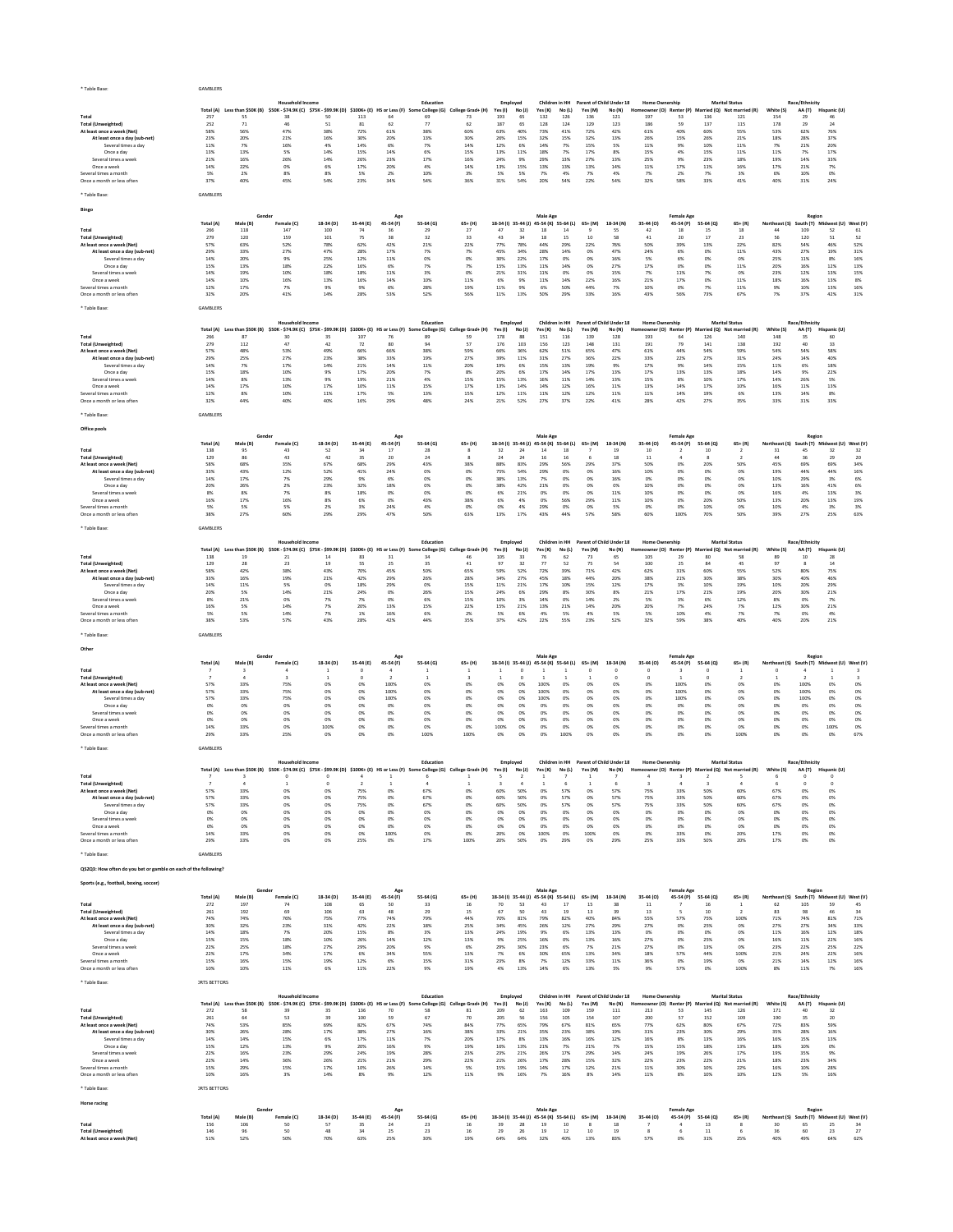| At least once a day (sub-net)<br>Several times a day<br>Once a day<br>Several times a week<br>Once a week<br>Several times a month<br>Once a month or less often                                                                                      | 26%<br>10%<br>17%<br>11%<br>13%<br>10%<br>38%                                                          | 26%<br>14%<br>13%<br>16%<br>9%<br>9%<br>37%                                                      | 26%<br>2%<br>24%<br>0%<br>22%<br>10%<br>42%                                                                                          | 39%<br>9%<br>30%<br>11%<br>21%<br>7%<br>23%                                     | 31%<br>23%<br>11%<br>11%<br>20%<br>6%<br>37%                                 | 8%<br>8%<br>0%<br>13%<br>8%<br>4%<br>63%                                                | 13%<br>0%<br>13%<br>17%<br>4%<br>22%<br>43%                                        | 19%<br>6%<br>13%<br>0%<br>0%<br>19%<br>56%                                           | 38%<br>10%<br>28%<br>15%<br>10%<br>10%<br>26%                                             | 39%<br>29%<br>11%<br>14%<br>14%<br>4%<br>36%                            | 11%<br>11%<br>0%<br>16%<br>11%<br>5%<br>58%                                                                           | 0%<br>0%<br>0%<br>40%<br>0%<br>10%<br>50%                                | 13%<br>13%<br>0%<br>0%<br>0%<br>38%<br>50%                                  | 44%<br>6%<br>39%<br>0%<br>44%<br>6%<br>17%                                     | 14%<br>0%<br>14%<br>0%<br>43%<br>14%<br>29%                                                      | O <sub>2</sub><br>0%<br>0%<br>0%<br>0%<br>0%<br>100%                                    | 23%<br>0%<br>23%<br>0%<br>8%<br>31%<br>38%                                    | 25%<br>0%<br>25%<br>0%<br>0%<br>0%<br>75%                                                      | 20%<br>3%<br>17%<br>10%<br>7%<br>13%<br>50%                                          | 26%<br>11%<br>15%<br>11%<br>11%<br>9%<br>43%                             | 36%<br>12%<br>20%<br>20%<br>12%<br>0%<br>40%                                                      | 26%<br>12%<br>18%<br>6%<br>26%<br>21%<br>21%                                     |  |
|-------------------------------------------------------------------------------------------------------------------------------------------------------------------------------------------------------------------------------------------------------|--------------------------------------------------------------------------------------------------------|--------------------------------------------------------------------------------------------------|--------------------------------------------------------------------------------------------------------------------------------------|---------------------------------------------------------------------------------|------------------------------------------------------------------------------|-----------------------------------------------------------------------------------------|------------------------------------------------------------------------------------|--------------------------------------------------------------------------------------|-------------------------------------------------------------------------------------------|-------------------------------------------------------------------------|-----------------------------------------------------------------------------------------------------------------------|--------------------------------------------------------------------------|-----------------------------------------------------------------------------|--------------------------------------------------------------------------------|--------------------------------------------------------------------------------------------------|-----------------------------------------------------------------------------------------|-------------------------------------------------------------------------------|------------------------------------------------------------------------------------------------|--------------------------------------------------------------------------------------|--------------------------------------------------------------------------|---------------------------------------------------------------------------------------------------|----------------------------------------------------------------------------------|--|
| * Table Base:                                                                                                                                                                                                                                         | <b>IRTS BETTORS</b>                                                                                    |                                                                                                  | <b>Household Income</b>                                                                                                              |                                                                                 |                                                                              |                                                                                         | Education                                                                          |                                                                                      | Employed                                                                                  |                                                                         |                                                                                                                       |                                                                          |                                                                             | Children in HH Parent of Child Under 18                                        | Home Ownership                                                                                   |                                                                                         |                                                                               | <b>Marital Status</b>                                                                          |                                                                                      | Race/Ethnicity                                                           |                                                                                                   |                                                                                  |  |
| Total<br><b>Total (Unweighted)</b><br>At least once a week (Net)<br>At least once a day (sub-net)<br>Several times a day<br>Once a day<br>Several times a w<br>Once a week<br>Several times a month<br>Once a month or less ofter                     | 156<br>146<br>51%<br>26%<br>10%<br>17%<br>11%<br>13%<br>10%<br>38%                                     | Total (A) Less than \$50K (B)<br>28<br>41<br>36%<br>25%<br>7%<br>18%<br>7%<br>11%<br>18%<br>43%  | \$50K - \$74.9K (C) \$75K - \$99.9K (D) \$100K+ (E) HS or Less (F)<br>27<br>30<br>52%<br>22%<br>0%<br>22%<br>7%<br>22%<br>15%<br>37% | 23<br>23<br>65%<br>17%<br>4%<br>13%<br>13%<br>26%<br>4%<br>35%                  | 76<br>52<br>53%<br>32%<br>16%<br>16%<br>12%<br>8%<br>8%<br>39%               | 33<br>30<br>55%<br>30%<br>6%<br>24%<br>3%<br>21%<br>6%<br>36%                           | Some College (G)<br>48<br>47<br>33%<br>13%<br>2%<br>10%<br>6%<br>15%<br>17%<br>50% | College Grad+ (H)<br>42<br>36<br>60%<br>29%<br>12%<br>17%<br>21%<br>7%<br>7%<br>31%  | Yes(1)<br>110<br>103<br>65%<br>35%<br>14%<br>21%<br>14%<br>15%<br>7%<br>29%               | No (J)<br>46<br>43<br>22%<br>9%<br>0%<br>9%<br>4%<br>9%<br>17%<br>61%   | Yes (K)<br>81<br>76<br>65%<br>37%<br>15%<br>22%<br>11%<br>17%<br>14%<br>21%                                           | No(L)<br>75<br>70<br>36%<br>15%<br>5%<br>9%<br>12%<br>9%<br>7%<br>56%    | Yes (M)<br>82<br>75<br>66%<br>39%<br>17%<br>22%<br>9%<br>18%<br>9%<br>24%   | No (N)<br>74<br>71<br>34%<br>12%<br>3%<br>9%<br>12%<br>9%<br>12%<br>53%        | Homeowner (O) Renter (P)<br>121<br>106<br>56%<br>28%<br>12%<br>17%<br>12%<br>15%<br>8%<br>35%    | 30<br>35<br>40%<br>23%<br>3%<br>20%<br>10%<br>10%<br>20%<br>40%                         | 83<br>83<br>54%<br>30%<br>13%<br>18%<br>12%<br>11%<br>12%<br>35%              | Married (Q) Not married (R)<br>72<br>63<br>50%<br>22%<br>6%<br>15%<br>11%<br>17%<br>8%<br>43%  | White (S)<br>96<br>107<br>48%<br>25%<br>13%<br>13%<br>13%<br>11%<br>8%<br>43%        | <b>AA(T)</b><br>R<br>88%<br>50%<br>50%<br>0%<br>0%<br>38%<br>0%<br>38%   | Hispanic (U)<br>35<br>21<br>51%<br>34%<br>0%<br>34%<br>6%<br>11%<br>23%<br>31%                    |                                                                                  |  |
| * Table Base:<br>Greyhound racing                                                                                                                                                                                                                     | <b>IRTS BETTORS</b>                                                                                    |                                                                                                  |                                                                                                                                      |                                                                                 |                                                                              |                                                                                         |                                                                                    |                                                                                      |                                                                                           |                                                                         |                                                                                                                       |                                                                          |                                                                             |                                                                                |                                                                                                  |                                                                                         |                                                                               |                                                                                                |                                                                                      |                                                                          |                                                                                                   |                                                                                  |  |
| Total<br><b>Total (Unweighted)</b><br>At least once a week (Net)<br>At least once a day (sub-net)<br>Several times a day<br>Once a day<br>Several times a week<br>Once a week<br>Several times a month<br>Once a month or less often<br>* Table Base: | Total (A)<br>47<br>43<br>74%<br>51%<br>23%<br>30%<br>15%<br>4%<br>19%<br>9%<br><b>JRTS BETTORS</b>     | Male (B)<br>33<br>30<br>79%<br>67%<br>27%<br>36%<br>9%<br>0%<br>12%<br>9%                        | Female (C)<br>13<br>13<br>69%<br>23%<br>15%<br>15%<br>31%<br>8%<br>31%<br>8%                                                         | 18-34 (D)<br>24<br>21<br>83%<br>71%<br>38%<br>38%<br>8%<br>4%<br>17%<br>0%      | 35-44 (E)<br>11<br>10<br>82%<br>36%<br>9%<br>27%<br>45%<br>0%<br>0%<br>18%   | Age<br>45-54 (F)<br>100%<br>67%<br>33%<br>33%<br>33%<br>0%<br>33%<br>0%                 | 55-64 (G)<br>0%<br>0%<br>0%<br>0%<br>0%<br>0%<br>75%<br>50%                        | $65+ (H)$<br>67%<br>67%<br>0%<br>67%<br>0%<br>0%<br>33%<br>0%                        | 14<br>13<br>100%<br>100%<br>50%<br>50%<br>0%<br>0%<br>0%<br>0%                            | 78%<br>44%<br>11%<br>33%<br>33%<br>0%<br>0%<br>22%                      | Male Age<br>18-34 (I) 35-44 (J) 45-54 (K) 55-64 (L)<br>100%<br>67%<br>33%<br>33%<br>33%<br>0%<br>33%<br>0%            | 0%<br>0%<br>0%<br>0%<br>0%<br>0%<br>67%<br>33%                           | $65+ (M)$<br>67%<br>67%<br>0%<br>67%<br>0%<br>0%<br>33%<br>0%               | 18-34 (N)<br>10<br>60%<br>30%<br>20%<br>20%<br>20%<br>10%<br>30%<br>0%         | 35-44 (0)<br>100%<br>0%<br>0%<br>0%<br>100%<br>0%<br>0%<br>0%                                    | <b>Female Age</b><br>45-54 (P)<br>0%<br>0%<br>0%<br>0%<br>0%<br>0%<br>0%<br>0%          | 55-64 (Q)<br>0%<br>0%<br>0%<br>0%<br>0%<br>0%<br>100%<br>100%                 | $65 + (R)$<br>$^{\circ}$<br>0%<br>0%<br>0%<br>0%<br>0%<br>0%<br>0%<br>0%                       | Northeast (S)<br>60%<br>20%<br>0%<br>20%<br>40%<br>0%<br>40%<br>0%                   | Regior<br>24<br>19<br>79%<br>58%<br>25%<br>29%<br>21%<br>4%<br>8%<br>13% | South (T) Midwest (U) West (V)<br>83%<br>50%<br>33%<br>0%<br>17%<br>17%<br>17%<br>17%             | 12<br>8<br>67%<br>67%<br>17%<br>50%<br>0%<br>0%<br>25%<br>0%                     |  |
|                                                                                                                                                                                                                                                       |                                                                                                        |                                                                                                  | <b>Household Incom</b>                                                                                                               |                                                                                 |                                                                              |                                                                                         | Education                                                                          |                                                                                      | Employed                                                                                  |                                                                         | Children in HH                                                                                                        |                                                                          |                                                                             | Parent of Child Under 18                                                       | <b>Home Ownership</b>                                                                            |                                                                                         |                                                                               | <b>Marital Status</b>                                                                          |                                                                                      | Race/Ethnicity                                                           |                                                                                                   |                                                                                  |  |
| Total<br><b>Total (Unweighted)</b><br>At least once a week (Net)<br>At least once a day (sub-net)<br>Several times a day<br>Once a day<br>Several times a week<br>Once a week<br>Several times a month<br>Once a month or less often<br>* Table Base: | 47<br>43<br>74%<br>51%<br>23%<br>30%<br>15%<br>4%<br>19%<br>9%<br><b>IRTS BETTORS</b>                  | Total (A) Less than \$50K (B)<br>10<br>12<br>50%<br>40%<br>20%<br>20%<br>0%<br>10%<br>40%<br>10% | \$50K - \$74.9K (C) \$75K - \$99.9K (D) \$100K+ (E) HS or Less (F)<br>67%<br>50%<br>33%<br>17%<br>17%<br>0%<br>17%<br>17%            | 86%<br>43%<br>0%<br>43%<br>43%<br>0%<br>14%<br>0%                               | 24<br>18<br>79%<br>58%<br>25%<br>33%<br>13%<br>4%<br>8%<br>8%                | 14<br>14<br>50%<br>43%<br>7%<br>36%<br>0%<br>7%<br>43%<br>7%                            | e College (G)<br>75%<br>OX<br>OX<br>50%<br>25%<br>25%<br>25%                       | College Grad+ (H)<br>15<br>93%<br>80%<br>47%<br>33%<br>7%<br>0%<br>13%<br>0%         | Yes (I)<br>34<br>29<br>91%<br>65%<br>32%<br>35%<br>21%<br>3%<br>0%<br>6%                  | No (J)<br>13<br>14<br>23%<br>15%<br>0%<br>15%<br>0%<br>8%<br>69%<br>15% | Yes (K)<br>28<br>26<br>86%<br>57%<br>14%<br>43%<br>25%<br>4%<br>7%<br>7%                                              | No (L)<br>18<br>17<br>61%<br>50%<br>39%<br>11%<br>0%<br>6%<br>39%<br>11% | Yes (M)<br>31<br>28<br>90%<br>61%<br>26%<br>39%<br>23%<br>3%<br>6%<br>6%    | No (N)<br>15<br>15<br>47%<br>33%<br>20%<br>13%<br>0%<br>7%<br>47%<br>13%       | vner (O)<br>41<br>37<br>73%<br>56%<br>24%<br>29%<br>15%<br>5%<br>17%<br>10%                      | Renter (P)<br>60%<br>40%<br>20%<br>20%<br>40%<br>0%<br>40%<br>0%                        | 30<br>28<br>73%<br>50%<br>20%<br>33%<br>20%<br>0%<br>17%<br>10%               | Married (Q) Not married (R)<br>17<br>15<br>76%<br>59%<br>29%<br>29%<br>6%<br>6%<br>24%<br>6%   | White (S)<br>26<br>28<br>62%<br>38%<br>27%<br>12%<br>19%<br>8%<br>19%<br>15%         | AA (T)<br>100%<br>80%<br>40%<br>40%<br>40%<br>0%<br>0%<br>0%             | Hispanic (U)<br>$10$<br>70%<br>60%<br>20%<br>40%<br>10%<br>O%<br>30%<br>0%                        |                                                                                  |  |
| Lottery (e.g., Powerball, Lotto)                                                                                                                                                                                                                      |                                                                                                        |                                                                                                  |                                                                                                                                      |                                                                                 |                                                                              |                                                                                         |                                                                                    |                                                                                      |                                                                                           |                                                                         |                                                                                                                       |                                                                          |                                                                             |                                                                                |                                                                                                  |                                                                                         |                                                                               |                                                                                                |                                                                                      |                                                                          |                                                                                                   |                                                                                  |  |
| Total<br><b>Total (Unweighted)</b><br>At least once a week (Net)<br>At least once a day (sub-net)<br>Several times a day<br>Once a day<br>Several times a week<br>Once a week<br>Several times a month<br>Once a month or less ofter                  | Total (A)<br>178<br>176<br>70%<br>27%<br>10%<br>17%<br>26%<br>16%<br>13%<br>17%                        | Gender<br>Male (B)<br>116<br>115<br>68%<br>32%<br>12%<br>20%<br>23%<br>12%<br>15%<br>19%         | Female (C)<br>62<br>61<br>73%<br>18%<br>5%<br>13%<br>34%<br>23%<br>11%<br>15%                                                        | 18-34 (D)<br>64<br>64<br>75%<br>33%<br>8%<br>22%<br>30%<br>14%<br>13%<br>$11\%$ | 35-44 (E)<br>31<br>31<br>61%<br>35%<br>23%<br>13%<br>16%<br>6%<br>23%<br>23% | Age<br>45-54 (F)<br>34<br>33<br>68%<br>21%<br>6%<br>15%<br>26%<br>18%<br>3%<br>29%      | 55-64 (G)<br>32<br>29<br>72%<br>19%<br>6%<br>13%<br>31%<br>19%<br>16%<br>13%       | $65+ (H)$<br>17<br>19<br>71%<br>18%<br>0%<br>18%<br>29%<br>29%<br>18%<br>18%         | 35<br>35<br>71%<br>40%<br>9%<br>29%<br>20%<br>14%<br>20%<br>11%                           | 25<br>24<br>68%<br>40%<br>28%<br>12%<br>20%<br>8%<br>16%<br>16%         | Male Age<br>18-34 (I) 35-44 (J) 45-54 (K) 55-64 (L)<br>29<br>26<br>69%<br>24%<br>7%<br>17%<br>21%<br>21%<br>3%<br>31% | 15<br>16<br>67%<br>20%<br>0%<br>20%<br>33%<br>7%<br>20%<br>13%           | $65+ (M)$<br>12<br>14<br>67%<br>25%<br>0%<br>25%<br>42%<br>8%<br>17%<br>17% | 18-34 (N)<br>28<br>29<br>86%<br>25%<br>7%<br>18%<br>39%<br>18%<br>7%<br>$11\%$ | 35-44 (0)<br>7<br>29%<br>14%<br>0%<br>14%<br>0%<br>14%<br>43%<br>29%                             | <b>Female Age</b><br>45-54 (P)<br>67%<br>0%<br>0%<br>0%<br>50%<br>0%<br>0%<br>17%       | 55-64 (Q)<br>16<br>13<br>75%<br>25%<br>13%<br>13%<br>31%<br>31%<br>13%<br>13% | $65 + (R)$<br>67%<br>0%<br>0%<br>0%<br>0%<br>67%<br>17%<br>17%                                 | Northeast (S)<br>35<br>48<br>74%<br>31%<br>11%<br>20%<br>17%<br>29%<br>$11\%$<br>14% | Region<br>70<br>68<br>57%<br>21%<br>9%<br>13%<br>30%<br>6%<br>24%<br>20% | South (T) Midwest (U) West (V)<br>41<br>36<br>76%<br>29%<br>10%<br>17%<br>27%<br>20%<br>2%<br>22% | 32<br>24<br>84%<br>34%<br>6%<br>25%<br>25%<br>25%<br>6%<br>$13\%$                |  |
| * Table Base:                                                                                                                                                                                                                                         | <b>JRTS BETTORS</b>                                                                                    |                                                                                                  | Household Income                                                                                                                     |                                                                                 |                                                                              |                                                                                         | Education                                                                          |                                                                                      | Employed                                                                                  |                                                                         | Children in HH                                                                                                        |                                                                          |                                                                             | Parent of Child Under 18                                                       | <b>Home Ownership</b>                                                                            |                                                                                         |                                                                               | <b>Marital Status</b>                                                                          |                                                                                      | Race/Ethnicity                                                           |                                                                                                   |                                                                                  |  |
| Total<br><b>Total (Unweighted)</b><br>At least once a week (Net)<br>At least once a day (sub-net)<br>Several times a day<br>Once a day<br>Several times a week<br>Once a week<br>Several times a month<br>Once a month or less often<br>* Table Base: | Total (A)<br>178<br>176<br>70%<br>27%<br>10%<br>17%<br>26%<br>16%<br>13%<br>17%<br><b>JRTS BETTORS</b> | Less than \$50K (B)<br>38<br>47<br>74%<br>24%<br>3%<br>21%<br>8%<br>42%<br>8%<br>18%             | \$50K - \$74.9K (C) \$75K - \$99.9K (D)<br>27<br>41<br>81%<br>30%<br>4%<br>26%<br>22%<br>26%<br>7%<br>15%                            | 25<br>28<br>76%<br>20%<br>8%<br>12%<br>56%<br>0%<br>16%<br>8%                   | 64%<br>28%<br>14%<br>15%<br>28%<br>7%<br>17%<br>19%                          | \$100K+ (E) HS or Less (F)<br>39<br>82%<br>34%<br>3%<br>29%<br>34%<br>16%<br>11%<br>11% | e College (G)<br>50<br>60%<br>14%<br>4%<br>10%<br>18%<br>26%<br>14%<br>28%         | lege Grad+ (H)<br>54<br>50<br>78%<br>33%<br>20%<br>17%<br>30%<br>15%<br>15%<br>7%    | Yes (I)<br>121<br>122<br>72%<br>32%<br>12%<br>19%<br>28%<br>12%<br>13%<br>15%             | No (J)<br>54<br>66%<br>17%<br>3%<br>14%<br>22%<br>26%<br>12%<br>22%     | Yes (K)<br>92<br>92<br>74%<br>32%<br>14%<br>17%<br>29%<br>13%<br>13%<br>13%                                           | No (L)<br>84<br>65%<br>22%<br>5%<br>17%<br>24%<br>19%<br>14%<br>21%      | Yes (M)<br>74%<br>36%<br>17%<br>18%<br>30%<br>10%<br>14%<br>13%             | No (N)<br>90<br>90<br>64%<br>19%<br>1%<br>17%<br>24%<br>22%<br>13%<br>22%      | 143<br>128<br>71%<br>31%<br>12%<br>19%<br>28%<br>12%<br>12%<br>17%                               | eowner (O) Renter (P)<br>32<br>44<br>69%<br>13%<br>0%<br>13%<br>25%<br>34%<br>22%<br>9% | 98<br>100<br>72%<br>29%<br>11%<br>18%<br>31%<br>14%<br>11%<br>15%             | rried (Q) Not married (R)<br>81<br>76<br>64%<br>25%<br>9%<br>16%<br>21%<br>19%<br>16%<br>19%   | White (S)<br>115<br>132<br>63%<br>27%<br>13%<br>14%<br>23%<br>12%<br>17%<br>20%      | AA (T)<br>23<br>22<br>87%<br>35%<br>9%<br>26%<br>35%<br>22%<br>13%<br>0% | Hispanic (U)<br>31<br>17<br>77%<br>29%<br>0%<br>26%<br>16%<br>29%<br>0%<br>26%                    |                                                                                  |  |
| Scratch cards                                                                                                                                                                                                                                         |                                                                                                        |                                                                                                  |                                                                                                                                      |                                                                                 |                                                                              | Age                                                                                     |                                                                                    |                                                                                      |                                                                                           |                                                                         | Male Age                                                                                                              |                                                                          |                                                                             |                                                                                |                                                                                                  | <b>Female Age</b>                                                                       |                                                                               |                                                                                                |                                                                                      | Region                                                                   |                                                                                                   |                                                                                  |  |
| Total<br><b>Total (Unweighted)</b><br>At least once a week (Net)<br>At least once a day (sub-net)<br>Several times a day<br>Once a day<br>Several times a week<br>Once a week<br>Several times a month<br>Once a month or less often<br>* Table Base: | Total (A)<br>142<br>143<br>71%<br>25%<br>14%<br>11%<br>31%<br>15%<br>8%<br>20%<br><b>IRTS BETTORS</b>  | Male (B)<br>95<br>93<br>69%<br>32%<br>18%<br>14%<br>25%<br>13%<br>11%<br>19%                     | Female (C)<br>46<br>50<br>76%<br>$11\%$<br>4%<br>7%<br>43%<br>22%<br>2%<br>22%                                                       | 18-34 (D)<br>47<br>52<br>79%<br>30%<br>15%<br>15%<br>36%<br>15%<br>11%<br>9%    | 35-44 (E)<br>24<br>28<br>67%<br>38%<br>29%<br>8%<br>25%<br>8%<br>8%<br>25%   | 45-54 (F)<br>31<br>26<br>61%<br>23%<br>13%<br>10%<br>23%<br>167<br>6%<br>32%            | 55-64 (G)<br>25<br>24<br>72%<br>12%<br>0%<br>12%<br>40%<br>20%<br>4%<br>24%        | $65+ (H)$<br>13<br>$13\,$<br>69%<br>8%<br>0%<br>8%<br>23%<br>38%<br>8%<br>23%        | 18-34 (i) 35-44 (i)<br>33<br>33<br>79%<br>36%<br>18%<br>18%<br>24%<br>12%<br>15%<br>$6\%$ | 18<br>20<br>72%<br>44%<br>33%<br>11%<br>22%<br>6%<br>6%<br>22%          | 45-54 (K) 55-64 (L)<br>25<br>20<br>60%<br>28%<br>16%<br>12%<br>16%<br>16%<br>$8\%$<br>36%                             | 10<br>12<br>70%<br>10%<br>0%<br>10%<br>40%<br>20%<br>10%<br>10%          | 65+ (M)<br>63%<br>13%<br>0%<br>13%<br>25%<br>13%<br>13%<br>25%              | 18-34 (N)<br>15<br>19<br>80%<br>13%<br>7%<br>7%<br>53%<br>15%<br>7%<br>13%     | 35-44 (0)<br>57%<br>$14\%$<br>14%<br>0%<br>29%<br>147<br>14%<br>29%                              | 45-54 (P)<br>80%<br>0%<br>0%<br>0%<br>60%<br>O%<br>0%<br>20%                            | 55-64 (Q)<br>14<br>12<br>71%<br>14%<br>0%<br>14%<br>43%<br>21%<br>0%<br>36%   | $65 + (R)$<br>83%<br>0%<br>0%<br>0%<br>17%<br>83%<br>0%<br>17%                                 | Northeast (S)<br>24<br>35<br>79%<br>17%<br>4%<br>13%<br>33%<br>29%<br>13%<br>13%     | 60<br>57<br>63%<br>23%<br>15%<br>8%<br>25%<br>137<br>10%<br>25%          | South (T) Midwest (U)<br>33<br>30<br>85%<br>27%<br>12%<br>15%<br>39%<br>18%<br>3%<br>15%          | West (V)<br>25<br>$\bf{21}$<br>68%<br>32%<br>24%<br>8%<br>32%<br>8%<br>8%<br>20% |  |
|                                                                                                                                                                                                                                                       |                                                                                                        | Total (A) Less than \$50K (B)                                                                    | <b>Household Income</b><br>\$50K - \$74.9K (C) \$75K - \$99.9K (D) \$100K+ (E) HS or Less (F)                                        |                                                                                 |                                                                              |                                                                                         | Education<br>ne College (G)                                                        | College Grad+ (H)                                                                    | Employed<br>Yes(1)                                                                        | No (J)                                                                  | Children in HH<br>Yes (K)                                                                                             | No(L)                                                                    | Yes (M)                                                                     | Parent of Child Under 18<br>No (N)                                             | <b>Home Ownership</b>                                                                            | eowner (O) Renter (P)                                                                   |                                                                               | <b>Marital Status</b><br>Married (Q) Not married (R)                                           | White (S)                                                                            | Race/Ethnicity<br>AA (T)                                                 | Hispanic (U)                                                                                      |                                                                                  |  |
| Total<br><b>Total (Unweighted)</b><br>At least once a week (Net)<br>At least once a day (sub-net)<br>Several times a day<br>Once a day<br>Several times a week<br>Once a week<br>Several times a month<br>Once a month or less often                  | 142<br>143<br>71%<br>25%<br>14%<br>11%<br>31%<br>15%<br>8%<br>20%                                      | 27<br>38<br>67%<br>19%<br>7%<br>15%<br>11%<br>33%<br>11%<br>22%                                  | 29<br>36<br>66%<br>21%<br>10%<br>10%<br>28%<br>24%<br>10%<br>21%                                                                     | 17<br>20<br>88%<br>29%<br>18%<br>12%<br>47%<br>6%<br>6%<br>6%                   | 67<br>48<br>72%<br>27%<br>18%<br>10%<br>37%<br>9%<br>4%<br>24%               | 28<br>33<br>71%<br>21%<br>4%<br>18%<br>21%<br>32%<br>11%<br>14%                         | 42<br>48<br>55%<br>12%<br>5%<br>10%<br>29%<br>14%<br>12%<br>31%                    | 52<br>41<br>81%<br>29%<br>17%<br>8%<br>40%<br>12%<br>2%<br>17%                       | 93<br>100<br>78%<br>32%<br>20%<br>12%<br>32%<br>14%<br>9%<br>13%                          | 48<br>43<br>58%<br>10%<br>2%<br>8%<br>29%<br>19%<br>6%<br>35%           | 78<br>80<br>71%<br>31%<br>15%<br>14%<br>32%<br>8%<br>6%<br>23%                                                        | 63<br>63<br>73%<br>17%<br>10%<br>6%<br>30%<br>27%<br>10%<br>16%          | 75<br>79<br>77%<br>36%<br>21%<br>15%<br>32%<br>8%<br>7%<br>17%              | 66<br>64<br>65%<br>12%<br>5%<br>6%<br>29%<br>26%<br>11%<br>23%                 | 113<br>105<br>75%<br>27%<br>14%<br>12%<br>34%<br>15%<br>6%<br>19%                                | 27<br>35<br>59%<br>19%<br>15%<br>11%<br>22%<br>19%<br>19%<br>22%                        | 78<br>81<br>76%<br>27%<br>13%<br>15%<br>33%<br>15%<br>6%<br>19%               | 63<br>62<br>67%<br>21%<br>16%<br>6%<br>29%<br>17%<br>10%<br>22%                                | 94<br>107<br>74%<br>27%<br>17%<br>12%<br>30%<br>18%<br>9%<br>17%                     | 19<br>20<br>68%<br>21%<br>5%<br>16%<br>37%<br>11%<br>21%<br>16%          | 17<br>10<br>41%<br>29%<br>12%<br>12%<br>0%<br>12%<br>0%<br>59%                                    |                                                                                  |  |
| * Table Base:<br>Card games (e.g., poker, blackjack)                                                                                                                                                                                                  | <b>JRTS BETTORS</b>                                                                                    |                                                                                                  |                                                                                                                                      |                                                                                 |                                                                              |                                                                                         |                                                                                    |                                                                                      |                                                                                           |                                                                         |                                                                                                                       |                                                                          |                                                                             |                                                                                |                                                                                                  |                                                                                         |                                                                               |                                                                                                |                                                                                      |                                                                          |                                                                                                   |                                                                                  |  |
| Total                                                                                                                                                                                                                                                 | Total (A)<br>158                                                                                       | Gender<br>Male (B)<br>109                                                                        | Female (C)<br>49                                                                                                                     | 18-34 (D)<br>63                                                                 | 35-44 (E)<br>35                                                              | Ago<br>45-54 (F)<br>28                                                                  | 55-64 (G)<br>27                                                                    | $65+ (H)$                                                                            | 39                                                                                        | 30                                                                      | Male Age<br>18-34 (I) 35-44 (J) 45-54 (K) 55-64 (L)<br>22                                                             | $11$                                                                     | 65+ (M)                                                                     | 18-34 (N)<br>23                                                                | 35-44 (0)<br>4                                                                                   | <b>Female Age</b><br>45-54 (P)                                                          | 55-64 (Q)<br>14                                                               | $65 + (R)$<br>$\overline{2}$                                                                   | Northeast (S)<br>35                                                                  | Region<br>55                                                             | South (T) Midwest (U) West (V)<br>44                                                              | 24                                                                               |  |
| <b>Total (Unweighted)</b><br>At least once a week (Net)<br>At least once a day (sub-net)<br>Several times a day<br>Once a day<br>Several times a week<br>Once a week<br>Several times a month<br>Once a month or less often<br>* Table Base:          | 154<br>66%<br>32%<br>9%<br>23%<br>23%<br>13%<br>10%<br>23%<br><b>IRTS BETTORS</b>                      | 110<br>70%<br>35%<br>7%<br>28%<br>22%<br>13%<br>12%<br>17%                                       | $44\,$<br>59%<br>24%<br>12%<br>12%<br>27%<br>12%<br>6%<br>35%                                                                        | 65<br>86%<br>37%<br>13%<br>25%<br>32%<br>17%<br>6%<br>5%                        | $_{\rm 31}$<br>71%<br>34%<br>9%<br>26%<br>26%<br>11%<br>6%<br>23%            | 29<br>54%<br>29%<br>0%<br>29%<br>21%<br>4%<br>4%<br>36%                                 | 22<br>26%<br>11%<br>11%<br>0%<br>4%<br>15%<br>26%<br>41%                           | 50%<br>33%<br>0%<br>33%<br>17%<br>0%<br>17%<br>33%                                   | $41\,$<br>85%<br>38%<br>10%<br>28%<br>28%<br>18%<br>10%<br>5%                             | 26<br>70%<br>37%<br>10%<br>27%<br>27%<br>10%<br>7%<br>27%               | 25<br>68%<br>36%<br>0%<br>36%<br>27%<br>5%<br>5%<br>27%                                                               | 13<br>36%<br>0%<br>0%<br>0%<br>0%<br>36%<br>36%<br>27%                   | 60%<br>40%<br>0%<br>40%<br>20%<br>0%<br>20%<br>0%                           | 24<br>96%<br>35%<br>13%<br>22%<br>43%<br>17%<br>0%<br>4%                       | 75%<br>25%<br>0%<br>25%<br>25%<br>25%<br>0%<br>25%                                               | 0%<br>0%<br>0%<br>0%<br>0%<br>0%<br>0%<br>100%                                          | 29%<br>21%<br>21%<br>0%<br>7%<br>0%<br>21%<br>57%                             | 0%<br>0%<br>0%<br>0%<br>0%<br>0%<br>0%<br>100%                                                 | $50\,$<br>86%<br>31%<br>9%<br>23%<br>17%<br>34%<br>6%<br>9%                          | 54<br>64%<br>22%<br>7%<br>15%<br>33%<br>9%<br>16%<br>18%                 | 30<br>61%<br>39%<br>9%<br>30%<br>18%<br>5%<br>9%<br>27%                                           | $20\,$<br>63%<br>42%<br>13%<br>29%<br>21%<br>4%<br>0%<br>42%                     |  |
|                                                                                                                                                                                                                                                       |                                                                                                        |                                                                                                  | <b>Household Income</b>                                                                                                              |                                                                                 |                                                                              |                                                                                         | Education                                                                          |                                                                                      | Employed                                                                                  |                                                                         | Children in HH                                                                                                        |                                                                          |                                                                             | Parent of Child Under 18                                                       | <b>Home Ownership</b>                                                                            |                                                                                         |                                                                               | <b>Marital Status</b>                                                                          |                                                                                      | Race/Ethnicity                                                           |                                                                                                   |                                                                                  |  |
| Total<br><b>Total (Unweighted)</b><br>At least once a week (Net)<br>At least once a day (sub-net)<br>Several times a day<br>Once a day<br>Several times a week<br>Once a week<br>Several times a month<br>Once a month or less often<br>* Table Base: | Total (A)<br>158<br>154<br>66%<br>32%<br>9%<br>23%<br>23%<br>13%<br>10%<br>23%<br><b>IRTS BETTORS</b>  | Less than \$50K (B)<br>30<br>41<br>73%<br>23%<br>10%<br>13%<br>30%<br>20%<br>7%<br>23%           | \$50K - \$74.9K (C) \$75K - \$99.9K (D) \$100K+ (E) HS or Less (F)<br>24<br>29<br>54%<br>25%<br>0%<br>21%<br>13%<br>17%<br>8%<br>38% | 22<br>24<br>64%<br>9%<br>5%<br>5%<br>45%<br>9%<br>9%<br>27%                     | 81<br>58<br>70%<br>42%<br>11%<br>31%<br>19%<br>10%<br>12%<br>17%             | 41<br>37<br>78%<br>29%<br>15%<br>15%<br>37%<br>10%<br>7%<br>20%                         | Some College (G)<br>36<br>42<br>42%<br>3%<br>0%<br>3%<br>28%<br>11%<br>14%<br>44%  | College Grad+ (H)<br>44<br>36<br>70%<br>48%<br>9%<br>39%<br>11%<br>14%<br>14%<br>18% | Yes(1)<br>131<br>125<br>73%<br>36%<br>10%<br>26%<br>23%<br>14%<br>10%<br>18%              | No (J)<br>27<br>29<br>41%<br>11%<br>4%<br>7%<br>22%<br>7%<br>11%<br>52% | Yes (K)<br>91<br>89<br>79%<br>44%<br>11%<br>33%<br>21%<br>14%<br>7%<br>14%                                            | No(L)<br>67<br>65<br>49%<br>15%<br>6%<br>9%<br>25%<br>10%<br>13%<br>36%  | Yes (M)<br>87<br>84<br>83%<br>48%<br>14%<br>34%<br>20%<br>15%<br>7%<br>10%  | No (N)<br>70<br>70<br>49%<br>10%<br>3%<br>9%<br>26%<br>10%<br>13%<br>40%       | Homeowner (O) Renter (P)<br>120<br>111<br>68%<br>35%<br>10%<br>25%<br>22%<br>$11\%$<br>8%<br>26% | 32<br>40<br>66%<br>13%<br>6%<br>6%<br>31%<br>22%<br>16%<br>16%                          | 89<br>90<br>66%<br>35%<br>9%<br>25%<br>18%<br>13%<br>8%<br>26%                | Married (Q) Not married (R)<br>68<br>64<br>69%<br>28%<br>7%<br>19%<br>31%<br>10%<br>13%<br>19% | White (S)<br>102<br>114<br>64%<br>35%<br>12%<br>24%<br>15%<br>14%<br>14%<br>23%      | AA (T)<br>18<br>17<br>83%<br>22%<br>6%<br>17%<br>56%<br>6%<br>11%<br>6%  | Hispanic (U)<br>23<br>15<br>70%<br>17%<br>0%<br>17%<br>35%<br>22%<br>0%<br>30%                    |                                                                                  |  |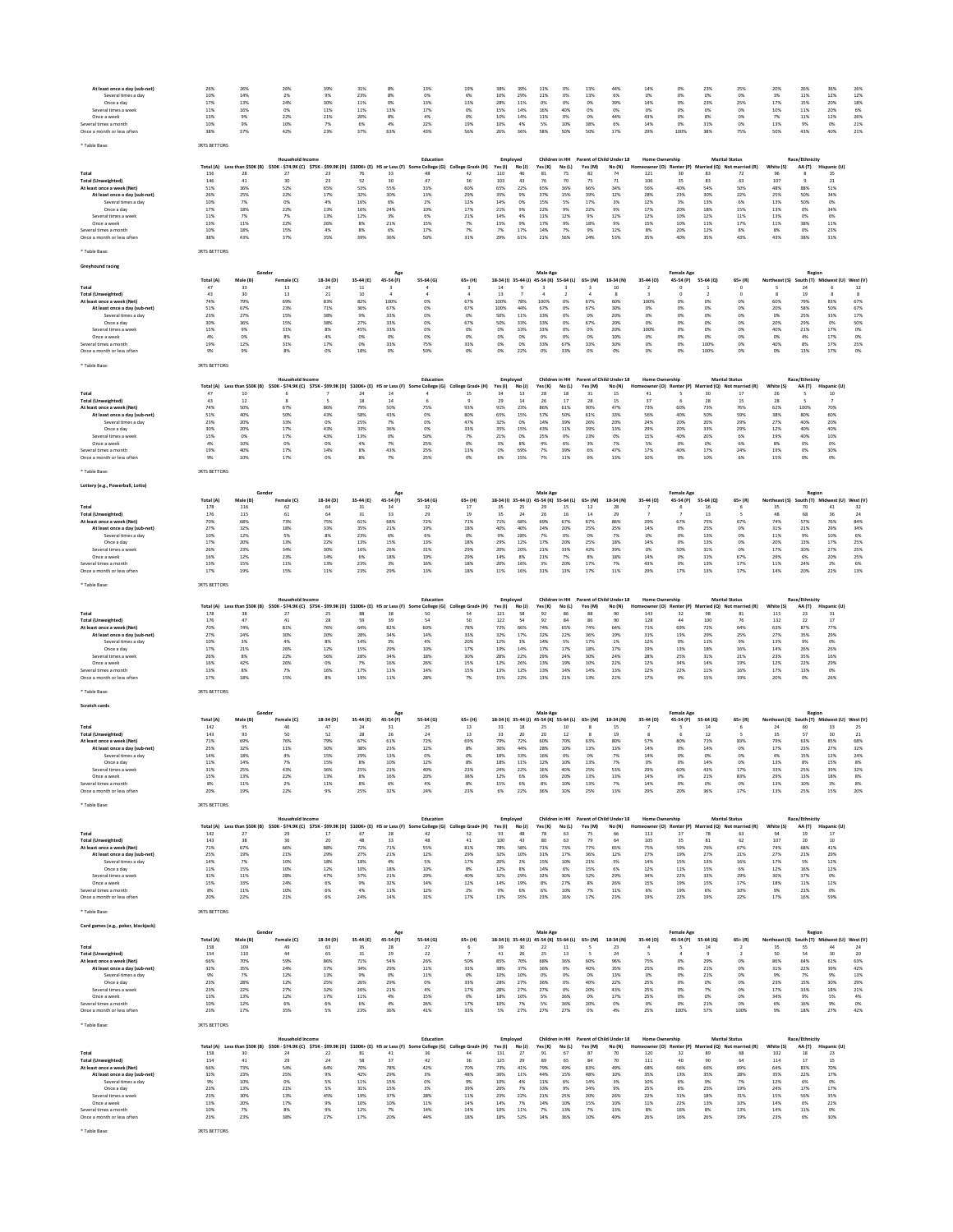| Dice-based games (e.g., craps, hazard)                      |                     |                           |                                                                                                     |                                         |                 | Age                                   |                        |                         |                     |                 | Male Age                                |             |                       |                                         |                       | <b>Female Age</b>              |                     |                                   |                                                    | Region                                    |                    |                                 |
|-------------------------------------------------------------|---------------------|---------------------------|-----------------------------------------------------------------------------------------------------|-----------------------------------------|-----------------|---------------------------------------|------------------------|-------------------------|---------------------|-----------------|-----------------------------------------|-------------|-----------------------|-----------------------------------------|-----------------------|--------------------------------|---------------------|-----------------------------------|----------------------------------------------------|-------------------------------------------|--------------------|---------------------------------|
|                                                             | Total (A)           | Male (B)<br>51            | Female (C)<br>24                                                                                    | 18-34 (D)                               | 35-44 (E)<br>22 | 45-54 (F)                             | 55-64 (G)<br>12        | $65+ (H)$               | 23                  | 17              | 18-34 (I) 35-44 (J) 45-54 (K) 55-64 (L) |             | $65+ (M)$             | 18-34 (N)                               | 35-44 (0)             | 45-54 (P)                      | 55-64 (Q)           | $65 + (R)$                        | Northeast (S) South (T) Midwest (U) West (V)<br>12 | 24                                        | 22                 | 18                              |
| Total<br><b>Total (Unweighted)</b>                          | 75<br>68            | 47                        | 21                                                                                                  | 29<br>29                                | 22              | 11<br>10                              | -6                     | 1                       | 21                  | 16              |                                         |             |                       |                                         | 6                     | 3                              |                     | $^{\circ}$                        | 18                                                 | 20                                        | 14                 | 16                              |
| At least once a week (Net)                                  | 68%                 | 75%                       | 58%                                                                                                 | 69%                                     | 86%             | 55%                                   | 42%                    | 100%                    | 70%                 | 82%             | 100%                                    | 0%          | 100%                  | 57%                                     | 80%                   | 0%                             | 56%                 | 0%                                | 75%                                                | 63%                                       | 73%                | 56%                             |
| At least once a day (sub-net)<br>Several times a day        | 32%<br>16%          | 37%<br>22%                | 25%<br>4%                                                                                           | 34%<br>24%                              | 36%<br>18%      | 36%<br>18%                            | 8%<br>0%               | 0%<br>0%                | 35%<br>26%          | 35%<br>24%      | 67%<br>33%                              | 0%<br>0%    | 0%<br>0%              | 29%<br>14%                              | 40%<br>0%             | 0%<br>0%                       | 11%<br>0%           | 0%<br>0%                          | 25%<br>0%                                          | 38%<br>25%                                | 27%<br>18%         | 28%<br>11%                      |
| Once a day                                                  | 15%                 | 16%                       | 21%                                                                                                 | 10%                                     | 23%             | 27%                                   | 8%                     | 0%                      | 9%                  | 18%             | 50%                                     | 0%          | 0%                    | 14%                                     | 40%                   | 0%                             | 11%                 | 0%                                | 25%                                                | 13%                                       | 9%                 | 17%                             |
| Several times a week                                        | 16%                 | 22%                       | 4%                                                                                                  | 14%                                     | 27%             | 9%                                    | 0%                     | 100%                    | 13%                 | 35%             | 17%                                     | 0%          | 100%                  | 0%                                      | 0%                    | 0%                             | 0%                  | 0%                                | 17%                                                | 13%                                       | 18%                | 6%                              |
| Once a week<br>Several times a month                        | 21%<br>7%           | 18%<br>6%                 | 29%<br>8%                                                                                           | 24%<br>10%                              | 18%<br>0%       | 9%<br>0%                              | 33%<br>17%             | 0%<br>0%                | 22%<br>4%           | 18%<br>0%       | 17%<br>0%                               | 0%<br>50%   | 0%<br>0%              | 29%<br>29%                              | 40%<br>0%             | 0%<br>0%                       | 44%<br>0%           | 0%<br>0%                          | 33%<br>25%                                         | 8%<br>0%                                  | 27%<br>0%          | 22%<br>11%                      |
| Once a month or less often                                  | 25%                 | 20%                       | 38%                                                                                                 | 21%                                     | 14%             | 36%                                   | 42%                    | 0%                      | 26%                 | 18%             | 0%                                      | 50%         | 0%                    | 14%                                     | 20%                   | 100%                           | 33%                 | 0%                                | 0%                                                 | 38%                                       | 23%                | 28%                             |
| Table Base                                                  | <b>JRTS RETTORS</b> |                           |                                                                                                     |                                         |                 |                                       |                        |                         |                     |                 |                                         |             |                       |                                         |                       |                                |                     |                                   |                                                    |                                           |                    |                                 |
|                                                             |                     |                           |                                                                                                     |                                         |                 |                                       |                        |                         |                     |                 |                                         |             |                       |                                         |                       |                                |                     |                                   |                                                    |                                           |                    |                                 |
|                                                             |                     |                           | Household Incom                                                                                     |                                         |                 |                                       | Education              |                         | Employed            |                 | Children in HH                          |             |                       | Parent of Child Under 18                | <b>Home Ownership</b> |                                |                     | <b>Marital Status</b>             |                                                    | Race/Ethnicity                            |                    |                                 |
| Total                                                       | 75                  | 18                        | Total (A) Less than \$50K (B) \$50K - \$74.9K (C) \$75K - \$99.9K (D) \$100K+ (E) HS or Less (F) Sc | 11                                      | 40              | 12                                    | : College (G)<br>17    | College Grad+ (H)<br>27 | Yes (I)<br>58       | No (J)<br>17    | Yes (K)<br>54                           | No(L)<br>22 | Yes (M)<br>49         | No (N)<br>26                            | 61                    | wner (O) Renter (P)<br>11      | 47                  | Married (Q) Not married (R)<br>28 | White (S)<br>47                                    | AA (T)                                    | Hispanic (U)<br>14 |                                 |
| <b>Total (Unweighted)</b>                                   | 68                  | 22                        | $\overline{z}$                                                                                      | 10                                      | 29              | 12                                    | 14                     | 18                      | 55                  | 13              | 50                                      | 18          | 47                    | 21                                      | 54                    | 12                             | 45                  | 23                                | 49                                                 | R                                         | 8                  |                                 |
| At least once a week (Net)                                  | 68%                 | 44%                       | 100%                                                                                                | 55%                                     | 78%             | 42%                                   | 65%                    | 67%                     | 76%                 | 47%             | 74%                                     | 50%         | 80%                   | 46%                                     | 70%                   | 45%                            | 0%                  | 57%                               | 77%                                                | 75%                                       | 50%                |                                 |
| At least once a day (sub-net)<br>Several times a day        | 32%<br>16%          | 28%<br>17%                | 14%<br>0%                                                                                           | 18%<br>O%                               | 40%<br>23%      | 25%<br>17%                            | 6%<br>0%               | 37%<br>15%              | 38%<br>21%          | 18%<br>6%       | 33%<br>15%                              | 32%<br>23%  | 43%<br>22%            | 12%<br>4%                               | 36%<br>20%            | 18%<br>9%                      | 0%<br>0%            | 25%<br>18%                        | 36%<br>19%                                         | 50%<br>38%                                | 14%<br>0%          |                                 |
| Once a day                                                  | 15%                 | 6%                        | 14%                                                                                                 | 18%                                     | 18%             | 8%                                    | 6%                     | 22%                     | 16%                 | 12%             | 17%                                     | 9%          | 18%                   | 8%                                      | 16%                   | 9%                             | 0%                  | 7%                                | 17%                                                | 13%                                       | 14%                |                                 |
| Several times a week<br>Once a week                         | 16%<br>21%          | 11%<br>11%                | 29%<br>57%                                                                                          | 9%<br>27%                               | 18%<br>20%      | 17%<br>0%                             | 18%<br>41%             | 11%<br>19%              | 16%<br>21%          | 6%<br>24%       | 19%<br>24%                              | 5%<br>14%   | 20%<br>18%            | 4%<br>27%                               | 10%<br>25%            | 9%<br>18%                      | 0%<br>0%            | 18%<br>11%                        | 19%<br>19%                                         | 0%<br>25%                                 | 0%<br>43%          |                                 |
| Several times a month                                       | 7%                  | 0%                        | 0%                                                                                                  | 18%                                     | 8%              | 17%                                   | 0%                     | 11%                     | 5%                  | 12%             | 6%                                      | 9%          | 6%                    | 8%                                      | 8%                    | 0%                             | 0%                  | 7%                                | 6%                                                 | 0%                                        | 0%                 |                                 |
| Once a month or less often                                  | 25%                 | 56%                       | 0%                                                                                                  | 18%                                     | 18%             | 42%                                   | 29%                    | 26%                     | 21%                 | 41%             | 20%                                     | 41%         | 14%                   | 50%                                     | 21%                   | 55%                            | 0%                  | 36%                               | 17%                                                | 13%                                       | 50%                |                                 |
| Table Base:                                                 | <b>JRTS BETTORS</b> |                           |                                                                                                     |                                         |                 |                                       |                        |                         |                     |                 |                                         |             |                       |                                         |                       |                                |                     |                                   |                                                    |                                           |                    |                                 |
|                                                             |                     |                           |                                                                                                     |                                         |                 |                                       |                        |                         |                     |                 |                                         |             |                       |                                         |                       |                                |                     |                                   |                                                    |                                           |                    |                                 |
| Slot machine:                                               |                     |                           |                                                                                                     |                                         |                 |                                       |                        |                         |                     |                 |                                         |             |                       |                                         |                       |                                |                     |                                   |                                                    |                                           |                    |                                 |
|                                                             | Total (A)           | Male (B)                  | Gender<br>Female (C)                                                                                | 18-34 (D)                               | 35-44 (E)       | Age<br>45-54 (F)                      | 55-64 (G)              | $65+ (H)$               | 18-34 (l) 35-44 (J) |                 | Male Age<br>45-54 (K) 55-64 (L)         |             | $65+ (M)$             | 18-34 (N)                               | 35-44 (0)             | <b>Female Age</b><br>45-54 (P) | 55-64 (Q)           | $65 + (R)$                        | Northeast (S)                                      | Region<br>South (T) Midwest (U) West (V   |                    |                                 |
| Total                                                       | 134                 | 79                        | 54                                                                                                  | 50                                      | 16              | 28                                    | 22                     | 17                      | 27                  |                 | 21                                      | 11          | 11                    | 23                                      |                       | R                              | 12                  | 6                                 | 30                                                 | 51                                        | 28                 | 23                              |
| <b>Total (Unweighted)</b><br>At least once a week (Net)     | 137<br>43%          | 83<br>46%                 | 54<br>41%                                                                                           | 54<br>72%                               | 17<br>56%       | 26<br>21%                             | 22<br>14%              | 18<br>18%               | 28<br>78%           | 10<br>56%       | 19<br>29%                               | 13<br>9%    | 13<br>18%             | 26<br>65%                               | 7<br>57%              | 7<br>0%                        | $\mathbf{Q}$<br>17% | 5<br>17%                          | 41<br>47%                                          | 54<br>41%                                 | 24<br>36%          | 18<br>52%                       |
| At least once a day (sub-net)                               | 17%                 | 18%                       | 13%                                                                                                 | 32%                                     | 25%             | 0%                                    | 5%                     | 6%                      | 37%                 | 33%             | 0%                                      | 0%          | 9%                    | 22%                                     | 14%                   | 0%                             | 8%                  | 0%                                | 17%                                                | 18%                                       | 7%                 | 22%                             |
| Several times a day                                         | 10%                 | 11%                       | 9%                                                                                                  | 20%                                     | 19%             | 0%                                    | 5%                     | 6%                      | 26%                 | 11%             | 0%                                      | 0%          | 9%                    | 13%                                     | 14%                   | 0%                             | 8%                  | 0%                                | 13%                                                | 12%                                       | 0%                 | 17%                             |
| Once a day<br>Several times a week                          | 6%<br>12%           | 8%<br>11%                 | 4%<br>13%                                                                                           | 14%<br>18%                              | 13%<br>19%      | 0%<br>7%                              | 0%<br>5%               | 0%<br>6%                | 15%<br>11%          | 22%<br>11%      | 0%<br>10%                               | 0%<br>0%    | 0%<br>9%              | 9%<br>17%                               | 0%<br>29%             | 0%<br>0%                       | 0%<br>8%            | 0%<br>0%                          | 7%<br>17%                                          | 6%<br>14%                                 | 7%<br>7%           | 4%<br>$9\%$                     |
| Once a week                                                 | 14%                 | 15%                       | 11%                                                                                                 | 24%                                     | 13%             | 14%                                   | 5%                     | 6%                      | 26%                 | 11%             | 19%                                     | 9%          | 0%                    | 22%                                     | 14%                   | 0%                             | 0%                  | 17%                               | 7%                                                 | 10%                                       | 21%                | 22%                             |
| Several times a month<br>Once a month or less ofter         | 12%<br>46%          | 8%<br>48%                 | 19%<br>43%                                                                                          | 12%<br>16%                              | 0%<br>44%       | 18%<br>61%                            | 9%<br>73%              | 6%<br>82%               | 4%<br>15%           | 0%<br>44%       | 5%<br>67%                               | 9%<br>64%   | 9%<br>82%             | 17%<br>13%                              | 0%<br>43%             | 50%<br>50%                     | 8%<br>83%           | 0%<br>83%                         | 7%<br>47%                                          | 12%<br>47%                                | 7%<br>57%          | $17\%$<br>30%                   |
|                                                             |                     |                           |                                                                                                     |                                         |                 |                                       |                        |                         |                     |                 |                                         |             |                       |                                         |                       |                                |                     |                                   |                                                    |                                           |                    |                                 |
| * Table Base                                                | <b>JRTS BETTORS</b> |                           |                                                                                                     |                                         |                 |                                       |                        |                         |                     |                 |                                         |             |                       |                                         |                       |                                |                     |                                   |                                                    |                                           |                    |                                 |
|                                                             |                     |                           | <b>Household Income</b>                                                                             |                                         |                 |                                       | Education              |                         | Employed            |                 | Children in HH                          |             |                       | Parent of Child Under 18                | <b>Home Ownership</b> |                                |                     | <b>Marital Status</b>             |                                                    | Race/Ethnicity                            |                    |                                 |
|                                                             | Total (A)           | Less than \$50K (B)       |                                                                                                     | \$50K - \$74.9K (C) \$75K - \$99.9K (D) | $$100K+ (E)$    | HS or Less (F)                        | College (G)            | lege Grad+ (H)          | Yes (I)             | No(1)           | Yes (K)                                 | No(L)       | Yes (M)               | No (N)                                  | ner (O)               | Renter (P)                     |                     | rried (Q) Not married (R)         | White (S)                                          | AA (T)                                    | Hispanic (U)       |                                 |
| Total                                                       | 134<br>137          | 35<br>50                  | 25<br>26                                                                                            | 19<br>21                                | 5S<br>39        | 36<br>39                              | 41<br>43               | 43<br>39                | 77<br>85            | 56<br>52        | 56<br>61                                | 77<br>76    | 53<br>57              | 81<br>80                                | 108                   | 24<br>38                       | 66<br>68            | 67<br>69                          | 81<br>99                                           | 13<br>13                                  | 29<br>18           |                                 |
| Total (Unweighted)<br>At least once a week (Net)            | 43%                 | 43%                       | 48%                                                                                                 | 32%                                     | 42%             | 47%                                   | 24%                    | 51%                     | 57%                 | 23%             | 57%                                     | 32%         | 64%                   | 28%                                     | 44%                   | 46%                            | 38%                 | 48%                               | 42%                                                | 46%                                       | 45%                |                                 |
| At least once a day (sub-net)                               | 17%                 | 11%                       | 16%                                                                                                 | 21%                                     | 18%             | 17%                                   | 2%                     | 26%                     | 25%                 | 5%              | 25%                                     | 10%         | 30%                   | 7%                                      | 18%                   | 13%                            | 12%                 | 19%                               | 16%                                                | 15%                                       | 14%                |                                 |
| Several times a day<br>Once a day                           | 10%<br>6%           | 9%<br>6%                  | 16%<br>0%                                                                                           | 5%<br>11%                               | 13%<br>7%       | 11%<br>3%                             | 2%<br>0%               | 16%<br>9%               | 16%<br>9%           | 4%<br>4%        | 14%<br>13%                              | 8%<br>3%    | 17%<br>13%            | 5%<br>2%                                | 11%<br>6%             | 8%<br>4%                       | 6%<br>8%            | 16%<br>6%                         | 10%<br>6%                                          | 15%<br>0%                                 | 10%<br>7%          |                                 |
| Several times a week                                        | 12%                 | 9%                        | 8%                                                                                                  | 16%                                     | 15%             | 11%                                   | 7%                     | 16%                     | 14%                 | 9%              | 25%                                     | 4%          | 26%                   | 4%                                      | 12%                   | 13%                            | 18%                 | 6%                                | 15%                                                | 8%                                        | 10%                |                                 |
| Once a week                                                 | 14%<br>12%          | 23%<br>20%                | 20%<br>12%                                                                                          | 5%<br>16%                               | 9%<br>5%        | 22%<br>11%                            | 15%<br>20%             | 9%<br>7%                | 17%<br>10%          | 9%<br>14%       | 5%<br>20%                               | 21%<br>6%   | 8%<br>19%             | 17%<br>6%                               | 13%<br>11%            | 17%<br>13%                     | 6%<br>6%            | 22%<br>16%                        | 10%<br>7%                                          | 23%<br>31%                                | 21%<br>14%         |                                 |
| Several times a month<br>Once a month or less often         | 46%                 | 37%                       | 44%                                                                                                 | 47%                                     | 51%             | 42%                                   | 56%                    | 42%                     | 34%                 | 63%             | 25%                                     | 61%         | 17%                   | 64%                                     | 45%                   | 46%                            | 56%                 | 36%                               | 51%                                                | 23%                                       | 34%                |                                 |
|                                                             |                     |                           |                                                                                                     |                                         |                 |                                       |                        |                         |                     |                 |                                         |             |                       |                                         |                       |                                |                     |                                   |                                                    |                                           |                    |                                 |
| <b>Table Base</b>                                           | <b>JRTS BETTORS</b> |                           |                                                                                                     |                                         |                 |                                       |                        |                         |                     |                 |                                         |             |                       |                                         |                       |                                |                     |                                   |                                                    |                                           |                    |                                 |
| Casino table games (e.g., roulette, craps, baccarat)        |                     |                           |                                                                                                     |                                         |                 |                                       |                        |                         |                     |                 |                                         |             |                       |                                         |                       |                                |                     |                                   |                                                    |                                           |                    |                                 |
|                                                             | <b>Total (A</b>     | Male (B)                  | Female (C)                                                                                          | 18-34 (D)                               | 35-44 (E)       | $\Delta \sigma \epsilon$<br>45-54 (F) | 55-64 (G)              | $65+$ (H)               | 18-34 (I) 35-44 (J) |                 | Male Age<br>45-54 (K) 55-64 (L)         |             | 65+ (M)               | 18-34 (N)                               | 35-44 (0)             | <b>Female Age</b><br>45-54 (P) | 55-64 (0)           | $65 + (R)$                        | Northeast (S)                                      | Region<br>South (T) Midwest (U)           |                    | West (V)                        |
| Total                                                       | 140                 | 88                        | 53                                                                                                  | 53                                      | 32              | 24                                    | 21                     | 14                      | 29                  | 24              | 16                                      |             | 11                    | 23                                      |                       |                                | 13                  |                                   | 31                                                 | 43                                        | 32                 | 34                              |
| <b>Total (Unweighted)</b>                                   | 131                 | 86                        | 45                                                                                                  | 50                                      | 32              | 22                                    | 16                     | $11\,$                  | 29                  | 23              | 16                                      |             |                       | 21                                      | ٠                     | 6                              |                     | $\overline{ }$                    | 41                                                 | 41                                        | 24                 | 25                              |
| At least once a week (Net)<br>At least once a day (sub-net) | 70%<br>29%          | 70%<br>34%                | 68%<br>$21\%$                                                                                       | 91%<br>45%                              | 75%<br>25%      | 50%<br>17%                            | 33%<br>0%              | 43%<br>21%              | 83%<br>48%          | 88%<br>29%      | 75%<br>25%                              | 0%<br>0%    | 36%<br>27%            | 100%<br>39%                             | 43%<br>14%            | 0%<br>0%                       | 54%<br>0%           | 67%<br>0%                         | 71%<br>23%                                         | 65%<br>33%                                | 63%<br>16%         | 79%<br>41%                      |
| Several times a day                                         | 14%                 | 19%                       | 4%                                                                                                  | 21%                                     | 16%             | 4%                                    | 0%                     | 7%                      | 31%                 | 21%             | 6%                                      | 0%          | 9%                    | 9%                                      | 0%                    | 0%                             | 0%                  | 0%                                | 10%                                                | 19%                                       | 9%                 | 15%                             |
| Once a day                                                  | 15%                 | 14%                       | 17%                                                                                                 | 23%                                     | 16%             | $13\%$                                | 0%                     | 14%                     | 17%                 | 13%             | 19%                                     | 0%          | 18%                   | 30%                                     | 14%                   | 0%                             | 0%                  | 0%                                | 13%                                                | 16%                                       | 6%                 | 26%                             |
| Several times a week<br>Once a week                         | 24%<br>18%          | 17%<br>19%                | 34%<br>15%                                                                                          | 30%<br>17%                              | 28%<br>19%      | 4%<br>25%                             | 29%<br>5%              | 7%<br>14%               | 17%<br>21%          | 38%<br>17%      | 6%<br>38%                               | OX<br>0%    | 9%<br>0%              | 48%<br>13%                              | 0%<br>29%             | 0%<br>0%                       | 46%<br>8%           | 0%<br>67%                         | 16%<br>32%                                         | 28%<br>2%                                 | 19%<br>28%         | 26%<br>15%                      |
| Several times a month                                       | 7%                  | 7%                        | 6%                                                                                                  | 2%                                      | 9%              | 8%                                    | 10%                    | 7%                      | 3%                  | 4%              | 6%                                      | 25%         | 9%                    | 0%                                      | 14%                   | 25%                            | 0%                  | 0%                                | 6%                                                 | 12%                                       | 9%                 | 0%                              |
| Once a month or less often                                  | 24%                 | 22%                       | 25%                                                                                                 | 6%                                      | 13%             | 42%                                   | 48%                    | 43%                     | 7%                  | 8%              | 25%                                     | 50%         | 55%                   | 0%                                      | 29%                   | 75%                            | 46%                 | 33%                               | 23%                                                | 23%                                       | 28%                | 18%                             |
|                                                             |                     |                           |                                                                                                     |                                         |                 |                                       |                        |                         |                     |                 |                                         |             |                       |                                         |                       |                                |                     |                                   |                                                    |                                           |                    |                                 |
| Table Base                                                  | <b>IRTS BETTORS</b> |                           |                                                                                                     |                                         |                 |                                       |                        |                         |                     |                 |                                         |             |                       |                                         |                       |                                |                     |                                   |                                                    |                                           |                    |                                 |
|                                                             |                     |                           |                                                                                                     |                                         |                 |                                       |                        |                         |                     |                 |                                         |             |                       |                                         |                       |                                |                     |                                   |                                                    |                                           |                    |                                 |
|                                                             |                     |                           | <b>Household Income</b>                                                                             |                                         |                 |                                       | Education              |                         | Employed            |                 | Children in HH                          |             |                       | Parent of Child Under 18                | <b>Home Ownership</b> |                                |                     | <b>Marital Status</b>             |                                                    | Race/Ethnicity                            |                    |                                 |
| Total                                                       | 140                 | 25                        | Total (A) Less than \$50K (B) \$50K - \$74.9K (C) \$75K - \$99.9K (D) \$100K+ (E)<br>17             | 22                                      | 76              | HS or Less (F)<br>31                  | e College (G)<br>30    | College Grad+ (H)<br>49 | Yes(1)<br>108       | No (J)<br>33    | Yes (K)<br>87                           | No(L)<br>54 | Yes (M)<br>85         | No (N)<br>56                            | eowner (O)<br>120     | Renter (P)<br>17               | 87                  | Married (Q) Not married (R)<br>53 | White (S)<br>89                                    | AA(T)<br>16                               | Hispanic (U)<br>24 |                                 |
| <b>Total (Unweighted)</b>                                   | 131                 | 35                        | 19                                                                                                  | 24                                      | 52              | 29                                    | 33                     | 35                      | 102                 | 29              | 81                                      | 50          | 77                    | 54                                      | 107                   | 22                             | 84                  | 47                                | 99                                                 | 16                                        | 11                 |                                 |
| At least once a week (Net)<br>At least once a day (sub-net) | 70%<br>29%          | 60%<br>28%                | 71%<br>29%                                                                                          | 50%<br>23%                              | 79%<br>29%      | 71%<br>26%                            | 50%<br>13%             | 69%<br>35%              | 75%<br>31%          | 48%<br>21%      | 78%<br>31%                              | 54%<br>24%  | 78%<br>34%            | 57%<br>20%                              | 69%<br>28%            | 65%<br>29%                     | 68%<br>24%          | 74%<br>36%                        | 64%<br>21%                                         | 69%<br>31%                                | 92%<br>42%         |                                 |
| Several times a day                                         | 14%                 | 8%                        | 29%                                                                                                 | 5%                                      | 14%             | 6%                                    | 13%                    | 16%                     | 16%                 | 6%              | 14%                                     | 13%         | 18%                   | 7%                                      | 13%                   | 24%                            | 8%                  | 19%                               | 9%                                                 | 25%                                       | 21%                |                                 |
| Once a day                                                  | 15%                 | 20%                       | 6%                                                                                                  | 23%                                     | 14%             | 19%                                   | 0%                     | 20%                     | 15%                 | 15%             | 18%                                     | 11%         | 18%                   | 13%                                     | 18%                   | 6%                             | 15%                 | 15%                               | 12%                                                | 0%                                        | 21%                |                                 |
| Several times a week<br>Once a week                         | 24%<br>18%          | 8%<br>20%                 | 41%<br>0%                                                                                           | 18%<br>5%                               | 25%<br>24%      | 29%<br>16%                            | 23%<br>10%             | 10%<br>20%              | 27%<br>19%          | 15%<br>15%      | 30%<br>17%                              | 13%<br>19%  | 26%<br>18%            | 21%<br>18%                              | 26%<br>14%            | 18%<br>29%                     | 28%<br>16%          | 17%<br>21%                        | 22%<br>21%                                         | 19%<br>25%                                | 42%<br>13%         |                                 |
| Several times a month                                       | 7%                  | 0%                        | 12%                                                                                                 | 9%                                      | 5%              | 3%                                    | 17%                    | 2%                      | 7%                  | 6%              | 8%                                      | 6%          | 8%                    | 5%                                      | 8%                    | 6%                             | 9%                  | 6%                                | 9%                                                 | 13%                                       | 0%                 |                                 |
| Once a month or less often                                  | 24%                 | 32%                       | 6%                                                                                                  | 41%                                     | 16%             | 26%                                   | 33%                    | 29%                     | 17%                 | 45%             | 13%                                     | 41%         | 14%                   | 38%                                     | 23%                   | 29%                            | 24%                 | 23%                               | 27%                                                | 19%                                       | 13%                |                                 |
| * Table Base                                                | <b>JRTS BETTORS</b> |                           |                                                                                                     |                                         |                 |                                       |                        |                         |                     |                 |                                         |             |                       |                                         |                       |                                |                     |                                   |                                                    |                                           |                    |                                 |
|                                                             |                     |                           |                                                                                                     |                                         |                 |                                       |                        |                         |                     |                 |                                         |             |                       |                                         |                       |                                |                     |                                   |                                                    |                                           |                    |                                 |
| Bing                                                        |                     |                           |                                                                                                     |                                         |                 |                                       |                        |                         |                     |                 | Male Age                                |             |                       |                                         |                       | <b>Female Age</b>              |                     |                                   |                                                    | Regior                                    |                    |                                 |
|                                                             | Total (A)           | Male (B)                  | Female (C)                                                                                          | 18-34 (D)                               | 35-44 (E)       | 45-54 (F)                             | 55-64 (G)              | 65+ (H)                 | 18-34 (I) 35-44 (J) |                 | 45-54 (K) 55-64 (L)                     |             | 65+ (M)               | 18-34 (N)                               | 35-44 (O)             | 45-54 (P)                      | 55-64 (Q)           | $65 + (R)$                        | Northeast (S)                                      | South (T) Midwest (U)                     |                    | West (V)                        |
| Total                                                       | 110                 | 70                        | 39                                                                                                  | 51                                      | 27              | 18                                    | 9                      | 4                       | 32                  | 19              | 15                                      |             |                       | 19                                      | 8                     |                                |                     | $\overline{\mathbf{3}}$           | 22                                                 | 41                                        | 25                 | 22                              |
| <b>Total (Unweighted)</b><br>At least once a w              | 105<br>70%          | 67<br>719                 | 38<br>72%                                                                                           | 47<br>82%                               | 27<br>81%       | 16<br>39%                             | 10<br>33%              | 5<br>75%                | 30<br>81%           | $17\,$<br>84%   | $13\,$<br>47%                           | 67%         | 0%                    | 17<br>89%                               | 10<br>88%             | 3<br>0%                        | 17%                 | $\overline{\mathbf{3}}$<br>100%   | 30<br>86%                                          | 39<br>59%                                 | 20<br>68%          | $16\,$<br>82%                   |
| At least once a day (sub-net)                               | 39%                 | 37%                       | 46%                                                                                                 | 53%                                     | 33%             | 28%                                   | 0%                     | 50%                     | 44%                 | 37%             | 33%                                     | OX          | 0%                    | 68%                                     | 38%                   | 0%                             | 0%                  | 67%                               | 36%                                                | 41%                                       | 28%                | 50%                             |
| Several times a day<br>Once a day                           | 16%<br>23%          | 23%<br>14%                | 5%<br>38%                                                                                           | 20%<br>33%                              | 19%<br>19%      | 17%<br>11%                            | 0%<br>0%               | 0%<br>50%               | 25%<br>19%          | 26%<br>11%      | 20%<br>13%                              | OX<br>0%    | 0%<br>0%              | 11%<br>53%                              | 0%<br>38%             | 0%<br>0%                       | 0%<br>0%            | 0%<br>67%                         | 9%<br>23%                                          | 17%<br>22%                                | 12%<br>16%         | 18%<br>27%                      |
| Several times a week                                        | 19%                 | 26%                       | 10%                                                                                                 | 20%                                     | 30%             | 11%                                   | 11%                    | 0%                      | 25%                 | 42%             | 13%                                     | 0%          | 0%                    | 11%                                     | 13%                   | 0%                             | 17%                 | 0%                                | 27%                                                | 12%                                       | 24%                | 18%                             |
| Once a week                                                 | 11%                 | 9%                        | 15%                                                                                                 | 10%                                     | 15%             | 0%                                    | 11%                    | 25%                     | $9\%$               | 5%              | 0%                                      | 33%         | 0%                    | 11%                                     | 38%                   | 0%                             | 0%                  | 33%                               | 23%                                                | 7%                                        | 8%                 | 14%                             |
| Several times a month<br>Once a month or less often         | 11%<br>18%          | 13%<br>16%                | 8%<br>23%                                                                                           | 10%<br>6%                               | 15%<br>4%       | 6%<br>56%                             | 22%<br>56%             | 0%<br>25%               | 13%<br>6%           | 16%<br>5%       | 7%<br>53%                               | 33%<br>0%   | 0%<br>0%              | 5%<br>5%                                | 13%<br>13%            | 0%<br>100%                     | 17%<br>67%          | 0%<br>33%                         | 14%<br>5%                                          | 17%<br>24%                                | 8%<br>20%          | 5%<br>18%                       |
|                                                             |                     |                           |                                                                                                     |                                         |                 |                                       |                        |                         |                     |                 |                                         |             |                       |                                         |                       |                                |                     |                                   |                                                    |                                           |                    |                                 |
| * Table Base:                                               | <b>IRTS BETTORS</b> |                           |                                                                                                     |                                         |                 |                                       |                        |                         |                     |                 |                                         |             |                       |                                         |                       |                                |                     |                                   |                                                    |                                           |                    |                                 |
|                                                             |                     |                           | <b>Household Income</b>                                                                             |                                         |                 |                                       | Education              |                         | Employed            |                 |                                         |             |                       | Children in HH Parent of Child Under 18 | <b>Home Ownership</b> |                                |                     | <b>Marital Status</b>             |                                                    | <b>Race/Ethnicity</b>                     |                    |                                 |
| Total                                                       | Total (A)<br>110    | Less than \$50K (B)<br>28 | \$50K - \$74.9K (C) \$75K - \$99.9K (D) \$100K+ (E) HS or Less (F)<br>16                            | 13                                      | 51              | 23                                    | Some College (G)<br>31 | College Grad+ (H)<br>28 | Yes(1)<br>83        | No (J)<br>27    | Yes (K)<br>72                           | No(L)<br>37 | Yes (M)<br>70         | No (N)<br>40                            | 87                    | eowner (O) Renter (P)<br>18    | 53                  | Married (Q) Not married (R)<br>57 | White (S)<br>59                                    | AA (T)<br>15                              | Hispanic (U)<br>27 |                                 |
| <b>Total (Unweighted)</b>                                   | 105                 | 32                        | 22                                                                                                  | 16                                      | 34              | 19                                    | 34                     | 22                      | 79                  | 26              | 73                                      | 32          | 71                    | 34                                      | 76                    | 25                             | 61                  | 44                                | 67                                                 | 17                                        | 15                 |                                 |
| At least once a week (Net)                                  | 70%<br>39%          | 64%<br>36%                | 44%<br>25%                                                                                          | 62%<br>38%                              | 84%<br>45%      | 74%<br>57%                            | 39%<br>13%             | 93%<br>46%              | 83%<br>48%          | 30%<br>11%      | 75%<br>36%                              | 62%<br>46%  | 79%<br>41%            | 55%<br>35%                              | 71%<br>41%            | 61%<br>33%                     | 74%<br>36%          | 65%<br>42%                        | 76%<br>36%                                         | 40%<br>13%                                | 70%<br>52%         |                                 |
| At least once a day (sub-net)<br>Several times a day        | 16%                 | 7%                        | 19%                                                                                                 | 23%                                     | 20%             | 17%                                   | 0%                     | 39%                     | 19%                 | 7%              | 14%                                     | 22%         | 19%                   | 13%                                     | 20%                   | 6%                             | 15%                 | 18%                               | 17%                                                | 0%                                        | 19%                |                                 |
| Once a day                                                  | 23%                 | 29%                       | 6%                                                                                                  | 15%                                     | 25%             | 39%                                   | 13%                    | 11%                     | 29%                 | 4%              | 24%                                     | 24%         | 24%                   | 23%                                     | 22%                   | 28%                            | 21%                 | 25%                               | 19%                                                | 13%                                       | 33%                |                                 |
| Several times a week                                        | 19%<br>11%          | 14%<br>14%                | 6%<br>6%                                                                                            | 15%<br>8%                               | 27%<br>12%      | 17%<br>0%                             | 6%<br>19%              | 32%                     | 23%<br>12%          | 11%             | 25%<br>13%                              | 8%<br>8%    | 23%<br>14%            | 15%<br>8%                               | 20%<br>10%            | 6%<br>17%                      | 23%<br>17%          | 19%<br>5%                         | 27%<br>12%                                         | 13%<br>7%                                 | 4%<br>15%          |                                 |
| Once a week<br>Several times a month                        | 11%                 | 14%                       | 6%                                                                                                  | 23%                                     | 8%              | 13%                                   | 13%                    | $11\%$<br>7%            | 12%                 | 7%<br>7%        | 15%                                     | 3%          | 16%                   | 3%                                      | 8%                    | 28%                            | 15%                 | 11%                               | 14%                                                | 27%                                       | 0%                 |                                 |
| Once a month or less often                                  | 18%                 | 21%                       | 50%                                                                                                 | 15%                                     | 10%             | 17%                                   | 48%                    | 0%                      | 4%                  | 63%             | 11%                                     | 35%         | 6%                    | 40%                                     | 18%                   | 11%                            | 11%                 | 25%                               | 10%                                                | 40%                                       | 30%                |                                 |
| * Table Base                                                | <b>IRTS BETTORS</b> |                           |                                                                                                     |                                         |                 |                                       |                        |                         |                     |                 |                                         |             |                       |                                         |                       |                                |                     |                                   |                                                    |                                           |                    |                                 |
|                                                             |                     |                           |                                                                                                     |                                         |                 |                                       |                        |                         |                     |                 |                                         |             |                       |                                         |                       |                                |                     |                                   |                                                    |                                           |                    |                                 |
| Office pools                                                |                     |                           |                                                                                                     |                                         |                 | Age                                   |                        |                         |                     |                 |                                         |             |                       |                                         |                       | <b>Female Age</b>              |                     |                                   |                                                    | Region                                    |                    |                                 |
|                                                             | Total (A)           | Male (B)                  | Female (C)                                                                                          | 18-34 (D)                               | 35-44 (E)       | 45-54 (F)                             | 55-64 (G)              | 65+ (H)                 | 18-34 (I) 35-44 (J) |                 | Male Age<br>45-54 (K) 55-64 (L)         |             | 65+ (M)               | 18-34 (N)                               | 35-44 (O)             | 45-54 (P)                      | 55-64 (Q)           | $65 + (R)$                        | Northeast (S)                                      | South (T) Midwest (U) West (V)            |                    |                                 |
| Total                                                       | 62                  | 48                        | 14                                                                                                  | 21                                      | 21              |                                       | 9                      | $\overline{4}$          | 14                  | 15              | 8                                       |             | -4                    | - 6                                     | 6                     | $\,$ 0                         |                     | $^{\circ}$                        | 14                                                 | 24                                        | 19                 | 7                               |
| <b>Total (Unweighted)</b><br>At least once a week (Net)     | 63<br>63%           | $45\,$<br>73%             | 18<br>29%                                                                                           | $23\,$<br>76%                           | 19<br>67%       | 8<br>25%                              | $11\,$<br>44%          | $\overline{2}$<br>50%   | $14\,$<br>100%      | $13\,$<br>80%   | 8<br>25%                                | -8<br>67%   | $\overline{2}$<br>50% | -9<br>33%                               | 6<br>33%              | $\circ$<br>0%                  | 3<br>0%             | $^{\circ}$<br>0%                  | $20\,$<br>50%                                      | 21<br>63%                                 | 17<br>79%          | $\overline{\phantom{a}}$<br>29% |
| At least once a day (sub-net)                               | 35%                 | 40%                       | 14%                                                                                                 | 52%                                     | 38%             | 25%                                   | 0%                     | 0%                      | 71%                 | 40%             | 25%                                     | 0%          | 0%                    | 17%                                     | 17%                   | 0%                             | 0%                  | 0%                                | 14%                                                | 38%                                       | 47%                | $14\%$                          |
| Several times a day                                         | 15%                 | 17%                       | 7%                                                                                                  | 33%                                     | 10%             | 0%                                    | 0%                     | 0%                      | 43%                 | 13%             | 0%                                      | 0%          | 0%                    | 17%                                     | 0%                    | 0%                             | 0%                  | 0%                                | 7%                                                 | 25%                                       | 5%                 | 14%                             |
| Once a day<br>Several times a week                          | 21%<br>13%          | 23%<br>13%                | 7%<br>14%                                                                                           | 24%<br>14%                              | 29%<br>19%      | 25%<br>0%                             | 0%<br>0%               | 0%<br>0%                | 36%<br>14%          | 27%<br>20%      | 25%<br>0%                               | 0%<br>0%    | 0%<br>0%              | 0%<br>17%                               | 17%<br>17%            | 0%<br>0%                       | 0%<br>0%            | 0%<br>0%                          | 14%<br>21%                                         | 13%<br>8%                                 | 42%<br>21%         | 0%<br>0%                        |
| Once a week                                                 | 15%                 | 19%                       | 0%                                                                                                  | 5%                                      | 5%              | 0%                                    | 44%                    | 50%                     | 7%                  | 7%              | 0%                                      | 67%         | 50%                   | 0%                                      | 0%                    | 0%                             | 0%                  | 0%                                | 14%                                                | 17%                                       | 11%                | 14%                             |
| Several times a month<br>Once a month or less often         | 3%<br>35%           | 2%<br>25%                 | 7%<br>64%                                                                                           | 5%<br>19%                               | 0%<br>29%       | 0%<br>63%                             | 11%<br>33%             | 0%<br>50%               | 0%<br>0%            | 0%<br>20%       | 0%<br>63%                               | 0%<br>50%   | 0%<br>50%             | 0%<br>67%                               | 0%<br>67%             | 0%<br>0%                       | 33%<br>67%          | 0%<br>0%                          | 7%<br>43%                                          | 4%<br>33%                                 | 0%<br>21%          | 0%<br>71%                       |
|                                                             |                     |                           |                                                                                                     |                                         |                 |                                       |                        |                         |                     |                 |                                         |             |                       |                                         |                       |                                |                     |                                   |                                                    |                                           |                    |                                 |
| * Table Base                                                | <b>JRTS BETTORS</b> |                           |                                                                                                     |                                         |                 |                                       |                        |                         |                     |                 |                                         |             |                       |                                         |                       |                                |                     |                                   |                                                    |                                           |                    |                                 |
|                                                             |                     |                           | <b>Household Income</b>                                                                             |                                         |                 |                                       | Education              |                         | Employed            |                 | Children in HH                          |             |                       | Parent of Child Under 18                | <b>Home Ownership</b> |                                |                     | <b>Marital Status</b>             |                                                    | Race/Ethnicity                            |                    |                                 |
|                                                             | Total (A)           | Less than \$50K (B)       | \$50K - \$74.9K (C) \$75K - \$99.9K (D) \$100K+ (E) HS or Less (F) Sc                               |                                         |                 |                                       | e College (G)          | College Grad+ (H)       | Yes (I)             | No (J)          | Yes (K)                                 | No(L)       | Yes (M)               | No (N)                                  |                       | eowner (O) Renter (P)          |                     | Married (Q) Not married (R)       | White (S)                                          | AA (T)                                    | Hispanic (U)       |                                 |
| Total                                                       | 62<br>63            | $10\,$<br>15              | 5<br>8                                                                                              | $10$<br>$12\,$                          | 38<br>28        | 13                                    | $\overline{9}$         | 25<br>20                | 54<br>54            | 8<br>$\ddot{q}$ | $41\,$<br>44                            | 22<br>19    | 43<br>43              | 20<br>$20\,$                            | 53<br>51              | 5<br>10                        | 40<br>45            | 22<br>18                          | 48<br>53                                           | $\overline{\mathbf{3}}$<br>$\overline{a}$ | 7<br>×,            |                                 |
| <b>Total (Unweighted)</b><br>At least once a week (Net)     | 63%                 | 40%                       | 80%                                                                                                 | 30%                                     | 74%             | $12\,$<br>38%                         | $13\,$<br>44%          | 80%                     | 69%                 | 25%             | 68%                                     | 55%         | 70%                   | 50%                                     | 64%                   | 40%                            | 63%                 | 68%                               | 65%                                                | 100%                                      | 71%                |                                 |
| At least once a day (sub-net)                               | 35%                 | 20%                       | 20%                                                                                                 | 20%                                     | 42%             | 15%                                   | 22%                    | 40%                     | 41%                 | 0%              | 34%                                     | 36%         | 40%                   | 25%                                     | 42%                   | 0%                             | 30%                 | 41%                               | 35%                                                | 67%                                       | 43%                |                                 |
| Several times a day                                         | 15%<br>21%          | 20%<br>0%                 | 20%<br>0%                                                                                           | 0%<br>20%                               | 16%<br>26%      | 15%<br>0%                             | 0%<br>22%              | 24%<br>20%              | 17%<br>24%          | 0%<br>0%        | 12%<br>22%                              | 18%<br>18%  | 19%<br>21%            | 5%<br>20%                               | 17%<br>25%            | 0%<br>0%                       | 13%<br>18%          | 18%<br>23%                        | 13%<br>23%                                         | 0%<br>67%                                 | 43%<br>0%          |                                 |
| Once a day<br>Several times a week                          | 13%                 | 10%                       | 0%                                                                                                  | 10%                                     | 13%             | 0%                                    | 11%                    | 20%                     | 13%                 | 0%              | 20%                                     | 0%          | 16%                   | 5%                                      | 8%                    | 0%                             | 10%                 | 23%                               | 13%                                                | 0%                                        | 29%                |                                 |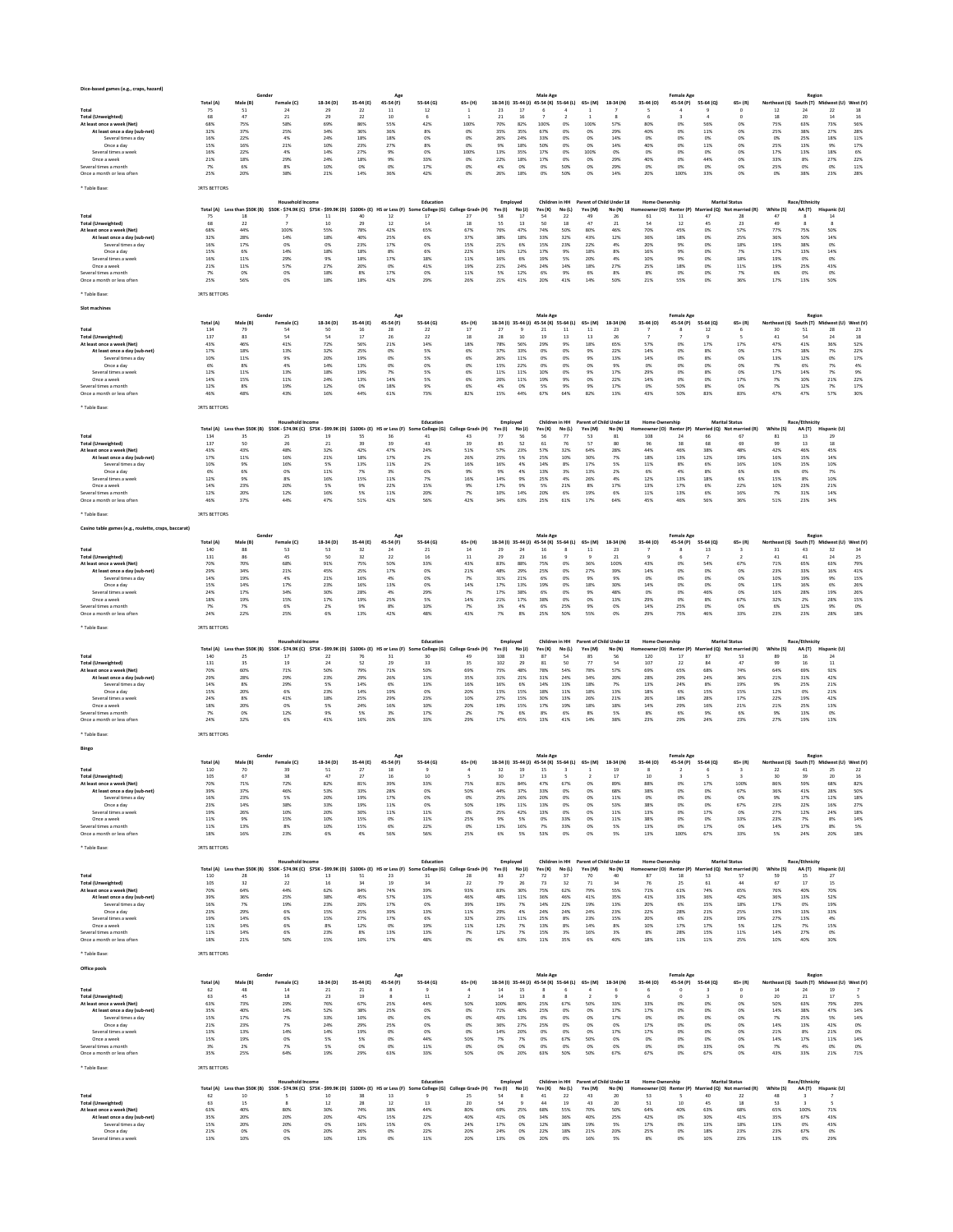| Once a week                                                                                                | 15%                     | 0%                                  | 60%                                                                                                            | 0%               | 18%             | 23%              | 22%                       | 16%                     | 13%                       | 25%            | 12%                                                 | 18%            | 12%             | 20%                                     | 15%                                               | 40%                            | 23%             | 5%                                                          | 15%                 | 33%                      | 0%                                           |               |
|------------------------------------------------------------------------------------------------------------|-------------------------|-------------------------------------|----------------------------------------------------------------------------------------------------------------|------------------|-----------------|------------------|---------------------------|-------------------------|---------------------------|----------------|-----------------------------------------------------|----------------|-----------------|-----------------------------------------|---------------------------------------------------|--------------------------------|-----------------|-------------------------------------------------------------|---------------------|--------------------------|----------------------------------------------|---------------|
| Several times a month<br>Once a month or less ofter                                                        | 3%<br>35%               | 0%<br>60%                           | 0%<br>20%                                                                                                      | 10%<br>40%       | 0%<br>26%       | 8%<br>54%        | 11%<br>33%                | 0%<br>20%               | 2%<br>31%                 | 13%<br>63%     | 5%<br>27%                                           | 0%<br>50%      | 5%<br>26%       | 0%<br>55%                               | 0%<br>36%                                         | 20%<br>40%                     | 5%<br>35%       | 0%<br>32%                                                   | 4%<br>33%           | 0%<br>33%                | 0%<br>43%                                    |               |
|                                                                                                            |                         |                                     |                                                                                                                |                  |                 |                  |                           |                         |                           |                |                                                     |                |                 |                                         |                                                   |                                |                 |                                                             |                     |                          |                                              |               |
| * Table Base                                                                                               | <b>JRTS BETTORS</b>     |                                     |                                                                                                                |                  |                 |                  |                           |                         |                           |                |                                                     |                |                 |                                         |                                                   |                                |                 |                                                             |                     |                          |                                              |               |
| Othe                                                                                                       |                         | Gender                              |                                                                                                                |                  |                 |                  |                           |                         |                           |                |                                                     |                |                 |                                         |                                                   |                                |                 |                                                             |                     | Region                   |                                              |               |
|                                                                                                            | Total (A)               | Male (B)                            | Female (C)                                                                                                     | 18-34 (D)        | 35-44 (E)       | Age<br>45-54 (F) | 55-64 (G)                 | $65+$ (H)               |                           |                | Male Age<br>18-34 (I) 35-44 (J) 45-54 (K) 55-64 (L) |                | $65+ (M)$       | 18-34 (N)                               | 35-44 (0)                                         | <b>Female Age</b><br>45-54 (P) | 55-64 (0)       | $65 + (R)$                                                  | Northeast (S)       |                          | South (T) Midwest (U) West (V                |               |
| Total                                                                                                      | $\Omega$                |                                     |                                                                                                                |                  | $\Omega$        |                  | $^{\circ}$                | $\Omega$                | $\Omega$                  | $\Omega$       | $\Omega$                                            |                |                 |                                         | $\circ$                                           | $^{\circ}$                     |                 | $\Omega$                                                    | $\Omega$            |                          |                                              |               |
| <b>Total (Unweighted)</b><br>At least once a week (Net)                                                    | $\Omega$<br>0%          | $\Omega$<br>0%                      | 0%                                                                                                             | $\Omega$<br>0%   | $\Omega$<br>0%  | 0%               | $\Omega$<br>0%            | $\circ$<br>0%           | $\Omega$<br>0%            | $\Omega$<br>0% | $\Omega$<br>0%                                      | $\Omega$<br>0% | $\Omega$<br>0%  | $\Omega$<br>0%                          | $\circ$<br>0%                                     | $\circ$<br>0%                  | 0%              | $\Omega$<br>0%                                              | $\Omega$<br>0%      | 0%                       | 0%                                           | $\circ$<br>0% |
| At least once a day (sub-net)                                                                              | 0%                      | 0%                                  | 0%                                                                                                             | 0%               | 0%              | 0%               | 0%                        | 0%                      | 0%                        | 0%             | 0%                                                  | 0%             | 0%              | 0%                                      | 0%                                                | 0%                             | 0%              | 0%                                                          | 0%                  | 0%                       | 0%                                           | 0%            |
| Several times a day<br>Once a day                                                                          | 0%<br>0%                | 0%<br>0%                            | 0%<br>0%                                                                                                       | 0%<br>0%         | 0%<br>0%        | 0%<br>0%         | 0%<br>0%                  | 0%<br>0%                | 0%<br>0%                  | 0%<br>0%       | 0%<br>0%                                            | 0%<br>0%       | 0%<br>0%        | 0%<br>0%                                | 0%<br>0%                                          | 0%<br>0%                       | 0%<br>0%        | 0%<br>0%                                                    | 0%<br>0%            | 0%<br>0%                 | 0%<br>0%                                     | 0%<br>0%      |
| Several times a week                                                                                       | 0%                      | 0%                                  | 0%                                                                                                             | O%               | 0%              | 0%               | 0%                        | 0%                      | 0%                        | 0%             | 0%                                                  | O%             | 0%              | 0%                                      | 0%                                                | 0%                             | 0%              | 0%                                                          | 0%                  | 0%                       | 0%                                           | 0%            |
| Once a week<br>Several times a month                                                                       | 0%<br>0%                | 0%<br>0%                            | 0%<br>0%                                                                                                       | O%<br>0%         | 0%<br>0%        | 0%<br>0%         | 0%<br>0%                  | 0%<br>0%                | 0%<br>0%                  | 0%<br>0%       | 0%<br>0%                                            | O%<br>O%       | 0%<br>0%        | 0%<br>0%                                | 0%<br>0%                                          | 0%<br>0%                       | 0%<br>0%        | 0%<br>0%                                                    | 0%<br>0%            | 0%<br>0%                 | 0%<br>0%                                     | 0%<br>0%      |
| Once a month or less often                                                                                 | O%                      | 0%                                  | 0%                                                                                                             | O%               | 0%              | 0%               | 0%                        |                         | 0%                        | 0%             | 0%                                                  | OX             | 0%              | O%                                      | 0%                                                | Oh                             | oх              | 0%                                                          | OX                  | 0%                       | 0%                                           | 0%            |
|                                                                                                            | <b>JRTS BETTORS</b>     |                                     |                                                                                                                |                  |                 |                  |                           |                         |                           |                |                                                     |                |                 |                                         |                                                   |                                |                 |                                                             |                     |                          |                                              |               |
|                                                                                                            |                         |                                     |                                                                                                                |                  |                 |                  |                           |                         |                           |                |                                                     |                |                 |                                         |                                                   |                                |                 |                                                             |                     |                          |                                              |               |
|                                                                                                            |                         |                                     | <b>Household Income</b><br>\$50K - \$74.9K (C) \$75K - \$99.9K (D) \$100K+ (E) HS or Less (F) Some College (G) |                  |                 |                  | Education                 |                         | Employed                  |                |                                                     |                |                 | Children in HH Parent of Child Under 18 | <b>Home Ownership</b><br>Homeowner (O) Renter (P) |                                |                 | <b>Marital Status</b>                                       |                     | Race/Ethnicity           |                                              |               |
| Total                                                                                                      | Total (A)<br>$^{\circ}$ | Less than \$50K (B)                 |                                                                                                                | 0                |                 | 0                | $^{\circ}$                | College Grad+ (H)       | Yes(1)                    | No (J)<br>-0   | Yes (K)<br>c                                        | No(L)          | Yes (M)<br>0    | No (N)<br>- 0                           | $\circ$                                           | -0                             |                 | Married (Q) Not married (R)<br>$^{\circ}$                   | White (S)<br>0      | AA (T)                   | Hispanic (U)                                 |               |
| <b>Total (Unweighted)</b>                                                                                  | $^{\circ}$              | $^{\circ}$                          | $^{\circ}$                                                                                                     | $^{\circ}$       | $^{\circ}$      | 0                | $^{\circ}$                | $^{\circ}$              | $^{\circ}$                | $^{\circ}$     | 0                                                   | $^{\circ}$     | $^{\circ}$      | $^{\circ}$                              | $^{\circ}$                                        | $^{\circ}$                     | $^{\circ}$      | $^{\circ}$                                                  | $^{\circ}$          | $^{\circ}$               |                                              |               |
| At least once a week (Net)<br>At least once a day (sub-net)                                                | 0%<br>0%                | 0%<br>0%                            | 0%<br>0%                                                                                                       | 0%<br>0%         | 0%<br>0%        | 0%<br>0%         | 0%<br>0%                  | 0%<br>0%                | 0%<br>0%                  | 0%<br>0%       | 0%<br>0%                                            | 0%<br>0%       | 0%<br>0%        | 0%<br>0%                                | 0%<br>0%                                          | 0%<br>0%                       | 0%<br>0%        | 0%<br>0%                                                    | 0%<br>0%            | 0%<br>0%                 | 0%<br>0%                                     |               |
| Several times a day                                                                                        | 0%                      | 0%                                  | 0%                                                                                                             | 0%               | 0%              | 0%               | 0%                        | 0%                      | 0%                        | 0%             | 0%                                                  | 0%             | 0%              | 0%                                      | 0%                                                | 0%                             | 0%              | 0%                                                          | 0%                  | 0%                       | 0%                                           |               |
| Once a day<br>Several times a week                                                                         | 0%<br>0%                | 0%<br>0%                            | 0%<br>0%                                                                                                       | 0%<br>0%         | 0%<br>0%        | 0%<br>0%         | 0%<br>0%                  | 0%<br>0%                | 0%<br>0%                  | 0%<br>0%       | 0%<br>0%                                            | 0%<br>0%       | 0%<br>0%        | 0%<br>0%                                | 0%<br>0%                                          | 0%<br>0%                       | 0%<br>0%        | 0%<br>0%                                                    | 0%<br>0%            | 0%<br>0%                 | 0%<br>0%                                     |               |
| Once a week                                                                                                | 0%                      | 0%                                  | 0%                                                                                                             | 0%               | 0%              | 0%               | 0%                        | 0%                      | 0%                        | 0%             | 0%                                                  | 0%             | 0%              | 0%                                      | 0%                                                | 0%                             | 0%              | 0%                                                          | 0%                  | 0%                       | 0%                                           |               |
| Several times a month<br>Once a month or less often                                                        | 0%<br>0%                | 0%<br>0%                            | 0%<br>0%                                                                                                       | 0%<br>0%         | 0%<br>0%        | 0%<br>0%         | 0%<br>0%                  | 0%<br>0%                | 0%<br>0%                  | 0%<br>0%       | 0%<br>0%                                            | 0%<br>0%       | 0%<br>0%        | 0%<br>0%                                | 0%<br>0%                                          | 0%<br>0%                       | 0%<br>0%        | 0%<br>0%                                                    | 0%<br>0%            | 0%<br>0%                 | 0%<br>0%                                     |               |
|                                                                                                            |                         |                                     |                                                                                                                |                  |                 |                  |                           |                         |                           |                |                                                     |                |                 |                                         |                                                   |                                |                 |                                                             |                     |                          |                                              |               |
| * Table Base                                                                                               | <b>JRTS BETTORS</b>     |                                     |                                                                                                                |                  |                 |                  |                           |                         |                           |                |                                                     |                |                 |                                         |                                                   |                                |                 |                                                             |                     |                          |                                              |               |
| QS2Q4: When did you first start betting on sports (e.g., football, boxing, horseracing)?                   |                         |                                     |                                                                                                                |                  |                 |                  |                           |                         |                           |                |                                                     |                |                 |                                         |                                                   |                                |                 |                                                             |                     |                          |                                              |               |
|                                                                                                            |                         |                                     |                                                                                                                |                  |                 |                  |                           |                         |                           |                |                                                     |                |                 |                                         |                                                   |                                |                 |                                                             |                     |                          |                                              |               |
|                                                                                                            | Total (A)               | Gende<br>Male (B)                   | Female (C)                                                                                                     | 18-34 (D)        | 35-44 (E)       | 45-54 (F)        | 55-64 (G)                 | $65+ (H)$               | 18-34 (l) 35-44 (J)       |                | Male Age<br>45-54 (K) 55-64 (L)                     |                | $65+ (M)$       | 18-34 (N)                               | 35-44 (O)                                         | <b>Female Age</b><br>45-54 (P) | 55-64 (Q)       | $65 + (R)$                                                  | Northeast (S)       | Regior                   | South (T) Midwest (U) West (V)               |               |
| Total                                                                                                      | 358                     | 254                                 | 104                                                                                                            | 139              | 87              | 62               | 42                        | 27                      | 89                        | 72             | 52                                                  | 21             | 18              | 49                                      | 15                                                | 10                             | 21              |                                                             | 79                  | 143                      | 72                                           | 64            |
| <b>Total (Unweighted)</b>                                                                                  | 345                     | 243                                 | 102                                                                                                            | 131              | 83              | 61               | $42\,$                    | 28                      | 81                        | 67             | 51                                                  | 24             | 20              | 50                                      | 16                                                | 10                             | 18              |                                                             | 99                  | 136                      |                                              | 50            |
| Started within the last year (Net)<br>Started during COVID-19 pandemic (sub-net)                           | 41%<br>34%              | 41%<br>34%                          | 43%<br>34%                                                                                                     | 59%<br>43%       | 44%<br>40%      | 26%<br>24%       | 17%<br>17%                | 15%<br>15%              | 56%<br>40%                | 44%<br>42%     | 31%<br>29%                                          | 14%<br>14%     | 11%<br>11%      | 67%<br>49%                              | 47%<br>33%                                        | 0%<br>0%                       | 19%<br>19%      | 22%<br>22%                                                  | 44%<br>38%          | 43%<br>39%               | 36%<br>29%                                   | 42%<br>22%    |
| Within the last 1-3 months                                                                                 | 13%                     | 13%                                 | 13%                                                                                                            | 14%              | 15%             | 10%              | 12%                       | 7%                      | 12%                       | 17%            | 12%                                                 | 5%             | 11%             | 16%                                     | 7%                                                | 0%                             | 19%             | 0%                                                          | 10%                 | 14%                      | 15%                                          | 9%            |
| Within the last 4-6 months<br>Within the last 7-9 months                                                   | 11%<br>10%              | 11%<br>10%                          | 11%<br>10%                                                                                                     | 13%<br>17%       | 17%<br>8%       | 10%<br>5%        | 5%<br>0%                  | 0%<br>7%                | 10%<br>18%                | 18%<br>8%      | 12%<br>6%                                           | 10%<br>0%      | 0%<br>0%        | 16%<br>14%                              | 20%<br>7%                                         | 0%<br>0%                       | 0%<br>0%        | 0%<br>22%                                                   | 14%<br>13%          | 11%<br>14%               | 11%<br>1%                                    | 8%<br>6%      |
| Within the last 10-12 months                                                                               | 8%                      | 7%                                  | 10%                                                                                                            | 17%              | 3%              | 2%               | 0%                        | 0%                      | 16%                       | 3%             | 2%                                                  | 0%             | 0%              | 18%                                     | 13%                                               | 0%                             | 0%              | 0%                                                          | 6%                  | 3%                       | 7%                                           | 20%           |
| More than 1 year-2 years ago<br>3-4 years ago                                                              | 14%<br>9%               | 14%<br>9%                           | 13%<br>10%                                                                                                     | 19%<br>6%        | 18%<br>17%      | 6%<br>8%         | 5%<br>10%                 | 4%<br>4%                | 18%<br>8%                 | 21%<br>15%     | 8%<br>10%                                           | 0%<br>14%      | 6%<br>0%        | 24%<br>6%                               | 7%<br>27%                                         | 0%<br>0%                       | 10%<br>5%       | 0%<br>11%                                                   | 14%<br>9%           | 13%<br>12%               | 11%<br>7%                                    | 20%<br>8%     |
| 5 or more years ago                                                                                        | 35%                     | 36%                                 | 34%                                                                                                            | 14%              | 22%             | 61%              | 71%                       | 78%                     | 19%                       | 21%            | 54%                                                 | 71%            | 89%             | 4%                                      | 13%                                               | 100%                           | 71%             | 67%                                                         | 34%                 | 33%                      | 46%                                          | 30%           |
|                                                                                                            |                         |                                     |                                                                                                                |                  |                 |                  |                           |                         |                           |                |                                                     |                |                 |                                         |                                                   |                                |                 |                                                             |                     |                          |                                              |               |
| * Table Base                                                                                               | <b>JRTS RETTORS</b>     |                                     |                                                                                                                |                  |                 |                  |                           |                         |                           |                |                                                     |                |                 |                                         |                                                   |                                |                 |                                                             |                     |                          |                                              |               |
|                                                                                                            |                         |                                     | <b>Household Incom</b>                                                                                         |                  |                 |                  | Education                 |                         | Employed                  |                | Children in HH                                      |                |                 | Parent of Child Under 18                | <b>Home Ownership</b>                             |                                |                 | <b>Marital Status</b>                                       |                     | <b>Race/Fthnicity</b>    |                                              |               |
| Total                                                                                                      | Total (A)<br>358        | Less than \$50K (B)<br>78           | \$50K - \$74.9K (C) \$75K - \$99.9K (D) \$100K+ (E) HS or Less (F) Some College (G)<br>52                      | 47               | 177             | 89               | 90                        | College Grad+ (H)<br>97 | Yes(1)<br>267             | No (J)<br>91   | Yes (K)<br>210                                      | No(L)<br>148   | Yes (M)<br>206  | No (N)<br>152                           | 273                                               | 75                             | 192             | Homeowner (O) Renter (P) Married (Q) Not married (R)<br>166 | White (S)<br>220    | AA (T)<br>46             | Hispanic (U)<br>58                           |               |
| <b>Total (Unweighted)</b>                                                                                  | 345                     | 92                                  | 69                                                                                                             | 51               | 128             | 77               | 98                        | 86                      | 259                       | 86             | 199                                                 | 146            | 195             | 150                                     | 257                                               | 81                             | 201             | 144                                                         | 251                 | 41                       | 33                                           |               |
| Started within the last year (Net)                                                                         | 41%                     | 47%                                 | 38%                                                                                                            | 40%              | 41%             | 47%              | 34%                       | 38%                     | 46%                       | 27%            | 48%                                                 | 32%            | 51%             | 28%                                     | 41%                                               | 48%                            | 39%             | 45%                                                         | 33%                 | 41%                      | 55%                                          |               |
| Started during COVID-19 pandemic (sub-net<br>Within the last 1-3 months                                    | 34%<br>13%              | 35%<br>8%                           | 31%<br>8%                                                                                                      | 34%<br>$11\%$    | 36%<br>18%      | 35%<br>12%       | 28%<br>8%                 | 32%<br>8%               | 39%<br>17%                | 18%<br>1%      | 39%<br>16%                                          | 26%<br>9%      | 41%<br>17%      | 24%<br>6%                               | 34%<br>15%                                        | 37%<br>7%                      | 35%<br>17%      | 32%<br>8%                                                   | 31%<br>13%          | 30%<br>15%               | 43%<br>14%                                   |               |
| Within the last 4-6 months                                                                                 | 11%                     | 15%                                 | 6%                                                                                                             | 15%              | 11%             | 11%              | 8%                        | 14%                     | 12%                       | 11%            | 12%                                                 | 10%            | 12%             | 11%                                     | 10%                                               | 17%                            | 8%              | 14%                                                         | 11%                 | 11%                      | 12%                                          |               |
| Within the last 7-9 months<br>Within the last 10-12 months                                                 | 10%<br>8%               | 12%<br>13%                          | 17%<br>8%                                                                                                      | 11%<br>4%        | 7%<br>6%        | 9%<br>12%        | 12%<br>8%                 | 9%<br>6%                | 11%<br>7%                 | 7%<br>11%      | 11%<br>8%                                           | 7%<br>6%       | 12%<br>10%      | 7%<br>4%                                | 9%<br>7%                                          | 13%<br>11%                     | 10%<br>3%       | 10%<br>13%                                                  | 7%<br>3%            | 4%<br>11%                | 16%<br>12%                                   |               |
| More than 1 year-2 years ago                                                                               | 14%                     | 15%                                 | 10%                                                                                                            | 13%              | 15%             | 10%              | 13%                       | 14%                     | 15%                       | 11%            | 19%                                                 | 7%             | 17%             | 9%                                      | 12%                                               | 19%                            | 14%             | 14%                                                         | 16%                 | 15%                      | 14%                                          |               |
| $3-4$ years ago                                                                                            | 9%                      | 8%                                  | 6%                                                                                                             | 2%               | 11%             | 11%              | 6%                        | 7%                      | 10%                       | 7%             | 12%                                                 | 5%             | 11%             | 7%                                      | 10%                                               | 7%                             | 10%             | 8%                                                          | 12%                 | 11%                      | 3%                                           |               |
| 5 or more years ago                                                                                        | 35%                     | 29%                                 | 48%                                                                                                            | 45%              | 33%             | 31%              | 47%                       | 39%                     | 29%                       | 54%            | 21%                                                 | 55%            | 20%             | 55%                                     | 37%                                               | 25%                            | 37%             | 34%                                                         | 39%                 | 35%                      | 29%                                          |               |
| Table Base                                                                                                 | <b>JRTS BETTORS</b>     |                                     |                                                                                                                |                  |                 |                  |                           |                         |                           |                |                                                     |                |                 |                                         |                                                   |                                |                 |                                                             |                     |                          |                                              |               |
| QS2Q5: In which of the following ways have you placed a sports bet? Please select all that apply.          |                         |                                     |                                                                                                                |                  |                 |                  |                           |                         |                           |                |                                                     |                |                 |                                         |                                                   |                                |                 |                                                             |                     |                          |                                              |               |
|                                                                                                            |                         |                                     |                                                                                                                |                  |                 |                  |                           |                         |                           |                |                                                     |                |                 |                                         |                                                   |                                |                 |                                                             |                     |                          |                                              |               |
|                                                                                                            |                         | Gende                               |                                                                                                                |                  |                 |                  |                           |                         |                           |                | Male Age                                            |                |                 |                                         |                                                   | <b>Female Age</b>              |                 |                                                             |                     | Regior                   |                                              |               |
| Total                                                                                                      | Total (A)<br>358        | Male (B)<br>254                     | Female (C)<br>104                                                                                              | 18-34 (D)<br>139 | 35-44 (E)<br>87 | 45-54 (F)<br>62  | 55-64 (G)<br>42           | $65+ (H)$<br>27         | 18-34 (I) 35-44 (J)<br>89 | 72             | 45-54 (K) 55-64 (L)<br>52                           | 21             | $65+ (M)$<br>18 | 18-34 (N)<br>49                         | 35-44 (O)<br>15                                   | 45-54 (P)<br>10                | 55-64 (Q)<br>21 | $65 + (R)$                                                  | Northeast (S)<br>79 | 143                      | South (T) Midwest (U) West (V<br>72          | 64            |
| <b>Total (Unweighted)</b>                                                                                  | 345                     | 243                                 | 102                                                                                                            | 131              | 83              | 61               | 42                        | 28                      | 81                        | 67             | 51                                                  | 24             | 20              | 50                                      | 16                                                | 10                             | 18              | 8                                                           | 99                  | 136                      | 60                                           | 50            |
| Among friends or family                                                                                    | 46%                     | 46%                                 | 45%                                                                                                            | 44%              | 49%             | 50%              | 43%                       | 41%                     | 46%                       | 44%            | 50%                                                 | 48%            | 50%             | 41%                                     | 80%                                               | 60%                            | 38%             | 33%                                                         | 44%                 | 44%                      | 50%                                          | 48%           |
| Online sportsbook (e.g. DraftKings, FanDuel, BetMGM)<br>Office pool                                        | 47%<br>32%              | 51%<br>33%                          | 37%<br>27%                                                                                                     | 44%<br>24%       | 49%<br>47%      | 55%<br>32%       | 55%<br>24%                | 19%<br>26%              | 49%<br>20%                | 50%<br>46%     | 60%<br>38%                                          | 52%<br>33%     | 28%<br>39%      | 35%<br>33%                              | 47%<br>47%                                        | 20%<br>0%                      | 57%<br>19%      | 0%<br>0%                                                    | 46%<br>24%          | 50%<br>36%               | 51%<br>29%                                   | 39%<br>34%    |
| Through a casino                                                                                           | 36%                     | 35%                                 | 40%                                                                                                            | 29%              | 33%             | 45%              | 50%                       | 37%                     | 26%                       | 32%            | 44%                                                 | 52%            | 50%             | 37%                                     | 47%                                               | 60%                            | 48%             | 11%                                                         | 37%                 | 29%                      | 42%                                          | 44%           |
| In-stadium betting                                                                                         | 23%                     | 24%                                 | 17%                                                                                                            | 29%              | 24%             | 13%              | 10%                       | 26%                     | 35%                       | 24%            | 13%                                                 | 14%            | 17%             | 18%                                     | 27%                                               | 10%                            | 5%              | 44%                                                         | 24%                 | 24%                      | 18%                                          | 20%           |
| A bookmaker I know personally<br>Other                                                                     | 23%<br>1%               | 25%<br>0%                           | 20%<br>2%                                                                                                      | 24%<br>0%        | 20%<br>0%       | 23%<br>2%        | 19%<br>0%                 | 37%<br>7%               | 22%<br>0%                 | 18%<br>0%      | 27%<br>2%                                           | 24%<br>0%      | 56%<br>0%       | 29%<br>0%                               | 20%<br>0%                                         | 0%<br>0%                       | 19%<br>0%       | 0%<br>22%                                                   | 25%<br>1%           | 25%<br>1%                | 24%<br>0%                                    | 17%<br>0%     |
| Count                                                                                                      |                         |                                     |                                                                                                                |                  |                 |                  |                           |                         |                           |                |                                                     |                |                 |                                         |                                                   |                                |                 |                                                             |                     |                          |                                              |               |
| * Table Base                                                                                               | <b>JRTS BETTORS</b>     |                                     |                                                                                                                |                  |                 |                  |                           |                         |                           |                |                                                     |                |                 |                                         |                                                   |                                |                 |                                                             |                     |                          |                                              |               |
|                                                                                                            |                         |                                     |                                                                                                                |                  |                 |                  |                           |                         |                           |                |                                                     |                |                 |                                         |                                                   |                                |                 |                                                             |                     |                          |                                              |               |
|                                                                                                            | Total (A)               | Less than \$50K (B)                 | Household Inco<br>\$50K - \$74.9K (C) \$75K - \$99.9K (D) \$100K+ (E) HS or Less (F)                           |                  |                 |                  | Educatio<br>e College (G) | College Grad+ (H)       | Employed<br>Yes(1)        | No (J)         | Children in HH<br>Yes (K)                           | No(L)          | Yes (M)         | Parent of Child Under 18<br>No (N)      | <b>Home Ownership</b>                             | er (O) Renter (P)              |                 | <b>Marital Status</b><br>Married (Q) Not married (R)        | White (S)           | Race/Ethnicity<br>AA (T) | Hispanic (U)                                 |               |
| Total                                                                                                      | 358                     | 78                                  | 52                                                                                                             | 47               | 177             | 89               | 90                        | 97                      | 267                       | 91             | 210                                                 | 148            | 206             | 152                                     | 273                                               | 75                             | 192             | 166                                                         | 220                 |                          | 58                                           |               |
| <b>Total (Unweighted)</b>                                                                                  | 345                     | 92                                  | 69                                                                                                             | 51               | 128             | 77               |                           | 86                      | 259                       | 86             | 199                                                 | 146            | 195             | 150                                     | 257                                               | 81                             | 201             | 144                                                         | 251                 | 41                       | 33                                           |               |
| Among friends or family<br>Online sportsbook (e.g. DraftKings, FanDuel, BetMGM)                            | 46%<br>47%              | 47%<br>35%                          | 48%<br>46%                                                                                                     | 55%<br>40%       | 41%<br>54%      | 39%<br>43%       | 56%<br>43%                | 40%<br>57%              | 48%<br>54%                | 41%<br>26%     | 48%<br>47%                                          | 43%<br>46%     | 48%<br>50%      | 44%<br>43%                              | 47%<br>46%                                        | 47%<br>55%                     | 47%<br>46%      | 45%<br>48%                                                  | 46%<br>48%          | 48%<br>48%               | 45%<br>38%                                   |               |
| Office pool                                                                                                | 32%                     | 18%                                 | 25%                                                                                                            | 36%              | 39%             | 28%              | 31%                       | 36%                     | 35%                       | 21%            | 29%                                                 | 35%            | 31%             | 32%                                     | 34%                                               | 24%                            | 36%             | 27%                                                         | 33%                 | 28%                      | 33%                                          |               |
| Through a casino<br>In-stadium betting                                                                     | 36%<br>23%              | 27%<br>15%                          | 29%<br>17%                                                                                                     | 36%<br>21%       | 43%<br>27%      | 28%<br>9%        | 29%<br>16%                | 48%<br>35%              | 38%<br>25%                | 30%<br>16%     | 37%<br>27%                                          | 36%<br>16%     | 36%<br>28%      | 36%<br>14%                              | 40%<br>21%                                        | 28%<br>23%                     | 42%<br>23%      | 29%<br>21%                                                  | 39%<br>23%          | 37%<br>20%               | 33%<br>29%                                   |               |
| A bookmaker I know personally                                                                              | 23%                     | 18%                                 | 15%                                                                                                            | 21%              | 30%             | 25%              | 13%                       | 27%                     | 24%                       | 21%            | 25%                                                 | 22%            | 27%             | 19%                                     | 26%                                               | 13%                            | 25%             | 21%                                                         | 25%                 | 15%                      | 31%                                          |               |
| Other                                                                                                      | 1%                      |                                     |                                                                                                                | 2%               |                 |                  |                           |                         |                           |                |                                                     |                |                 |                                         |                                                   |                                |                 |                                                             |                     |                          |                                              |               |
| Count                                                                                                      |                         |                                     |                                                                                                                |                  |                 |                  |                           |                         |                           |                |                                                     |                |                 |                                         |                                                   |                                |                 |                                                             |                     |                          |                                              |               |
| * Table Base:                                                                                              | <b>JRTS BETTORS</b>     |                                     |                                                                                                                |                  |                 |                  |                           |                         |                           |                |                                                     |                |                 |                                         |                                                   |                                |                 |                                                             |                     |                          |                                              |               |
| QS2Q6: Which of the following are reasons why you started betting on sports? Please select all that apply. |                         |                                     |                                                                                                                |                  |                 |                  |                           |                         |                           |                |                                                     |                |                 |                                         |                                                   |                                |                 |                                                             |                     |                          |                                              |               |
|                                                                                                            |                         |                                     |                                                                                                                |                  |                 |                  |                           |                         |                           |                |                                                     |                |                 |                                         |                                                   |                                |                 |                                                             |                     |                          |                                              |               |
|                                                                                                            | Total (A)               | Gender<br>Male (B)                  | Female (C)                                                                                                     | 18-34 (D)        | 35-44 (E)       | Age<br>45-54 (F) | 55-64 (G)                 | $65+ (H)$               |                           |                | Male Age<br>18-34 (I) 35-44 (J) 45-54 (K) 55-64 (L) |                | $65+ (M)$       | 18-34 (N)                               | 35-44 (0)                                         | <b>Female Age</b><br>45-54 (P) | 55-64 (0)       | $65 + (R)$                                                  |                     | Region                   | Northeast (S) South (T) Midwest (U) West (V) |               |
| Total                                                                                                      | 358                     | 254                                 | 104                                                                                                            | 139              | 87              | 62               | 42                        | 27                      | 89                        | 72             | 52                                                  | 21             | 18              | 49                                      | 15                                                | 10                             | 21              | 9                                                           | 79                  | 143                      | 72                                           | 64            |
| <b>Total (Unweighted)</b>                                                                                  | 345                     | 243                                 | 102                                                                                                            | 131              | 83              | 61               | 42                        | 28                      | 81                        | 67             | 51                                                  | 24             | 20              | 50                                      | 16                                                | 10                             | 18              | 8                                                           | 99                  | 136                      | 60                                           | 50            |
| My friends were doing it<br>To make money                                                                  | 39%<br>42%              | 39%<br>45%                          | 39%<br>35%                                                                                                     | 40%<br>37%       | 43%<br>49%      | 42%<br>50%       | 26%<br>43%                | 41%<br>26%              | 38%<br>40%                | 39%<br>51%     | 42%<br>48%                                          | 43%<br>52%     | 33%<br>33%      | 45%<br>33%                              | 53%<br>40%                                        | 50%<br>60%                     | 14%<br>33%      | 44%<br>11%                                                  | 34%<br>39%          | 48%<br>49%               | 31%<br>42%                                   | 38%<br>31%    |
| To make watching a game more exciting                                                                      |                         | 39%                                 | 39%                                                                                                            | 34%              | 41%             | 34%              | 50%                       | 59%                     | 35%                       | 46%            | 33%                                                 | 43%            | 61%             | 35%                                     | 20%                                               | 40%                            | 62%             | 56%                                                         | 47%                 | 35%                      | 43%                                          | 36%           |
| To support my favorite team(s)<br>My family members were doing it                                          | 40%                     |                                     | 17%                                                                                                            | 28%<br>35%       | 30%<br>21%      | 23%<br>31%       | 19%<br>10%                | 22%<br>33%              | 33%<br>30%                | 31%<br>19%     | 27%<br>27%                                          | 19%<br>5%      | 33%<br>33%      | 20%<br>47%                              | 27%<br>27%                                        | 0%<br>50%                      | 19%<br>14%      | 0%<br>33%                                                   | 23%<br>28%          | 31%<br>33%               | 21%<br>19%                                   | 23%<br>25%    |
|                                                                                                            | 26%<br>28%              | 29%<br>24%                          |                                                                                                                |                  |                 |                  | 21%                       | 22%                     | 28%                       | 28%            |                                                     | 29%            | 33%             |                                         |                                                   |                                |                 |                                                             |                     |                          |                                              |               |
| To compete against other people                                                                            | 28%                     | 28%                                 | 37%<br>28%                                                                                                     | 32%              | 30%             | 23%              |                           |                         |                           |                | 23%                                                 |                |                 | 39%                                     | 40%                                               | 20%                            | 14%             | 0%                                                          | 22%                 | 35%                      | 32%                                          | 16%           |
| My coworkers were doing it                                                                                 | 23%                     | 24%                                 | 22%                                                                                                            | 24%              | 21%             | 32%              | 21%                       | 19%                     | 22%                       | 22%            | 33%                                                 | 29%            | 17%             | 29%                                     | 13%                                               | 30%                            | 14%             | 22%                                                         | 24%                 | 24%                      | 15%                                          | 30%           |
| I saw an online ad                                                                                         | 22%<br>19%              | 24%<br>22%                          | 15%                                                                                                            | 22%<br>24%       | 30%<br>21%      | 24%<br>21%       | 12%<br>5%                 | 0%                      | 26%                       | 29%<br>21%     | 27%<br>25%                                          | 10%<br>5%      | 0%              | 14%<br>18%                              | 33%<br>20%                                        | 0%<br>0%                       | 14%             | 0%<br>0%                                                    | 25%<br>16%          | 20%<br>23%               | 22%<br>24%                                   | 22%<br>11%    |
| I saw a TV ad<br>I like being part of a group                                                              | 20%                     | 19%                                 | 13%<br>22%                                                                                                     | 24%              | 18%             | 18%              | 7%                        | 11%<br>30%              | 27%<br>20%                | 22%            | 17%                                                 | 14%            | 17%<br>17%      | 33%                                     | 0%                                                | 20%                            | 5%<br>0%        | 56%                                                         | 29%                 | 24%                      | 8%                                           | 13%           |
| It became legal in my state                                                                                | 18%                     | 20%                                 | 13%                                                                                                            | 18%              | 15%             | 18%              | 17%                       | 26%                     | 22%                       | 13%            | 21%                                                 | 19%            | 33%             | 10%                                     | 27%                                               | 0%                             | 19%             | 11%                                                         | 11%                 | 20%                      | 22%                                          | 17%           |
| I wanted to fit in<br>Other                                                                                | 16%<br>0%               | 17%<br>0%                           | 14%<br>1%                                                                                                      | 19%<br>$1\%$     | 17%<br>0%       | 18%<br>0%        | 7%<br>2%                  | 7%<br>0%                | 18%<br>$1\%$              | 15%<br>0%      | 21%<br>$0\%$                                        | 10%<br>$0\%$   | 11%<br>$0\%$    | 22%<br>0%                               | 27%<br>0%                                         | 0%<br>0%                       | 0%<br>5%        | 0%<br>0%                                                    | 11%<br>$1\%$        | 18%<br>0%                | 18%<br>$0\%$                                 | 16%<br>$2\%$  |
| Count                                                                                                      |                         |                                     |                                                                                                                |                  |                 |                  |                           |                         |                           |                |                                                     |                |                 |                                         |                                                   |                                |                 |                                                             |                     |                          |                                              |               |
|                                                                                                            |                         |                                     |                                                                                                                |                  |                 |                  |                           |                         |                           |                |                                                     |                |                 |                                         |                                                   |                                |                 |                                                             |                     |                          |                                              |               |
| * Table Base:                                                                                              | <b>IRTS BETTORS</b>     |                                     |                                                                                                                |                  |                 |                  |                           |                         |                           |                |                                                     |                |                 |                                         |                                                   |                                |                 |                                                             |                     |                          |                                              |               |
|                                                                                                            |                         |                                     | <b>Household Income</b>                                                                                        |                  |                 |                  | Education                 |                         | Employed                  |                |                                                     |                |                 | Children in HH Parent of Child Under 18 | <b>Home Ownership</b>                             |                                |                 | <b>Marital Status</b>                                       |                     | Race/Ethnicity           |                                              |               |
| Total                                                                                                      | 358                     | Total (A) Less than \$50K (B)<br>78 | \$50K - \$74.9K (C) \$75K - \$99.9K (D) \$100K+ (E) HS or Less (F) Some College (G)<br>52                      | 47               | 177             | 89               | 90                        | College Grad+ (H)<br>97 | Yes(1)<br>267             | No (J)<br>91   | Yes (K)<br>210                                      | No(L)<br>148   | Yes (M)<br>206  | No (N)<br>152                           | 273                                               | 75                             | 192             | Homeowner (O) Renter (P) Married (O) Not married (R)<br>166 | White (S)<br>220    | AA (T)<br>46             | Hispanic (U)<br>58                           |               |
| <b>Total (Unweighted)</b>                                                                                  | 345                     | 92                                  | 69                                                                                                             | 51               | 128             | 77               | 98                        | 86                      | 259                       | 86             | 199                                                 | 146            | 195             | 150                                     | 257                                               | 81                             | 201             | 144                                                         | 251                 | 41                       | 33                                           |               |
| My friends were doing it<br>To make money                                                                  | 39%<br>42%              | 35%<br>51%                          | 29%<br>42%                                                                                                     | 43%<br>26%       | 45%<br>42%      | 34%<br>46%       | 37%<br>41%                | 38%<br>42%              | 40%<br>45%                | 38%<br>34%     | 40%<br>45%                                          | 39%<br>39%     | 38%<br>46%      | 41%<br>38%                              | 41%<br>40%                                        | 32%<br>53%                     | 40%<br>40%      | 39%<br>45%                                                  | 37%<br>44%          | 41%<br>65%               | 50%<br>29%                                   |               |
| To make watching a game more exciting                                                                      | 40%                     | 31%                                 | 40%                                                                                                            | 55%              | 38%             | 42%              | 39%                       | 39%                     | 40%                       | 37%            | 42%                                                 | 36%            | 40%             | 38%                                     | 42%                                               | 36%                            | 43%             | 35%                                                         | 47%                 | 30%                      | 26%                                          |               |
| To support my favorite team(s)                                                                             | 26%                     | 27%                                 | 23%                                                                                                            | 23%              | 26%             | 26%              | 22%                       | 26%                     | 27%                       | 24%            | 28%                                                 | 24%            | 31%             | 20%                                     | 28%                                               | 21%                            | 30%             | 22%                                                         | 27%                 | 28%                      | 19%                                          |               |
| My family members were doing it<br>To compete against other people                                         | 28%<br>28%              | 29%<br>27%                          | 19%<br>17%                                                                                                     | 32%<br>34%       | 28%<br>29%      | 27%<br>29%       | 30%<br>33%                | 27%<br>24%              | 26%<br>31%                | 32%<br>18%     | 29%<br>32%                                          | 26%<br>22%     | 28%<br>33%      | 27%<br>22%                              | 27%<br>29%                                        | 32%<br>25%                     | 23%<br>27%      | 33%<br>30%                                                  | 26%<br>25%          | 15%<br>35%               | 43%<br>36%                                   |               |
| My coworkers were doing it                                                                                 | 23%                     | 14%                                 | 19%                                                                                                            | 30%              | 27%             | 17%              | 22%                       | 28%                     | 24%                       | 24%            | 26%                                                 | 22%            | 27%             | 19%                                     | 26%                                               | 17%                            | 27%             | 19%                                                         | 24%                 | 33%                      | 22%                                          |               |
| I saw an online ad<br>I saw a TV ad                                                                        | 22%<br>19%              | 17%<br>19%                          | 13%<br>12%                                                                                                     | 21%<br>19%       | 26%<br>22%      | 12%<br>18%       | 10%<br>8%                 | 30%<br>25%              | 24%<br>20%                | 15%<br>18%     | 25%<br>21%                                          | 17%<br>18%     | 25%<br>24%      | 16%<br>14%                              | 22%<br>22%                                        | 20%<br>13%                     | 28%<br>22%      | 14%<br>17%                                                  | 24%<br>21%          | 22%<br>20%               | 14%<br>16%                                   |               |
| I like being part of a group                                                                               | 20%                     | 13%                                 | 13%                                                                                                            | 17%              | 25%             | 24%              | 9%                        | 21%                     | 21%                       | 18%            | 21%                                                 | 18%            | 23%             | 15%                                     | 23%                                               | 9%                             | 22%             | 17%                                                         | 18%                 | 24%                      | 24%                                          |               |
| It became legal in my state                                                                                | 18%                     | 15%                                 | 15%                                                                                                            | 21%              | 19%             | 16%              | 14%                       | 23%                     | 19%                       | 16%            | 20%                                                 | 15%            | 22%             | 12%                                     | 18%                                               | 21%                            | 20%             | 16%                                                         | 19%                 | 17%                      | 16%                                          |               |
| I wanted to fit in<br>Other                                                                                | 16%<br>0%               | 13%<br>1%                           | 0%<br>0%                                                                                                       | 4%<br>$0\%$      | 26%<br>0%       | 15%<br>$1\%$     | 2%<br>1%                  | 19%<br>0%               | 19%<br>0%                 | 8%<br>$1\%$    | 18%<br>0%                                           | 14%<br>1%      | 19%<br>0%       | 11%<br>1%                               | 20%<br>0%                                         | 5%<br>$1\%$                    | 19%<br>1%       | 12%<br>1%                                                   | 16%<br>0%           | 15%<br>0%                | 21%<br>0%                                    |               |
| Count                                                                                                      |                         |                                     |                                                                                                                |                  |                 |                  |                           |                         |                           |                |                                                     |                |                 |                                         |                                                   |                                |                 |                                                             |                     |                          |                                              |               |
| * Table Base                                                                                               | <b>IRTS BETTORS</b>     |                                     |                                                                                                                |                  |                 |                  |                           |                         |                           |                |                                                     |                |                 |                                         |                                                   |                                |                 |                                                             |                     |                          |                                              |               |
| QS2Q7: Which types of sports have you ever bet on? Please select all that apply.                           |                         |                                     |                                                                                                                |                  |                 |                  |                           |                         |                           |                |                                                     |                |                 |                                         |                                                   |                                |                 |                                                             |                     |                          |                                              |               |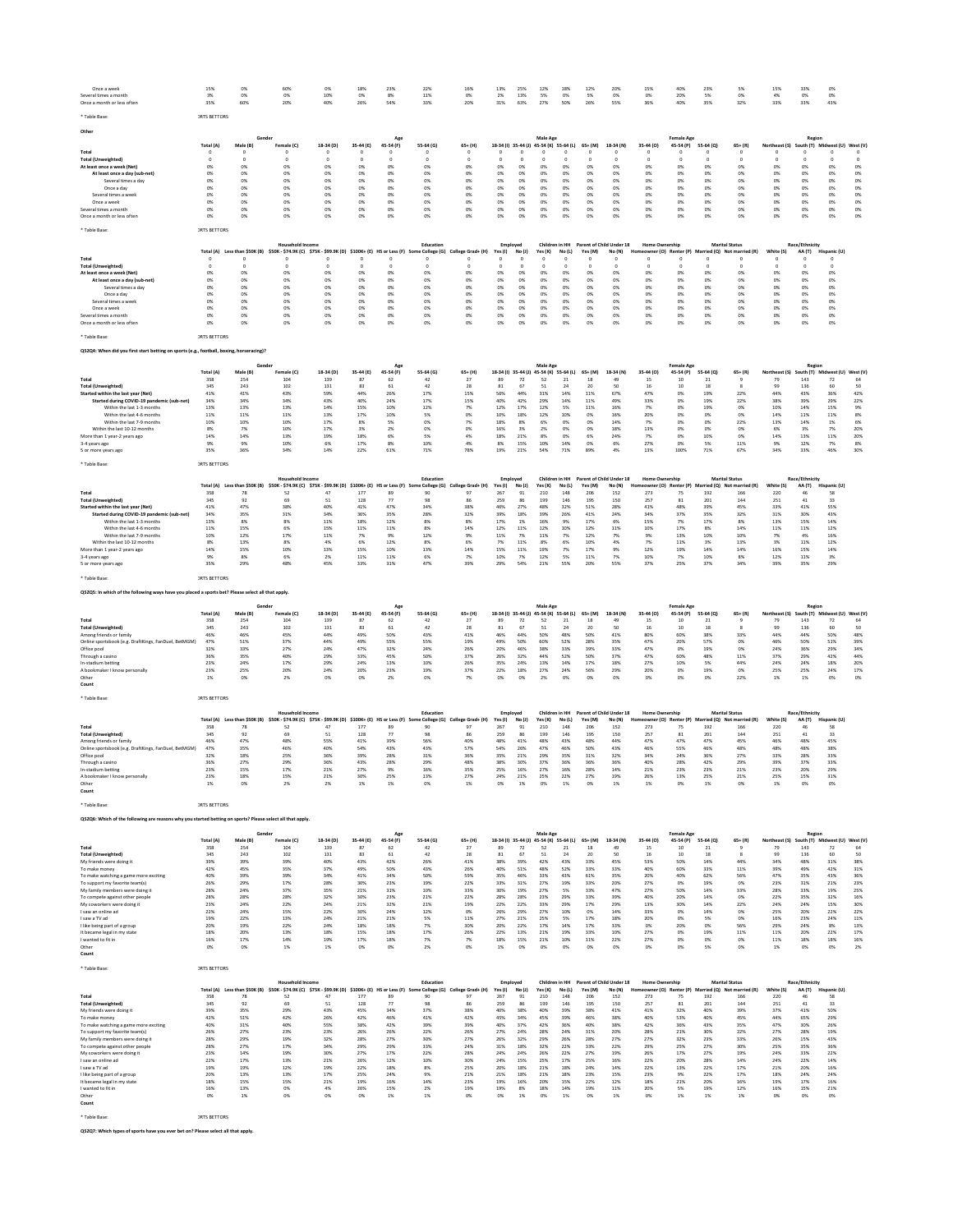|                                                                                                                                           | Total (A)           | Male (B)                      | Gende<br>Female (C)                                                                                                     | 18-34 (D)        | 35-44 (E)       | 45-54 (F)                  | 55-64 (G)                  | 65+ (H)                 |                           |                           | Male Age<br>18-34 (I) 35-44 (J) 45-54 (K) 55-64 (L) |                         | $65+ (M)$       | 18-34 (N)                          | 35-44 (O)                       | <b>Female Age</b><br>45-54 (P) | 55-64 (Q)       | $65 + (R)$                                                  | Northeast (S) South (T) Midwest (U) West (V) | Regior                   |                                      |                |
|-------------------------------------------------------------------------------------------------------------------------------------------|---------------------|-------------------------------|-------------------------------------------------------------------------------------------------------------------------|------------------|-----------------|----------------------------|----------------------------|-------------------------|---------------------------|---------------------------|-----------------------------------------------------|-------------------------|-----------------|------------------------------------|---------------------------------|--------------------------------|-----------------|-------------------------------------------------------------|----------------------------------------------|--------------------------|--------------------------------------|----------------|
| Total<br><b>Total (Unweighted)</b>                                                                                                        | 358<br>345          | 254<br>243                    | 104<br>102                                                                                                              | 139<br>131       | 87<br>83        | 62<br>61                   | 42<br>42                   | 27<br>28                | 89<br>81                  | 72<br>67                  | 52<br>51                                            | 21<br>24                | 18<br>20        | 50                                 | 15<br>16                        | 10<br>10                       | $_{21}$<br>18   |                                                             | 79<br>99                                     | 143<br>136               | 72<br>60                             | 64<br>50       |
| Football<br>Basketbal                                                                                                                     | 75%<br>53%          | 78%<br>53%                    | 64%<br>52%                                                                                                              | 62%<br>52%       | 76%<br>52%      | 92%<br>65%                 | 93%<br>50%                 | 67%<br>41%              | 64%<br>55%                | 79%<br>47%                | 92%<br>62%                                          | 95%<br>48%              | 94%<br>56%      | 59%<br>47%                         | 53%<br>73%                      | 90%<br>70%                     | 90%<br>57%      | 33%<br>11%                                                  | 72%<br>53%                                   | 77%<br>43%               | 79%<br>68%                           | 67%<br>56%     |
| Baseball                                                                                                                                  | 37%<br>33%          | 36%<br>33%                    | 38%<br>32%                                                                                                              | 33%<br>20%       | 33%<br>25%      | 44%<br>50%                 | 50%<br>48%                 | 26%<br>52%              | 33%<br>19%                | 32%<br>24%                | 46%<br>52%                                          | 48%<br>52%              | 33%<br>61%      | 37%<br>22%                         | 40%<br>40%                      | 30%<br>40%                     | 52%<br>48%      | 11%<br>44%                                                  | 35%<br>42%                                   | 38%<br>33%               | 46%<br>32%                           | 23%<br>23%     |
| Horse racing<br>Boxing                                                                                                                    | 31%                 | 33%                           | 26%                                                                                                                     | 35%              | 26%             | 27%                        | 33%                        | 22%                     | 43%                       | 26%                       | 29%                                                 | 24%                     | 33%             | 24%                                | 27%                             | 20%                            | 43%             | 0%                                                          | 38%                                          | 30%                      | 33%                                  | 20%            |
| Hockey<br>Soccer                                                                                                                          | 25%<br>23%          | 29%<br>28%                    | 13%<br>11%                                                                                                              | 19%<br>27%       | 32%<br>30%      | 23%<br>23%                 | 38%<br>5%                  | 15%<br>7%               | 27%<br>33%                | 36%<br>33%                | 23%<br>27%                                          | 38%<br>10%              | 22%<br>11%      | 6%<br>16%                          | 13%<br>20%                      | 30%<br>0%                      | 38%<br>0%       | 0%<br>0%                                                    | 25%<br>25%                                   | 22%<br>23%               | 24%<br>10%                           | 33%<br>36%     |
| Golf<br>Cricket                                                                                                                           | 20%<br>13%          | 21%<br>18%                    | 15%<br>4%                                                                                                               | 17%<br>12%       | 28%<br>23%      | 15%<br>15%                 | 19%<br>2%                  | 33%<br>7%               | 22%<br>18%                | 25%<br>24%                | 17%<br>17%                                          | 10%<br>5%               | 33%<br>11%      | 8%<br>0%                           | 33%<br>20%                      | 0%<br>0%                       | 24%<br>0%       | 33%<br>0%                                                   | 10%<br>11%                                   | 22%<br>20%               | 24%<br>4%                            | 23%<br>14%     |
| Tennis<br>Mixed martial arts                                                                                                              | 18%<br>15%          | 19%<br>15%                    | 14%<br>14%                                                                                                              | 19%<br>20%       | 24%<br>18%      | 21%<br>11%                 | 7%<br>0%                   | 7%<br>4%                | 22%<br>17%                | 24%<br>21%                | 23%<br>10%                                          | 10%<br>0%               | 0%<br>6%        | 12%<br>24%                         | 33%<br>7%                       | 10%<br>20%                     | 5%<br>0%        | 22%<br>0%                                                   | 15%<br>13%                                   | 21%<br>20%               | 13%<br>6%                            | 22%<br>14%     |
| Motor Sports (e.g. Formula 1, NASCAR)                                                                                                     | 17%                 | 18%                           | 16%                                                                                                                     | 27%              | 9%              | 15%                        | 14%                        | 4%                      | 28%                       | 8%                        | 17%                                                 | 19%                     | 6%              | 27%                                | 13%                             | 0%                             | 14%             | 0%                                                          | 18%                                          | 20%                      | 11%                                  | 19%            |
| Table tennis<br>Cycling                                                                                                                   | 13%<br>11%          | 16%<br>12%                    | 9%<br>11%                                                                                                               | 17%<br>14%       | 16%<br>14%      | 11%<br>13%                 | 0%<br>0%                   | 7%<br>7%                | 21%<br>12%                | 15%<br>13%                | 13%<br>15%                                          | 0%<br>0%                | 11%<br>11%      | 10%<br>16%                         | 20%<br>20%                      | 0%<br>0%                       | 0%<br>0%        | 0%<br>0%                                                    | 11%<br>13%                                   | 15%<br>14%               | 10%<br>10%                           | 16%<br>8%      |
| Rugby<br>Other                                                                                                                            | 12%<br>0%           | 11%<br>0%                     | 13%<br>0%                                                                                                               | 14%<br>0%        | 15%<br>1%       | 10%<br>0%                  | 10%<br>0%                  | 0%<br>0%                | 13%<br>0%                 | 13%<br>1%                 | 12%<br>0%                                           | 0%<br>0%                | 0%<br>0%        | 16%<br>0%                          | 20%<br>0%                       | 0%<br>0%                       | 19%<br>0%       | 0%<br>0%                                                    | 9%<br>0%                                     | 14%<br>0%                | 3%<br>1%                             | 20%<br>0%      |
| Count                                                                                                                                     |                     |                               |                                                                                                                         |                  |                 |                            |                            |                         |                           |                           |                                                     |                         |                 |                                    |                                 |                                |                 |                                                             |                                              |                          |                                      |                |
| * Table Base:                                                                                                                             | <b>JRTS BETTORS</b> |                               |                                                                                                                         |                  |                 |                            |                            |                         |                           |                           |                                                     |                         |                 |                                    |                                 |                                |                 |                                                             |                                              |                          |                                      |                |
|                                                                                                                                           | Total (A)           | Less than \$50K (B)           | Household Incom<br>\$50K - \$74.9K (C) \$75K - \$99.9K (D)                                                              |                  |                 | \$100K+ (E) HS or Less (F) | Education<br>e College (G) | College Grad+ (H)       | Employed<br>Yes (I)       | No (J)                    | Yes (K)                                             | Children in HH<br>No(L) | Yes (M)         | Parent of Child Under 18<br>No (N) | <b>Home Ownership</b>           | eowner (O) Renter (P)          |                 | <b>Marital Status</b><br>Married (Q) Not married (R)        | White (S)                                    | Race/Ethnicity<br>AA (T) | Hispanic (U)                         |                |
| Total<br><b>Total (Unweighted)</b>                                                                                                        | 358<br>345          | 78<br>92                      | 52<br>69                                                                                                                | 47<br>51         | 177<br>128      | 89<br>77                   | 90<br>98                   | 97<br>86                | 267<br>259                | 91<br>86                  | 210<br>199                                          | 148<br>146              | 206<br>195      | 152<br>150                         | 273<br>257                      | 75<br>81                       | 192<br>201      | 166<br>144                                                  | 220<br>251                                   | 46<br>41                 | 58<br>33                             |                |
| Football                                                                                                                                  | 75%                 | 71%                           | 75%                                                                                                                     | 77%              | 77%             | 71%                        | 71%                        | 80%                     | 77%                       | 67%                       | 78%                                                 | 70%                     | 76%             | 72%                                | 74%                             | 77%                            | 81%             | 68%                                                         | 80%                                          | 80%                      | 66%                                  |                |
| Basketbal<br>Baseball                                                                                                                     | 53%<br>37%          | 50%<br>21%                    | 50%<br>52%                                                                                                              | 62%<br>45%       | 51%<br>37%      | 42%<br>35%                 | 51%<br>31%                 | 64%<br>54%              | 54%<br>38%                | 51%<br>33%                | 56%<br>39%                                          | 49%<br>33%              | 56%<br>39%      | 49%<br>34%                         | 54%<br>39%                      | 52%<br>33%                     | 54%<br>42%      | 52%<br>30%                                                  | 50%<br>36%                                   | 78%<br>43%               | 47%<br>31%                           |                |
| Horse racing<br>Boxing                                                                                                                    | 33%<br>31%          | 29%<br>35%                    | 29%<br>40%                                                                                                              | 38%<br>30%       | 35%<br>27%      | 31%<br>30%                 | 33%<br>37%                 | 37%<br>31%              | 28%<br>31%                | 44%<br>29%                | 27%<br>34%                                          | 41%<br>26%              | 28%<br>33%      | 39%<br>29%                         | 31%<br>29%                      | 40%<br>41%                     | 35%<br>28%      | 30%<br>34%                                                  | 38%<br>29%                                   | 30%<br>54%               | 26%<br>26%                           |                |
| Hockey<br>Soccer                                                                                                                          | 25%<br>23%          | 18%<br>10%                    | 21%<br>12%                                                                                                              | 13%<br>21%       | 31%<br>33%      | 20%<br>13%                 | 21%<br>7%                  | 38%<br>34%              | 28%<br>27%                | 16%<br>11%                | 31%<br>30%                                          | 16%<br>13%              | 31%<br>32%      | 17%<br>12%                         | 26%<br>27%                      | 20%<br>13%                     | 28%<br>29%      | 20%<br>16%                                                  | 27%<br>26%                                   | 22%<br>22%               | 22%<br>16%                           |                |
| Golf                                                                                                                                      | 20%                 | 6%                            | 15%                                                                                                                     | 26%              | 26%             | 16%                        | 11%                        | 28%                     | 22%                       | 12%                       | 22%                                                 | 17%                     | 24%             | 15%                                | 22%                             | 13%                            | 27%             | 12%                                                         | 24%                                          | 15%                      | 12%                                  |                |
| Cricket<br>Tennis                                                                                                                         | 13%<br>18%          | 5%<br>10%                     | 8%<br>8%                                                                                                                | 13%<br>17%       | 20%<br>24%      | 8%<br>16%                  | 6%<br>6%                   | 15%<br>19%              | 17%<br>20%                | 3%<br>11%                 | 20%<br>20%                                          | 5%<br>14%               | 23%<br>22%      | 1%<br>13%                          | 15%<br>22%                      | 11%<br>4%                      | 19%<br>21%      | 8%<br>14%                                                   | 15%<br>20%                                   | 4%<br>17%                | 9%<br>17%                            |                |
| Mixed martial arts<br>Motor Sports (e.g. Formula 1, NASCAR)                                                                               | 15%<br>17%          | 17%<br>15%                    | 8%<br>12%                                                                                                               | 9%<br>15%        | 18%<br>21%      | 21%<br>12%                 | 11%<br>21%                 | 9%<br>19%               | 13%<br>20%                | 19%<br>9%                 | 15%<br>20%                                          | 14%<br>14%              | 17%<br>21%      | 11%<br>12%                         | 15%<br>16%                      | 12%<br>20%                     | 11%<br>18%      | 19%<br>16%                                                  | 10%<br>18%                                   | 17%<br>11%               | 28%<br>26%                           |                |
| Table tennis<br>Cycling                                                                                                                   | 13%<br>11%          | 17%<br>5%                     | 4%<br>6%                                                                                                                | 4%<br>11%        | 19%<br>18%      | 12%<br>11%                 | 6%<br>4%                   | 13%<br>13%              | 16%<br>14%                | 5%<br>5%                  | 19%<br>14%                                          | 6%<br>9%                | 22%<br>17%      | 3%<br>5%                           | 15%<br>14%                      | 8%<br>4%                       | 16%<br>15%      | 11%<br>8%                                                   | 13%<br>11%                                   | 9%<br>7%                 | 16%<br>16%                           |                |
| Rugby<br>Other                                                                                                                            | 12%<br>0%           | 8%<br>0%                      | 10%<br>0%                                                                                                               | 2%<br>0%         | 18%<br>1%       | 11%<br>0%                  | 7%<br>0%                   | 13%<br>1%               | 13%<br>0%                 | 8%<br>0%                  | 14%<br>0%                                           | 8%<br>0%                | 14%<br>0%       | 10%<br>0%                          | 14%<br>0%                       | 4%<br>0%                       | 14%<br>0%       | 9%<br>1%                                                    | 11%<br>0%                                    | 9%<br>0%                 | 21%<br>0%                            |                |
| Count                                                                                                                                     |                     |                               |                                                                                                                         |                  |                 |                            |                            |                         |                           |                           |                                                     |                         |                 |                                    |                                 |                                |                 |                                                             |                                              |                          |                                      |                |
| Table Base                                                                                                                                | <b>JRTS BETTORS</b> |                               |                                                                                                                         |                  |                 |                            |                            |                         |                           |                           |                                                     |                         |                 |                                    |                                 |                                |                 |                                                             |                                              |                          |                                      |                |
| QS2Q8: Of the sports games/events you have bet on, which sports leagues or associations did they belong to? Please select all that apply. |                     |                               |                                                                                                                         |                  |                 |                            |                            |                         |                           |                           |                                                     |                         |                 |                                    |                                 |                                |                 |                                                             |                                              |                          |                                      |                |
|                                                                                                                                           |                     |                               |                                                                                                                         |                  |                 | Age                        |                            |                         |                           |                           | Male Age                                            |                         |                 |                                    |                                 | <b>Female Age</b>              |                 |                                                             |                                              | Regior                   |                                      |                |
| Total                                                                                                                                     | Total (A)<br>358    | Male (B)<br>254               | Female (C)<br>104                                                                                                       | 18-34 (D)<br>139 | 35-44 (E)<br>87 | 45-54 (F)<br>62            | 55-64 (G)<br>42            | $65+ (H)$<br>27         | 89                        | 18-34 (I) 35-44 (J)<br>72 | 45-54 (K) 55-64 (L)<br>52                           | 21                      | $65+ (M)$<br>18 | 18-34 (N)<br>49                    | 35-44 (O)<br>15                 | 45-54 (P)<br>10                | 55-64 (Q)<br>21 | $65 + (R)$                                                  | Northeast (S)<br>79                          | 143                      | South (T) Midwest (U) West (V)<br>72 | 64             |
| <b>Total (Unweighted)</b><br>NFL (National Football League)                                                                               | 345<br>62%          | 243<br>64%                    | 102<br>57%                                                                                                              | 131<br>50%       | 83<br>56%       | 61<br>79%                  | 42<br>88%                  | 28<br>67%               | 81<br>53%                 | 67<br>56%                 | 51<br>77%                                           | 24<br>90%               | 20<br>94%       | 50<br>45%                          | 16<br>67%                       | 10<br>90%                      | 18<br>86%       | 22%                                                         | 99<br>54%                                    | 136<br>63%               | 60<br>67%                            | 50<br>64%      |
| NBA (National Basketball Association)<br>WNBA (Women's National Basketball Association)                                                   | 50%<br>16%          | 52%<br>16%                    | 46%<br>16%                                                                                                              | 49%<br>20%       | 55%<br>22%      | 61%<br>19%                 | 45%<br>0%                  | 30%<br>0%               | 55%<br>18%                | 54%<br>22%                | 58%<br>19%                                          | 38%<br>0%               | 39%<br>0%       | 41%<br>24%                         | 60%<br>20%                      | 70%<br>20%                     | 48%<br>O%       | 11%<br>0%                                                   | 47%<br>10%                                   | 48%<br>20%               | 60%<br>19%                           | 48%<br>14%     |
| NHL (National Hockey League)                                                                                                              | 26%<br>19%          | 30%<br>24%                    | 17%<br>9%                                                                                                               | 14%<br>26%       | 39%<br>21%      | 34%<br>18%                 | 36%<br>5%                  | 15%                     | 18%<br>34%                | 40%<br>24%                | 35%<br>21%                                          | 38%<br>10%              | 22%<br>0%       | 10%<br>12%                         | 33%<br>7%                       | 30%<br>0%                      | 33%<br>0%       | 0%<br>22%                                                   | 23%<br>25%                                   | 24%<br>18%               | 36%<br>10%                           | 23%<br>25%     |
| MLS (Major League Soccer)<br>NWSL (National Women's Soccer League)                                                                        | 13%                 | 13%                           | 13%                                                                                                                     | 15%              | 18%             | 6%                         | 2%                         | 7%<br>7%                | 12%                       | 18%                       | 8%                                                  | 5%                      | 11%             | 20%                                | 20%                             | 0%                             | 0%              | 0%                                                          | 10%                                          | 15%                      | 6%                                   | 16%            |
| NASCAR<br>Formula 1                                                                                                                       | 25%<br>13%          | 24%<br>15%                    | 29%<br>7%                                                                                                               | 29%<br>18%       | 26%<br>15%      | 23%<br>6%                  | 17%<br>0%                  | 26%<br>7%               | 22%<br>22%                | 24%<br>14%                | 23%<br>8%                                           | 19%<br>0%               | 39%<br>11%      | 41%<br>10%                         | 33%<br>13%                      | 20%<br>0%                      | 19%<br>0%       | 0%<br>0%                                                    | 18%<br>16%                                   | 34%<br>15%               | 26%<br>7%                            | 16%<br>9%      |
| American League (of Professional Baseball Clubs)<br>National League (of Professional Baseball Clubs)                                      | 33%<br>32%          | 35%<br>33%                    | 28%<br>29%                                                                                                              | 21%<br>24%       | 41%<br>29%      | 45%<br>48%                 | 48%<br>45%                 | 19%<br>19%              | 21%<br>25%                | 42%<br>29%                | 50%<br>50%                                          | 48%<br>52%              | 22%<br>22%      | 20%<br>24%                         | 47%<br>27%                      | 20%<br>40%                     | 48%<br>48%      | 11%<br>11%                                                  | 29%<br>25%                                   | 29%<br>29%               | 46%<br>39%                           | 33%<br>36%     |
| Major League Rugby                                                                                                                        | 13%                 | 14%                           | 11%                                                                                                                     | 15%              | 17%             | 8%                         | 10%                        | 0%                      | 18%                       | 18%                       | 10%                                                 | 0%                      | 0%              | 10%                                | 13%                             | 0%                             | 19%             | 0%                                                          | 15%                                          | 11%                      | 3%                                   | 22%            |
| <b>PGATOUR</b><br><b>US Tennis Association</b>                                                                                            | 14%<br>16%          | 15%<br>19%                    | 12%<br>11%                                                                                                              | 14%<br>18%       | 13%<br>16%      | 15%<br>16%                 | 10%<br>14%                 | 30%<br>7%               | 11%<br>24%                | 13%<br>18%                | 15%<br>17%                                          | 14%<br>10%              | 44%<br>11%      | 20%<br>6%                          | 7%<br>7%                        | 0%<br>10%                      | 5%<br>24%       | 0%<br>0%                                                    | 9%<br>14%                                    | 20%<br>14%               | 14%<br>17%                           | 6%<br>22%      |
| NCAA (College sports)<br>UFC (Ultimate Fighting Championship)                                                                             | 29%<br>23%          | 34%<br>26%                    | 18%<br>17%                                                                                                              | 29%<br>27%       | 17%<br>31%      | 45%<br>19%                 | 31%<br>7%                  | 30%<br>15%              | 37%<br>30%                | 17%<br>33%                | 50%<br>19%                                          | 33%<br>0%               | 33%<br>22%      | 14%<br>20%                         | 20%<br>20%                      | 20%<br>20%                     | 29%<br>10%      | 22%<br>0%                                                   | 24%<br>24%                                   | 27%<br>24%               | 44%<br>25%                           | 23%<br>17%     |
| Other<br>None                                                                                                                             | 1%<br>4%            | 1%<br>3%                      | 0%<br>7%                                                                                                                | 0%<br>1%         | 0%<br>5%        | 2%<br>5%                   | 2%<br>5%                   | 0%<br>22%               | 0%<br>1%                  | 0%<br>6%                  | 2%<br>0%                                            | 5%<br>5%                | 0%<br>11%       | 0%<br>0%                           | 0%<br>0%                        | 0%<br>20%                      | 0%<br>5%        | 0%<br>44%                                                   | 1%<br>6%                                     | 0%<br>4%                 | 0%<br>4%                             | 2%<br>3%       |
| Count                                                                                                                                     |                     |                               |                                                                                                                         |                  |                 |                            |                            |                         |                           |                           |                                                     |                         |                 |                                    |                                 |                                |                 |                                                             |                                              |                          |                                      |                |
| * Table Base                                                                                                                              | <b>JRTS BETTORS</b> |                               |                                                                                                                         |                  |                 |                            |                            |                         |                           |                           |                                                     |                         |                 |                                    |                                 |                                |                 |                                                             |                                              |                          |                                      |                |
|                                                                                                                                           |                     | Total (A) Less than \$50K (B) |                                                                                                                         |                  |                 |                            | Education                  | College Grad+ (H)       | Employed                  |                           | Children in HH                                      |                         |                 | Parent of Child Under 18           | <b>Home Ownership</b>           |                                |                 | <b>Marital Status</b><br>Married (Q) Not married (R)        | White (S)                                    | Race/Ethnicity           |                                      |                |
| Total                                                                                                                                     | 358                 | 78                            | \$50K - \$74.9K (C) \$75K - \$99.9K (D) \$100K+ (E) HS or Less (F) Sc<br>52                                             |                  | 177             | 89                         | e College (G)<br>90        | 97                      | Yes (I)<br>267            | No (J)<br>91              | Yes (K)<br>210                                      | No(L)<br>148            | Yes (M)<br>206  | No (N)<br>152                      | 273                             | eowner (O) Renter (P)<br>75    | 192             | 166                                                         | 220                                          | AA (T)<br>46             | Hispanic (U)<br>58                   |                |
| <b>Total (Unweighted)</b><br>NFL (National Football League)                                                                               | 345<br>62%          | 92<br>62%                     | 69<br>75%                                                                                                               | 51<br>72%        | 128<br>56%      | 77<br>64%                  | 98<br>64%                  | 86<br>65%               | 259<br>63%                | 86<br>60%                 | 199<br>57%                                          | 146<br>70%              | 195<br>54%      | 150<br>72%                         | 257<br>64%                      | 81<br>59%                      | 201<br>62%      | 144<br>63%                                                  | 251<br>63%                                   | 41<br>78%                | 33<br>48%                            |                |
| NBA (National Basketball Association)<br>WNBA (Women's National Basketball Association)                                                   | 50%<br>16%          | 50%<br>8%                     | 38%<br>8%                                                                                                               | 53%<br>15%       | 53%<br>24%      | 43%<br>15%                 | 44%<br>9%                  | 63%<br>18%              | 51%<br>17%                | 48%<br>13%                | 54%<br>19%                                          | 44%<br>14%              | 56%<br>21%      | 42%<br>9%                          | 52%<br>20%                      | 47%<br>5%                      | 52%<br>18%      | 48%<br>15%                                                  | 48%<br>15%                                   | 65%<br>26%               | 47%<br>14%                           |                |
| NHL (National Hockey League)<br>MLS (Major League Soccer)                                                                                 | 26%<br>19%          | 18%<br>8%                     | 13%<br>10%                                                                                                              | 17%<br>17%       | 34%<br>28%      | 20%<br>7%                  | 17%<br>11%                 | 42%<br>28%              | 27%<br>23%                | 23%<br>8%                 | 30%<br>25%                                          | 21%<br>13%              | 31%<br>26%      | 20%<br>11%                         | 29%<br>20%                      | 19%<br>19%                     | 29%<br>23%      | 23%<br>15%                                                  | 30%<br>21%                                   | 37%<br>22%               | 5%<br>14%                            |                |
| NWSL (National Women's Soccer League)                                                                                                     | 13%                 | 6%                            | 2%                                                                                                                      | 15%              | 18%             | 11%                        | 1%                         | 16%                     | 16%                       | 3%                        | 14%                                                 | 10%                     | 16%             | 9%                                 | 15%                             | 3%                             | 14%             | 11%                                                         | 12%                                          | 9%                       | 16%                                  |                |
| NASCAR<br>Formula 1                                                                                                                       | 25%<br>13%          | 21%<br>5%                     | 21%<br>4%                                                                                                               | 32%<br>9%        | 28%<br>19%      | 28%<br>3%                  | 18%<br>3%                  | 28%<br>21%              | 25%<br>15%                | 24%<br>5%                 | 29%<br>19%                                          | 20%<br>3%               | 31%<br>20%      | 18%<br>3%                          | 28%<br>14%                      | 16%<br>11%                     | 28%<br>18%      | 22%<br>7%                                                   | 25%<br>14%                                   | 28%<br>20%               | 22%<br>7%                            |                |
| American League (of Professional Baseball Clubs)<br>National League (of Professional Baseball Clubs)                                      | 33%<br>32%          | 18%<br>21%                    | 37%<br>46%                                                                                                              | 28%<br>30%       | 41%<br>33%      | 25%<br>20%                 | 24%<br>39%                 | 51%<br>41%              | 31%<br>31%                | 37%<br>33%                | 36%<br>33%                                          | 28%<br>30%              | 36%<br>33%      | 29%<br>29%                         | 37%<br>34%                      | 16%<br>24%                     | 37%<br>33%      | 28%<br>30%                                                  | 37%<br>32%                                   | 30%<br>30%               | 26%<br>36%                           |                |
| Major League Rugby<br>PGA TOUR                                                                                                            | 13%<br>14%          | 10%<br>5%                     | 12%<br>12%                                                                                                              | 11%<br>13%       | 15%<br>18%      | 11%<br>15%                 | 12%<br>7%                  | 11%<br>20%              | 14%<br>15%                | 8%<br>12%                 | 18%<br>13%                                          | 5%<br>15%               | 17%<br>14%      | 7%<br>14%                          | 12%<br>17%                      | 17%<br>4%                      | 16%<br>18%      | 9%<br>8%                                                    | 10%<br>15%                                   | 9%<br>11%                | 24%<br>10%                           |                |
| <b>US Tennis Association</b>                                                                                                              | 16%<br>29%          | 5%<br>32%                     | 6%<br>25%                                                                                                               | 13%<br>32%       | 24%<br>29%      | 11%<br>24%                 | 4%<br>23%                  | 24%<br>39%              | 18%<br>30%                | 10%<br>26%                | 20%<br>25%                                          | 9%<br>36%               | 21%<br>25%      | 9%<br>36%                          | 19%<br>29%                      | 5%<br>31%                      | 20%<br>28%      | 11%<br>32%                                                  | 21%<br>30%                                   | 0%<br>26%                | 12%<br>22%                           |                |
| NCAA (College sports)<br>UFC (Ultimate Fighting Championship)                                                                             | 23%                 | 14%                           | 27%                                                                                                                     | 26%              | 26%             | 17%                        | 21%                        | 29%                     | 26%                       | 15%                       | 27%                                                 | 17%                     | 29%             | 14%                                | 22%                             | 21%                            | 21%             | 25%                                                         | 24%                                          | 33%                      | 17%                                  |                |
| Other<br>None                                                                                                                             | 1%<br>4%            | 1%<br>4%                      | 0%<br>6%                                                                                                                | 0%<br>4%         | 1%<br>5%        | 0%<br>3%                   | 1%<br>7%                   | 0%<br>4%                | 0%<br>2%                  | 1%<br>10%                 | 0%<br>2%                                            | 1%<br>8%                | 0%<br>2%        | 1%<br>8%                           | 0%<br>5%                        | 3%<br>3%                       | 1%<br>7%        | 1%<br>2%                                                    | 1%<br>6%                                     | 0%<br>0%                 | 0%<br>3%                             |                |
| Count                                                                                                                                     |                     |                               |                                                                                                                         |                  |                 |                            |                            |                         |                           |                           |                                                     |                         |                 |                                    |                                 |                                |                 |                                                             |                                              |                          |                                      |                |
| * Table Base                                                                                                                              | <b>JRTS BETTORS</b> |                               |                                                                                                                         |                  |                 |                            |                            |                         |                           |                           |                                                     |                         |                 |                                    |                                 |                                |                 |                                                             |                                              |                          |                                      |                |
| QS2Q9: How much do you agree or disagree with each of the following statements?                                                           |                     |                               |                                                                                                                         |                  |                 |                            |                            |                         |                           |                           |                                                     |                         |                 |                                    |                                 |                                |                 |                                                             |                                              |                          |                                      |                |
| I enjoy watching sports more when I am betting on the outcome of a game.                                                                  |                     |                               |                                                                                                                         |                  |                 | Age                        |                            |                         |                           |                           | Male Age                                            |                         |                 |                                    |                                 | <b>Female Age</b>              |                 |                                                             |                                              | Regior                   |                                      |                |
| Total                                                                                                                                     | Total (A)<br>358    | Male (B)<br>254               | Female (C)<br>104                                                                                                       | 18-34 (D)<br>139 | 35-44 (E)<br>87 | 45-54 (F)<br>62            | 55-64 (G)<br>42            | 65+ (H)<br>27           | 18-34 (I)<br>89           | $35 - 44$ (J)<br>72       | 45-54 (K) 55-64 (L)<br>52                           | 21                      | $65+ (M)$<br>18 | 18-34 (N)<br>49                    | 35-44 (0)<br>15                 | 45-54 (P)<br>10                | 55-64 (Q)<br>21 | $65 + (R)$<br>9                                             | Northeast (S)<br>79                          | 143                      | South (T) Midwest (U) West (V)<br>72 | 64             |
| <b>Total (Unweighted)</b>                                                                                                                 | 345<br>27%          | 243<br>25%                    | 102<br>33%                                                                                                              | 131<br>37%       | 83<br>21%       | 61<br>16%                  | $42\,$<br>24%              | $\bf 28$<br>22%         | 81<br>35%                 | 67<br>21%                 | 51<br>15%                                           | 24<br>29%               | 20<br>28%       | $50$<br>45%                        | $16\,$<br>20%                   | 10<br>30%                      | 18<br>24%       | 8<br>22%                                                    | 99<br>20%                                    | 136<br>34%               | 60<br>17%                            | 50<br>33%      |
| Strongly/Somewhat Disagree (Net)<br>Strongly disagree                                                                                     | 10%                 | 8%                            | 15%                                                                                                                     | 8%               | 15%             | 5%                         | 12%                        | 22%                     | 4%                        | 17%                       | 0%                                                  | 0%                      | 28%             | 14%                                | 7%                              | 30%                            | 24%             | 22%                                                         | 6%                                           | 13%                      | 3%                                   | 17%            |
| Somewhat disagree<br>Strongly/Somewhat Agree (Net)                                                                                        | 17%<br>73%          | 17%<br>75%                    | 17%<br>67%                                                                                                              | 30%<br>63%       | 7%<br>79%       | 11%<br>84%                 | 12%<br>76%                 | 0%<br>78%               | 28%<br>66%                | 6%<br>79%                 | 13%<br>85%                                          | 24%<br>76%              | 0%<br>78%       | 33%<br>55%                         | 13%<br>80%                      | 0%<br>70%                      | 0%<br>76%       | 0%<br>78%                                                   | 15%<br>80%                                   | 20%<br>67%               | 14%<br>83%                           | 16%<br>64%     |
| Somewhat agree<br>Strongly agree                                                                                                          | 38%<br>34%          | 40%<br>35%                    | 36%<br>33%                                                                                                              | 36%<br>27%       | 34%<br>44%      | 35%<br>48%                 | 50%<br>24%                 | 52%<br>26%              | 43%<br>25%                | 33%<br>47%                | 38%<br>48%                                          | 52%<br>19%              | 50%<br>22%      | 24%<br>31%                         | 47%<br>33%                      | 30%<br>50%                     | 48%<br>29%      | 56%<br>33%                                                  | 42%<br>38%                                   | 32%<br>35%               | 54%<br>31%                           | 33%<br>34%     |
| * Table Base:                                                                                                                             | <b>IRTS BETTORS</b> |                               |                                                                                                                         |                  |                 |                            |                            |                         |                           |                           |                                                     |                         |                 |                                    |                                 |                                |                 |                                                             |                                              |                          |                                      |                |
|                                                                                                                                           |                     |                               | Household Income                                                                                                        |                  |                 |                            | Education                  |                         | Employed                  |                           | Children in HH                                      |                         |                 | Parent of Child Under 18           | Home Ownership                  |                                |                 | <b>Marital Status</b>                                       |                                              | <b>Race/Fthnicity</b>    |                                      |                |
| Total                                                                                                                                     | Total (A)<br>358    | Less than \$50K (B)<br>78     | \$50K - \$74.9K (C) \$75K - \$99.9K (D) \$100K+ (E) HS or Less (F) Some College (G)<br>52                               | 47               | 177             | 89                         | 90                         | College Grad+ (H)<br>97 | Yes(1)<br>267             | No (J)<br>91              | Yes (K)<br>210                                      | No (L)<br>148           | Yes (M)<br>206  | No (N)<br>152                      | Homeowner (O) Renter (P)<br>273 | 75                             | 192             | Married (Q) Not married (R)<br>166                          | White (S)<br>220                             | AA (T)<br>46             | Hispanic (U)<br>58                   |                |
| <b>Total (Unweighted)</b>                                                                                                                 | 345                 | 92                            | 69                                                                                                                      | 51               | 128             | 77                         | 98                         | 86                      | 259                       | 86                        | 199                                                 | 146                     | 195             | 150                                | 257                             | 81                             | 201             | 144                                                         | 251                                          | 41                       | 33                                   |                |
| Strongly/Somewhat Disagree (Net)<br>Strongly disagree                                                                                     | 27%<br>10%          | 26%<br>6%                     | 38%<br>31%                                                                                                              | 30%<br>9%        | 24%<br>7%       | 42%<br>12%                 | 29%<br>18%                 | 18%<br>4%               | 24%<br>8%                 | 38%<br>18%                | 29%<br>13%                                          | 24%<br>6%               | 28%<br>12%      | 25%<br>9%                          | 27%<br>11%                      | 25%<br>8%                      | 22%<br>10%      | 33%<br>10%                                                  | 18%<br>8%                                    | 35%<br>20%               | 50%<br>14%                           |                |
| Somewhat disagre<br>Strongly/Somewhat Agree (Net)                                                                                         | 17%<br>73%          | 19%<br>74%                    | 8%<br>62%                                                                                                               | 19%<br>70%       | 18%<br>76%      | 28%<br>60%                 | 11%<br>71%                 | 13%<br>82%              | 16%<br>76%                | 21%<br>62%                | 16%<br>70%                                          | 18%<br>76%              | 17%<br>71%      | 16%<br>75%                         | 16%<br>73%                      | 17%<br>73%                     | 12%<br>78%      | 22%<br>68%                                                  | 10%<br>83%                                   | 15%<br>65%               | 36%<br>52%                           |                |
| Somewhat agree<br>Strongly agree                                                                                                          | 38%<br>34%          | 44%<br>31%                    | 33%<br>31%                                                                                                              | 38%<br>32%       | 37%<br>39%      | 35%<br>24%                 | 40%<br>31%                 | 46%<br>35%              | 39%<br>38%                | 38%<br>24%                | 32%<br>39%                                          | 47%<br>28%              | 32%<br>39%      | 47%<br>28%                         | 37%<br>36%                      | 45%<br>28%                     | 38%<br>39%      | 39%<br>29%                                                  | 45%<br>37%                                   | 26%<br>43%               | 22%<br>29%                           |                |
|                                                                                                                                           |                     |                               |                                                                                                                         |                  |                 |                            |                            |                         |                           |                           |                                                     |                         |                 |                                    |                                 |                                |                 |                                                             |                                              |                          |                                      |                |
| * Table Base:                                                                                                                             | <b>JRTS BETTORS</b> |                               |                                                                                                                         |                  |                 |                            |                            |                         |                           |                           |                                                     |                         |                 |                                    |                                 |                                |                 |                                                             |                                              |                          |                                      |                |
| I watch sports games and events more often since I started betting on them.                                                               |                     |                               | Gende                                                                                                                   |                  |                 | Age                        |                            |                         |                           |                           | Male Age                                            |                         |                 |                                    |                                 | <b>Female Age</b>              |                 |                                                             |                                              | Regior                   |                                      |                |
| Total                                                                                                                                     | Total (A)<br>358    | Male (B)<br>254               | Female (C)<br>104                                                                                                       | 18-34 (D)<br>139 | 35-44 (E)<br>87 | 45-54 (F)<br>62            | 55-64 (G)<br>42            | 65+ (H)<br>27           | 18-34 (l) 35-44 (J)<br>89 | 72                        | 45-54 (K) 55-64 (L)<br>52                           | 21                      | $65+ (M)$<br>18 | 18-34 (N)<br>49                    | 35-44 (O)<br>15                 | 45-54 (P)<br>10                | 55-64 (Q)<br>21 | $65 + (R)$<br>$^{\rm 9}$                                    | Northeast (S)<br>79                          | 143                      | South (T) Midwest (U)<br>72          | West (V)<br>64 |
| <b>Total (Unweighted)</b><br>Strongly/Somewhat Disagree (Net)                                                                             | 345<br>37%          | 243<br>35%                    | 102<br>41%                                                                                                              | 131<br>37%       | 83<br>30%       | 61<br>44%                  | $42\,$<br>40%              | 28<br>48%               | 81<br>33%                 | 67<br>28%                 | 51<br>40%                                           | 24<br>52%               | 20<br>50%       | $50$<br>47%                        | 16<br>33%                       | 10<br>60%                      | 18<br>24%       | $^{\rm 8}$<br>44%                                           | 99<br>34%                                    | 136<br>37%               | 60<br>32%                            | 50<br>48%      |
| Strongly disagree<br>Somewhat disagree                                                                                                    | 16%<br>22%          | 15%<br>20%                    | 18%<br>24%                                                                                                              | 14%<br>24%       | 10%<br>18%      | 21%<br>21%                 | 12%<br>26%                 | 41%<br>7%               | 12%<br>21%                | 11%<br>17%                | 15%<br>23%                                          | 10%<br>43%              | 50%<br>0%       | 16%<br>33%                         | 7%<br>27%                       | 50%<br>10%                     | 14%<br>10%      | 22%<br>22%                                                  | 14%<br>20%                                   | 14%<br>23%               | 11%<br>19%                           | 28%<br>20%     |
| Strongly/Somewhat Agree (Net)                                                                                                             | 63%                 | 64%<br>37%                    | 58%                                                                                                                     | 63%<br>37%       | 70%<br>33%      | 58%<br>35%                 | 64%<br>52%                 | 52%                     | 69%                       | 72%                       | 62%                                                 | 48%                     | 50%             | 53%                                | 60%                             | 40%                            | 76%<br>67%      | 56%                                                         | 66%                                          | 63%<br>38%               | 68%<br>49%                           | 50%<br>20%     |
| Somewhat agree<br>Strongly agree                                                                                                          | 38%<br>25%          | 27%                           | 38%<br>19%                                                                                                              | 24%              | 38%             | 23%                        | 12%                        | 41%<br>11%              | 40%<br>28%                | 33%<br>39%                | 38%<br>23%                                          | 38%<br>10%              | 39%<br>11%      | 31%<br>22%                         | 33%<br>33%                      | 20%<br>20%                     | 10%             | 44%<br>22%                                                  | 41%<br>25%                                   | 25%                      | 19%                                  | 30%            |
| * Table Base:                                                                                                                             | <b>JRTS BETTORS</b> |                               |                                                                                                                         |                  |                 |                            |                            |                         |                           |                           |                                                     |                         |                 |                                    |                                 |                                |                 |                                                             |                                              |                          |                                      |                |
|                                                                                                                                           |                     |                               | <b>Household Incom</b>                                                                                                  |                  |                 |                            | Education                  |                         | Employed                  |                           | Children in HH                                      |                         |                 | Parent of Child Under 18           | <b>Home Ownership</b>           |                                |                 | <b>Marital Status</b>                                       |                                              | Race/Ethnicity           |                                      |                |
| Total                                                                                                                                     | 358                 | 78                            | Total (A) Less than \$50K (B) \$50K - \$74.9K (C) \$75K - \$99.9K (D) \$100K+ (E) HS or Less (F) Some College (G)<br>52 | 47               | 177             | 89                         | 90                         | College Grad+ (H)<br>97 | Yes(1)<br>267             | No (J)<br>91              | Yes (K)<br>210                                      | No (L)<br>148           | Yes (M)<br>206  | No (N)<br>152                      | 273                             | 75                             | 192             | Homeowner (O) Renter (P) Married (Q) Not married (R)<br>166 | White (S)<br>220                             | AA (T)<br>46             | Hispanic (U)<br>58                   |                |
| Total (Unweighted)                                                                                                                        | 345<br>37%          | 92<br>45%                     | 69<br>33%                                                                                                               | 51<br>38%        | 128<br>34%      | 77<br>53%                  | 98<br>43%                  | 86<br>28%               | 259<br>34%                | 86<br>46%                 | 199<br>31%                                          | 146<br>47%              | 195<br>31%      | 150<br>46%                         | 257<br>36%                      | 81<br>39%                      | 201<br>28%      | 144<br>49%                                                  | 251<br>35%                                   | 41<br>17%                | 33<br>59%                            |                |
| Strongly/Somewhat Disagree (Net)<br>Strongly disagree                                                                                     | 16%                 | 18%                           | 17%                                                                                                                     | 21%              | 13%             | 13%                        | 30%                        | $11\%$                  | 12%                       | 26%                       | 13%                                                 | 20%                     | 14%             | 20%                                | 15%                             | 15%                            | 10%             | 22%                                                         | 13%                                          | 4%                       | 34%                                  |                |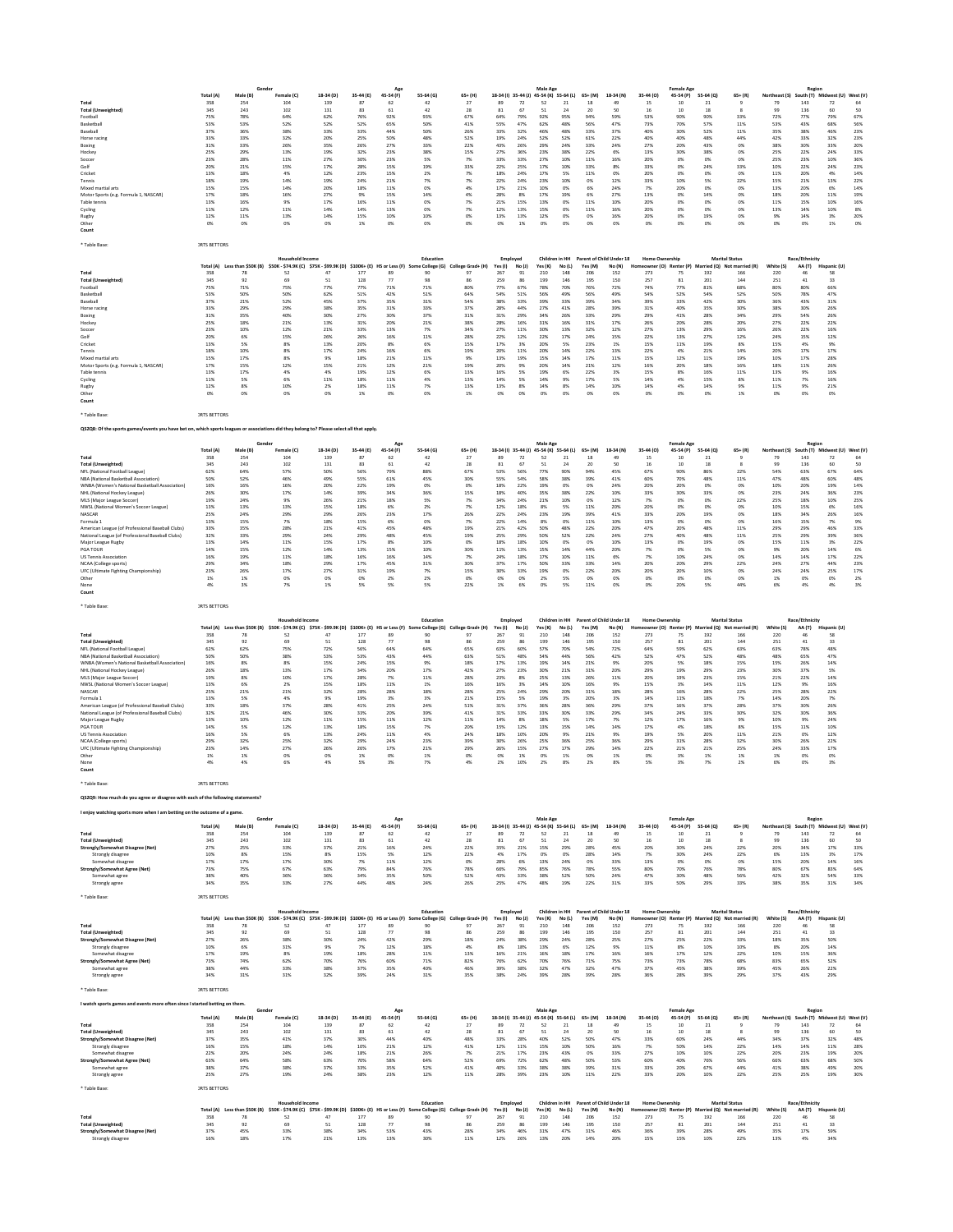| Somewhat disagree<br>Strongly/Somewhat Agree (Net)<br>Somewhat agree<br>Strongly agree | 22%<br>63%<br>38%<br>25%       | 26%<br>54%<br>41%<br>14%      | 15%<br>67%<br>40%<br>27%                                                                                                    | 17%<br>62%<br>40%<br>21%       | 21%<br>66%<br>34%<br>32%     | 40%<br>47%<br>35%<br>11%         | 13%<br>58%<br>38%<br>20%      | 15%<br>72%<br>43%<br>28%     | 22%<br>66%<br>38%<br>27% | 20%<br>54%<br>36%<br>18%                                   | 18%<br>69%<br>40%<br>30%        | 27%<br>53%<br>35%<br>18%                         | 18%<br>68%<br>39%<br>30%            | 27%<br>54%<br>36%<br>18%     | 21%<br>64%<br>37%<br>27%                          | 25%<br>61%<br>45%<br>15%       | 17%<br>72%<br>43%<br>29%     | 27%<br>51%<br>31%<br>20%                                                      | 21%<br>65%<br>38%<br>27%                           | 13%<br>83%<br>39%<br>41%                   | 26%<br>41%<br>31%<br>10%       |                             |
|----------------------------------------------------------------------------------------|--------------------------------|-------------------------------|-----------------------------------------------------------------------------------------------------------------------------|--------------------------------|------------------------------|----------------------------------|-------------------------------|------------------------------|--------------------------|------------------------------------------------------------|---------------------------------|--------------------------------------------------|-------------------------------------|------------------------------|---------------------------------------------------|--------------------------------|------------------------------|-------------------------------------------------------------------------------|----------------------------------------------------|--------------------------------------------|--------------------------------|-----------------------------|
| ' Table Base:                                                                          | <b>JRTS BETTORS</b>            |                               |                                                                                                                             |                                |                              |                                  |                               |                              |                          |                                                            |                                 |                                                  |                                     |                              |                                                   |                                |                              |                                                                               |                                                    |                                            |                                |                             |
| Sports betting is a less risky form of gambling because I have better odds of winning. |                                | Gender                        |                                                                                                                             |                                |                              | Age                              |                               |                              |                          |                                                            | Male Age                        |                                                  |                                     |                              |                                                   | <b>Female Age</b>              |                              |                                                                               |                                                    | Regior                                     |                                |                             |
| Total<br><b>Total (Unweighted)</b><br><b>Strongly/Somewhat Disagree (Net</b>           | Total (A)<br>358<br>345<br>40% | Male (B)<br>254<br>243<br>39% | Female (C)<br>104<br>102<br>43%                                                                                             | 18-34 (D)<br>139<br>131<br>42% | 35-44 (E)<br>87<br>83<br>36% | 45-54 (F)<br>62<br>61<br>37%     | 55-64 (G)<br>42<br>42<br>40%  | $65+$ (H)<br>27<br>28<br>52% | 89<br>81<br>40%          | 18-34 (I) 35-44 (J) 45-54 (K) 55-64 (L)<br>72<br>67<br>33% | 52<br>51<br>35%                 | 21<br>24<br>48%                                  | 65+ (M)<br>18<br>20<br>61%          | 18-34 (N)<br>49<br>50<br>45% | 35-44 (0)<br>15<br>16<br>47%                      | 45-54 (P)<br>10<br>10<br>50%   | 55-64 (Q)<br>21<br>18<br>33% | $65 + (R)$<br>R<br>33%                                                        | Northeast (S)<br>79<br>99<br>48%                   | South (T) Midwest (U)<br>143<br>136<br>37% | 72<br>60<br>36%                | West (V)<br>64<br>50<br>41% |
| Strongly disagree<br>Somewhat disagree                                                 | 12%<br>28%                     | 12%<br>27%                    | 11%<br>32%                                                                                                                  | 14%<br>29%                     | 5%<br>31%                    | 21%<br>16%                       | 5%<br>36%                     | 15%<br>37%                   | 19%<br>22%               | 3%<br>31%                                                  | 15%<br>19%                      | 5%<br>38%                                        | 17%<br>50%                          | 4%<br>41%                    | 13%<br>33%                                        | 50%<br>0%                      | 5%<br>29%                    | 22%<br>22%                                                                    | 14%<br>33%                                         | 13%<br>24%                                 | 4%<br>32%                      | 11%<br>28%                  |
| Strongly/Somewhat Agree (Net)                                                          | 60%                            | 61%                           | 57%                                                                                                                         | 58%                            | 66%                          | 65%                              | 60%                           | 48%                          | 60%                      | 68%                                                        | 67%                             | 52%                                              | 39%                                 | 55%                          | 53%                                               | 50%                            | 67%                          | 67%                                                                           | 52%                                                | 63%                                        | 64%                            | 59%                         |
| Somewhat agree<br>Strongly agree                                                       | 40%<br>20%                     | 39%<br>21%                    | 41%<br>16%                                                                                                                  | 35%<br>22%                     | 37%<br>28%                   | 52%<br>10%                       | 52%<br>7%                     | 30%<br>22%                   | 37%<br>22%               | 35%<br>33%                                                 | 52%<br>12%                      | 48%<br>5%                                        | 22%<br>17%                          | 31%<br>24%                   | 47%<br>7%                                         | 50%<br>0%                      | 57%<br>10%                   | 44%<br>33%                                                                    | 38%<br>14%                                         | 37%<br>25%                                 | 38%<br>25%                     | 52%<br>8%                   |
| Table Base                                                                             | <b>JRTS BETTORS</b>            |                               |                                                                                                                             |                                |                              |                                  |                               |                              |                          |                                                            |                                 |                                                  |                                     |                              |                                                   |                                |                              |                                                                               |                                                    |                                            |                                |                             |
|                                                                                        |                                |                               | <b>Household Income</b>                                                                                                     |                                |                              |                                  | Education                     |                              | Employed                 |                                                            | Children in HH                  |                                                  | Parent of Child Under 18            |                              | <b>Home Ownership</b>                             |                                |                              | <b>Marital Status</b>                                                         |                                                    | Race/Ethnicity                             |                                |                             |
| Total                                                                                  | Total (A)<br>358               | Less than \$50K (B)<br>78     | \$50K - \$74.9K (C) \$75K - \$99.9K (D)<br>52                                                                               | 47                             | $$100K + (E)$<br>177         | HS or Less (F)<br>89             | e College (G)<br>90           | ge Grad+ (H)<br>97           | Yes (I)<br>267           | No(1)<br>91                                                | Yes (K)<br>210                  | No(L)<br>148                                     | Yes (M)<br>206                      | No (N)<br>152                | neowner (O)<br>273                                | Renter (P)<br>75               | 192                          | srried (Q) Not married (R)<br>166                                             | White (S)<br>220                                   | AA (T)                                     | Hispanic (U)<br>58             |                             |
| Total (Unweighted)<br>Strongly/Somewhat Disagree (Net)                                 | 345<br>40%                     | 92<br>44%                     | 69<br>29%                                                                                                                   | 51<br>55%                      | 128<br>38%                   | 77<br>39%                        | 98<br>54%                     | 86<br>36%                    | 259<br>37%               | 86<br>48%                                                  | 199<br>36%                      | 146<br>47%                                       | 195<br>37%                          | 150<br>45%                   | 257<br>37%                                        | 81<br>52%                      | 201<br>34%                   | 144<br>48%                                                                    | 251<br>37%                                         | $41\,$<br>30%                              | 33<br>53%                      |                             |
| Strongly disagree                                                                      | 12%                            | 13%<br>31%                    | 10%<br>17%                                                                                                                  | 11%<br>45%                     | 12%<br>26%                   | 7%<br>33%                        | 21%<br>33%                    | 7%<br>29%                    | 10%<br>28%               | 18%<br>31%                                                 | 12%<br>23%                      | 11%<br>35%                                       | 12%<br>24%                          | 11%                          | 10%<br>27%                                        | 13%<br>37%                     | 7%<br>27%                    | 17%<br>31%                                                                    | 10%<br>27%                                         | 7%<br>24%                                  | 31%<br>24%                     |                             |
| Somewhat disagree<br>Strongly/Somewhat Agree (Net)                                     | 28%<br>60%                     | 55%                           | 73%                                                                                                                         | 45%                            | 62%                          | 61%                              | 46%                           | 64%                          | 63%                      | 52%                                                        | 64%                             | 54%                                              | 63%                                 | 34%<br>55%                   | 63%                                               | 47%                            | 65%                          | 54%                                                                           | 63%                                                | 70%                                        | 47%                            |                             |
| Somewhat agree<br>Strongly agree                                                       | 40%<br>20%                     | 38%<br>17%                    | 54%<br>19%                                                                                                                  | 28%<br>21%                     | 40%<br>22%                   | 47%<br>13%                       | 29%<br>17%                    | 37%<br>27%                   | 38%<br>24%               | 45%<br>8%                                                  | 40%<br>25%                      | 40%<br>14%                                       | 39%<br>24%                          | 41%<br>15%                   | 42%<br>21%                                        | 32%<br>15%                     | 44%<br>22%                   | 36%<br>18%                                                                    | 41%<br>22%                                         | 46%<br>24%                                 | 34%<br>12%                     |                             |
| ' Table Base:                                                                          | <b>IRTS BETTORS</b>            |                               |                                                                                                                             |                                |                              |                                  |                               |                              |                          |                                                            |                                 |                                                  |                                     |                              |                                                   |                                |                              |                                                                               |                                                    |                                            |                                |                             |
| Sports betting has more to do with skill than luck.                                    |                                |                               |                                                                                                                             |                                |                              |                                  |                               |                              |                          |                                                            |                                 |                                                  |                                     |                              |                                                   |                                |                              |                                                                               |                                                    |                                            |                                |                             |
|                                                                                        | Total (A)                      | Gende<br>Male (B)             | Female (C)                                                                                                                  | 18-34 (D)                      | 35-44 (E)                    | Age<br>45-54 (F)                 | 55-64 (G)                     | $65+$ (H)                    | 18-34 (i) 35-44 (j)      |                                                            | Male Age<br>45-54 (K) 55-64 (L) |                                                  | $65+$ (M)                           | 18-34 (N)                    | 35-44 (0)                                         | <b>Female Age</b><br>45-54 (P) | 55-64 (0)                    | $65 + (R)$                                                                    | Northeast (S)                                      | Region                                     | South (T) Midwest (U) West (V) |                             |
| Total<br><b>Total (Unweighted)</b>                                                     | 358<br>345                     | 254<br>243                    | 104<br>102                                                                                                                  | 139<br>131                     | 87<br>83                     | 62<br>61                         | 42<br>42                      | 27<br>28                     | 89<br>81                 | 72<br>67                                                   | 52<br>51                        | 21<br>24                                         | 18<br>20                            | 49<br>50                     | 15<br>16                                          | 10<br>10                       | 21<br>18                     | R                                                                             | 79<br>99                                           | 143<br>136                                 | 72<br>60                       | 64<br>50                    |
| Strongly/Somewhat Disagree (Net)<br>Strongly disagree                                  | 35%<br>13%                     | 33%<br>13%                    | 38%<br>12%                                                                                                                  | 35%<br>15%                     | 31%<br>13%                   | 29%<br>6%                        | 45%<br>10%                    | 48%<br>26%                   | 37%<br>17%               | 31%<br>11%                                                 | 31%<br>6%                       | 38%<br>10%                                       | 39%<br>28%                          | 35%<br>10%                   | 40%<br>20%                                        | 20%<br>10%                     | 48%<br>10%                   | 67%<br>22%                                                                    | 41%<br>16%                                         | 36%<br>10%                                 | 31%<br>8%                      | 30%<br>19%                  |
| Somewhat disagre                                                                       | 22%                            | 20%                           | 26%                                                                                                                         | 20%                            | 17%                          | 23%                              | 36%                           | 22%                          | 20%                      | 18%                                                        | 25%                             | 29%                                              | 6%                                  | 20%                          | 13%                                               | 10%                            | 38%                          | 56%                                                                           | 23%                                                | 25%                                        | 24%                            | $11\%$                      |
| Strongly/Somewhat Agree (Net<br>Somewhat agree                                         | 65%<br>38%                     | 67%<br>40%                    | 62%<br>34%                                                                                                                  | 65%<br>39%                     | 69%<br>34%                   | 73%<br>52%                       | 60%<br>33%                    | 52%<br>26%                   | 64%<br>39%               | 72%<br>33%                                                 | 69%<br>54%                      | 62%<br>43%                                       | 67%<br>33%                          | 67%<br>39%                   | 53%<br>40%                                        | 90%<br>50%                     | 52%<br>24%                   | 33%<br>11%                                                                    | 61%<br>34%                                         | 65%<br>42%                                 | 69%<br>49%                     | 69%<br>25%                  |
| Strongly agree                                                                         | 27%                            | 27%                           | 27%                                                                                                                         | 26%                            | 36%                          | 19%                              | 24%                           | 30%                          | 25%                      | 39%                                                        | 15%                             | 24%                                              | 33%                                 | 29%                          | 20%                                               | 40%                            | 24%                          | 22%                                                                           | 27%                                                | 24%                                        | 21%                            | 44%                         |
| Table Base                                                                             | <b>IRTS BETTORS</b>            |                               |                                                                                                                             |                                |                              |                                  |                               |                              |                          |                                                            |                                 |                                                  |                                     |                              |                                                   |                                |                              |                                                                               |                                                    |                                            |                                |                             |
|                                                                                        | Total (A)                      | Less than \$50K (B)           | <b>Household Income</b><br>\$50K - \$74,9K (C)                                                                              | \$75K - \$99.9K (D)            | $$100K + (E)$                | HS or Less (F)                   | Education<br>College (G)      | ege Grad+ (H)                | Employed<br>Yes (I)      | No(1)                                                      | Children in HH<br>Yes (K)       | No (L)                                           | Parent of Child Under 18<br>Yes (M) | No (N)                       | <b>Home Ownership</b><br>ner (O)                  | Renter (P)                     |                              | <b>Marital Status</b><br>larried (Q) Not married (R)                          | White (S)                                          | Race/Ethnicity<br>AA (T)                   | Hispanic (U)                   |                             |
| Total<br>Total (Unweighted)                                                            | 358<br>345                     | 78<br>92                      | 52<br>69                                                                                                                    | 47<br>51                       | 177<br>128                   | 89<br>77                         | 90<br>98                      | 97<br>86                     | 267<br>259               | 91<br>86                                                   | 210<br>199                      | 148<br>146                                       | 206<br>195                          | 152<br>150                   | 273<br>257                                        | 75<br>81                       | 192<br>201                   | 166<br>144                                                                    | 220<br>251                                         | $41\,$                                     | 58<br>33                       |                             |
| Strongly/Somewhat Disagree (Net)                                                       | 35%                            | 37%                           | 40%<br>15%                                                                                                                  | 40%<br>26%                     | 31%                          | 42%<br>18%                       | 41%<br>12%                    | 31%<br>10%                   | 30%<br>10%               | 49%<br>20%                                                 | 28%<br>14%                      | 44%<br>11%                                       | 29%                                 | 42%<br>12%                   | 32%<br>11%                                        | 41%<br>16%                     | 29%<br>9%                    | 41%<br>16%                                                                    | 30%<br>10%                                         | 30%<br>17%                                 | 50%<br>21%                     |                             |
| Strongly disagree<br>Somewhat disagree                                                 | 13%<br>22%                     | 12%<br>27%                    | 23%                                                                                                                         | 15%                            | 9%<br>21%                    | 24%                              | 31%                           | 21%                          | 19%                      | 30%                                                        | 14%                             | 32%                                              | 14%<br>15%                          | 30%                          | 21%                                               | 25%                            | 19%                          | 25%                                                                           | 19%                                                | 15%                                        | 29%                            |                             |
| Strongly/Somewhat Agree (Net)<br>Somewhat agree                                        | 65%<br>38%                     | 62%<br>40%                    | 62%<br>35%                                                                                                                  | 60%<br>36%                     | 69%<br>40%                   | 60%<br>43%                       | 59%<br>31%                    | 68%<br>40%                   | 70%<br>42%               | 51%<br>29%                                                 | 72%<br>38%                      | 56%<br>39%                                       | 70%<br>38%                          | 59%<br>38%                   | 68%<br>40%                                        | 59%<br>35%                     | 71%<br>38%                   | 60%<br>40%                                                                    | 70%<br>42%                                         | 70%<br>46%                                 | 50%<br>26%                     |                             |
| Strongly agree                                                                         | 27%                            | 23%                           | 29%                                                                                                                         | 23%                            | 30%                          | 16%                              | 28%                           | 29%                          | 29%                      | 22%                                                        | 34%                             | 18%                                              | 33%                                 | 20%                          | 28%                                               | 23%                            | 33%                          | 20%                                                                           | 28%                                                | 24%                                        | 24%                            |                             |
| ' Table Base:                                                                          | <b>JRTS BETTORS</b>            |                               |                                                                                                                             |                                |                              |                                  |                               |                              |                          |                                                            |                                 |                                                  |                                     |                              |                                                   |                                |                              |                                                                               |                                                    |                                            |                                |                             |
| It is possible for me to win a lot of money from sports betting                        |                                | Gende                         |                                                                                                                             |                                |                              |                                  |                               |                              |                          |                                                            | Male Age                        |                                                  |                                     |                              |                                                   | <b>Female Age</b>              |                              |                                                                               |                                                    | Region                                     |                                |                             |
| Total                                                                                  | <b>Total (A)</b><br>358        | Male (B)<br>254               | Female (C)<br>104                                                                                                           | 18-34 (D)<br>139               | 35-44 (E)<br>87              | 45-54 (F)<br>62                  | 55-64 (G)<br>42               | $65+$ (H)<br>27              | 89                       | 18-34 (I) 35-44 (J) 45-54 (K) 55-64 (L)<br>72              | 52                              | 21                                               | 65+ (M)<br>18                       | 18-34 (N)<br>49              | 35-44 (0)<br>15                                   | 45-54 (P)<br>10                | 55-64 (Q)<br>21              | $65 + (R)$<br>$\mathbf{Q}$                                                    | Northeast (S)<br>79                                | South (T) Midwest (U)<br>143               | 72                             | West (V)<br>64              |
| Total (Unweighted)                                                                     | 345<br>34%                     | 243<br>30%                    | 102<br>42%                                                                                                                  | 131<br>35%                     | 83                           | 61                               | 42<br>50%                     | 28<br>48%                    | 81                       | 67<br>19%                                                  | 51                              | 24<br>48%                                        | 20<br>44%                           | 50<br>43%                    | 16<br>33%                                         | 10<br>30%                      | 18<br>52%                    | 56%                                                                           | 99<br>27%                                          | 136                                        | 60                             | 50<br>45%                   |
| Strongly/Somewhat Disagree (Net)<br>Strongly disagree                                  | 12%                            | 11%                           | 14%                                                                                                                         | 9%                             | 21%<br>14%                   | 31%<br>6%                        | 21%                           | 22%                          | $31\%$<br>11%            | 13%                                                        | 31%<br>4%                       | 24%                                              | 11%                                 | 4%                           | 20%                                               | 20%                            | 24%                          | 44%                                                                           | 13%                                                | 34%<br>10%                                 | 31%<br>6%                      | 19%                         |
| Somewhat disagre<br>Strongly/Somewhat Agree (Net                                       | 22%<br>66%                     | 19%<br>70%                    | 28%<br>58%                                                                                                                  | 27%<br>65%                     | 7%<br>79%                    | 24%<br>71%                       | 29%<br>50%                    | 26%<br>52%                   | 21%<br>69%               | 6%<br>83%                                                  | 29%<br>67%                      | 24%<br>52%                                       | 33%<br>56%                          | 39%<br>57%                   | 13%<br>67%                                        | 0%<br>80%                      | 33%<br>43%                   | 33%<br>44%                                                                    | 14%<br>73%                                         | 23%<br>67%                                 | 25%<br>69%                     | 27%<br>53%                  |
| Somewhat agree<br>Strongly agree                                                       | 42%<br>24%                     | 44%<br>26%                    | 39%<br>18%                                                                                                                  | 42%<br>22%                     | 43%<br>37%                   | 48%<br>23%                       | 38%<br>12%                    | 37%<br>15%                   | 47%<br>21%               | 42%<br>40%                                                 | 44%<br>23%                      | 43%<br>10%                                       | 33%<br>22%                          | 37%<br>22%                   | 47%<br>20%                                        | 70%<br>20%                     | 33%<br>14%                   | 44%<br>0%                                                                     | 46%<br>27%                                         | 45%<br>22%                                 | 42%<br>28%                     | 36%<br>19%                  |
| Table Base                                                                             | <b>JRTS BETTORS</b>            |                               |                                                                                                                             |                                |                              |                                  |                               |                              |                          |                                                            |                                 |                                                  |                                     |                              |                                                   |                                |                              |                                                                               |                                                    |                                            |                                |                             |
|                                                                                        |                                |                               | Housel                                                                                                                      |                                |                              |                                  | Education                     |                              | Employed                 |                                                            | Children in HH                  |                                                  | Parent of Child Under 18            |                              | Home Ow                                           | nership                        |                              | <b>Marital Status</b>                                                         |                                                    | Race/Ethnicity                             |                                |                             |
| Total                                                                                  | Total (A)<br>358               | Less than \$50K (B)<br>78     | \$50K - \$74.9K (C) \$75K - \$99.9K (D)<br>52                                                                               | 47                             | $$100K + (E)$<br>177         | <b>HS or Less (F)</b><br>s<br>89 | e College (G)<br>90           | ge Grad+ (H)<br>97           | Yes (I)<br>267           | No(1)<br>91                                                | Yes (K)<br>210                  | No(L)<br>148                                     | Yes (M)<br>206                      | No (N)<br>152                | Homeowner (O)<br>273                              | Renter (P)<br>75               | 192                          | arried (Q) Not married (R)<br>166                                             | White (S)<br>220                                   | AA (T)<br>46                               | Hispanic (U)<br>58             |                             |
| <b>Total (Unweighted)</b><br>Strongly/Somewhat Disagree (Net)                          | 345<br>34%                     | 92<br>38%                     | 69<br>37%                                                                                                                   | 51<br>36%                      | 128<br>30%                   | 77<br>49%                        | 98<br>41%                     | 86<br>23%                    | 259<br>27%               | 86<br>53%                                                  | 199<br>25%                      | 146<br>46%                                       | 195<br>23%                          | 150<br>48%                   | 257<br>33%                                        | 81<br>36%                      | 201<br>30%                   | 144<br>39%                                                                    | 251<br>28%                                         | 41<br>20%                                  | 33<br>62%                      |                             |
| Strongly disagree                                                                      | 12%                            | 9%<br>29%                     | 15%<br>19%                                                                                                                  | 17%<br>17%                     | 10%<br>20%                   | 15%<br>35%                       | 18%<br>22%                    | 5%<br>18%                    | 10%<br>17%               | 16%<br>35%                                                 | 12%<br>13%                      | 11%<br>34%                                       | 11%<br>13%                          | 14%<br>34%                   | 10%<br>23%                                        | 17%<br>19%                     | 13%<br>17%                   | 11%<br>27%                                                                    | 10%<br>18%                                         | 15%<br>7%                                  | 17%<br>45%                     |                             |
| Somewhat disagree<br>Strongly/Somewhat Agree (Net)                                     | 22%<br>66%                     | 60%                           | 67%                                                                                                                         | 64%                            | 69%                          | 52%                              | 59%                           | 76%                          | 72%                      | 47%                                                        | 75%                             | 54%                                              | 76%                                 | 53%                          | 67%                                               | 64%                            | 70%                          | 61%                                                                           | 72%                                                | 80%                                        | 40%                            |                             |
| Somewhat agree<br>Strongly agree                                                       | 42%<br>24%                     | 46%<br>14%                    | 48%<br>19%                                                                                                                  | 38%<br>26%                     | 40%<br>30%                   | 40%<br>11%                       | 40%<br>20%                    | 43%<br>33%                   | 43%<br>29%               | 41%<br>9%                                                  | 44%<br>31%                      | 40%<br>14%                                       | 45%<br>31%                          | 39%<br>14%                   | 42%<br>25%                                        | 45%<br>19%                     | 43%<br>28%                   | 42%<br>19%                                                                    | 46%<br>26%                                         | 46%<br>35%                                 | 29%<br>10%                     |                             |
| ' Table Base                                                                           | <b>JRTS BETTORS</b>            |                               |                                                                                                                             |                                |                              |                                  |                               |                              |                          |                                                            |                                 |                                                  |                                     |                              |                                                   |                                |                              |                                                                               |                                                    |                                            |                                |                             |
| My family and friends approve of my sports betting                                     |                                |                               |                                                                                                                             |                                |                              |                                  |                               |                              |                          |                                                            |                                 |                                                  |                                     |                              |                                                   |                                |                              |                                                                               |                                                    |                                            |                                |                             |
|                                                                                        | Total (A)                      | Male (B)                      | Female (C)                                                                                                                  | 18-34 (D)                      | 35-44 (E)                    | 45-54 (F)                        | 55-64 (G)                     | 65+ (H)                      |                          | 18-34 (I) 35-44 (J) 45-54 (K) 55-64 (L)                    | Male Age                        |                                                  | $65+ (M)$                           | 18-34 (N)                    | 35-44 (O)                                         | <b>Female Age</b><br>45-54 (P) | 55-64 (Q)                    | $65 + (R)$                                                                    | Northeast (S)                                      | Regior                                     | uth (T) Midwest (U) West (V)   |                             |
| Total<br>Total (Unweighted)                                                            | 358<br>345                     | 254<br>243                    | 104<br>102                                                                                                                  | 139<br>131                     | 87<br>83                     | 62<br>61                         | 42<br>42                      | 27<br>28                     | 89<br>$^{\rm 81}$        | 72<br>67                                                   | 52<br>51                        | 21<br>24                                         | 18<br>20                            | 49<br>50                     | 15<br>$16\,$                                      | 10<br>10                       | 21<br>18                     |                                                                               | 79<br>99                                           | 143<br>136                                 | 72<br>60                       | 64<br>50                    |
| Strongly/Somewhat Disagree (Net)                                                       | 37%                            | 40%                           | 30%                                                                                                                         | 46%<br>14%                     | 32%                          | 39%                              | 21%                           | 30%                          | 48%                      | 33%                                                        | 40%                             | 29%                                              | 39%                                 | 41%                          | 20%<br>0%                                         | 30%                            | 14%                          | 22%                                                                           | 37%                                                | 41%                                        | 31%                            | 34%                         |
| Strongly disagree<br>Somewhat disagree                                                 | 12%<br>25%                     | 15%<br>26%                    | 8%<br>23%                                                                                                                   | 32%                            | 10%<br>22%                   | 18%<br>21%                       | 5%<br>17%                     | 11%<br>19%                   | 18%<br>$31\%$            | 13%<br>21%                                                 | 15%<br>25%                      | 10%<br>19%                                       | 11%<br>22%                          | 8%<br>33%                    | 20%                                               | 30%<br>0%                      | 0%<br>14%                    | 11%<br>$11\%$                                                                 | 8%<br>29%                                          | 20%<br>21%                                 | 1%<br>28%                      | 13%<br>22%                  |
| Strongly/Somewhat Agree (Net)<br>Somewhat agree                                        | 63%<br>41%                     | 60%<br>39%                    | 70%<br>47%                                                                                                                  | 55%<br>34%                     | 69%<br>36%                   | 61%<br>42%                       | 79%<br>71%                    | 70%<br>44%                   | 52%<br>30%               | 68%<br>35%                                                 | 60%                             | 71%                                              | 67%                                 | 59%                          | 73%                                               | 70%                            | 86%                          | 78%                                                                           | 63%                                                | 59%<br>39%                                 | 69%<br>46%                     | 64%<br>41%                  |
| Strongly agree                                                                         | 22%                            | 22%                           | 23%                                                                                                                         | 21%                            | 33%                          | 19%                              |                               | 26%                          |                          |                                                            | 42%                             | 67%                                              | 50%                                 | 39%                          | 47%                                               | 40%                            | 71%                          | 44%                                                                           | 41%                                                |                                            | 25%                            |                             |
| * Table Base                                                                           |                                |                               |                                                                                                                             |                                |                              |                                  |                               |                              | 20%                      | 33%                                                        | 17%                             | 5%                                               |                                     |                              | 33%                                               |                                |                              |                                                                               |                                                    |                                            |                                |                             |
|                                                                                        | <b>IRTS BETTORS</b>            |                               |                                                                                                                             |                                |                              |                                  |                               |                              |                          |                                                            |                                 |                                                  |                                     |                              |                                                   |                                |                              |                                                                               |                                                    |                                            |                                |                             |
|                                                                                        |                                |                               | <b>Household Income</b>                                                                                                     |                                |                              |                                  | Education                     | College Grad+ (H)            | Employed<br>Yes(1)       | No (J)                                                     | Yes (K)                         | Children in HH Parent of Child Under 18<br>No(L) | Yes (M)                             | No (N)                       | <b>Home Ownership</b>                             |                                |                              | <b>Marital Status</b><br>Homeowner (O) Renter (P) Married (O) Not married (R) |                                                    | Race/Ethnicity                             |                                |                             |
| Total                                                                                  | 358                            | 78                            | Total (A) Less than \$50K (B) \$50K - \$74.9K (C) \$75K - \$99.9K (D) \$100K+ (E) HS or Less (F)<br>52                      | 47                             | 177                          | 89                               | Some College (G)<br>90        | 97                           | 267                      | 91                                                         | 210                             | 148                                              | 206                                 | 152                          | 273                                               | 75                             | 192                          | 166                                                                           | White (S)<br>220                                   | 46                                         | AA (T) Hispanic (U)<br>58      |                             |
| Total (Unweighted)<br>Strongly/Somewhat Disagree (Net)                                 | 345<br>37%                     | 92<br>41%                     | 69<br>25%                                                                                                                   | 51<br>30%                      | 128<br>41%                   | 77<br>40%                        | 98<br>51%                     | 86<br>30%                    | 259<br>34%               | 86<br>44%                                                  | 199<br>36%                      | 146<br>37%                                       | 195<br>36%                          | 150<br>38%                   | 257<br>35%                                        | 81<br>40%                      | 201<br>27%                   | 144<br>49%                                                                    | 251<br>31%                                         | 41<br>41%                                  | 33<br>52%                      |                             |
| Strongly disagree<br>Somewhat disagree                                                 | 12%<br>25%                     | 15%<br>26%                    | 6%<br>17%                                                                                                                   | 4%<br>23%                      | 15%<br>25%                   | 12%<br>29%                       | 23%<br>29%                    | 9%<br>22%                    | 9%<br>26%                | 22%<br>22%                                                 | 13%<br>24%                      | 11%<br>26%                                       | 14%<br>23%                          | 11%<br>28%                   | 12%<br>23%                                        | 13%<br>27%                     | 8%<br>19%                    | 17%<br>31%                                                                    | 5%<br>25%                                          | 28%<br>13%                                 | 22%<br>29%                     |                             |
| Strongly/Somewhat Agree (Net)<br>Somewhat agree                                        | 63%<br>41%                     | 59%<br>38%                    | 77%<br>48%                                                                                                                  | 70%<br>47%                     | 59%<br>38%                   | 60%<br>43%                       | 49%<br>29%                    | 69%<br>46%                   | 66%<br>42%               | 56%<br>40%                                                 | 63%<br>39%                      | 62%<br>43%                                       | 63%<br>38%                          | 63%<br>45%                   | 65%<br>42%                                        | 59%<br>39%                     | 73%<br>47%                   | 51%<br>34%                                                                    | 69%<br>46%                                         | 59%<br>22%                                 | 48%<br>38%                     |                             |
| Strongly agree                                                                         | 22%                            | 19%                           | 27%                                                                                                                         | 28%                            | 21%                          | 17%                              | 20%                           | 22%                          | 24%                      | 16%                                                        | 24%                             | 19%                                              | 25%                                 | 18%                          | 22%                                               | 20%                            | 26%                          | 17%                                                                           | 23%                                                | 39%                                        | 10%                            |                             |
| ' Table Base:                                                                          | <b>JRTS BETTORS</b>            |                               |                                                                                                                             |                                |                              |                                  |                               |                              |                          |                                                            |                                 |                                                  |                                     |                              |                                                   |                                |                              |                                                                               |                                                    |                                            |                                |                             |
| would bet against one of my favorite teams for the chance to win a bet.                |                                | Gende                         |                                                                                                                             |                                |                              |                                  |                               |                              |                          |                                                            |                                 |                                                  |                                     |                              |                                                   |                                |                              |                                                                               |                                                    |                                            |                                |                             |
|                                                                                        | Total (A)                      | Male (B)                      | Female (C)                                                                                                                  | 18-34 (D)                      | 35-44 (E)                    | Ago<br>45-54 (F)                 | 55-64 (G)                     | $65+ (H)$                    |                          | 18-34 (I) 35-44 (J) 45-54 (K) 55-64 (L)                    | Male Age                        |                                                  | $65+ (M)$                           | 18-34 (N)                    | 35-44 (O)                                         | <b>Female Age</b><br>45-54 (P) | 55-64 (Q)                    | $65 + (R)$                                                                    | Northeast (S)                                      | Regior<br>South (T) Midwest (U) West (V)   |                                |                             |
| Total<br>Total (Unweighted)                                                            | 358<br>345                     | 254<br>243                    | 104<br>102                                                                                                                  | 139<br>131                     | 87<br>83                     | 62<br>61                         | 42<br>42                      | 27<br>28                     | 89<br>81                 | 72<br>67                                                   | 52<br>51                        | 21<br>24                                         | 18<br>20                            | 49<br>50                     | 15<br>$16\,$                                      | $10\,$<br>10                   | 21<br>18                     | R                                                                             | 79<br>99                                           | 143<br>136                                 | 72<br>60                       | 64<br>50                    |
| Strongly/Somewhat Disagree (Net)<br>Strongly disagree                                  | 30%<br>12%                     | 29%<br>15%                    | 36%<br>3%                                                                                                                   | 38%<br>10%                     | 21%<br>13%                   | 32%<br>16%                       | 31%<br>7%                     | 22%<br>11%                   | 35%<br>15%               | 24%<br>15%                                                 | 29%<br>17%                      | 33%<br>14%                                       | 17%<br>17%                          | 43%<br>2%                    | 7%<br>0%                                          | 40%<br>10%                     | 29%<br>0%                    | 44%<br>11%                                                                    | 27%<br>14%                                         | 35%<br>13%                                 | 29%<br>11%                     | 30%<br>9%                   |
| Somewhat disagree<br>Strongly/Somewhat Agree (Net)                                     | 19%<br>70%                     | 14%<br>71%                    | 31%<br>64%                                                                                                                  | 27%<br>62%                     | 8%<br>80%                    | 16%<br>69%                       | 24%<br>71%                    | 11%<br>78%                   | 20%<br>65%               | $8\%$<br>79%                                               | 13%<br>71%                      | 19%<br>71%                                       | 0%<br>89%                           | 39%<br>59%                   | 7%<br>93%                                         | 30%<br>60%                     | 29%<br>71%                   | 33%<br>56%                                                                    | 13%<br>75%                                         | 22%<br>66%                                 | 18%<br>71%                     | 20%<br>70%                  |
| Somewhat agree<br>Strongly agree                                                       | 36%<br>33%                     | 34%<br>37%                    | 40%<br>25%                                                                                                                  | 35%<br>27%                     | 37%<br>43%                   | 39%<br>29%                       | 38%<br>29%                    | 30%<br>48%                   | 34%<br>31%               | 33%<br>46%                                                 | 44%<br>25%                      | 38%<br>33%                                       | 17%<br>67%                          | 39%<br>20%                   | 53%<br>27%                                        | 10%<br>50%                     | 43%<br>29%                   | 44%<br>11%                                                                    | 49%<br>25%                                         | 27%<br>38%                                 | 33%<br>36%                     | 42%<br>28%                  |
|                                                                                        |                                |                               |                                                                                                                             |                                |                              |                                  |                               |                              |                          |                                                            |                                 |                                                  |                                     |                              |                                                   |                                |                              |                                                                               |                                                    |                                            |                                |                             |
| Table Base:                                                                            | <b>IRTS BETTORS</b>            |                               |                                                                                                                             |                                |                              |                                  |                               |                              |                          |                                                            |                                 |                                                  |                                     |                              |                                                   |                                |                              |                                                                               |                                                    |                                            |                                |                             |
|                                                                                        |                                |                               | <b>Household Income</b><br>Total (A) Less than \$50K (B) \$50K - \$74.9K (C) \$75K - \$99.9K (D) \$100K+ (E) HS or Less (F) |                                |                              |                                  | Education<br>Some College (G) | College Grad+ (H)            | Employed<br>Yes(1)       | No(1)                                                      | Children in HH<br>Yes (K)       | No(L)                                            | Parent of Child Under 18<br>Yes (M) | No (N)                       | <b>Home Ownership</b><br>Homeowner (O) Renter (P) |                                |                              | <b>Marital Status</b><br>Married (Q) Not married (R)                          | White (S)                                          | Race/Ethnicity<br>AA (T)                   | Hispanic (U)                   |                             |
| Total<br><b>Total (Unweighted)</b>                                                     | 358<br>345                     | 78<br>92                      | 52<br>69                                                                                                                    | 47<br>51                       | 177<br>128                   | 89<br>77                         | 90<br>98                      | 97<br>86                     | 267<br>259               | 91<br>86                                                   | 210<br>199                      | 148<br>146                                       | 206<br>195                          | 152<br>150                   | 273<br>257                                        | 75<br>81                       | 192<br>201                   | 166<br>144                                                                    | 220<br>251                                         | 46<br>$41\,$                               | 58<br>33                       |                             |
| Strongly/Somewhat Disagree (Net)<br>Strongly disagree                                  | 30%<br>12%                     | 33%<br>12%                    | 27%<br>4%                                                                                                                   | 40%<br>9%                      | 28%<br>15%                   | 43%<br>12%                       | 38%<br>17%                    | 22%<br>6%                    | 26%<br>10%               | 43%<br>14%                                                 | 27%<br>10%                      | 36%<br>13%                                       | 28%<br>10%                          | 34%<br>14%                   | 31%<br>11%                                        | 29%<br>11%                     | 23%<br>11%                   | 39%<br>12%                                                                    | 21%<br>10%                                         | 28%<br>13%                                 | 43%<br>24%                     |                             |
| Somewhat disagree                                                                      | 19%<br>70%                     | 22%<br>67%                    | 23%<br>73%                                                                                                                  | 32%<br>60%                     | 13%<br>72%                   | 31%<br>57%                       | 22%<br>62%                    | 16%<br>77%                   | 15%<br>74%               | 29%<br>57%                                                 | 16%<br>73%                      | 23%<br>64%                                       | 18%<br>71%                          | 20%<br>66%                   | 19%<br>70%                                        | 19%<br>71%                     | 13%<br>76%                   | 27%<br>61%                                                                    | 11%<br>79%                                         | 15%<br>74%                                 | 21%<br>59%                     |                             |
| Strongly/Somewhat Agree (Net)<br>Somewhat agree                                        | 36%                            | 33%                           | 46%                                                                                                                         | 34%                            | 34%                          | 35%                              | 29%                           | 42%                          | 36%                      | 36%                                                        | 37%                             | 34%                                              | 37%                                 | 35%                          | 38%                                               | 32%                            | 41%                          | 31%                                                                           | 43%                                                | 30%                                        | 31%                            |                             |
| Strongly agree                                                                         | 33%                            | 33%                           | 27%                                                                                                                         | 26%                            | 38%                          | 22%                              | 34%                           | 35%                          | 37%                      | 21%                                                        | 36%                             | 29%                                              | 34%                                 | 32%                          | 31%                                               | 39%                            | 35%                          | 31%                                                                           | 36%                                                | 41%                                        | 28%                            |                             |
| Table Base                                                                             | <b>JRTS BETTORS</b>            |                               |                                                                                                                             |                                |                              |                                  |                               |                              |                          |                                                            |                                 |                                                  |                                     |                              |                                                   |                                |                              |                                                                               |                                                    |                                            |                                |                             |
| have started watching sports I did not regularly watch before the COVID-19 pandemic.   |                                | Gender                        |                                                                                                                             |                                |                              | Ago                              |                               |                              |                          |                                                            | Male Age                        |                                                  |                                     |                              |                                                   | <b>Female Age</b>              |                              |                                                                               |                                                    | Regior                                     |                                |                             |
| Total                                                                                  | Total (A)<br>358               | Male (B)<br>254               | Female (C)<br>104                                                                                                           | 18-34 (D)<br>139               | 35-44 (E)<br>87              | 45-54 (F)<br>62                  | 55-64 (G)<br>$42\,$           | $65+ (H)$<br>27              | 89                       | 18-34 (I) 35-44 (J) 45-54 (K) 55-64 (L)<br>72              | 52                              | $21\,$                                           | $65+ (M)$<br>18                     | 18-34 (N)<br>49              | 35-44 (O)<br>15                                   | 45-54 (P)<br>$10\,$            | 55-64 (Q)<br>21              | $65 + (R)$                                                                    | Northeast (S) South (T) Midwest (U) West (V)<br>79 | 143                                        | 72                             | 64                          |
| Total (Unweighted)<br>Strongly/Somewhat Disagree (Net)<br>Strongly disagree            | 345<br>53%<br>28%              | 243<br>48%<br>26%             | 102<br>65%<br>33%                                                                                                           | 131<br>50%<br>24%              | 83<br>38%<br>18%             | 61<br>61%<br>35%                 | 42<br>74%<br>29%              | 28<br>70%<br>59%             | 81<br>47%<br>20%         | 67<br>35%<br>19%                                           | 51<br>54%<br>31%                | 24<br>76%<br>43%                                 | 20<br>61%<br>50%                    | 50<br>55%<br>33%             | 16<br>53%<br>13%                                  | 10<br>100%<br>70%              | 18<br>76%<br>14%             | 89%<br>78%                                                                    | 99<br>52%<br>27%                                   | 136<br>55%<br>36%                          | 60<br>54%<br>18%               | 50<br>52%<br>25%            |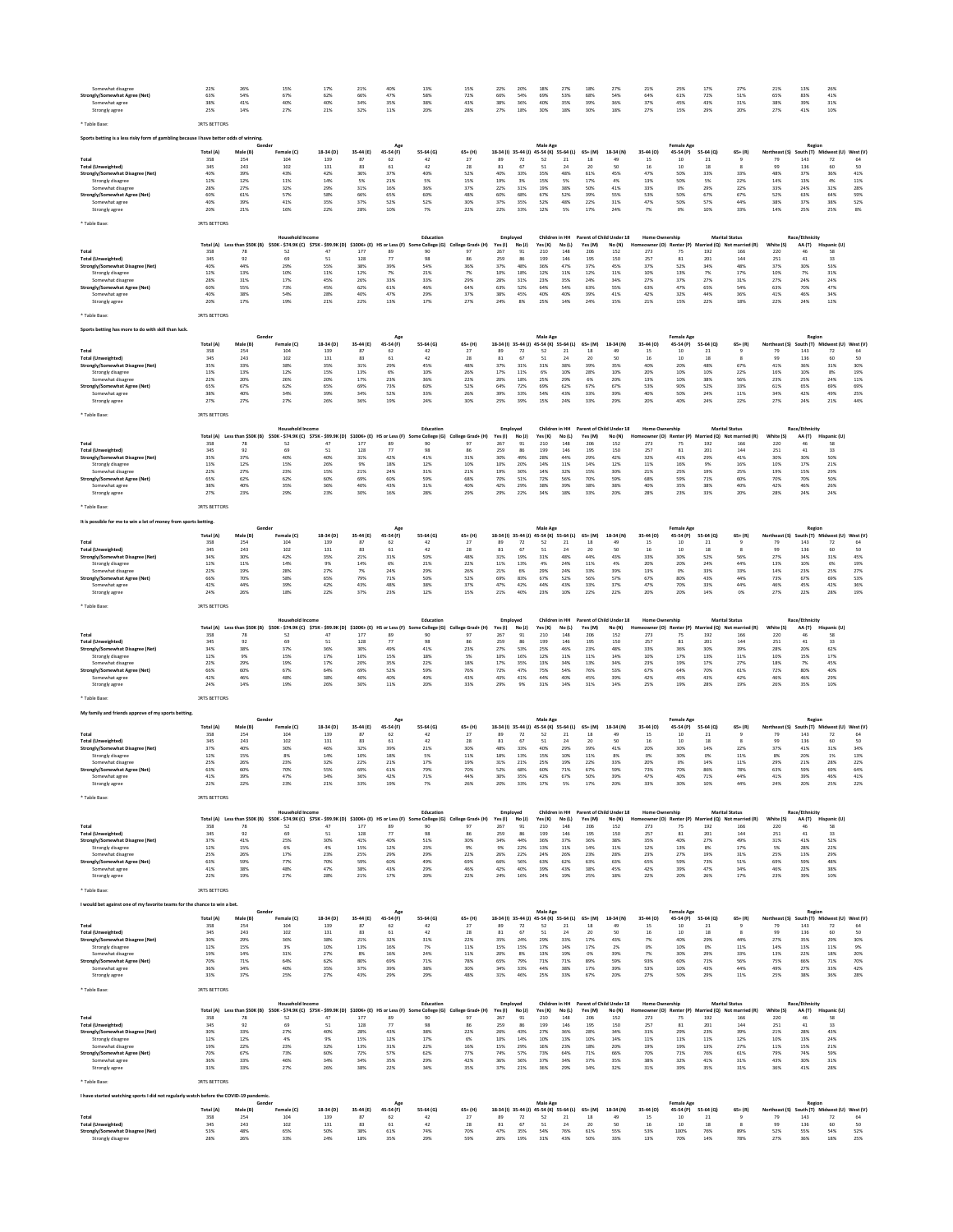| Somewhat disagre<br>Strongly/Somewhat Agree (Net)                                                                                                                         | 25%<br>47%          | 22%<br>52%                    | 33%<br>35%                                                                                 | 26%<br>50%      | 18%<br>63%      | 27%<br>37%                    | 43%<br>29%                                               | 11%<br>30%               | 27%<br>53%          | 15%<br>67%                       | 25%<br>44%                | 29%<br>24%          | 11%<br>39%                          | 22%<br>47%                                        | 40%<br>47%                                        | 30%<br>$0\%$                | 62%<br>29%      | 11%<br>11%                                                  | 25%<br>48%          | 20%<br>45%               | 35%<br>46%                           | 27%<br>47%    |
|---------------------------------------------------------------------------------------------------------------------------------------------------------------------------|---------------------|-------------------------------|--------------------------------------------------------------------------------------------|-----------------|-----------------|-------------------------------|----------------------------------------------------------|--------------------------|---------------------|----------------------------------|---------------------------|---------------------|-------------------------------------|---------------------------------------------------|---------------------------------------------------|-----------------------------|-----------------|-------------------------------------------------------------|---------------------|--------------------------|--------------------------------------|---------------|
| Somewhat agree                                                                                                                                                            | 30%                 | 33%                           | 23%                                                                                        | 32%             | 36%             | 23%                           | 26%                                                      | 22%                      | 37%                 | 38%                              | 27%                       | 24%                 | 28%                                 | 24%                                               | 33%                                               | 0%                          | 29%             | 11%                                                         | 29%                 | 27%                      | 33%                                  | 38%           |
| Strongly agree                                                                                                                                                            | 16%                 | 19%                           | 12%                                                                                        | 17%             | 26%             | 15%                           | 0%                                                       | 7%                       | 16%                 | 29%                              | 17%                       | 0%                  | 11%                                 | 20%                                               | 13%                                               | 0%                          | 0%              | 0%                                                          | 20%                 | 19%                      | 14%                                  | 9%            |
| Table Base                                                                                                                                                                | <b>JRTS BETTORS</b> |                               |                                                                                            |                 |                 |                               |                                                          |                          |                     |                                  |                           |                     |                                     |                                                   |                                                   |                             |                 |                                                             |                     |                          |                                      |               |
|                                                                                                                                                                           |                     |                               |                                                                                            |                 |                 |                               |                                                          |                          |                     |                                  |                           | Children in HH      |                                     |                                                   |                                                   |                             |                 |                                                             |                     |                          |                                      |               |
|                                                                                                                                                                           | Total (A)           | Less than \$50K (B)           | Household Income<br>\$50K - \$74.9K (C) \$75K - \$99.9K (D)                                |                 |                 | \$100K+ (E) HS or Less (F) So | Education<br>College (G)                                 | College Grad+ (H)        | Employed<br>Yes (I) | No (J)                           | Yes (K)                   | No(L)               | Parent of Child Under 18<br>Yes (M) | No (N)                                            | <b>Home Ownership</b>                             | owner (O) Renter (P)        |                 | <b>Marital Status</b><br>Married (Q) Not married (R)        | White (S)           | Race/Ethnicity<br>AA (T) | Hispanic (U)                         |               |
| Total                                                                                                                                                                     | 358                 | 78                            | 52                                                                                         | 47              | 177             | 89                            | 90                                                       | 97                       | 267                 | 91                               | 210                       | 148                 | 206                                 | 152                                               | 273                                               | 75                          | 192             | 166                                                         | 220                 | 46                       | 58                                   |               |
| <b>Total (Unweighted)</b><br>Strongly/Somewhat Disagree (Net)                                                                                                             | 345<br>53%          | 92<br>62%                     | 69<br>58%                                                                                  | 51<br>55%       | 128             | 77<br>72%                     | 98<br>60%                                                | 86<br>48%                | 259<br>46%          | 86<br>76%                        | 199<br>41%                | 146<br>70%          | 195                                 | 150<br>72%                                        | 257<br>52%                                        | 81<br>59%                   | 201<br>42%      | 144<br>66%                                                  | 251                 | 41<br>52%                | 33<br>64%                            |               |
| Strongly disagree                                                                                                                                                         | 28%                 | 32%                           | 29%                                                                                        | 30%             | 46%<br>27%      | 38%                           | 38%                                                      | 21%                      | 25%                 | 38%                              | 20%                       | 40%                 | 39%<br>20%                          | 39%                                               | 30%                                               | 24%                         | 21%             | 36%                                                         | 49%<br>26%          | 22%                      | 40%                                  |               |
| Somewhat disagree                                                                                                                                                         | 25%                 | 29%                           | 29%                                                                                        | 28%             | 20%             | 33%                           | 22%                                                      | 28%                      | 21%                 | 37%                              | 21%                       | 31%                 | 19%                                 | 34%                                               | 23%                                               | 35%                         | 21%             | 31%                                                         | 23%                 | 30%                      | 24%                                  |               |
| Strongly/Somewhat Agree (Net)                                                                                                                                             | 47%                 | 37%                           | 42%                                                                                        | 45%             | 54%             | 29%                           | 40%                                                      | 52%                      | 54%                 | 24%                              | 59%                       | 30%                 | 60%                                 | 29%                                               | 48%                                               | 41%                         | 57%             | 34%                                                         | 51%                 | 50%                      | 38%                                  |               |
| Somewhat agree<br>Strongly agree                                                                                                                                          | 30%<br>16%          | 27%<br>10%                    | 31%<br>12%                                                                                 | 34%<br>11%      | 32%<br>22%      | 21%<br>8%                     | 26%<br>14%                                               | 36%<br>15%               | 34%<br>20%          | 20%<br>5%                        | 38%<br>21%                | 21%<br>9%           | 39%<br>22%                          | 20%<br>9%                                         | 32%<br>16%                                        | 24%<br>17%                  | 36%<br>21%      | 24%<br>10%                                                  | 33%<br>20%          | 24%<br>26%               | 31%<br>5%                            |               |
|                                                                                                                                                                           |                     |                               |                                                                                            |                 |                 |                               |                                                          |                          |                     |                                  |                           |                     |                                     |                                                   |                                                   |                             |                 |                                                             |                     |                          |                                      |               |
| * Table Base                                                                                                                                                              | <b>JRTS BETTORS</b> |                               |                                                                                            |                 |                 |                               |                                                          |                          |                     |                                  |                           |                     |                                     |                                                   |                                                   |                             |                 |                                                             |                     |                          |                                      |               |
| I have seen more ads for online betting and gambling since the COVID-19 pandemic started.                                                                                 |                     |                               |                                                                                            |                 |                 |                               |                                                          |                          |                     |                                  |                           |                     |                                     |                                                   |                                                   |                             |                 |                                                             |                     |                          |                                      |               |
|                                                                                                                                                                           |                     | Geno                          |                                                                                            |                 |                 |                               |                                                          |                          |                     |                                  | Male Age                  |                     |                                     |                                                   |                                                   | <b>Female Age</b>           |                 |                                                             |                     | Regior                   |                                      |               |
|                                                                                                                                                                           | Total (A)<br>358    | Male (B)                      | Female (C)                                                                                 | 18-34 (D)       | 35-44 (E)<br>87 | 45-54 (F)                     | 55-64 (G)                                                | $65+ (H)$                |                     | 18-34 (I) 35-44 (J)              | 45-54 (K) 55-64 (L)       |                     | $65+ (M)$                           | 18-34 (N)                                         | 35-44 (0)                                         | 45-54 (P)                   | 55-64 (Q)       | $65 + (R)$                                                  | Northeast (S)       | 143                      | South (T) Midwest (U) West (V)       |               |
| Total<br><b>Total (Unweighted)</b>                                                                                                                                        | 345                 | 254<br>243                    | 104<br>102                                                                                 | 139<br>131      | 83              | 62<br>61                      | 42<br>42                                                 | 27<br>28                 | 89<br>81            | 72<br>67                         | 52<br>51                  | 21<br>24            | 18<br>20                            | 49<br>50                                          | 15<br>16                                          | $10\,$<br>10                | 21<br>18        |                                                             | 79<br>99            | 136                      | 72<br>60                             | 64<br>50      |
| Strongly/Somewhat Disagree (Net)                                                                                                                                          | 39%                 | 35%                           | 52%                                                                                        | 43%             | 28%             | 47%                           | 38%                                                      | 44%                      | 38%                 | 26%                              | 35%                       | 57%                 | 33%                                 | 55%                                               | 40%                                               | 100%                        | 24%             | 78%                                                         | 29%                 | 45%                      | 32%                                  | 48%           |
| Strongly disagree                                                                                                                                                         | 13%                 | 10%                           | 18%                                                                                        | 13%             | 8%              | 21%                           | 5%                                                       | 22%                      | 11%                 | 8%                               | 15%                       | 0%                  | 11%                                 | 16%                                               | 7%                                                | 50%                         | 10%             | 44%                                                         | 9%                  | 16%                      | 6%                                   | 19%           |
| Somewhat disagree<br>Strongly/Somewhat Agree (Net)                                                                                                                        | 27%<br>61%          | 24%<br>66%                    | 34%<br>48%                                                                                 | 29%<br>56%      | 21%<br>72%      | 26%<br>55%                    | 36%<br>62%                                               | 30%<br>56%               | 25%<br>63%          | 18%<br>76%                       | 19%<br>65%                | 57%<br>43%          | 22%<br>72%                          | 39%<br>47%                                        | 33%<br>53%                                        | 50%<br>0%                   | 14%<br>76%      | 44%<br>22%                                                  | 20%<br>72%          | 29%<br>55%               | 28%<br>68%                           | 30%<br>48%    |
| Somewhat agree                                                                                                                                                            | 37%                 | 39%                           | 34%                                                                                        | 29%             | 44%             | 42%                           | 48%                                                      | 26%                      | 33%                 | 44%                              | 50%                       | 29%                 | 33%                                 | 24%                                               | 40%                                               | 0%                          | 67%             | 22%                                                         | 42%                 | 33%                      | 43%                                  | 34%           |
| Strongly agree                                                                                                                                                            | 23%                 | 27%                           | 15%                                                                                        | 27%             | 29%             | 13%                           | 17%                                                      | 22%                      | 31%                 | 32%                              | 15%                       | 14%                 | 33%                                 | 22%                                               | 20%                                               | 0%                          | 14%             | 0%                                                          | 29%                 | 22%                      | 25%                                  | 16%           |
| * Table Base                                                                                                                                                              | <b>JRTS BETTORS</b> |                               |                                                                                            |                 |                 |                               |                                                          |                          |                     |                                  |                           |                     |                                     |                                                   |                                                   |                             |                 |                                                             |                     |                          |                                      |               |
|                                                                                                                                                                           |                     |                               |                                                                                            |                 |                 |                               |                                                          |                          |                     |                                  |                           |                     |                                     |                                                   |                                                   |                             |                 |                                                             |                     |                          |                                      |               |
|                                                                                                                                                                           | Total (A)           | Less than \$50K (B)           | Household Income<br>\$50K - \$74.9K (C) \$75K - \$99.9K (D)                                |                 |                 |                               | Education<br>\$100K+ (E) HS or Less (F) Some College (G) | College Grad+ (H)        | Yes(1)              | Employed                         | Yes (K)                   | Children in HH      | Yes (M)                             | Parent of Child Under 18<br>No (N)                | <b>Home Ownership</b><br>Homeowner (O) Renter (P) |                             |                 | <b>Marital Status</b><br>Married (Q) Not married (R)        | White (S)           | Race/Ethnicity<br>AA (T) | Hispanic (U)                         |               |
| Total                                                                                                                                                                     | 358                 | 78                            | 52                                                                                         | 47              | 177             | 89                            | 90                                                       | 97                       | 267                 | No (J)<br>91                     | 210                       | No(L)<br>148        | 206                                 | 152                                               | 273                                               | 75                          | 192             | 166                                                         | 220                 | 46                       | 58                                   |               |
| <b>Total (Unweighted)</b>                                                                                                                                                 | 345                 | 92                            | 69                                                                                         | 51              | 128             | 77                            | 98                                                       | 86                       | 259                 | 86                               | 199                       | 146                 | 195                                 | 150                                               | 257                                               | 81                          | 201             | 144                                                         | 251                 | 41                       | 33                                   |               |
| Strongly/Somewhat Disagree (Net)<br>Strongly disagree                                                                                                                     | 39%<br>13%          | 47%<br>17%                    | 35%<br>17%                                                                                 | 47%<br>9%       | 34%<br>10%      | 55%<br>16%                    | 48%<br>18%                                               | 28%<br>7%                | 39%<br>10%          | 41%<br>20%                       | 32%<br>11%                | 50%<br>14%          | 32%<br>11%                          | 49%<br>15%                                        | 40%<br>12%                                        | 41%<br>16%                  | 31%<br>7%       | 49%<br>19%                                                  | 35%<br>10%          | 39%<br>13%               | 52%<br>19%                           |               |
| Somewhat disagree                                                                                                                                                         | 27%                 | 29%                           | 17%                                                                                        | 40%             | 24%             | 40%                           | 30%                                                      | 21%                      | 29%                 | 22%                              | 20%                       | 36%                 | 21%                                 | 36%                                               | 27%                                               | 25%                         | 24%             | 30%                                                         | 24%                 | 28%                      | 33%                                  |               |
| Strongly/Somewhat Agree (Net                                                                                                                                              | 61%                 | 51%                           | 65%                                                                                        | 51%             | 66%             | 45%                           | 52%                                                      | 71%                      | 61%                 | 59%                              | 68%                       | 50%                 | 67%                                 | 51%                                               | 61%                                               | 59%                         | 69%             | 51%                                                         | 65%                 | 61%                      | 48%                                  |               |
| Somewhat agree                                                                                                                                                            | 37%                 | 31%                           | 40%                                                                                        | 30%             | 41%             | 28%                           | 30%                                                      | 41%                      | 37%                 | 37%                              | 40%                       | 32%                 | 38%                                 | 35%                                               | 37%                                               | 35%                         | 44%             | 29%                                                         | 40%                 | 33%                      | 31%                                  |               |
| Strongly agree                                                                                                                                                            | 23%                 | 21%                           | 25%                                                                                        | 21%             | 25%             | 18%                           | 21%                                                      | 30%                      | 24%                 | 22%                              | 28%                       | 18%                 | 29%                                 | 16%                                               | 23%                                               | 23%                         | 24%             | 22%                                                         | 25%                 | 30%                      | 17%                                  |               |
| * Table Base                                                                                                                                                              | <b>JRTS BETTORS</b> |                               |                                                                                            |                 |                 |                               |                                                          |                          |                     |                                  |                           |                     |                                     |                                                   |                                                   |                             |                 |                                                             |                     |                          |                                      |               |
|                                                                                                                                                                           |                     |                               |                                                                                            |                 |                 |                               |                                                          |                          |                     |                                  |                           |                     |                                     |                                                   |                                                   |                             |                 |                                                             |                     |                          |                                      |               |
| QS2Q10: On average, how much money do you typically place on an individual sports bet? If you aren't sure, provide your best estimate.                                    |                     |                               |                                                                                            |                 |                 |                               |                                                          |                          |                     |                                  |                           |                     |                                     |                                                   |                                                   |                             |                 |                                                             |                     |                          |                                      |               |
|                                                                                                                                                                           |                     |                               |                                                                                            |                 |                 |                               |                                                          |                          |                     |                                  | Male Age                  |                     |                                     |                                                   |                                                   | <b>Female Age</b>           |                 |                                                             |                     | Regior                   |                                      |               |
| Total                                                                                                                                                                     | Total (A)           | Male (B)<br>223               | Female (C)<br>93                                                                           | 18-34 (D        | 35-44 (E)<br>80 | 45-54 (F)<br>60               | 55-64 (G)                                                | $65+ (H)$<br>24          | 18-34 (I)           | $35 - 44$ (J)<br>67              | 45-54 (K) 55-64 (L)<br>50 | 21                  | 65+ (M)<br>15                       | 18-34 (N)<br>40                                   | 35-44 (O)<br>15                                   | 45-54 (P)                   | 55-64 (Q)<br>20 | $65 + (R)$                                                  | Northeast (S)       | 134                      | uth (T) Midwest (U) West (V<br>62    |               |
| Less than \$5                                                                                                                                                             | 317<br>3%           | 2%                            | 3%                                                                                         | 112<br>3%       | 3%              | 0%                            | $41\,$<br>2%                                             | 4%                       | $72\,$<br>4%        | 3%                               | 0%                        | OX                  | 7%                                  | 0%                                                | 7%                                                | 10<br>0%                    | 5%              | 0%                                                          | $72\,$<br>3%        | 3%                       | 5%                                   | 49<br>2%      |
| \$5                                                                                                                                                                       | 5%                  | 4%                            | 6%                                                                                         | 3%              | 9%              | 3%                            | 12%                                                      | 8%                       | 3%                  | 6%                               | 2%                        | 10%                 | 7%                                  | 0%                                                | 13%                                               | 0%                          | 15%             | 11%                                                         | 4%                  | 6%                       | 3%                                   | 6%            |
| $$6 - 10$                                                                                                                                                                 | 11%                 | 11%                           | 13%                                                                                        | 8%              | 13%             | 15%                           | 2%                                                       | 29%                      | 6%                  | 15%                              | 12%                       | 5%                  | 20%                                 | 13%                                               | 7%                                                | 40%                         | 0%              | 44%                                                         | 10%                 | 13%                      | 19%                                  | 4%            |
| $$11-$25$<br>\$26-\$50                                                                                                                                                    | 17%<br>19%          | 19%<br>19%                    | 14%<br>20%                                                                                 | 13%<br>25%      | 14%<br>20%      | 27%<br>17%                    | 29%<br>17%                                               | 13%<br>8%                | 13%<br>24%          | 12%<br>24%                       | 32%<br>16%                | 38%<br>14%          | 13%<br>0%                           | 13%<br>28%                                        | 20%<br>0%                                         | 0%<br>30%                   | 20%<br>20%      | 11%<br>22%                                                  | 15%<br>21%          | 18%<br>17%               | 21%<br>18%                           | 14%<br>29%    |
| \$51-\$100                                                                                                                                                                | 19%                 | 17%                           | 24%                                                                                        | 17%             | 21%             | 18%                           | 27%                                                      | 13%                      | 15%                 | 15%                              | 20%                       | 14%                 | 20%                                 | 20%                                               | 40%                                               | 10%                         | 35%             | 0%                                                          | 15%                 | 17%                      | 18%                                  | 33%           |
| \$101-\$500                                                                                                                                                               | 18%                 | 21%                           | 11%                                                                                        | 28%             | 15%             | 12%                           | 7%                                                       | 13%                      | 33%                 | 18%                              | 10%                       | 10%                 | 20%                                 | 18%                                               | 0%                                                | 20%                         | 10%             | 0%                                                          | 25%                 | 19%                      | 13%                                  | 8%            |
| More than \$500<br>Mean                                                                                                                                                   | 7%<br>189.83        | 6%<br>171.07                  | 9%<br>231.37                                                                               | 6%<br>239.09    | 9%<br>180.71    | 7%<br>201.19                  | 5%<br>100.77                                             | 8%<br>26.06              | 3%<br>168.79        | 10%<br>196.97                    | 8%<br>212.44              | 10%<br>56.38        | 0%<br>34.75                         | 13%<br>358.44                                     | 7%<br>128.96                                      | 0%<br>60.92                 | 0%<br>132.65    | 22%<br>13.56                                                | 7%<br>178.77        | 7%<br>196.43             | 3%<br>166.25                         | 10%<br>225.45 |
| Median                                                                                                                                                                    | 116.50              | 91.50                         | 50.00                                                                                      | 80.50           | 51.50           | 40.50                         | 37.50                                                    | 11.50                    | 70.00               | 48.00                            | 36.50                     | 32.00               | 9.50                                | 47.50                                             | 13.50                                             | 54.00                       | 55.50           | 5.00                                                        | 42.50               | 63.50                    | 29.00                                | 69.00         |
| <b>Standard Deviation</b>                                                                                                                                                 |                     |                               |                                                                                            |                 |                 |                               | 2%                                                       |                          |                     |                                  |                           |                     |                                     |                                                   |                                                   |                             |                 |                                                             |                     |                          |                                      |               |
| Decline to answer                                                                                                                                                         | 13%                 | 14%                           | 11%                                                                                        | 24%             | 9%              | 3%                            |                                                          | 17%                      | 25%                 | 10%                              | 4%                        | 0%                  | 27%                                 | 23%                                               | 0%                                                | 0%                          | 5%              | 0%                                                          | 8%                  | 7%                       | 16%                                  | 29%           |
| * Table Base                                                                                                                                                              | <b>JRTS BETTORS</b> |                               |                                                                                            |                 |                 |                               |                                                          |                          |                     |                                  |                           |                     |                                     |                                                   |                                                   |                             |                 |                                                             |                     |                          |                                      |               |
|                                                                                                                                                                           |                     |                               | <b>Household Income</b>                                                                    |                 |                 |                               | Education                                                |                          | Employee            |                                  |                           | Children in HH      | Parent of Child Under 18            |                                                   | <b>Home Ownership</b>                             |                             |                 | <b>Marital Status</b>                                       |                     | Race/Ethnicity           |                                      |               |
|                                                                                                                                                                           | Total (A)           | Less than \$50K (B)           | \$50K - \$74.9K (C) \$75K - \$99.9K (D)                                                    |                 | \$100K+ (E)     | HS or Less (F)                | Some College (G)                                         | College Grad+ (H)        | Yes (I)             | No(1)                            | Yes (K)                   | No (L)              | Yes (M)                             | No (N)                                            | Homeowner (O) Renter (P)                          |                             |                 | Married (Q) Not married (R)                                 | White (S)           | AA(T)                    | Hispanic (U)                         |               |
| Total                                                                                                                                                                     | 317                 | 62                            | 48                                                                                         | 43              | 161             | 72                            | 79                                                       | 88                       | 242                 | 75                               | 191                       | 126                 | 185                                 | 132                                               | 244                                               | 66                          | 183             | 134                                                         | 202                 | 40                       | 52                                   |               |
| Less than SS<br>\$S                                                                                                                                                       | 3%<br>5%            | 6%<br>8%                      | 2%<br>13%                                                                                  | 5%<br>2%        | 1%<br>3%        | 4%<br>10%                     | 5%<br>5%                                                 | 1%<br>5%                 | 2%<br>5%            | 3%<br>7%                         | 2%<br>4%                  | 3%<br>8%            | 3%<br>4%                            | 3%<br>8%                                          | 2%<br>5%                                          | 5%<br>6%                    | 3%<br>5%        | 1%<br>5%                                                    | 3%<br>6%            | 0%<br>10%                | 0%<br>0%                             |               |
| $$6 - 10$                                                                                                                                                                 | 11%                 | 11%                           | 4%                                                                                         | 12%             | 14%             | 10%                           | 15%                                                      | 10%                      | 10%                 | 16%                              | 7%                        | 18%                 | 8%                                  | 17%                                               | 12%                                               | 11%                         | 14%             | 9%                                                          | 14%                 | 13%                      | 4%                                   |               |
| \$11-\$25                                                                                                                                                                 | 17%                 | 16%                           | 17%                                                                                        | 26%             | 14%             | 21%                           | 22%                                                      | 16%                      | 16%                 | 25%                              | 12%                       | 26%                 | 15%                                 | 22%                                               | 18%                                               | 20%                         | $11\%$          | 26%                                                         | 19%                 | 13%                      | 10%                                  |               |
| \$26-\$50<br>\$51-\$100                                                                                                                                                   | 19%<br>19%          | 31%<br>16%                    | 17%                                                                                        | 16%<br>21%      | 18%<br>16%      | 25%<br>14%                    | 16%<br>15%                                               | 23%<br>22%               | 21%<br>18%          | 13%<br>20%                       | 24%<br>19%                | 13%<br>18%          | 22%<br>18%                          | 16%<br>20%                                        | 18%<br>21%                                        | 27%<br>14%                  | 20%<br>20%      | 19%<br>16%                                                  | 19%                 | 13%<br>23%               | 25%<br>25%                           |               |
| \$101-\$500                                                                                                                                                               | 18%                 | 11%                           | $31\%$<br>15%                                                                              | 23%             | 20%             | 10%                           | 22%                                                      | 17%                      | 19%                 | 12%                              | 26%                       | 5%                  | 26%                                 | 5%                                                | 17%                                               | 17%                         | 18%             | 18%                                                         | 17%<br>13%          | 30%                      | 25%                                  |               |
| More than \$500                                                                                                                                                           | 7%                  | 0%                            | 0%                                                                                         | 0%              | 14%             | 10%                           | 0%                                                       | 6%                       | 9%                  | 3%                               | 6%                        | 9%                  | 6%                                  | 8%                                                | 9%                                                | 0%                          | 8%              | 5%                                                          | 8%                  | 0%                       | 10%                                  |               |
| Mean                                                                                                                                                                      | 189.83              | 63.06                         | 76.16                                                                                      | 97.10           | 286.38          | 282.23                        | 107.89                                                   | 143.42                   | 219.23              | 79.96                            | 197.85                    | 180.35              | 191.39                              | 187.75                                            | 204.48                                            | 118.04                      | 164.87          | 224.24                                                      | 160.68              | 154.40                   | 446.68                               |               |
| Median<br><b>Standard Deviation</b>                                                                                                                                       | 116.50              | 40.50                         | 38.50                                                                                      | 25.00           | 91.50           | 36.00                         | 53.50                                                    | 43.00                    | 89.50               | 37.00                            | 95.50                     | 46.00               | 79.50                               | 51.50                                             | 91.50                                             | 46.50                       | 72.50           | 69.00                                                       | 76.50               | 62.00                    | 94.00                                |               |
| Decline to answer                                                                                                                                                         | 13%                 | 24%                           | 10%                                                                                        | 9%              | 10%             | 25%                           | 14%                                                      | 9%                       | 10%                 | 21%                              | 10%                       | 17%                 | 11%                                 | 17%                                               | 12%                                               | 14%                         | 5%              | 24%                                                         | 8%                  | 15%                      | 13%                                  |               |
|                                                                                                                                                                           |                     |                               |                                                                                            |                 |                 |                               |                                                          |                          |                     |                                  |                           |                     |                                     |                                                   |                                                   |                             |                 |                                                             |                     |                          |                                      |               |
| Table Base                                                                                                                                                                | <b>JRTS BETTORS</b> |                               |                                                                                            |                 |                 |                               |                                                          |                          |                     |                                  |                           |                     |                                     |                                                   |                                                   |                             |                 |                                                             |                     |                          |                                      |               |
| QS2Q11: Have you ever participated in fantasy sports (i.e., creating a virtual team of real sports players online to compete based on their performance in actual games)  |                     |                               |                                                                                            |                 |                 |                               |                                                          |                          |                     |                                  |                           |                     |                                     |                                                   |                                                   |                             |                 |                                                             |                     |                          |                                      |               |
|                                                                                                                                                                           |                     | Gende                         |                                                                                            |                 |                 | Age                           |                                                          |                          |                     |                                  | Male Age                  |                     |                                     |                                                   |                                                   | <b>Female Age</b>           |                 |                                                             |                     | Regior                   |                                      |               |
|                                                                                                                                                                           | Total (A)           | Male (B)                      | Female (C)                                                                                 | 18-34 (D)       | 35-44 (E)       | 45-54 (F)                     | 55-64 (G)                                                | $65+ (H)$                |                     | 18-34 (I) 35-44 (J)              | 45-54 (K) 55-64 (L)       |                     | $65+ (M)$                           | 18-34 (N)                                         | 35-44 (O)                                         | 45-54 (P)                   | 55-64 (Q)       | $65 + (R)$                                                  | Northeast (S)       |                          | South (T) Midwest (U) West (V)       |               |
| Total                                                                                                                                                                     | 1,022               | 492                           | 530                                                                                        | 292             | 169             | 169                           | 172                                                      | 220                      | 147                 | 82                               | 82                        | 81                  | 100                                 | 145                                               | 87                                                | 87                          | 91              | 120                                                         | 183                 | 385                      | 217                                  | 237           |
| <b>Total (Unweighted)</b>                                                                                                                                                 | 1.022               | 482                           | 540                                                                                        | 287             | 181             | 162                           | 168                                                      | 224                      | 114                 | 91                               | 74                        | 83                  | 120                                 | 173                                               | 90                                                | 88                          | 85              | 104                                                         | 208                 | 409                      | 223                                  | 182           |
| Yes<br>No                                                                                                                                                                 | 29%<br>71%          | 43%<br>57%                    | 16%<br>84%                                                                                 | 40%<br>60%      | 38%<br>62%      | 29%<br>71%                    | 27%<br>73%                                               | 9%<br>91%                | 50%<br>50%          | 56%<br>44%                       | 55%<br>45%                | 41%<br>59%          | 13%<br>86%                          | 30%<br>70%                                        | 21%<br>79%                                        | 5%<br>95%                   | 14%<br>86%      | 5%<br>95%                                                   | 40%<br>60%          | 28%<br>73%               | 25%<br>75%                           | 27%<br>73%    |
|                                                                                                                                                                           |                     |                               |                                                                                            |                 |                 |                               |                                                          |                          |                     |                                  |                           |                     |                                     |                                                   |                                                   |                             |                 |                                                             |                     |                          |                                      |               |
| * Table Base                                                                                                                                                              | <b>RESPONDENTS</b>  |                               |                                                                                            |                 |                 |                               |                                                          |                          |                     |                                  |                           |                     |                                     |                                                   |                                                   |                             |                 |                                                             |                     |                          |                                      |               |
|                                                                                                                                                                           |                     |                               | Household Incom                                                                            |                 |                 |                               | Education                                                |                          |                     | Employed                         |                           | Children in HH      |                                     | Parent of Child Under 18                          | <b>Home Ownership</b>                             |                             |                 | <b>Marital Status</b>                                       |                     | Race/Ethnicity           |                                      |               |
|                                                                                                                                                                           |                     | Total (A) Less than \$50K (B) | \$50K - \$74.9K (C) \$75K - \$99.9K (D)                                                    |                 | $$100K+ (E)$    | HS or Less (F)                | College (G)                                              | College Grad+ (H)        | Yes (I)             | No (J)                           | Yes (K)                   | No (L)              | Yes (M)                             | No (N)                                            |                                                   | er (O) Renter (P)           |                 | d (Q) Not married (R)                                       | White (S)           | AA (T)                   | Hispanic (U                          |               |
| Total<br>Total (Unweighted)                                                                                                                                               | 1,022<br>1,022      | 324<br>390                    | 177<br>240                                                                                 | 140<br>152      | 360<br>219      | 323<br>301                    | 352<br>340                                               | 208<br>239               | 559<br>557          | 463<br>465                       | 365<br>385                | 657<br>637          | 337<br>360                          | 685<br>662                                        | 732<br>703                                        | 271<br>297                  | 480<br>509      | 542<br>513                                                  | 637<br>749          | 118<br>98                | 152<br>96                            |               |
| Yes                                                                                                                                                                       | 29%                 | 18%                           | 20%                                                                                        | 31%             | 44%             | 23%                           | 23%                                                      | 38%                      | 39%                 | 17%                              | 43%                       | 21%                 | 48%                                 | 20%                                               | 32%                                               | 23%                         | 35%             | 24%                                                         | 27%                 | 27%                      | 34%                                  |               |
| No                                                                                                                                                                        | 71%                 | 82%                           | 80%                                                                                        | 69%             | 56%             | 77%                           | 77%                                                      | 63%                      | 61%                 | 83%                              | 57%                       | 79%                 | 52%                                 | 80%                                               | 68%                                               | 77%                         | 65%             | 76%                                                         | 73%                 | 72%                      | 66%                                  |               |
| * Table Base                                                                                                                                                              | RESPONDENTS         |                               |                                                                                            |                 |                 |                               |                                                          |                          |                     |                                  |                           |                     |                                     |                                                   |                                                   |                             |                 |                                                             |                     |                          |                                      |               |
|                                                                                                                                                                           |                     |                               |                                                                                            |                 |                 |                               |                                                          |                          |                     |                                  |                           |                     |                                     |                                                   |                                                   |                             |                 |                                                             |                     |                          |                                      |               |
| QS2Q11: Have you ever participated in fantasy sports (i.e., creating a virtual team of real sports players online to compete based on their performance in actual games)? |                     |                               |                                                                                            |                 |                 |                               |                                                          |                          |                     |                                  |                           |                     |                                     |                                                   |                                                   |                             |                 |                                                             |                     |                          |                                      |               |
|                                                                                                                                                                           |                     |                               |                                                                                            |                 |                 |                               |                                                          |                          |                     |                                  | Male Age                  |                     |                                     |                                                   |                                                   | <b>Female Age</b>           |                 |                                                             |                     | Region                   |                                      |               |
|                                                                                                                                                                           | Total (A)<br>175    | Male (B)<br>121               | Female (C)<br>54                                                                           | 18-34 (D)<br>78 | 35-44 (E)<br>34 | 45-54 (F)<br>31               | 55-64 (G)<br>17                                          | $65+ (H)$<br>14          | 49                  | 18-34 (l) 35-44 (J)<br>$\bf{26}$ | 29                        | 45-54 (K) 55-64 (L) | 65+ (M)<br>$\overline{9}$           | 18-34 (N)<br>29                                   | 35-44 (O)                                         | 45-54 (P)<br>$\overline{2}$ | 55-64 (Q)<br>10 | $65 + (R)$                                                  | Northeast (S)<br>44 | 66                       | South (T) Midwest (U) West (V)<br>39 | 26            |
| Total<br><b>Total (Unweighted)</b>                                                                                                                                        | 183                 | 127                           | 56                                                                                         | $77\,$          | $41\,$          | 32                            | $18\,$                                                   | $15\,$                   | $46\,$              | $32\,$                           | 29                        | -9                  | $11\,$                              | 31                                                | 8<br>$\,$ 9                                       | $\overline{\mathbf{3}}$     | $\overline{9}$  | -5<br>$\sqrt{4}$                                            | $51\,$              | 69                       | 36                                   | $27\,$        |
| Yes                                                                                                                                                                       | 67%                 | 76%                           | 48%                                                                                        | 74%             | 68%             | 74%                           | 47%                                                      | 43%                      | 80%                 | 77%                              | 79%                       | 86%                 | 56%                                 | 69%                                               | 25%                                               | 0%                          | 20%             | 40%                                                         | 66%                 | 76%                      | 59%                                  | 62%           |
| No                                                                                                                                                                        | 33%                 | 24%                           | 52%                                                                                        | 26%             | 35%             | 29%                           | 53%                                                      | 57%                      | 20%                 | 23%                              | 21%                       | 14%                 | 56%                                 | 31%                                               | 63%                                               | 100%                        | 80%             | 60%                                                         | 32%                 | 24%                      | 41%                                  | 38%           |
| * Table Base                                                                                                                                                              | <b>IRTS BETTORS</b> |                               |                                                                                            |                 |                 |                               |                                                          |                          |                     |                                  |                           |                     |                                     |                                                   |                                                   |                             |                 |                                                             |                     |                          |                                      |               |
|                                                                                                                                                                           |                     |                               | Household Income                                                                           |                 |                 |                               |                                                          |                          |                     |                                  |                           |                     |                                     |                                                   |                                                   |                             |                 |                                                             |                     | <b>Race/Ethnicity</b>    |                                      |               |
|                                                                                                                                                                           | Total (A)           | Less than \$50K (B)           | \$50K - \$74.9K (C) \$75K - \$99.9K (D) \$100K+ (E) HS or Less (F)                         |                 |                 |                               | Education<br>Some College (G)                            | College Grad+ (H)        | Yes(1)              | Employed<br>No (J)               | Yes (K)                   | No(L)               | Yes (M)                             | Children in HH Parent of Child Under 18<br>No (N) | <b>Home Ownership</b>                             | meowner (O) Renter (P)      |                 | <b>Marital Status</b><br>Married (Q) Not married (R)        | White (S)           |                          | AA (T) Hispanic (U)                  |               |
| Total                                                                                                                                                                     | 175                 | 32                            | 25                                                                                         | 22              | 94              | 42                            | 33                                                       | 61                       | 138                 | 37                               | 94                        | 81                  | 97                                  | 78                                                | 140                                               | 32                          | 97              | 78                                                          | 117                 | 22                       | 20                                   |               |
| <b>Total (Unweighted)</b>                                                                                                                                                 | 183                 | 47<br>44%                     | 38<br>72%                                                                                  | 26<br>64%       | 70              | 36                            | 47<br>55%                                                | 55<br>69%                | 146                 | 37                               | 101                       | 82                  | 102                                 | 81                                                | 139                                               | 41                          | 108<br>73%      | 75                                                          | 135<br>68%          | 23                       | 15                                   |               |
| Yes<br>No                                                                                                                                                                 | 67%<br>33%          | 56%                           | 32%                                                                                        | 36%             | 76%<br>24%      | 69%<br>33%                    | 48%                                                      | 31%                      | 74%<br>26%          | 43%<br>57%                       | 73%<br>27%                | 60%<br>40%          | 73%<br>27%                          | 60%<br>40%                                        | 73%<br>28%                                        | 50%<br>47%                  | 26%             | 59%<br>41%                                                  | 32%                 | 68%<br>32%               | 80%<br>20%                           |               |
|                                                                                                                                                                           |                     |                               |                                                                                            |                 |                 |                               |                                                          |                          |                     |                                  |                           |                     |                                     |                                                   |                                                   |                             |                 |                                                             |                     |                          |                                      |               |
| * Table Base                                                                                                                                                              | <b>JRTS BETTORS</b> |                               |                                                                                            |                 |                 |                               |                                                          |                          |                     |                                  |                           |                     |                                     |                                                   |                                                   |                             |                 |                                                             |                     |                          |                                      |               |
| QS2Q12: How much do you agree or disagree with the following?                                                                                                             |                     |                               |                                                                                            |                 |                 |                               |                                                          |                          |                     |                                  |                           |                     |                                     |                                                   |                                                   |                             |                 |                                                             |                     |                          |                                      |               |
|                                                                                                                                                                           |                     |                               |                                                                                            |                 |                 |                               |                                                          |                          |                     |                                  |                           |                     |                                     |                                                   |                                                   |                             |                 |                                                             |                     |                          |                                      |               |
| Fantasy sports is a form of betting/gambling.                                                                                                                             |                     | Gende                         |                                                                                            |                 |                 |                               |                                                          |                          |                     |                                  | Male Age                  |                     |                                     |                                                   |                                                   | <b>Female Age</b>           |                 |                                                             |                     | Region                   |                                      |               |
|                                                                                                                                                                           | Total (A)           | Male (B)                      | Female (C)                                                                                 | 18-34 (D)       | 35-44 (E)       | Age<br>45-54 (F)              | 55-64 (G)                                                | $65+ (H)$                |                     | 18-34 (I) 35-44 (J)              | 45-54 (K) 55-64 (L)       |                     | 65+ (M)                             | 18-34 (N)                                         | 35-44 (0)                                         | 45-54 (P)                   | 55-64 (Q)       | $65 + (R)$                                                  | Northeast (S)       |                          | South (T) Midwest (U) West (V)       |               |
| Total                                                                                                                                                                     | 1,022               | 492                           | 530                                                                                        | 292             | 169             | 169                           | 172                                                      | 220                      | 147                 | 82                               | 82                        | 81                  | 100                                 | 145                                               | 87                                                | 87                          | 91              | 120                                                         | 183                 | 385                      | 217                                  | 237           |
| <b>Total (Unweighted)</b>                                                                                                                                                 | 1,022<br>29%        | 482<br>30%                    | 540<br>28%                                                                                 | 287<br>38%      | 181             | 162<br>30%                    | 168<br>24%                                               | 224<br>20%               | 114<br>37%          | 91<br>27%                        | 74<br>43%                 | 83<br>21%           | 120<br>20%                          | 173<br>40%                                        | $90\,$<br>33%                                     | 88<br>18%                   | 85<br>26%       | 104<br>19%                                                  | 208<br>30%          | 409<br>28%               | 223<br>31%                           | 182<br>30%    |
| Strongly/Somewhat Disagree (Net)<br>Strongly disagree                                                                                                                     | 9%                  | 10%                           | 9%                                                                                         | 12%             | 30%<br>8%       | 15%                           | 8%                                                       | 3%                       | 14%                 | 5%                               | 22%                       | 5%                  | 2%                                  | 10%                                               | 11%                                               | 8%                          | 11%             | 5%                                                          | 12%                 | 9%                       | $9\%$                                | $8\%$         |
| Somewhat disagree                                                                                                                                                         | 20%                 | 21%                           | 19%                                                                                        | 26%             | 22%             | 15%                           | 16%                                                      | 16%                      | 23%                 | 22%                              | 21%                       | 16%                 | 18%                                 | 30%                                               | 22%                                               | 10%                         | 15%             | 15%                                                         | 17%                 | 18%                      | 22%                                  | 22%           |
| Strongly/Somewhat Agree (Net                                                                                                                                              | 71%                 | 70%                           | 72%                                                                                        | 62%             | 70%             | 70%                           | 76%                                                      | 80%                      | 63%                 | 73%                              | 57%                       | 79%                 | 80%                                 | 60%                                               | 67%                                               | 82%                         | 74%             | 81%                                                         | 70%                 | 72%                      | 69%                                  | 70%           |
| Somewhat agree<br>Strongly agree                                                                                                                                          | 44%<br>27%          | 41%<br>29%                    | 46%<br>26%                                                                                 | 40%<br>21%      | 46%<br>24%      | 47%<br>23%                    | 39%<br>37%                                               | 48%<br>33%               | 41%<br>22%          | 46%<br>27%                       | 38%<br>21%                | 31%<br>48%          | 50%<br>29%                          | 40%<br>20%                                        | 45%<br>22%                                        | 55%<br>26%                  | 46%<br>27%      | 45%<br>35%                                                  | 45%<br>26%          | 45%<br>28%               | 45%<br>24%                           | 40%<br>31%    |
|                                                                                                                                                                           |                     |                               |                                                                                            |                 |                 |                               |                                                          |                          |                     |                                  |                           |                     |                                     |                                                   |                                                   |                             |                 |                                                             |                     |                          |                                      |               |
| * Table Base:                                                                                                                                                             | RESPONDENTS         |                               |                                                                                            |                 |                 |                               |                                                          |                          |                     |                                  |                           |                     |                                     |                                                   |                                                   |                             |                 |                                                             |                     |                          |                                      |               |
|                                                                                                                                                                           |                     |                               |                                                                                            |                 |                 |                               |                                                          |                          |                     |                                  |                           |                     |                                     |                                                   |                                                   |                             |                 |                                                             |                     |                          |                                      |               |
|                                                                                                                                                                           | Total (A)           |                               | <b>Household Income</b>                                                                    |                 |                 |                               | Education                                                |                          |                     | Employed                         |                           | Children in HH      | Parent of Child Under 18            |                                                   | <b>Home Ownership</b>                             |                             |                 | <b>Marital Status</b>                                       |                     | Race/Ethnicity           |                                      |               |
| Total<br><b>Total (Unweighted)</b>                                                                                                                                        | 1.022<br>1.022      | Less than \$50K (B)<br>324    | \$50K - \$74.9K (C) \$75K - \$99.9K (D) \$100K+ (E) HS or Less (F) Some College (G)<br>177 | 140             | 360             | 323                           | 352                                                      | College Grad+ (H)<br>208 | Yes(1)<br>559       | No(1)<br>463                     | Yes (K)<br>365            | No (L)<br>657       | Yes (M)<br>337                      | No (N)<br>685                                     | 732                                               | 271                         | 480             | Homeowner (O) Renter (P) Married (O) Not married (R)<br>542 | White (S)<br>637    | 118                      | AA (T) Hispanic (U)<br>152           |               |
| Strongly/Somewhat Disagree (Net)                                                                                                                                          | 29%                 | 390                           | 240                                                                                        | 152             | 219             | 301                           | 340                                                      | 239                      | 557                 | 465                              | 385                       | 637                 | 360                                 | 662                                               | 703                                               | 297                         | 509             | 513                                                         | 749                 | 98                       | 96                                   |               |
| Strongly disagree<br>Somewhat disagree                                                                                                                                    | $9\%$<br>20%        | 30%<br>10%                    | 20%<br>$7\%$                                                                               | 34%<br>6%       | 32%<br>$11\%$   | 34%<br>11%                    | 32%<br>11%                                               | 18%<br>4%                | 28%<br>10%          | 30%<br>8%                        | 33%<br>11%                | 27%<br>8%           | 36%<br>11%                          | 26%<br>$8\%$                                      | 29%<br>9%                                         | 29%<br>9%                   | 28%<br>9%       | 30%<br>10%                                                  | 25%<br>$7\%$        | 27%<br>15%               | 47%<br>12%                           |               |
| Strongly/Somewhat Agree (Net)                                                                                                                                             | 71%                 | 20%                           | 14%                                                                                        | 26%             | 21%             | 23%                           | 21%                                                      | 14%                      | 18%                 | 22%                              | 22%                       | 18%                 | 25%                                 | 17%                                               | 20%                                               | 20%                         | 19%             | 21%                                                         | 18%                 | 12%                      | 35%                                  |               |
|                                                                                                                                                                           |                     |                               |                                                                                            |                 |                 |                               |                                                          |                          |                     |                                  |                           |                     |                                     |                                                   |                                                   |                             |                 |                                                             |                     |                          |                                      |               |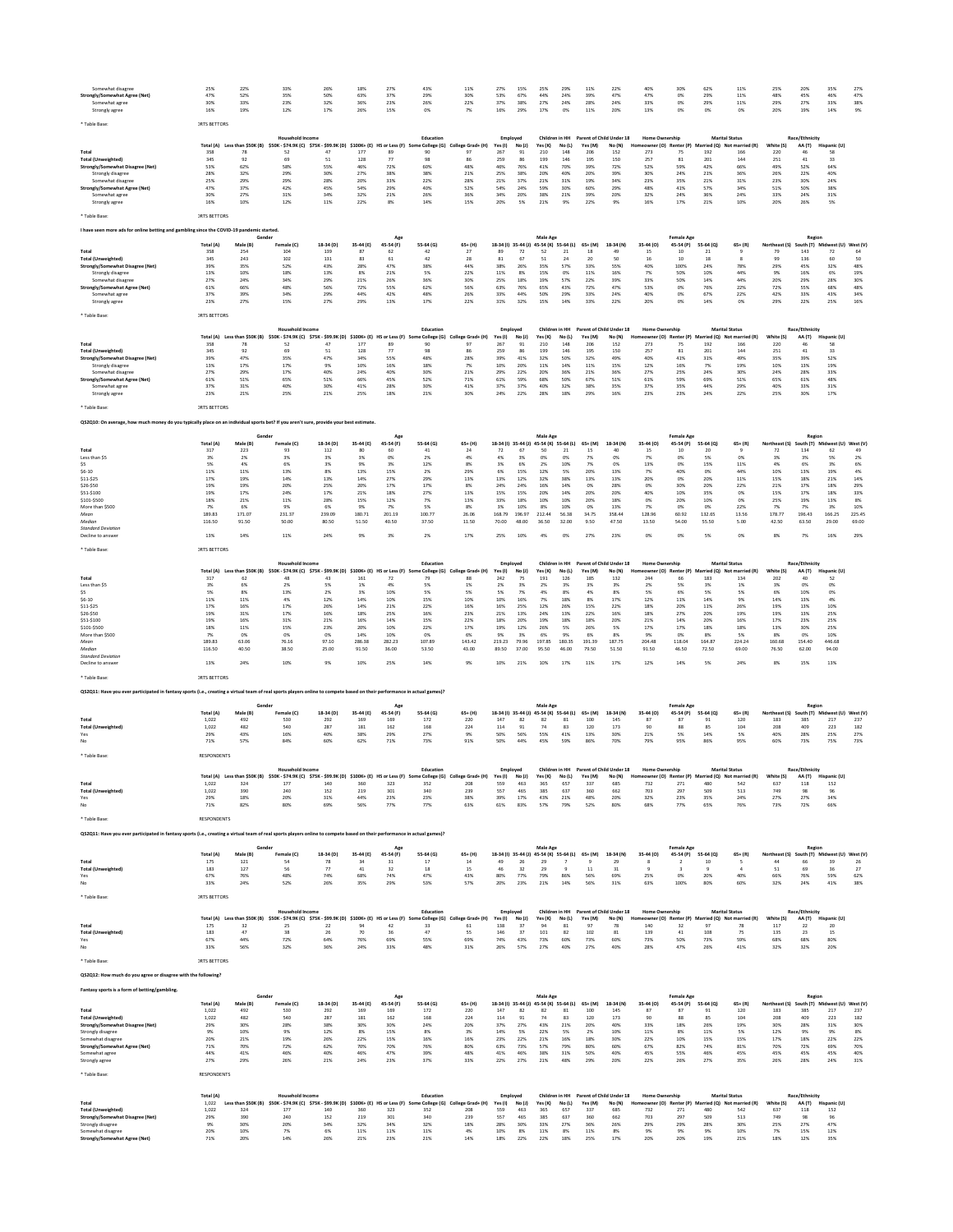| Somewhat agree                                                               | 44%<br>27%                   | 71%<br>46%                          | 79%<br>52%                                                                                                    | 66%<br>44%      | 68%<br>38%             | 66%<br>42%                        | 68%<br>46%                             | 82%<br>46%                    | 72%<br>43%          | 70%<br>44%           | 66%<br>42%                              | 73%<br>44%          | 64%<br>39%           | 74%<br>46%                              | 71%<br>42%                         | 71%<br>47%                     | 72%<br>40%                       | 70%<br>47%                               | 75%<br>46%                                   | 73%<br>46%      | 53%<br>32%                     |                            |
|------------------------------------------------------------------------------|------------------------------|-------------------------------------|---------------------------------------------------------------------------------------------------------------|-----------------|------------------------|-----------------------------------|----------------------------------------|-------------------------------|---------------------|----------------------|-----------------------------------------|---------------------|----------------------|-----------------------------------------|------------------------------------|--------------------------------|----------------------------------|------------------------------------------|----------------------------------------------|-----------------|--------------------------------|----------------------------|
| Strongly agree                                                               |                              | 25%                                 | 28%                                                                                                           | 23%             | 30%                    | 24%                               | 22%                                    | 35%                           | 28%                 | 26%                  | 24%                                     | 29%                 | 24%                  | 29%                                     | 29%                                | 24%                            | 32%                              | 23%                                      | 29%                                          | 27%             | 22%                            |                            |
| Table Base                                                                   | <b>RESPONDENTS</b>           |                                     |                                                                                                               |                 |                        |                                   |                                        |                               |                     |                      |                                         |                     |                      |                                         |                                    |                                |                                  |                                          |                                              |                 |                                |                            |
| Fantasy sports is a form of betting/gambling                                 |                              |                                     | Gende                                                                                                         |                 |                        |                                   |                                        |                               |                     |                      | Male Age                                |                     |                      |                                         |                                    | Female Age                     |                                  |                                          |                                              | Region          |                                |                            |
|                                                                              | Total (A)                    | Male (B)                            | Female (C)                                                                                                    | 18-34 (D)       | 35-44 (E)              | 45-54 (F)                         | 55-64 (G)                              | 65+ (H)                       | 18-34 (l) 35-44 (J) |                      | 45-54 (K) 55-64 (L)                     |                     | $65+ (M)$            | 18-34 (N)                               | 35-44 (0)                          | 45-54 (P)                      | 55-64 (Q)                        | $65 + (R)$                               | Northeast (S)                                |                 | South (T) Midwest (U) West (V) |                            |
| Total<br>Total (Unweighted)                                                  | 175<br>183                   | 121<br>127                          | 54<br>56                                                                                                      | 78<br>77        | 34<br>41               | 31<br>32                          | $17\,$<br>18                           | 14<br>15                      | 49<br>46            | ${\bf 26}$<br>$32\,$ | 29<br>29                                |                     | $11$                 | 29<br>31                                |                                    | $\overline{2}$<br>3            | 10                               |                                          | 44<br>51                                     | 66<br>69        | 39<br>36                       | $_{\rm 26}$<br>$\sqrt{27}$ |
| Strongly/Somewhat Disagree (Net)<br>Strongly disagree                        | 22%<br>7%                    | 20%<br>6%                           | 28%<br>7%                                                                                                     | 35%<br>9%       | 12%<br>3%              | 13%<br>3%                         | 12%<br>12%                             | 7%<br>7%                      | 31%<br>10%          | 12%<br>4%            | 14%<br>3%                               | 0%<br>0%            | 11%<br>11%           | 38%<br>10%                              | 25%<br>0%                          | 0%<br>0%                       | 20%<br>20%                       | 0%<br>0%                                 | 20%<br>5%                                    | 20%<br>5%       | 31%<br>13%                     | 19%<br>8%                  |
| Somewhat disagree<br>Strongly/Somewhat Agree (Net)                           | 15%<br>78%                   | 13%<br>80%                          | 20%<br>72%                                                                                                    | 26%<br>65%      | 9%<br>88%              | 10%<br>87%                        | 6%<br>88%                              | 0%<br>93%                     | 22%<br>69%          | 8%<br>92%            | 10%<br>86%                              | 0%<br>100%          | 0%<br>100%           | 31%<br>62%                              | 25%<br>75%                         | 0%<br>100%                     | 0%<br>80%                        | 0%<br>100%                               | 16%<br>80%                                   | 15%<br>82%      | 18%<br>69%                     | 12%<br>77%                 |
| Somewhat agree                                                               | 45%                          | 47%                                 | 41%                                                                                                           | 36%             | 47%                    | 58%                               | 35%                                    | 86%                           | 33%                 | 54%                  | 52%                                     | 57%                 | 89%                  | 38%                                     | 25%                                | 100%                           | 20%                              | 100%                                     | 59%                                          | 41%             | 33%                            | 50%                        |
| Strongly agree                                                               | 33%                          | 33%                                 | 31%                                                                                                           | 31%             | 44%                    | 29%                               | 53%                                    | 7%                            | 35%                 | 38%                  | 31%                                     | 29%                 | 11%                  | 21%                                     | 50%                                | 0%                             | 60%                              | 0%                                       | 20%                                          | 41%             | 36%                            | 27%                        |
| Table Base:                                                                  | <b>JRTS BETTORS</b>          |                                     |                                                                                                               |                 |                        |                                   |                                        |                               |                     |                      |                                         |                     |                      |                                         |                                    |                                |                                  |                                          |                                              |                 |                                |                            |
|                                                                              |                              |                                     | Household Income                                                                                              |                 |                        |                                   | Education                              |                               | Employed            |                      | Children in HH                          |                     |                      | Parent of Child Under 18                | <b>Home Ownership</b>              |                                |                                  | <b>Marital Status</b>                    |                                              | Race/Ethnicity  |                                |                            |
| Total                                                                        | Total (A)<br>175             | Less than \$50K (B)<br>32           | \$50K - \$74.9K (C) \$75K - \$99.9K (D) \$100K+ (E) HS or Less (F)<br>25                                      | 22              | 94                     | 42                                | e College (G)<br>33                    | College Grad+ (H)<br>61       | Yes(1)<br>138       | No (J)<br>37         | Yes (K)<br>94                           | No(L)<br>81         | Yes (M)<br>97        | No (N)<br>78                            | 140                                | owner (O) Renter (P)<br>32     | 97                               | Married (Q) Not married (R)<br>78        | White (S)<br>117                             | AA (T)<br>22    | Hispanic (U)<br>20             |                            |
| <b>Total (Unweighted)</b><br>Strongly/Somewhat Disagree (Net)                | 183<br>22%                   | 47<br>38%                           | 38<br>8%                                                                                                      | 26<br>14%       | 70<br>21%              | 36<br>31%                         | 47<br>36%                              | 55<br>11%                     | 146<br>22%          | 37<br>19%            | 101<br>26%                              | 82<br>19%           | 102<br>24%           | 81<br>21%                               | 139<br>21%                         | 41<br>22%                      | 108<br>14%                       | 75<br>31%                                | 135<br>17%                                   | 23<br>32%       | 15<br>45%                      |                            |
| Strongly disagree                                                            | 7%                           | 16%                                 | 0%                                                                                                            | 5%              | 5%                     | 14%                               | 9%                                     | 2%                            | 7%                  | 3%                   | 7%                                      | 5%                  | 7%                   | 5%                                      | 6%                                 | 0%                             | 5%                               | 8%                                       | 6%                                           | 0%              | 10%                            |                            |
| Somewhat disagree<br>Strongly/Somewhat Agree (Net)                           | 15%<br>78%                   | 19%<br>63%                          | 8%<br>96%                                                                                                     | 9%<br>86%       | 16%<br>79%             | 17%<br>69%                        | 27%<br>64%                             | 10%<br>89%                    | 15%<br>77%          | 16%<br>81%           | 18%<br>74%                              | 12%<br>81%          | 16%<br>76%           | 14%<br>81%                              | 14%<br>79%                         | 22%<br>75%                     | 9%<br>85%                        | 23%<br>69%                               | 11%<br>83%                                   | 32%<br>73%      | 35%<br>55%                     |                            |
| Somewhat agree<br>Strongly agree                                             | 45%<br>33%                   | 44%<br>19%                          | 60%<br>36%                                                                                                    | 50%<br>36%      | 43%<br>36%             | 36%<br>33%                        | 48%<br>18%                             | 46%<br>43%                    | 43%<br>34%          | 54%<br>27%           | 43%<br>33%                              | 48%<br>33%          | 41%<br>35%           | 50%<br>31%                              | 42%<br>36%                         | 59%<br>19%                     | 46%<br>38%                       | 44%<br>26%                               | 51%<br>32%                                   | 23%<br>50%      | 45%<br>15%                     |                            |
|                                                                              |                              |                                     |                                                                                                               |                 |                        |                                   |                                        |                               |                     |                      |                                         |                     |                      |                                         |                                    |                                |                                  |                                          |                                              |                 |                                |                            |
| * Table Base                                                                 | <b>IRTS BETTORS</b>          |                                     |                                                                                                               |                 |                        |                                   |                                        |                               |                     |                      |                                         |                     |                      |                                         |                                    |                                |                                  |                                          |                                              |                 |                                |                            |
| Fantasy sports is a form of betting/gambling                                 |                              |                                     | Gend                                                                                                          |                 |                        |                                   |                                        |                               |                     |                      | Male Age                                |                     |                      |                                         |                                    | <b>Female Age</b>              |                                  |                                          |                                              | Regior          |                                |                            |
|                                                                              | <b>Total (A)</b>             | Male (B)                            | Female (C)                                                                                                    | 18-34 (D)       | 35-44 (E)              | 45-54 (F)                         | 55-64 (G)                              | $65+ (H)$                     | 18-34 (I)           | 35-44 (J)            | 45-54 (K) 55-64 (L)                     |                     | 65+ (M)              | 18-34 (N)                               | 35-44 (0)                          | 45-54 (P)                      | 55-64 (Q)                        | $65+$ (R                                 | Northeast (S)                                | outh (T)        | dwest (U)                      | West (V                    |
| Total<br>Total (Unweighted)                                                  | 297<br>295                   | 211<br>194                          | 85<br>101                                                                                                     | 118<br>116      | 79                     | 45                                | 46<br>38                               | $20\,$<br>17                  | 74<br>63            | 46<br>54             | 45<br>40                                | 33<br>25            | 13<br>12             | 44<br>53                                | 18<br>25                           |                                | 13<br>13                         |                                          | 74<br>79                                     | 106<br>113      | 52                             | 64<br>51                   |
| Strongly/Somewhat Disagree (Net)<br>Strongly disagree                        | 37%<br>12%                   | 39%<br>15%                          | 32%<br>4%                                                                                                     | 47%<br>16%      | 30%<br>5%              | 35%<br>18%                        | 24%<br>9%                              | 40%<br>5%                     | 54%<br>24%          | 28%<br>7%            | 38%<br>20%                              | 15%<br>6%           | 62%<br>8%            | 34%<br>2%                               | 33%<br>0%                          | 0%<br>0%                       | 38%<br>15%                       | 0%<br>0%                                 | 39%<br>16%                                   | 32%<br>8%       | 43%<br>7%                      | 38%<br>16%                 |
| Somewhat disagree                                                            | 25%                          | 24%                                 | 28%<br>68%                                                                                                    | 31%<br>53%      | 25%<br>70%             | 16%<br>65%                        | 13%<br>76%                             | 35%<br>60%                    | 31%<br>46%          | 22%<br>72%           | 18%<br>62%                              | 9%<br>82%           | 54%<br>46%           | 32%<br>66%                              | 33%<br>67%                         | 0%<br>100%                     | 23%<br>62%                       | 0%<br>100%                               | 23%<br>59%                                   | 24%<br>68%      | 33%                            | 22%<br>63%                 |
| Strongly/Somewhat Agree (Net)<br>Somewhat agree                              | 63%<br>34%                   | 61%<br>32%                          | 38%                                                                                                           | 25%             | 44%                    | 41%                               | 24%                                    | 55%                           | 23%                 | 46%                  | 40%                                     | 21%                 | 38%                  | 32%                                     | 39%                                | 25%                            | 31%                              | 83%                                      | 30%                                          | 40%             | 57%<br>31%                     | 30%                        |
| Strongly agree                                                               | 29%                          | 28%                                 | 31%                                                                                                           | 27%             | 27%                    | 24%                               | 52%                                    | 5%                            | 23%                 | 26%                  | 22%                                     | 61%                 | 8%                   | 34%                                     | 22%                                | 50%                            | 31%                              | 17%                                      | 30%                                          | 27%             | 26%                            | 33%                        |
| ' Table Base:                                                                | <b>/ED FANTASY SPORTS</b>    |                                     |                                                                                                               |                 |                        |                                   |                                        |                               |                     |                      |                                         |                     |                      |                                         |                                    |                                |                                  |                                          |                                              |                 |                                |                            |
|                                                                              |                              |                                     | Household Income                                                                                              |                 |                        |                                   | Education                              |                               | Employed            |                      |                                         | Children in HH      |                      | Parent of Child Under 18                | Home Ownership                     |                                |                                  | <b>Marital Status</b>                    |                                              | Race/Ethnicity  |                                |                            |
| Total                                                                        | Total (A)<br>297             | Less than \$50K (B)<br>$N = 58$     | \$50K - \$74.9K (C) \$75K - \$99.9K (D)<br>$N = 35$                                                           | $N = 44$        | \$100K+ (E)<br>$N=157$ | HS or Less (F)<br>$N=73$          | e College (G)<br><b>Sc</b><br>$N = 80$ | College Grad+ (H)<br>$N = 78$ | Yes(1)<br>$N = 218$ | No(1)<br>$N=79$      | Yes (K)<br>$N = 157$                    | No (L)<br>$N = 140$ | Yes (M)<br>$N = 161$ | No (N)<br>$N = 136$                     | eowner (O) Renter (P)<br>$N = 234$ | $N=61$                         | $N = 169$                        | Married (Q) Not married (R)<br>$N = 128$ | White (S)<br>$N = 172$                       | AA(T)<br>$N=32$ | Hispanic (U)<br>$N = 52$       |                            |
| Total (Unweighted)<br>Strongly/Somewhat Disagree (Net)                       | 295<br>37%                   | $N=76$<br>33%                       | $N = 58$<br>14%                                                                                               | $N = 46$<br>50% | $N = 112$<br>39%       | $N = 64$<br>41%                   | $N = 80$<br>49%                        | $N = 82$<br>24%               | $N = 226$<br>33%    | $N = 69$<br>49%      | $N = 175$<br>37%                        | $N = 120$<br>37%    | $N = 176$<br>39%     | $N = 119$<br>35%                        | $N = 222$<br>39%                   | $N=72$<br>28%                  | $N = 187$<br>31%                 | $N = 108$<br>45%                         | $N = 205$<br>29%                             | $N=32$<br>44%   | $N = 33$<br>52%                |                            |
| Strongly disagree                                                            | 12%                          | 10%                                 | 3%                                                                                                            | 7%              | 16%                    | 15%                               | 16%                                    | 4%                            | 12%                 | 13%                  | 13%                                     | 11%                 | 12%                  | 13%                                     | 14%                                | 2%                             | 13%                              | 11%                                      | 9%                                           | 22%             | 6%                             |                            |
| Somewhat disagree<br>Strongly/Somewhat Agree (Net)                           | 25%<br>63%                   | 22%<br>67%                          | 11%<br>89%                                                                                                    | 43%<br>48%      | 24%<br>61%             | 25%<br>59%                        | 33%<br>51%                             | 21%<br>77%                    | 21%<br>67%          | 37%<br>51%           | 25%<br>63%                              | 26%<br>63%          | 27%<br>61%           | 24%<br>64%                              | 25%<br>61%                         | 26%<br>72%                     | 18%<br>69%                       | 34%<br>55%                               | 20%<br>70%                                   | 22%<br>56%      | 44%<br>48%                     |                            |
| Somewhat agree<br>Strongly agree                                             | 34%<br>29%                   | 43%<br>24%                          | 57%<br>31%                                                                                                    | 34%<br>16%      | 26%<br>34%             | 32%<br>27%                        | 35%<br>16%                             | 35%<br>42%                    | 33%<br>33%          | 34%<br>16%           | 34%<br>29%                              | 33%<br>29%          | 32%<br>30%           | 36%<br>28%                              | 30%<br>31%                         | 49%<br>23%                     | 34%<br>35%                       | 33%<br>22%                               | 44%<br>27%                                   | 16%<br>41%      | 17%<br>31%                     |                            |
|                                                                              |                              |                                     |                                                                                                               |                 |                        |                                   |                                        |                               |                     |                      |                                         |                     |                      |                                         |                                    |                                |                                  |                                          |                                              |                 |                                |                            |
| Table Base                                                                   | <b>/ED FANTASY SPORTS</b>    |                                     |                                                                                                               |                 |                        |                                   |                                        |                               |                     |                      |                                         |                     |                      |                                         |                                    |                                |                                  |                                          |                                              |                 |                                |                            |
| Fantasy sports is a form of betting/gambling.                                |                              |                                     |                                                                                                               |                 |                        |                                   |                                        |                               |                     |                      | Male Age                                |                     |                      |                                         |                                    | <b>Female Age</b>              |                                  |                                          |                                              | Regior          |                                |                            |
|                                                                              | Total (A)                    | Male (B)                            | Female (C)                                                                                                    | 18-34 (D)       | 35-44 (E)              | 45-54 (F)                         | 55-64 (G)                              | 65+ (H)                       | 18-34 (I) 35-44 (J) |                      | 45-54 (K) 55-64 (L)                     |                     | 65+ (M)              | 18-34 (N)                               | 35-44 (0)                          | 45-54 (P)                      | 55-64 (Q)                        | $65 + (R)$                               | Northeast (S)                                |                 | outh (T) Midwest (U) West (V)  |                            |
| Total<br>Total (Unweighted)                                                  | 725<br>727                   | 281<br>288                          | 445<br>439                                                                                                    | 174<br>171      | 105<br>102             | 120<br>117                        | 126<br>130                             | 200<br>207                    | 73<br>51            | 36<br>$37\,$         | 37<br>34                                | 58                  | 108                  | 101<br>120                              | 69<br>65                           | 83<br>83                       | 72                               | 114<br>99                                | 109<br>129                                   | 280<br>296      | 163<br>171                     | 173<br>131                 |
| Strongly/Somewhat Disagree (Net)<br>Strongly disagree                        | 26%<br>8%                    | 23%<br>5%                           | 27%<br>10%                                                                                                    | 32%<br>9%       | 30%<br>10%             | 28%<br>13%                        | 25%<br>8%                              | 18%<br>4%                     | 19%<br>3%           | 25%<br>3%            | 49%<br>24%                              | 25%<br>4%           | 14%<br>1%            | 42%<br>13%                              | 32%<br>14%                         | 19%<br>8%                      | 24%<br>10%                       | 20%<br>5%                                | 23%<br>8%                                    | 26%<br>9%       | 28%<br>9%                      | 27%<br>5%                  |
| Somewhat disagree                                                            | 18%                          | 18%                                 | 18%                                                                                                           | 24%             | 20%                    | 14%                               | 17%                                    | 15%                           | 16%                 | 25%                  | 22%                                     | 21%                 | 13%                  | 29%                                     | 17%                                | 11%                            | 14%                              | 16%                                      | 14%                                          | 17%             | 18%                            | 21%                        |
| <b>Strongly/Somewhat Agree (Net)</b><br>Somewhat agree                       | 74%<br>48%                   | 77%<br>48%                          | 72%<br>47%                                                                                                    | 68%<br>50%      | 70%<br>47%             | 72%<br>49%                        | 76%<br>44%                             | 82%<br>47%                    | 81%<br>59%          | 75%<br>47%           | 51%<br>35%                              | 75%<br>38%          | 86%<br>52%           | 58%<br>44%                              | 67%<br>46%                         | 81%<br>57%                     | 76%<br>50%                       | 80%<br>43%                               | 78%<br>55%                                   | 74%<br>46%      | 72%<br>50%                     | 73%<br>43%                 |
| Strongly agree                                                               | 26%                          | 28%                                 | 25%                                                                                                           | 17%             | 24%                    | 23%                               | 32%                                    | 35%                           | 22%                 | 28%                  | 19%                                     | 40%                 | 34%                  | 14%                                     | 22%                                | 24%                            | 27%                              | 37%                                      | 23%                                          | 28%             | 23%                            | 30%                        |
| * Table Base:                                                                | <b>PLAYED FANTASY SPORTS</b> |                                     |                                                                                                               |                 |                        |                                   |                                        |                               |                     |                      |                                         |                     |                      |                                         |                                    |                                |                                  |                                          |                                              |                 |                                |                            |
|                                                                              |                              |                                     | Household Income                                                                                              |                 |                        |                                   | Education                              |                               | Employed            |                      | Children in HH                          |                     |                      | Parent of Child Under 18                | <b>Home Ownership</b>              |                                |                                  | <b>Marital Status</b>                    |                                              | Race/Ethnicity  |                                |                            |
| Total                                                                        | Total (A)<br>725             | Less than \$50K (B)<br>266          | \$50K - \$74.9K (C) \$75K - \$99.9K (D)<br>141                                                                | 96              | 203                    | \$100K+ (E) HS or Less (F)<br>250 | e College (G)<br><sub>So</sub><br>271  | College Grad+ (H)<br>130      | Yes(1)<br>341       | No (J)<br>384        | Yes (K)<br>208                          | No (L)<br>518       | Yes (M)<br>176       | No (N)<br>550                           | 498                                | eowner (O) Renter (P)<br>210   | 312                              | Married (Q) Not married (R)<br>414       | White (S)<br>465                             | AA(T)<br>85     | Hispanic (U)<br>100            |                            |
| Total (Unweighted)                                                           | 727                          | 314                                 | 182                                                                                                           | 106             | 107                    | 237                               | 260<br>26%                             | 157                           | 331                 | 396                  | 210                                     | 517                 | 184                  | 543                                     | 481                                | 225                            | 322                              | 405                                      | 544                                          | 66              | 63                             |                            |
| Strongly/Somewhat Disagree (Net)<br>Strongly disagree                        | 26%<br>8%                    | 29%<br>9%                           | 23%<br>8%                                                                                                     | 25%<br>6%       | 26%<br>7%              | 32%<br>10%                        | 9%                                     | 15%<br>5%                     | 26%<br>9%           | 26%<br>8%            | 31%<br>10%                              | 24%<br>7%           | 35%<br>11%           | 23%<br>7%                               | 24%<br>6%                          | 30%<br>$11\%$                  | 26%<br>7%                        | 26%<br>9%                                | 23%<br>6%                                    | 21%<br>13%      | 44%<br>15%                     |                            |
| Somewhat disagree<br>Strongly/Somewhat Agree (Net)                           | 18%<br>74%                   | 20%<br>71%                          | 15%<br>78%                                                                                                    | 19%<br>74%      | 18%<br>74%             | 22%<br>68%                        | 17%<br>74%                             | 10%<br>85%                    | 17%<br>74%          | 18%<br>74%           | 21%<br>69%                              | 16%<br>76%          | 24%<br>65%           | 16%<br>77%                              | 18%<br>76%                         | 19%<br>70%                     | 20%<br>74%                       | 16%<br>74%                               | 17%<br>77%                                   | 7%<br>80%       | 30%<br>56%                     |                            |
| Somewhat agree                                                               | 48%<br>26%                   | 46%<br>25%                          | 51%<br>27%                                                                                                    | 48%<br>26%      | 47%<br>27%             | 45%<br>23%                        | 50%<br>24%                             | 54%<br>31%                    | 50%<br>24%          | 46%<br>28%           | 49%<br>21%                              | 47%<br>29%          | 47%<br>19%           | 48%<br>29%                              | 48%<br>28%                         | 47%<br>24%                     | 43%<br>31%                       | 51%<br>23%                               | 47%<br>30%                                   | 56%<br>22%      | 39%<br>17%                     |                            |
| Strongly agree                                                               |                              |                                     |                                                                                                               |                 |                        |                                   |                                        |                               |                     |                      |                                         |                     |                      |                                         |                                    |                                |                                  |                                          |                                              |                 |                                |                            |
| Table Base:                                                                  | <b>PLAYED FANTASY SPORTS</b> |                                     |                                                                                                               |                 |                        |                                   |                                        |                               |                     |                      |                                         |                     |                      |                                         |                                    |                                |                                  |                                          |                                              |                 |                                |                            |
| I participate or have participated in fantasy sports with cash stakes.       |                              |                                     | Gende                                                                                                         |                 |                        |                                   |                                        |                               |                     |                      | Male Age                                |                     |                      |                                         |                                    | <b>Female Age</b>              |                                  |                                          |                                              | Region          |                                |                            |
|                                                                              | <b>Total</b> (A              | Male (B)                            | Female (C)                                                                                                    | 18-34 (D)       | 35-44 (E)              | 45-54 (F)                         | 55-64 (G)                              | 65+ (H)                       | $18-34(1)$          | $35 - 44$ (J)        | 45-54 (K) 55-64 (L)                     |                     | 65+ (M)              | 18-34 (N)                               | 35-44 (0)                          | 45-54 (P)                      | 55-64 (Q)                        | $65 + (R)$                               | Northeast (S)                                |                 | outh (T) Midwest (U)           | West (V)                   |
| Total<br><b>Total (Unweighted)</b>                                           | 297<br>295                   | 211<br>194                          | 85<br>101                                                                                                     | 118<br>116      | 79                     | 45                                | 46<br>38                               | 20<br>17                      | 74<br>63            | 46<br>54             | 45<br>$40\,$                            | 33<br>25            | 13<br>12             | 44<br>53                                | 18<br>25                           | 5                              | 13<br>13                         | 6<br>s                                   | 74<br>79                                     | 106<br>113      | 52                             | 64<br>51                   |
| Strongly/Somewhat Disagree (Net)<br>Strongly disagree                        | 38%<br>17%                   | 37%<br>18%                          | 41%<br>15%                                                                                                    | 46%<br>17%      | 28%<br>11%             | 29%<br>16%                        | 37%<br>17%                             | 50%<br>40%                    | 50%<br>20%          | 26%<br>11%           | 31%<br>18%                              | 18%<br>9%           | 69%<br>62%           | 39%<br>11%                              | 33%<br>11%                         | 0%<br>0%                       | 77%<br>38%                       | 17%<br>0%                                | 36%<br>16%                                   | 42%<br>14%      | 39%<br>26%                     | 30%<br>16%                 |
| Somewhat disagree                                                            | 21%                          | 18%                                 | 26%                                                                                                           | 29%             | 17%                    | 12%                               | 17%                                    | 10%                           | 28%                 | 15%                  | 13%                                     | 12%                 | 8%                   | 30%                                     | 22%                                | 0%                             | 38%                              | 17%                                      | 19%                                          | 29%             | 13%                            | 14%                        |
| Strongly/Somewhat Agree (Net)<br>Somewhat agree                              | 62%<br>30%                   | 64%<br>31%                          | 60%<br>28%                                                                                                    | 54%<br>30%      | 72%<br>38%             | 71%<br>22%                        | 63%<br>26%                             | 50%<br>30%                    | 50%<br>31%          | 74%<br>37%           | 69%<br>20%                              | 79%<br>33%          | 38%<br>38%           | 59%<br>27%                              | 67%<br>33%                         | 75%<br>50%                     | 23%<br>8%                        | 83%<br>33%                               | 64%<br>27%                                   | 57%<br>26%      | 61%<br>22%                     | 70%<br>44%                 |
| Strongly agree                                                               | 32%                          | 33%                                 | 32%                                                                                                           | 25%             | 36%                    | 49%                               | 37%                                    | 20%                           | 19%                 | 37%                  | 49%                                     | 45%                 | 0%                   | 32%                                     | 33%                                | 25%                            | 15%                              | 67%                                      | 36%                                          | 30%             | 37%                            | 27%                        |
| * Table Base                                                                 | <b>/ED FANTASY SPORTS</b>    |                                     |                                                                                                               |                 |                        |                                   |                                        |                               |                     |                      |                                         |                     |                      |                                         |                                    |                                |                                  |                                          |                                              |                 |                                |                            |
|                                                                              |                              |                                     | <b>Household Income</b>                                                                                       |                 |                        |                                   | Education                              |                               | Employed            |                      |                                         |                     |                      | Children in HH Parent of Child Under 18 | Home Ownership                     |                                |                                  | <b>Marital Status</b>                    |                                              | Race/Ethnicity  |                                |                            |
| Total                                                                        | Total (A)<br>297             | 58                                  | Less than \$50K (B) \$50K - \$74.9K (C) \$75K - \$99.9K (D) \$100K+ (E) HS or Less (F) Some College (G)<br>35 | 44              | 157                    | 73                                | 80                                     | College Grad+ (H)<br>78       | Yes(1)<br>218       | No (J)<br>79         | Yes (K)<br>157                          | No (L)<br>140       | Yes (M)<br>161       | No (N)<br>136                           | neowner (O) Renter (P)<br>234      | 61                             | 169                              | Married (O) Not married (R)<br>128       | White (S)<br>172                             | AA (T)<br>32    | Hispanic (U)<br>52             |                            |
| Total (Unweighted)                                                           | 295<br>38%                   | 76<br>47%                           | 58<br>31%                                                                                                     | 46<br>39%       | $112\,$<br>36%         | 64<br>49%                         | 80<br>40%                              | 82<br>28%                     | 226<br>33%          | 69<br>53%            | 175<br>31%                              | 120<br>46%          | 176<br>32%           | 119<br>45%                              | 222<br>35%                         | 72<br>48%                      | 187<br>35%                       | 108<br>41%                               | 205<br>37%                                   | 32<br>47%       | 33<br>37%                      |                            |
| Strongly/Somewhat Disagree (Net)<br>Strongly disagree                        | 17%                          | 22%                                 | 11%                                                                                                           | 9%              | 19%                    | 14%                               | 19%                                    | 17%                           | 15%                 | 23%                  | 11%                                     | 24%                 | 11%                  | 24%                                     | 19%                                | 13%                            | 18%                              | 16%                                      | 17%                                          | 9%              | 13%                            |                            |
| Somewhat disagree<br>Strongly/Somewhat Agree (Net)                           | 21%<br>62%                   | 24%<br>53%                          | 20%<br>69%                                                                                                    | 30%<br>61%      | 17%<br>64%             | 36%<br>51%                        | 21%<br>60%                             | 12%<br>72%                    | 17%<br>67%          | 29%<br>47%           | 19%<br>69%                              | 22%<br>54%          | 21%<br>68%           | 20%<br>55%                              | 17%<br>65%                         | 36%<br>52%                     | 17%<br>64%                       | 26%<br>59%                               | 19%<br>63%                                   | 34%<br>56%      | 23%<br>63%                     |                            |
| Somewhat agree<br>Strongly agree                                             | 30%<br>32%                   | 28%<br>26%                          | 34%<br>34%                                                                                                    | 32%<br>27%      | 28%<br>36%             | 21%<br>30%                        | 33%<br>28%                             | 28%<br>44%                    | 28%<br>39%          | 34%<br>14%           | 33%<br>36%                              | 26%<br>28%          | 32%<br>37%           | 28%<br>27%                              | 31%<br>34%                         | 25%<br>28%                     | 28%<br>37%                       | 33%<br>26%                               | 34%<br>30%                                   | 25%<br>28%      | 25%<br>38%                     |                            |
|                                                                              |                              |                                     |                                                                                                               |                 |                        |                                   |                                        |                               |                     |                      |                                         |                     |                      |                                         |                                    |                                |                                  |                                          |                                              |                 |                                |                            |
| Table Base:                                                                  | <b>/ED FANTASY SPORTS</b>    |                                     |                                                                                                               |                 |                        |                                   |                                        |                               |                     |                      |                                         |                     |                      |                                         |                                    |                                |                                  |                                          |                                              |                 |                                |                            |
| I participate or have participated in fantasy sports with cash stakes.       |                              |                                     | Gende                                                                                                         |                 |                        | Age                               |                                        |                               |                     |                      | Male Age                                |                     |                      |                                         |                                    | <b>Female Age</b>              |                                  |                                          |                                              | Region          |                                |                            |
|                                                                              | Total (A)                    | Male (B)                            | Female (C)                                                                                                    | 18-34 (D)       | 35-44 (E)              | 45-54 (F)                         | 55-64 (G)                              | $65+ (H)$                     |                     |                      | 18-34 (I) 35-44 (J) 45-54 (K) 55-64 (L) |                     | $65+ (M)$            | 18-34 (N)                               | 35-44 (O)                          | 45-54 (P)                      | 55-64 (Q)                        | $65 + (R)$                               | Northeast (S)                                |                 | South (T) Midwest (U) West (V) |                            |
| Total<br><b>Total (Unweighted)</b>                                           | 118<br>124                   | 92<br>95                            | 26<br>29                                                                                                      | 58<br>$56\,$    | 23<br>30               | 23<br>22                          | 8<br>$\overline{9}$                    | 6<br>$\overline{7}$           | 39<br>35            | 20<br>$26\,$         | 23<br>22                                |                     | -5<br>5              | 20<br>$21\,$                            | $\overline{2}$<br>$\ddot{a}$       | $\mathbf 0$<br>$\mathbf 0$     | $\overline{2}$                   | $\overline{2}$<br>$\overline{2}$         | 29<br>36                                     | 50<br>48        | 23<br>23                       | 16<br>$17\,$               |
| Strongly/Somewhat Disagree (Net)<br>Strongly disagree                        | 25%<br>8%                    | 22%<br>8%                           | 35%<br>12%                                                                                                    | 38%<br>10%      | 9%<br>$4\%$            | 13%<br>4%                         | 25%<br>13%                             | 17%<br>0%                     | 36%<br>10%          | 10%<br>5%            | 13%<br>4%                               | 0%<br>0%            | 20%<br>0%            | 40%<br>10%                              | 0%<br>0%                           | 0%<br>0%                       | 50%<br>50%                       | 0%<br>0%                                 | 41%<br>14%                                   | 28%<br>4%       | 9%<br>0%                       | 13%<br>13%                 |
| Somewhat disagree                                                            | 17%                          | 14%                                 | 27%                                                                                                           | 28%             | 4%                     | 9%                                | 0%                                     | 17%                           | 23%                 | 5%                   | 9%                                      | 0%                  | 20%                  | 35%                                     | 0%                                 | 0%                             | 0%                               | 0%                                       | 24%                                          | 22%             | 4%                             | 0%                         |
| Strongly/Somewhat Agree (Net)<br>Somewhat agree                              | 75%<br>36%                   | 78%<br>36%                          | 62%<br>35%                                                                                                    | 62%<br>31%      | 91%<br>39%             | 87%<br>26%                        | 88%<br>50%                             | 100%<br>83%                   | 64%<br>33%          | 90%<br>35%           | 87%<br>26%                              | 100%<br>67%         | 80%<br>80%           | 55%<br>30%                              | 100%<br>100%                       | 0%<br>0%                       | 50%<br>0%                        | 100%<br>50%                              | 62%<br>34%                                   | 72%<br>28%      | 91%<br>43%                     | 88%<br>50%                 |
| Strongly agree                                                               | 40%                          | 42%                                 | 31%                                                                                                           | 31%             | 52%                    | 61%                               | 25%                                    | 17%                           | 31%                 | 60%                  | 61%                                     | 33%                 | 0%                   | 30%                                     | 0%                                 | 0%                             | 50%                              | 50%                                      | 28%                                          | 44%             | 48%                            | 38%                        |
| * Table Base:                                                                |                              | <b>I HAVE PLAYED FANTASY SPORTS</b> |                                                                                                               |                 |                        |                                   |                                        |                               |                     |                      |                                         |                     |                      |                                         |                                    |                                |                                  |                                          |                                              |                 |                                |                            |
|                                                                              |                              |                                     | Household Income                                                                                              |                 |                        |                                   | Education                              |                               | Employed            |                      | Children in HH                          |                     |                      | Parent of Child Under 18                | <b>Home Ownership</b>              |                                |                                  | <b>Marital Status</b>                    |                                              | Race/Ethnicity  |                                |                            |
| Total                                                                        | Total (A)<br>118             | Less than \$50K (B)<br>14           | \$50K - \$74.9K (C) \$75K - \$99.9K (D)<br>18                                                                 | 14              | \$100K+ (E)<br>$71\,$  | HS or Less (F)<br>29              | e College (G)<br>$18\,$                | College Grad+ (H)<br>42       | Yes (I)<br>102      | No (J)<br>16         | Yes (K)<br>69                           | No (L)<br>49        | Yes (M)<br>71        | No (N)<br>47                            | 102                                | owner (O) Renter (P)<br>16     | 71                               | Married (Q) Not married (R)<br>46        | White (S)<br>79                              | AA (T)<br>15    | Hispanic (U)<br>16             |                            |
| Total (Unweighted)                                                           | $124\,$                      | 22                                  | 27                                                                                                            | 18              | 56                     | 24                                | 25                                     | 38                            | 110                 | 14                   | 79                                      | 45                  | 79                   | 45                                      | 102                                | 22                             | 84                               | 40                                       | 92                                           | 15              | $11\,$                         |                            |
| Strongly/Somewhat Disagree (Net)<br>Strongly disagree                        | 25%<br>8%                    | 50%<br>36%                          | 17%<br>0%                                                                                                     | 21%<br>7%       | 23%<br>6%              | 34%<br>10%                        | 44%<br>17%                             | 19%<br>5%                     | 23%<br>8%           | 38%<br>6%            | 23%<br>9%                               | 27%<br>6%           | 25%<br>8%            | 26%<br>6%                               | 0%<br>0%                           | 50%<br>13%                     | 18%<br>8%                        | 35%<br>7%                                | 18%<br>6%                                    | 33%<br>0%       | 63%<br>25%                     |                            |
| Somewhat disagree<br>Strongly/Somewhat Agree (Net)                           | 17%<br>75%                   | 14%<br>43%                          | 11%<br>83%                                                                                                    | 21%<br>79%      | 17%<br>77%             | 24%<br>66%                        | 28%<br>56%                             | 14%<br>81%                    | 15%<br>77%          | 31%<br>63%           | 16%<br>77%                              | 18%<br>73%          | 17%<br>75%           | 17%<br>77%                              | 0%<br>0%                           | 38%<br>50%                     | 10%<br>82%                       | 28%<br>65%                               | 10%<br>84%                                   | 33%<br>67%      | 38%<br>44%                     |                            |
| Somewhat agree                                                               | 36%                          | 21%                                 | 39%                                                                                                           | 21%             | 38%                    | 24%                               | 39%                                    | 36%                           | 34%                 | 44%                  | 32%                                     | 41%                 | 30%                  | 47%                                     | 0%                                 | 25%                            | 37%                              | 35%                                      | 43%                                          | 20%             | 19%                            |                            |
| Strongly agree                                                               | 40%                          | 21%                                 | 44%                                                                                                           | 57%             | 39%                    | 41%                               | 17%                                    | 45%                           | 43%                 | 19%                  | 45%                                     | 33%                 | 45%                  | 30%                                     | 0%                                 | 25%                            | 45%                              | 30%                                      | 41%                                          | 53%             | 19%                            |                            |
| Table Base:                                                                  |                              | <b>) HAVE PLAYED FANTASY SPORTS</b> |                                                                                                               |                 |                        |                                   |                                        |                               |                     |                      |                                         |                     |                      |                                         |                                    |                                |                                  |                                          |                                              |                 |                                |                            |
| I became interested in sports betting after participating in fantasy sports. |                              |                                     |                                                                                                               |                 |                        |                                   |                                        |                               |                     |                      | Male Age                                |                     |                      |                                         |                                    |                                |                                  |                                          |                                              |                 |                                |                            |
|                                                                              | Total (A)                    | Male (B)                            | Gender<br>Female (C)                                                                                          | 18-34 (D)       | 35-44 (E)              | Age<br>45-54 (F)                  | 55-64 (G)                              | $65+ (H)$                     |                     |                      | 18-34 (I) 35-44 (J) 45-54 (K) 55-64 (L) |                     | $65+ (M)$            | 18-34 (N)                               | 35-44 (0)                          | <b>Female Age</b><br>45-54 (P) | 55-64 (Q)                        | $65 + (R)$                               | Northeast (S) South (T) Midwest (U) West (V) | Region          |                                |                            |
| Total<br><b>Total (Unweighted)</b>                                           | 118<br>124                   | 92<br>95                            | 26<br>29                                                                                                      | 58<br>$56\,$    | 23<br>30               | 23<br>22                          | 8<br>$\overline{9}$                    | 6<br>$\overline{7}$           | 39<br>35            | 20<br>${\bf 26}$     | 23<br>$22\,$                            |                     | 5                    | 20<br>21                                | $\overline{2}$<br>$\ddot{a}$       | $\mathbf 0$<br>$\mathbf 0$     | $\overline{2}$<br>$\overline{2}$ | $\overline{2}$<br>$\overline{2}$         | 29<br>36                                     | 50<br>48        | 23<br>23                       | 16<br>$17\,$               |
| Strongly/Somewhat Disagree (Net)<br>Strongly disagree                        | 31%<br>18%                   | 35%<br>20%                          | 19%<br>8%                                                                                                     | 26%<br>14%      | 26%<br>17%             | 35%<br>35%                        | 75%<br>13%                             | 50%<br>17%                    | 33%<br>13%          | 30%<br>20%           | 35%<br>35%                              | 67%<br>17%          | 40%<br>20%           | 15%<br>10%                              | 0%<br>0%                           | 0%<br>0%                       | 50%<br>0%                        | 50%<br>0%                                | 38%<br>14%                                   | 32%<br>18%      | 30%<br>22%                     | 25%<br>19%                 |
| Somewhat disagree                                                            | 14%                          | 15%                                 | 8%                                                                                                            | 14%             | 9%                     | 0%                                | 50%                                    | 33%                           | 18%                 | 10%                  | 0%                                      | 50%                 | 20%                  | 0%                                      | 0%                                 | 0%                             | 50%                              | 50%                                      | 24%                                          | 14%             | 4%                             | 6%                         |
| Strongly/Somewhat Agree (Net)                                                | 69%                          | 65%                                 | 81%                                                                                                           | 74%             | 74%                    | 65%                               | 38%                                    | 67%                           | 67%                 | 70%                  | 65%                                     | 33%                 | 60%                  | 85%                                     | 100%                               | 0%                             | 50%                              | 50%                                      | 66%                                          | 68%             | 70%                            | 75%                        |